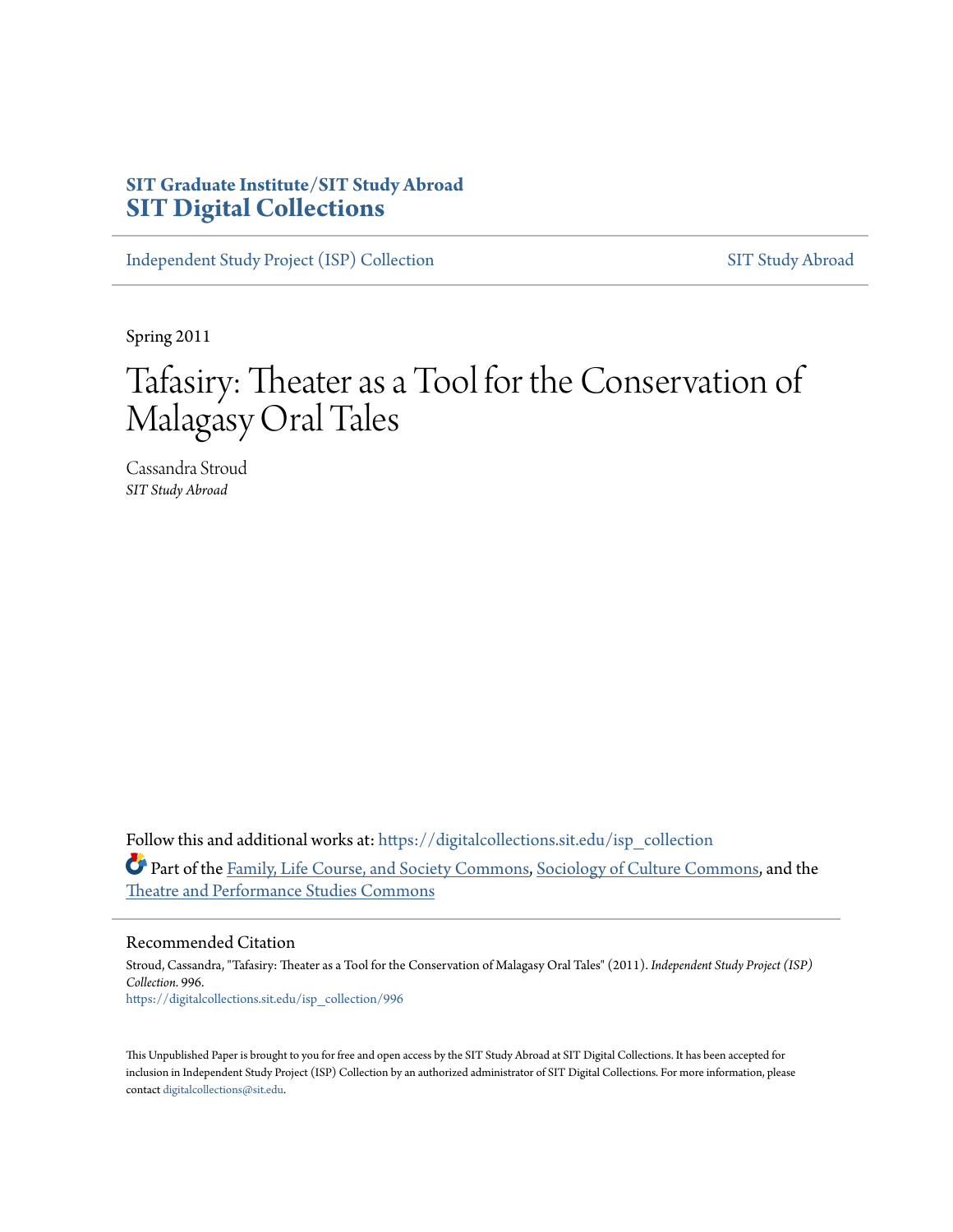Tafasiry:

Theater as a Tool for the Conservation of Malagasy Oral Tales

by

Cassandra Stroud

Project Advisor : Christiane Ramanantsoa Academic Advisor : Roland Pritchett Semester: Spring 2011 Project Location : Morondava, Menabe, Madagascar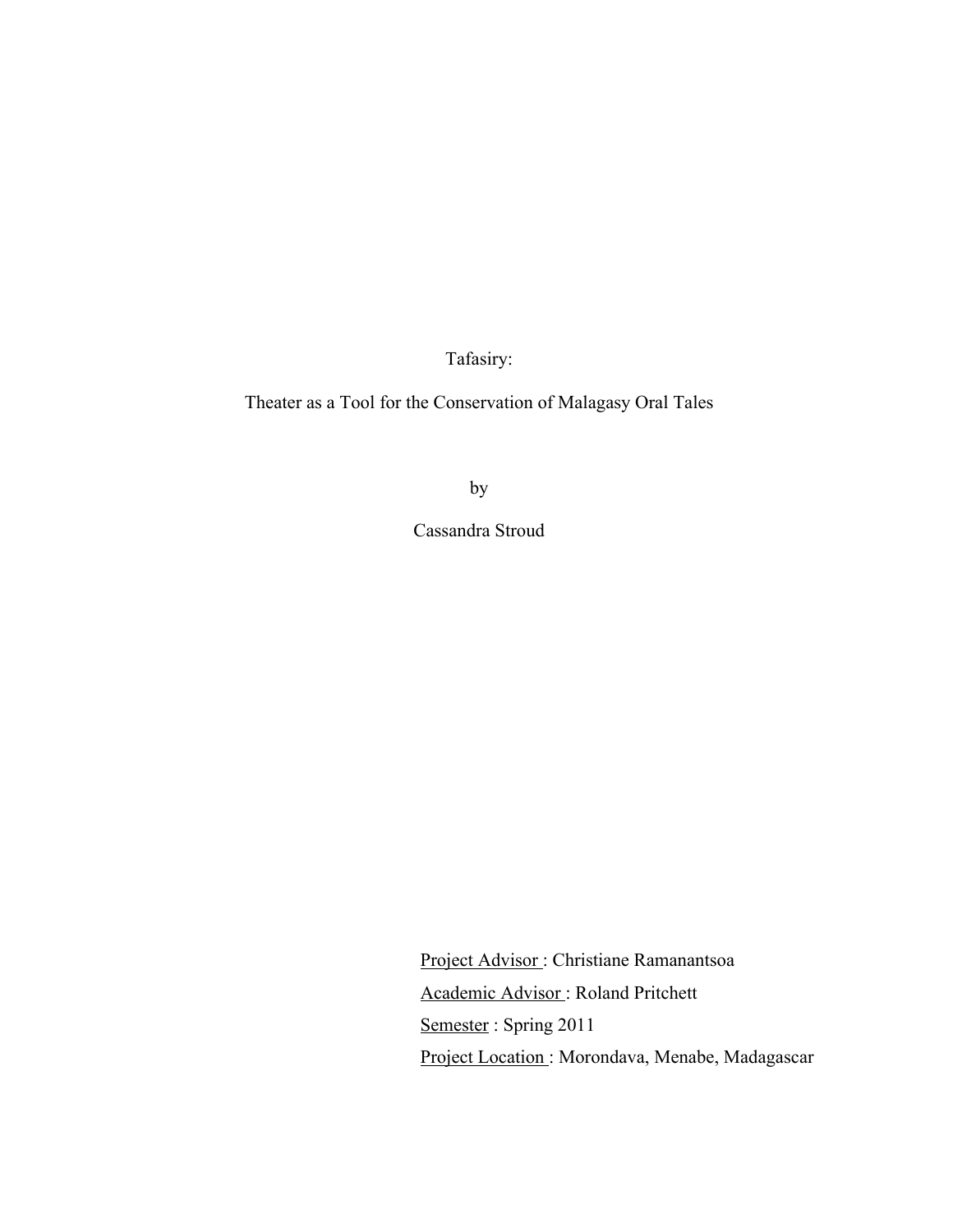For Michelle McNamara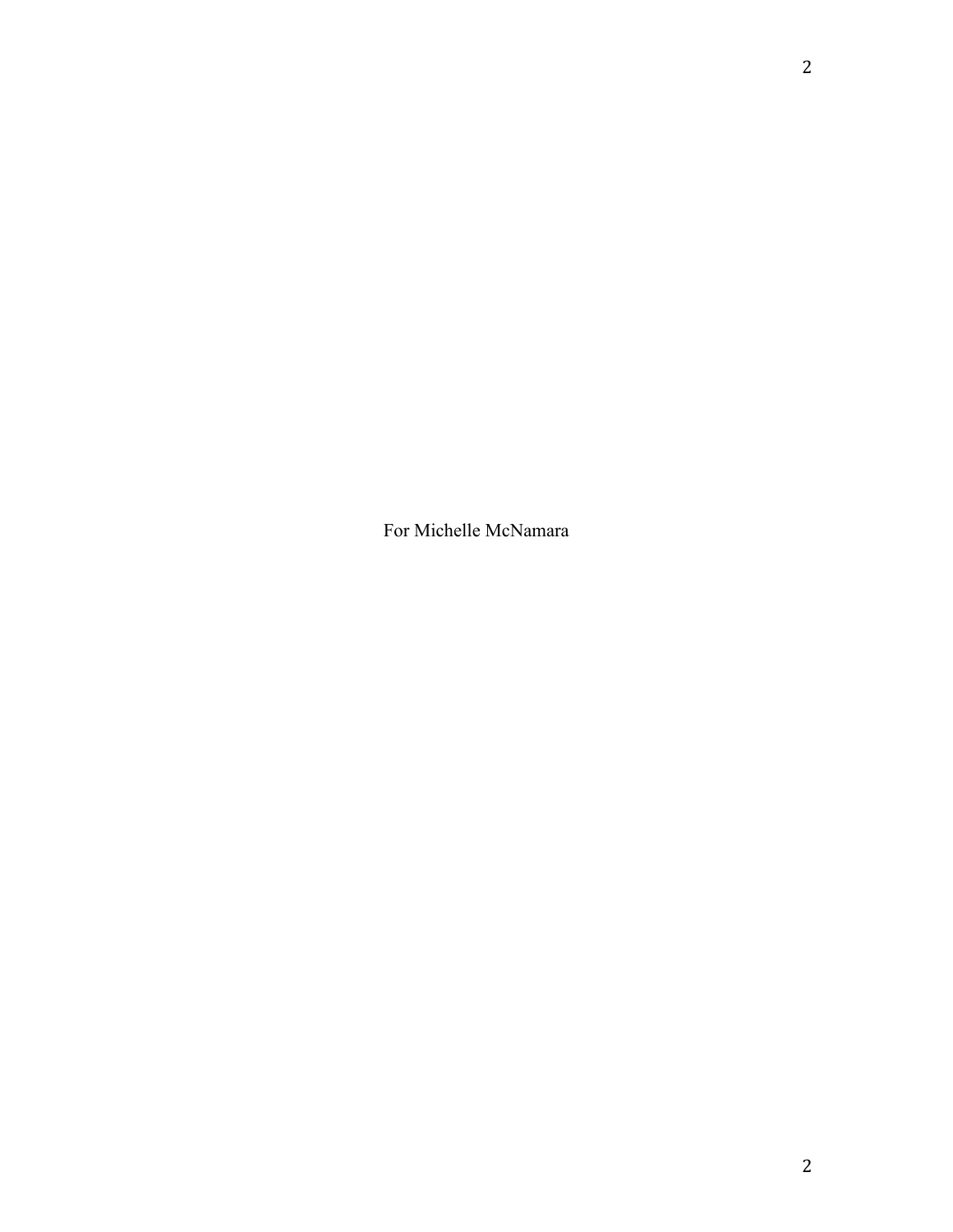## Acknowledgements

Thank you to Roland, Hanta, and Rivo for all their help throughout the semester.

Thank you to Hoby and Tojo for their work translating.

Thank you to all the storytellers who shared their lives and their stories with me.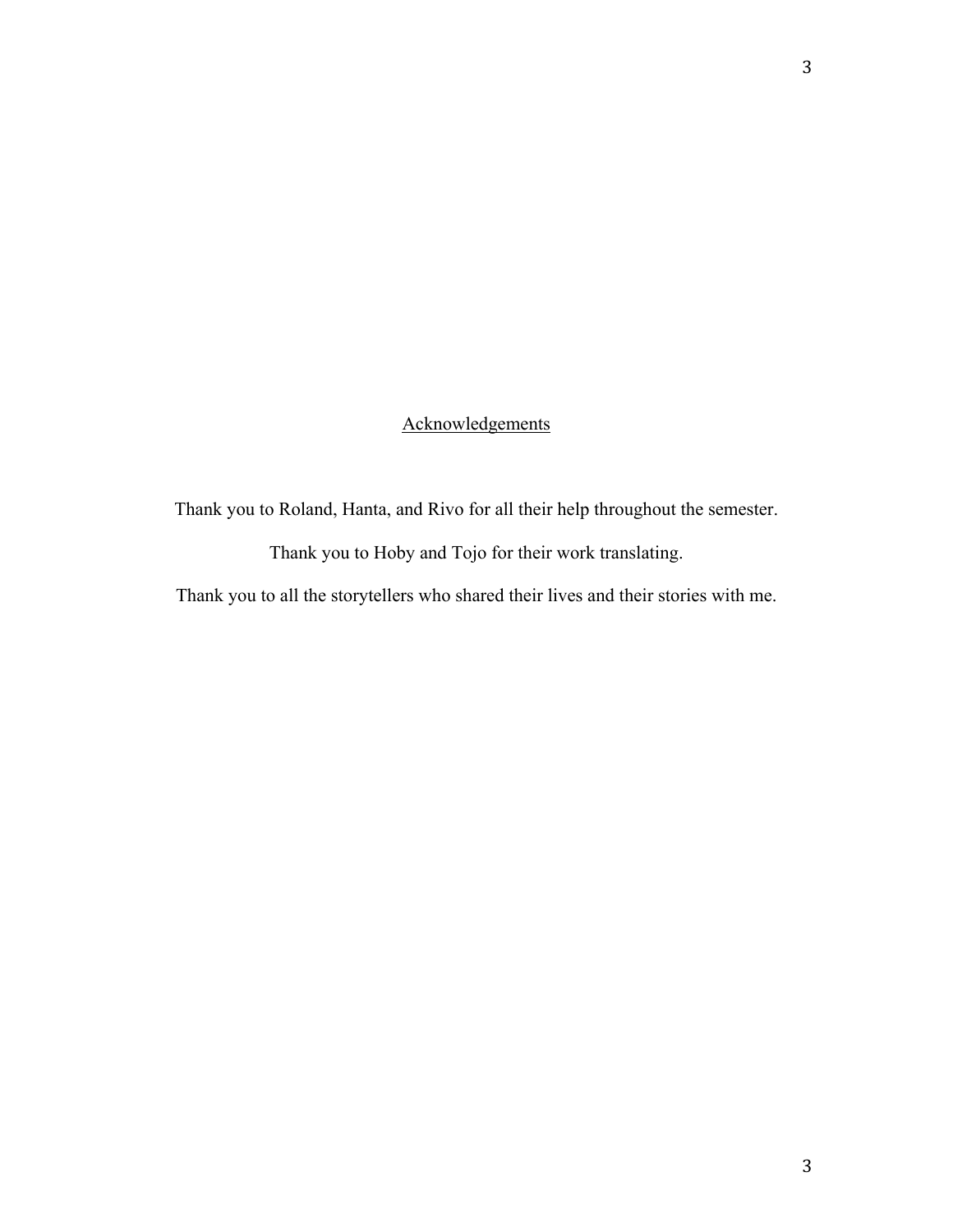## Table of Contents

| I.   | Introduction                                                         | 5                                      |    |
|------|----------------------------------------------------------------------|----------------------------------------|----|
| II.  | Study Area                                                           | 7                                      |    |
| Ш.   | <b>Research Methodology</b>                                          | 10                                     |    |
| IV.  | Angano: A Study of Malagasy Tales (i.e. the title I come up with) 21 |                                        |    |
| V.   | 55<br>Glossary                                                       |                                        |    |
| VI.  | References<br>56                                                     |                                        |    |
| VII. | <b>Bleu Foncé</b>                                                    |                                        |    |
|      | Titre<br>59<br>a.                                                    |                                        |    |
|      | b. Remerciements                                                     | 61                                     |    |
|      |                                                                      | c. Personnages, Scène, Temps, et Notes | 62 |
|      | d. Bleu Foncé                                                        | 63                                     |    |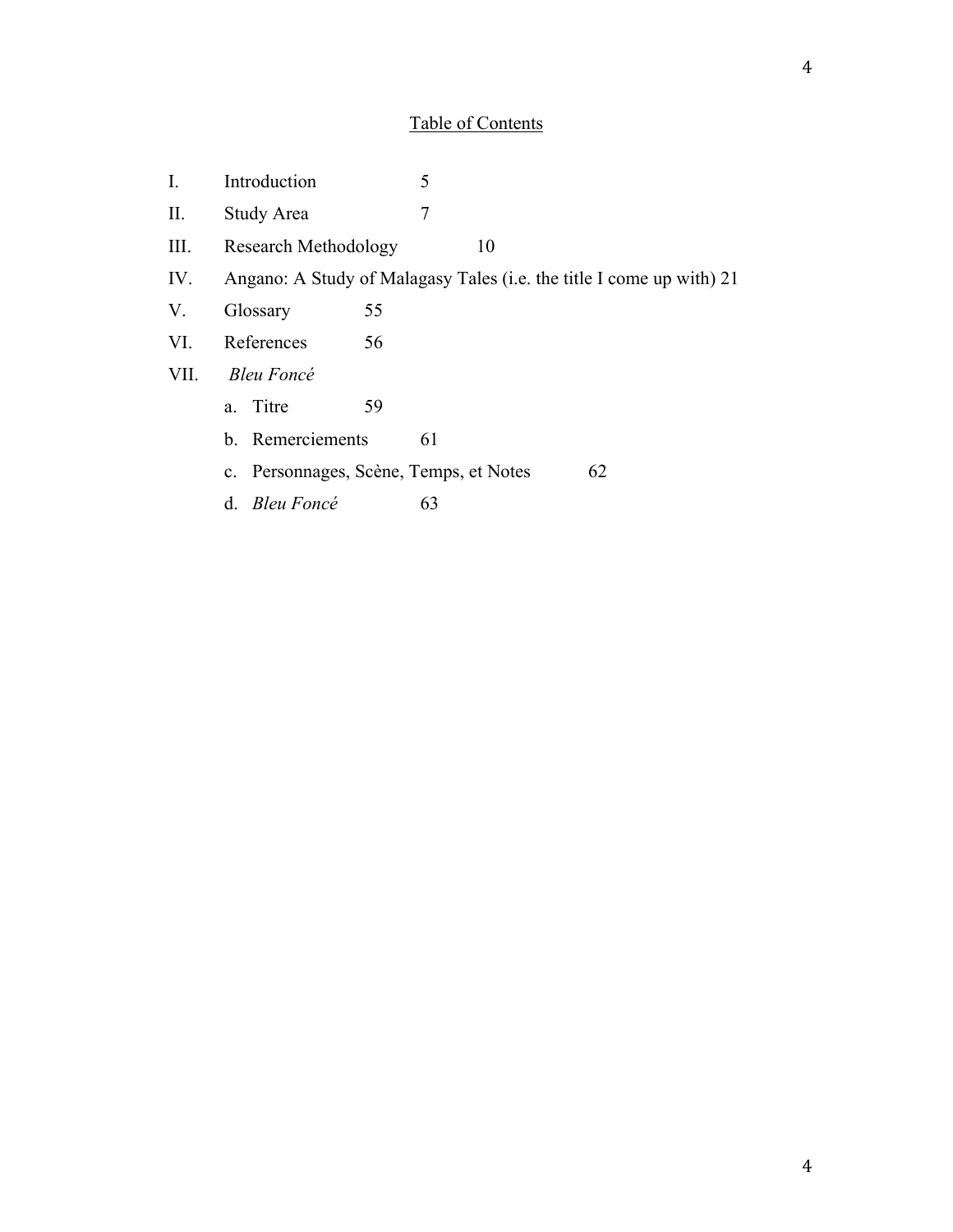#### Introduction

At the outset of my project, I intended to collect information from both storytellers and story listeners on the subject of *angano* or *tafasiry*, Malagasy verbal tales, so as to examine the state of this ancient aspect of daily life in the modern Malagasy world. An elder, such as a grandparent or parent, usually tells the *tafasiry* in Malagasy to the children of the family, historically in front of the fire while waiting for dinner. Before formal schools were instituted, *tafasiry* were used as a form of education to teach children morals, information they might need for future experiences, and how to use their imagination.

Stepping into my research, I was aware that *tafasiry* were said to be slowly disappearing from everyday life, and I examined both the reasons for this disappearance and the methods, if any, that were currently being used to slow or stop it. Commonly cited reasons for the disappearance were the introduction of technology such as television and the Internet, busier work schedules for parents and children, and changing family structures. I also examined whether or not *tafasiry* were commonly being translated into forms other than traditional oral tales such as books, television, radio, or theatre and the relative effectiveness of these forms in preserving both the specifics and the general essence of the *tafasiry*. I found that these forms were being used to a certain extent, but that the alteration in form often changed the effectiveness of the *tafasiry* in achieving its goals and its essence as a verbal practice. I found, however, that theatre was an underutilized form for the preservation of *tafasiry* with an enormous amount of potential for relative accuracy in conserving the fundamental aspects of *tafasiry* such as orality,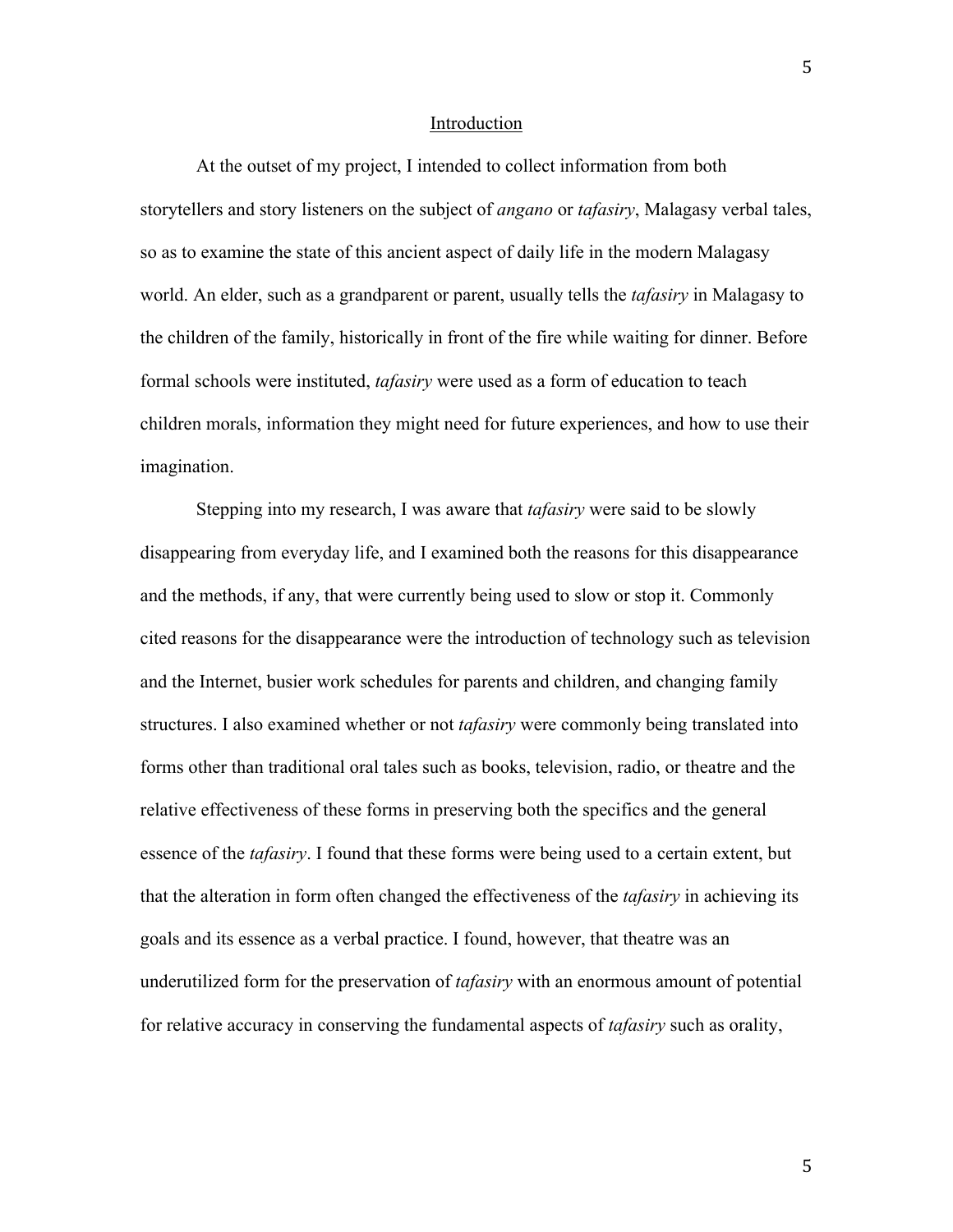changeability, and instigation of imagination that are often lost or diminished when converted to other forms such as books.

Using the *tafasiry* I had heard from the storytellers I interviewed, I wrote a play using these stories in an attempt to examine whether playwriting could be an effective form of conserving *tafasiry*. I made many alterations to the tafasiry, however, such as selecting only certain stories to convey, setting them in the modern context, translating them into French, and using only parts of the stories. After writing the play, I discussed the effectiveness of both my specific play and the play format in general in sustaining Malagasy *tafasiry*.

Within Malagasy culture, the project has great potential to aid in the safeguarding of an oral culture that is currently at risk of completely changing or disappearing forever. If a play has the potential to maintain, at least relatively, these few *tafasiry* I have encountered, plays could be used to maintain so many more stories and the entire oral education system that has passed down a set of knowledge from the ancestors for many hundreds of years and has played such an important part in Malagasy history and culture.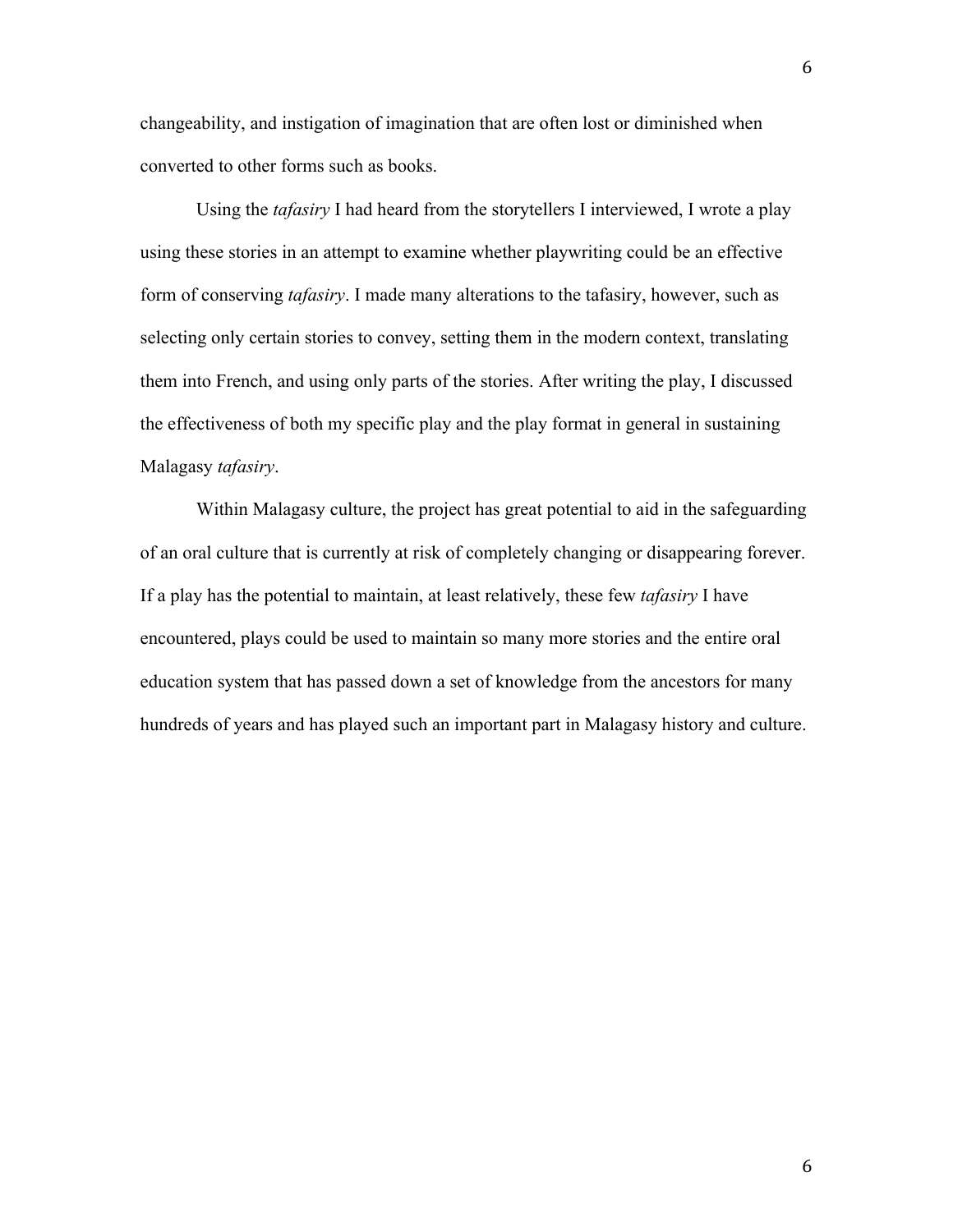#### Study Area

Morondava, a coastal city in the heart of the Menabe Region, sits on Madagascar's west coast. Morondava's population of approximately  $60,000<sup>1</sup>$  is largely composed of people of Sakalava descent, an ethnic group generally believed to derive more from Africa than most other ethnic groups in Madagascar. Sakalava influence can be seen both in the local dialect and culture. For example, while the words for story or tale is *angano* in the official Malagasy dialect, the word in the Menabe region is *tafasiry*, a word of Sakalava descent. This influence can be seen even more strongly in the surrounding villages such as Analaiva, where many of the interviews for the project were conducted. The evidence of French colonial influence still remains both in the language and culture of the region. Morondava's economy includes both large fishing and tourism sectors. Access to the city is limited to the airport, an expensive option, and one road coming from the center of the country to the coast that is in poor shape, a time– consuming option, especially during the rainy season; the difficult access to the city gives the city and region in general a certain degree of isolation compared to bigger cities like Antananarivo.

The region has a long history of storytelling, much of which has its origins in Africa and Asia, the origins of a large portion of the Malagasy population. "The transshipping of slaves through Madagascar and the long history of cultural convergence in all the islands brought about creolization in folktales."<sup>2</sup> As Madagascar's population is relatively new, many of Madagascar's tales can be traced to recently having their roots in tales from surrounding regions. "Once in Madagascar, people combined diverse imported

<sup>1</sup> Japet

<sup>2</sup> Haring, African Folktales and Creolization, 183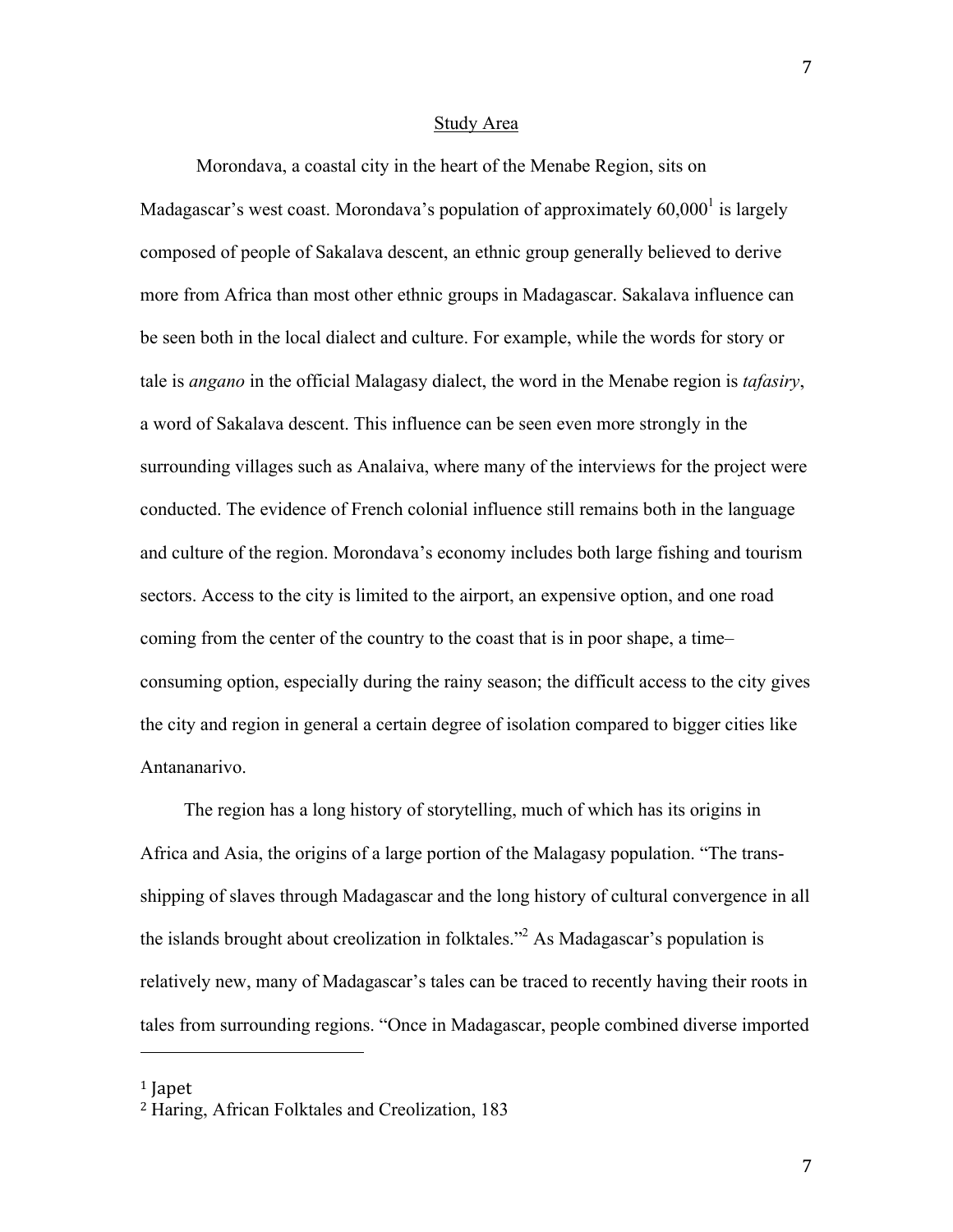elements to create something discontinuous and new, Malagasy culture, which could not have been predicted from its origins and is no mere assemblage of foreign influences."<sup>3</sup> Because of the many different origins or Madagascar's population, there are many different ethnic groups within the island. The distinction between these ethnicities and their origins has led to many distinct sets of tales within each ethnic group. "Madagascar has little island-wide mythology."<sup>4</sup> However, the entire set of tales within Madagascar can still be considered part of the more general category of *tafasiry*.

The region also has a long history of outsiders coming in to collect those stories. The first notable transcriber of these stories was Emile Birkeli who in 1924 published a volume of Sakalava tales entitled "Folklore sakalava recueilli dans la region de Morondava."<sup>5</sup> Since then, many researchers have come from France, as well as many other countries, to transcribe the tales. Additionally, many people from the city proper of Morondava have gone into the surrounding villages to collect tales to tell on radio stations such as Radio Fanasina, Radio Antsivabe, and Radio Magneva, stations that reach both Morondava and the surrounding rural areas in the Menabe region. Many researchers have also collected large volumes of stories from Madagascar as a whole, on of the most well know being James Sibree. He wrote in Antananarivo Annual and Madagascar Magazine in 1875, "It is most desirable that any Traditions, Legends, Fables, or Folk-Lore that may be met with should be preserved, as throwing valuable light on the origin of the different tribes. The relation of these to each other also deserves careful

<sup>3</sup> Haring, African Folktales and Creolization, 184

<sup>4</sup> Haring, African Folktales and Creolization, 185

<sup>5</sup> Haring, Classification of Malagasy Narrative, 344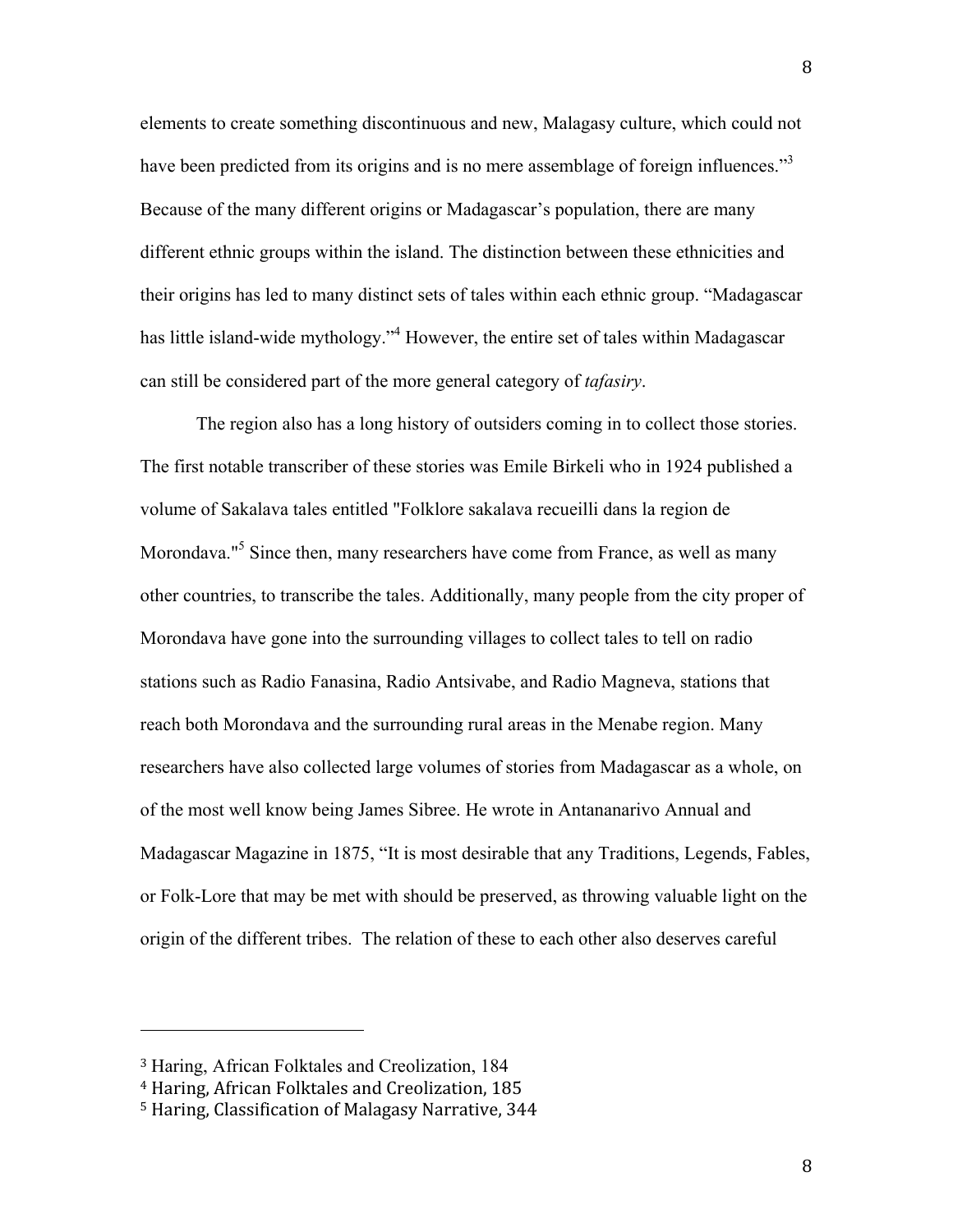investigation."6 These words demonstrate the way that the continuance of stories in Madagascar and in the Menabe Region in particular has been viewed in the past: as a frantic effort to write down and preserve a dying oral culture.

<sup>6</sup> Haring, Classification of Malagasy Narrative, 342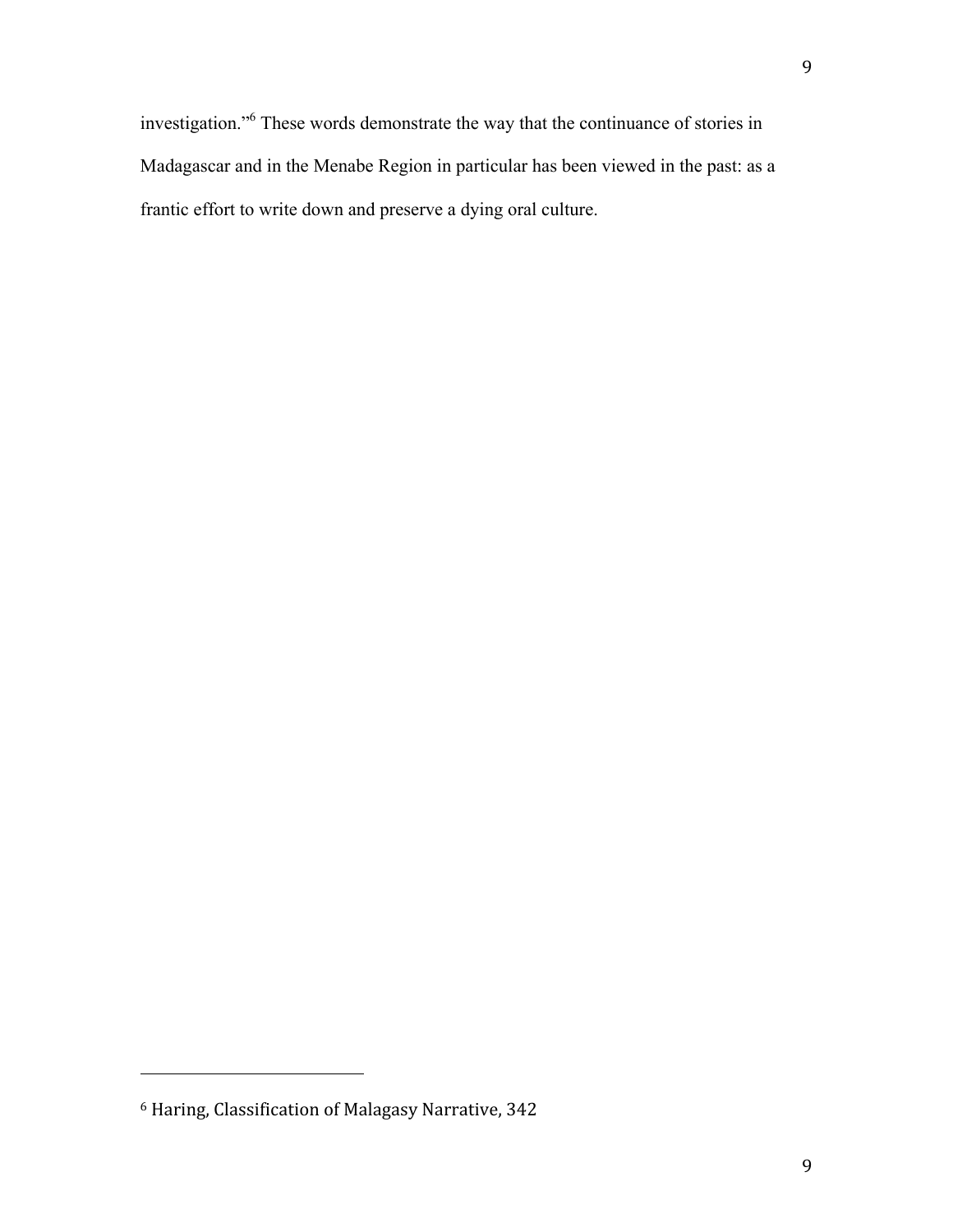#### Research Methodology

In the course of my time researching Malagasy tales, I conducted interviews with storytellers in Antananarivo, Morondava, and Analaiva and listened to these people tell stories. I also interviewed people who did not necessarily identify as storytellers about their lifetime experiences with storytelling. I also researched written tales and secondary sources on storytelling both in Madagascar and in general. After conducting interviews and reading tales and secondary sources, I wrote a play that combined both tales that I heard and read and ideas about storytelling that I gleaned from my interviews. The following paper attempts to analyze the ethics, aesthetics, transition of form, and language use of the play in relation to the information I obtained from my interviews about storytelling in Madagascar.

I chose to conduct my research in Antananarivo, Morondava, and Analaiva for several reasons. First, I chose the three sites because they vary greatly in size; Antananarivo is the largest city in Madagascar, Morondava is a mid–size city, and Analaiva is a small village. Through conducting research in locations of varying size, I was able to get both urban and rural perspectives on storytelling. Additionally, Antananarivo was an ideal large city in which to conduct research because it is a Mecca for artists and attracts people who may consider themselves storytellers. Thus, I was able to get the perspective of people who use storytelling as an artistic profession. Morondava was a logical mid–size city because of its rich Sakalava culture, well–known for its stories or *tafasiry*. Analaiva was chosen because it was easily accessible from Morondava and could provide tales and perspectives that were relatively untouched by urban development.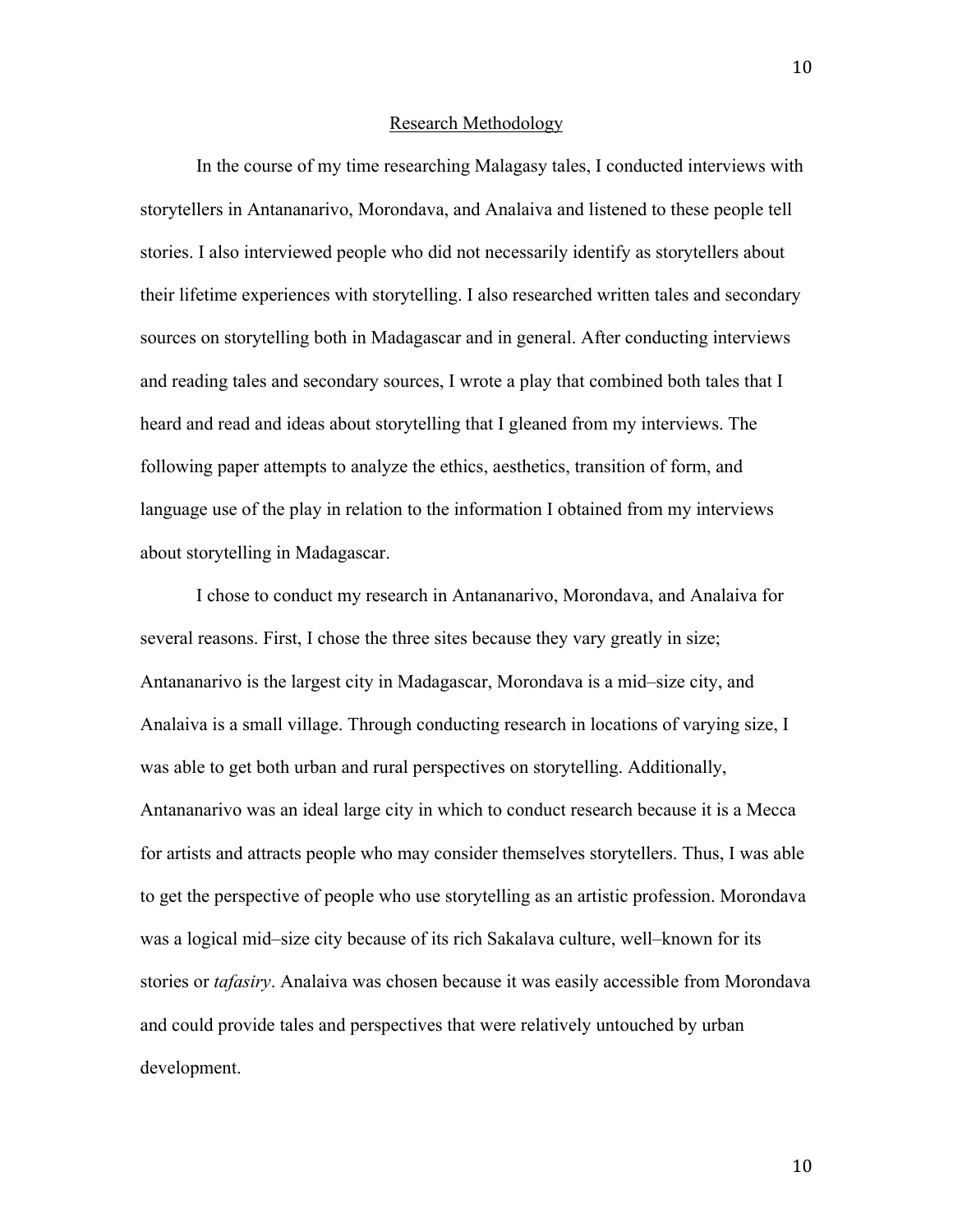The storytellers that I interviewed in Antananarivo I chose for their prominence in the community as storytellers. Marthe Rasoanantenaina is well–known for her storytelling and her comic books and CDs of tales. Jeanne Ralimahenintsoa works as a librarian at the Centre culturel Albert Camus on the Rue d'Indépendence, so many children know her for the stories she tells and books she reads aloud at the library. In Morondava, ordinary people that I talked to on the street did not seem to know any storytellers within the community. Thus, the storytellers that I interviewed there were mostly radio broadcasters simply because they were the most easily accessible and well– known. The storytellers that I interviewed in Analaiva I simply found by word–of–mouth. My contact in the village, Kristen, a Peace Corps Volunteer, and my translator, Hoby, helped me to ask people in the village if they knew anyone who knew stories and was willing to tell them to me. Initially, people were resistant to tell me stories and kept leading me around to different houses where I was met with people who were known for telling stories within the village claiming that they did not know any stories. Eventually, however, it was much easier to find storytellers just by asking around than it was in either Morondava or Antananarivo. The people that I interviewed there did not identify themselves as storytellers in the same way that people in Morondava or Antananarivo identified themselves. The people who told me stories thought of telling stories more as a daily activity that most people in the village knew how to do, regardless of whether or not they were willing to tell those stories to me.

In my interviews with these storytellers, I made every effort to avoid bias and remain ethical. In beginning my conversations with these storytelling informants, I introduced myself as a student from the United States that had been living in Madagascar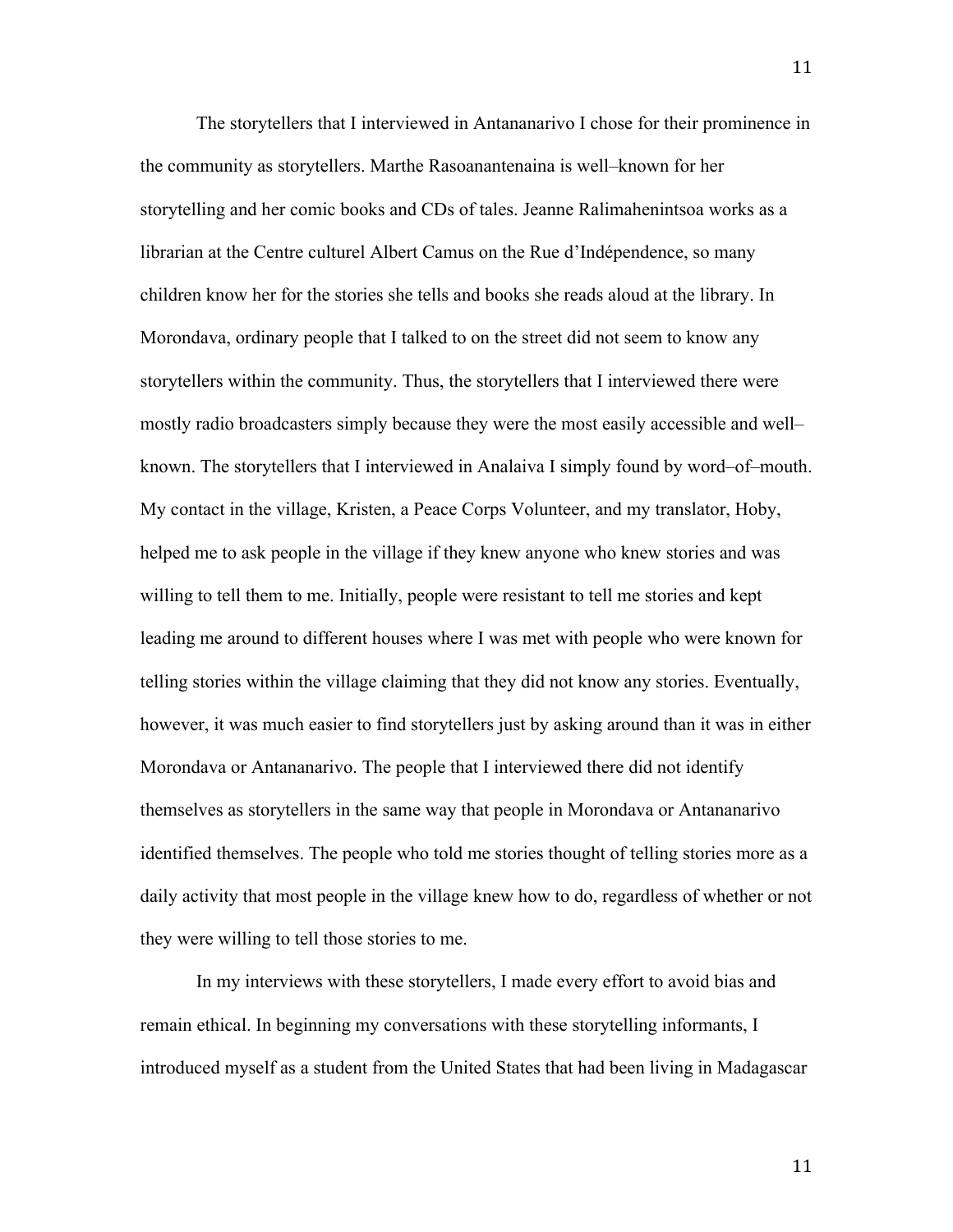for two months and was studying Malagasy culture. I stated that I was doing a project on Malagasy *tafasiry*, and that I would be interviewing self–identified storytellers and other people to get an idea of the position of storytelling in the modern world. I also told them that I would be asking these people to tell me stories if they knew them and that I would potentially be using and editing these stories for a play that I would be writing that modernizes traditional Malagasy tales. I was very upfront about the fact that I would be using the tales likely not in their original form so that if any informant did not want their tales to be used or changed, they had the option not to tell me any stories. Then, I asked if they would be willing to answer a few questions I had for them. If they said yes, I also asked if it would be possible for them to tell me one or more stories after the interview. If they said that they did not want to tell me stories, as was the case with many storytellers, I did not pressure them to do so and simply conducted the interview and thanked them for their time. If they said yes to telling me stories, however, I would conduct the interview, then let them tell whichever and however many stories they saw fit. I gave them no direction as to which types of stories they should tell me. If an informant asked me, for example, "Should the story be a Sakalava story?" I would simply respond that it did not matter and they could choose whichever story they saw fit, Sakalava or not, traditional or not. This way, I did not project that I was only looking for Sakalava tales, for example, and possibly confound my results, concluding that people only told traditional Sakalava tales when really it was I who brought those results upon myself. Overall, I was very clear about what the project was about and insistent on the fact that people always had the choice not to participate so they could truly give informed consent to being interviewed and telling me stories, only one of the two, or neither.

12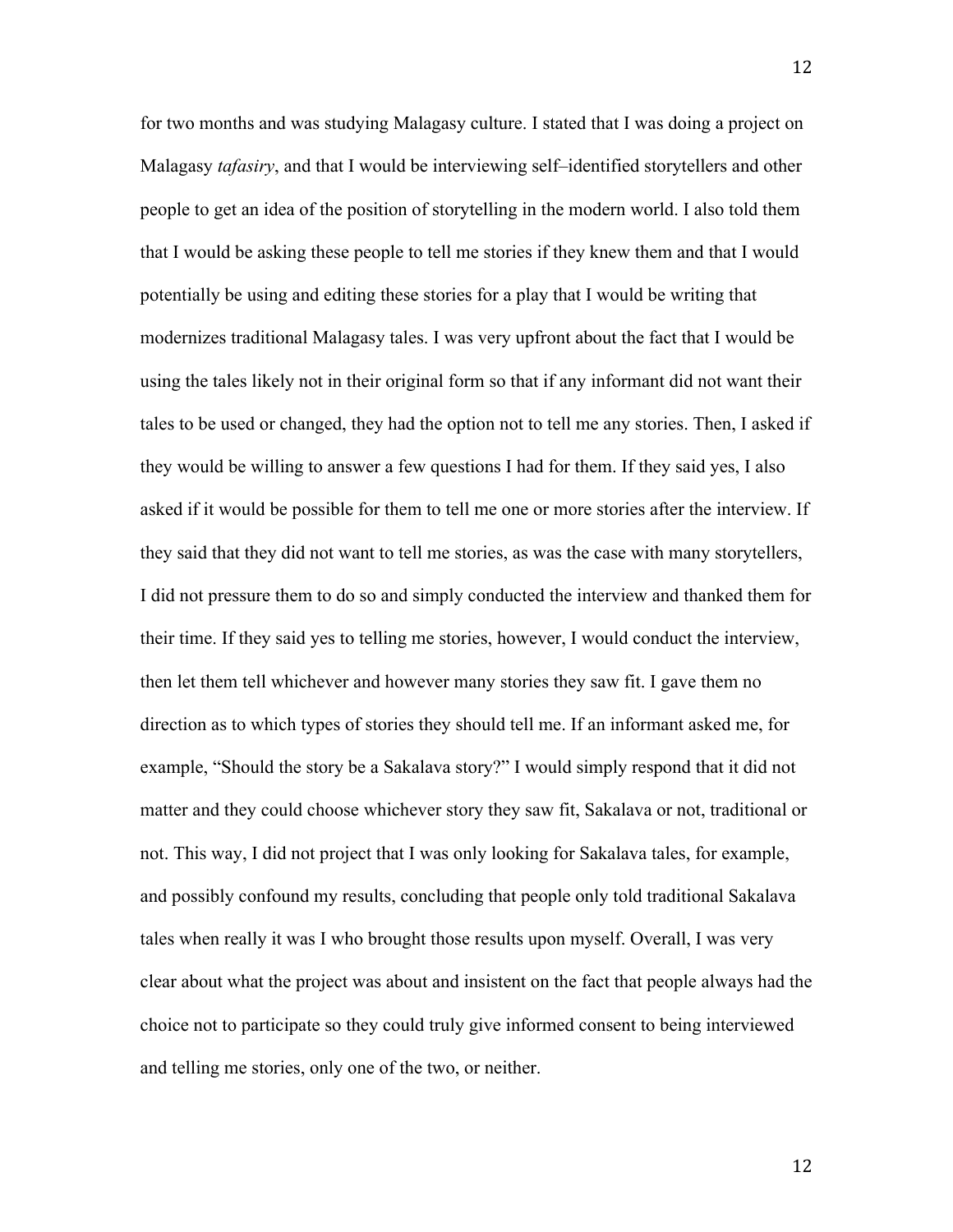I interviewed the storytellers about many different things: their relationship with storytelling; how often they told stories and in what context; whether they saw themselves as storytellers; whether they saw themselves as artists and storytelling as an art; whether they thought storytelling could be a career or was just a daily activity for everyone; what their first experience with stories was; the difficulties they have found as storytellers; whether they thought stories have evolved since their beginnings and how; whether they thought the stories had actually taken place at one point; the purpose of storytelling; whether stories acted in the same ways when written down as when told orally and, if not, how they change when written; whether they think stories can work as pieces of theatre; the differences between storytelling and theatre; whether Malagasy tales can be told in French; the differences between storytelling in cities and storytelling in the *brousse*, the rural areas of Madagascar; the place of stories in schools; the role of the government in preserving stories; the place of stories in the modern world in general; and the future of storytelling.

In terms of specific questions, I made sure to avoid bias as much as possible. One question that I regularly asked near the beginning of interviews, for example, was "Quels étaient vos expériences avec les *tafasiry* pendant votre vie?" or "What have your experiences been with storytelling throughout your life?" The question indicates no stance on the subject of tales from my part and leaves them free to express positive or negative opinions about storytelling. The question is also very general and leaves the informant to guide the interview in the direction that is most comfortable and relevant for them. Thus, the informant does not feel pressured to answer questions they did not lead into, and I am able to see the line of questioning that would be most useful with each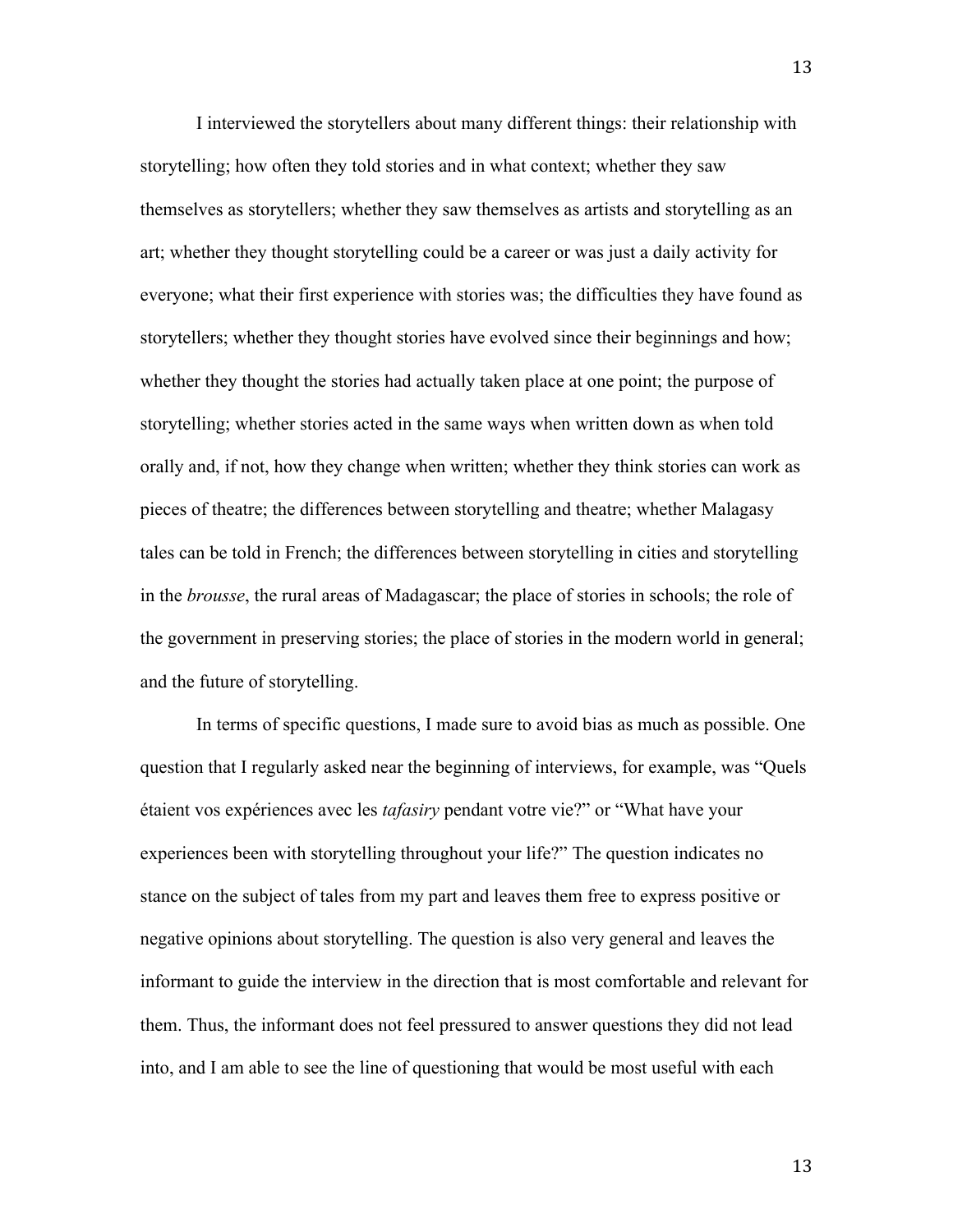informant. For each interview, I had general ideas that I wanted to discuss with each person, but I did not structure the interview in a rigid manner; I let the interview flow in its own direction while only making sure to touch on a few major points.

I also made sure in general not to commit to being extremely interested in storytelling so that people would not feel obligated to express positive opinions about the subject. Of course, seeing as I was studying stories, it would likely have been assumed by most people that I was interested in them. This could possibly have confounded my results if people thought they were obligated to express a love of stories so as not to hurt my feelings. Additionally, when people identified themselves as storytellers and were telling me stories, I had to balance remaining neutral with not seeming rude and disinterested when they were telling me stories. I did allow myself to express enjoyment over their stories because any possible slight confounding of results seemed less important than seeming disinterested and shutting myself off from storytelling informants.

Most of my interviews were conducted in French, seeing as it is the language most informants and I shared. A couple interviews, however, were conducted in English when the informant felt more comfortable speaking in that language than in French, and when I traveled to Analaiva, I brought along a translator, so most of those interviews were conducted in Malagasy with the help of a translator. The language of interviews could possibly have had an effect on my results. Some informants may not have been as comfortable in French as they would have been in Malagasy and thus may not have been able to express their true opinions or may only have been able to express simplified opinions that do not truly represent everything they think on the subject. I tried, however,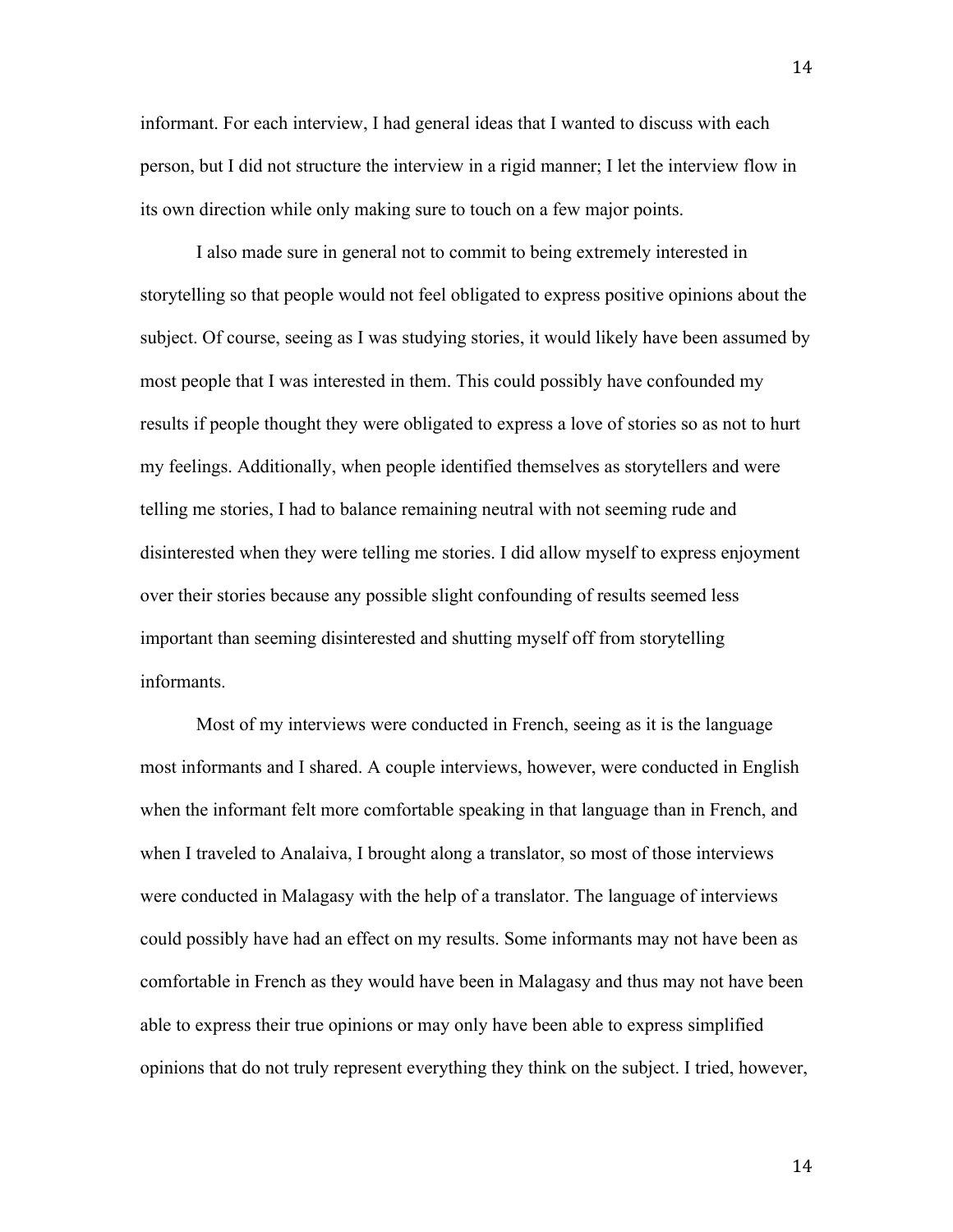to use a translator when the language barrier was too great. On the other hand, using a translator has its own set of drawbacks. Often, a translated response is not complete since a translator may leave things out intentionally, forget parts of a response, or not completely understand themselves and thus provide a response that is not truly what the informant intended to say. The addition of a translator may sometimes provide one more layer of possible miscommunication, but in many cases, it was a necessary procedure despite the possible drawbacks. Additionally, I felt that my translators, Hoby and Tojo, were reliable and unbiased.

In addition to the practical aspects of language use, the cultural implications and possible drawbacks of using primarily French as the language of communication exist as well. Since the legacy of French language use in Madagascar remains rooted in colonialism, the use of French in an interview could potentially make people uncomfortable. It could remind them of their colonial past and neocolonial present and the powerlessness they may have felt and may feel in the face of French speakers. Also, as tales are generally told in Malagasy to Malagasy children, the subject could be one they do not want to broach in French. *Tafasiry* are a deep–rooted part of their culture that has in the past been something for them and them alone that colonial powers could not touch, so translating them into French to give them away, in a sense, could feel like a betrayal or a loss of the stories that they had kept close so long. I tried to remain sensitive and use Malagasy words, such as saying the Malagasy "tafasiry" instead of the French "conte" when referencing stories, to let the informant know that I was aware of the language of origin of the stories and would respect their heritage.

15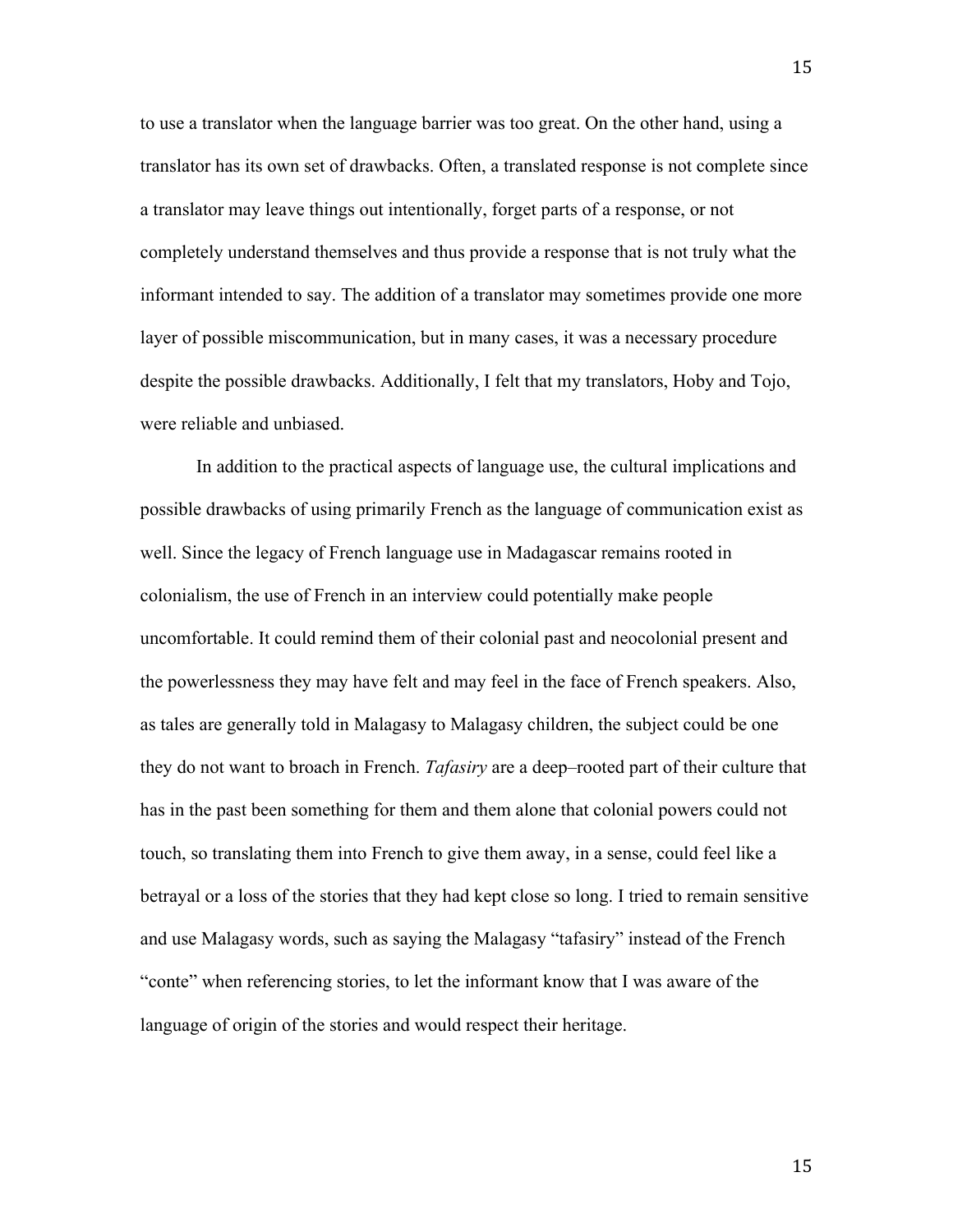I followed the same set of ethical guidelines that I used in my interviews as I did when listening to storyteller's stories, and I never pressured the informant to recount the tale in French; I allowed the informant to recount in Malagasy if they so chose, and I either asked for a summary in French afterward or utilized a translator after the fact to translate the story into French. I recorded all of the interviews on a tape recorder, ensuring first to explain what the device was and ask for consent to use it, to ensure accuracy of general information and quotes. I transcribed the interview from the recording to ensure that I would have easily accessible transcripts of each interview for verifiability of information.

For the most part, I followed the same ethical guidelines and practical procedures for interviewing people who did not identify as storytellers. As there was no specific requirement for which people I interviewed, however, my process for picking informants was different. All of my interviews of the non–self–identified storytellers happened by chance, and I interviewed people I came into contact with at government buildings, the local marketplace, and hotels. I only interviewed people that I happened to run into at many different locations so that my results would not be biased. If I specifically sought out a certain type of people for these interviews, I may have encountered a homogeneity of opinion. By choosing informants randomly, I may have somewhat avoided bias.

I interviewed these people who did not self–identify as storytellers about many of the same things as the storytellers, but also about a few different things. I also asked the informants questions about where and in what context they grew up; the number and types of stories they knew; whether they could recount stories even though they did not see themselves as storytellers; whether they liked listening to stories and why or why not;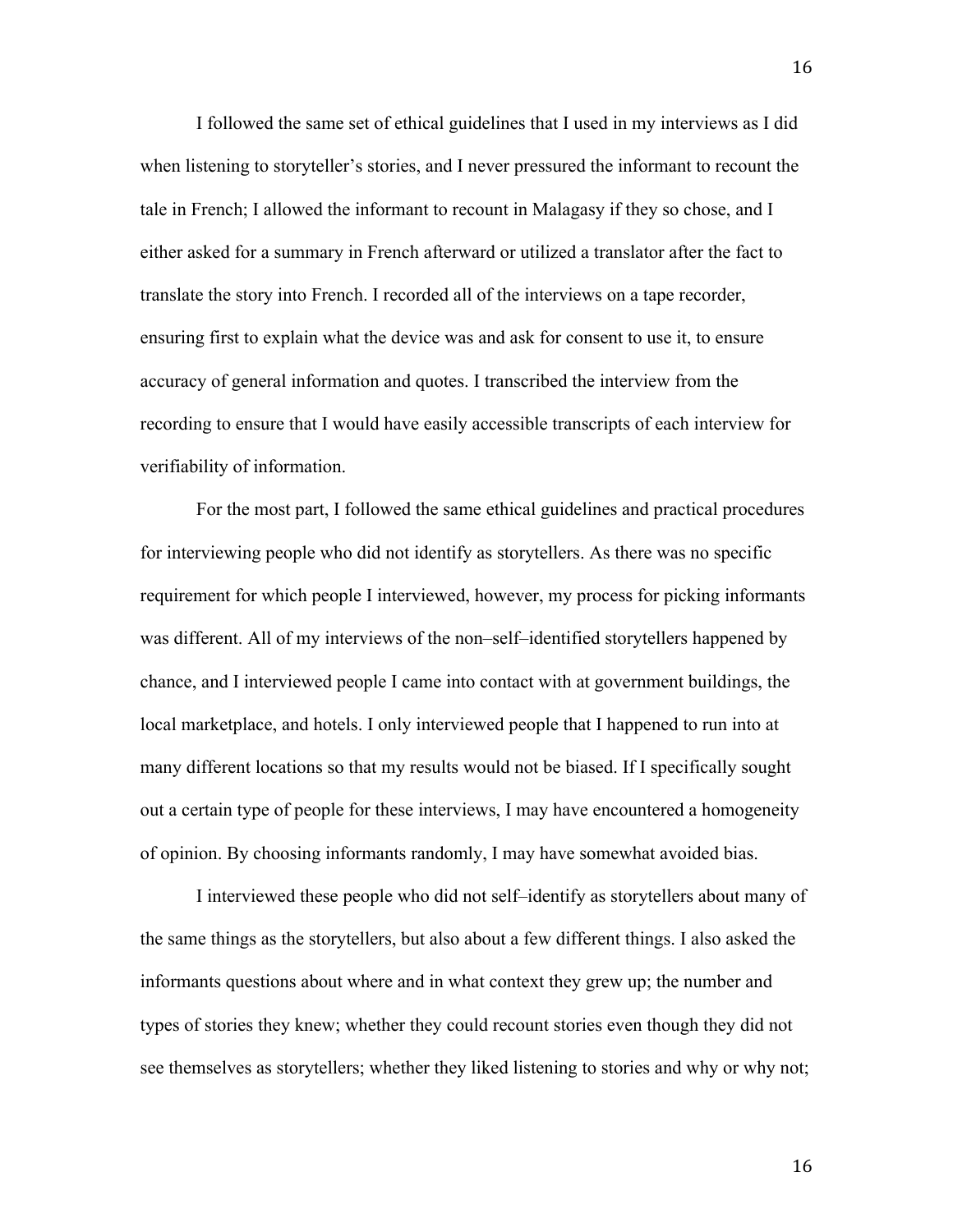whether they preferred television or stories and why; whether they preferred written stories or oral stories and why; their first memories of storytelling; whether they preferred traditional or modern tales and why; and, if they had their own children, whether or not they recounted tales to their children and why. In addition to my primary research, I also conducted secondary research using JSTOR. Through this search engine, I found all of the articles I reference in this paper. I also visited bookstores to look for books of tales, resulting in my purchase of a book of Sakalava tales, many of which I referenced or used in my play.

In writing my play, *Bleu Foncé*, I used stories that people had told me or that I had read in *L'Origine des choses : Récits de la côte ouest de Madagascar*, the book of Sakalava tales. In some cases, I extracted characters from the stories and used them in the play. In other cases, a character would actually tell a story, not word for word the same as it had been told to me, but maintaining its original essence. Out of the numerous stories I heard and read, I chose the characters and stories to use simply out of personal preference or an artistic choice of which story would fit best at that particular moment in the play. My main objective was not to include stories from as many sources as possible or as diverse of stories as possible. For example, I heard many stories about the kely mahitri, the clever guy, but I did not think that particular character would work well in a play. I chose not to include him despite his numerous appearances, even though including him would probably have been more representative of the stories I heard. I tried to pick stories and characters that would translate well onto the stage because my objective was not to portray numerous stories as close to their original form as possible but to use stories in innovative ways and examine whether that was a successful choice afterward.

17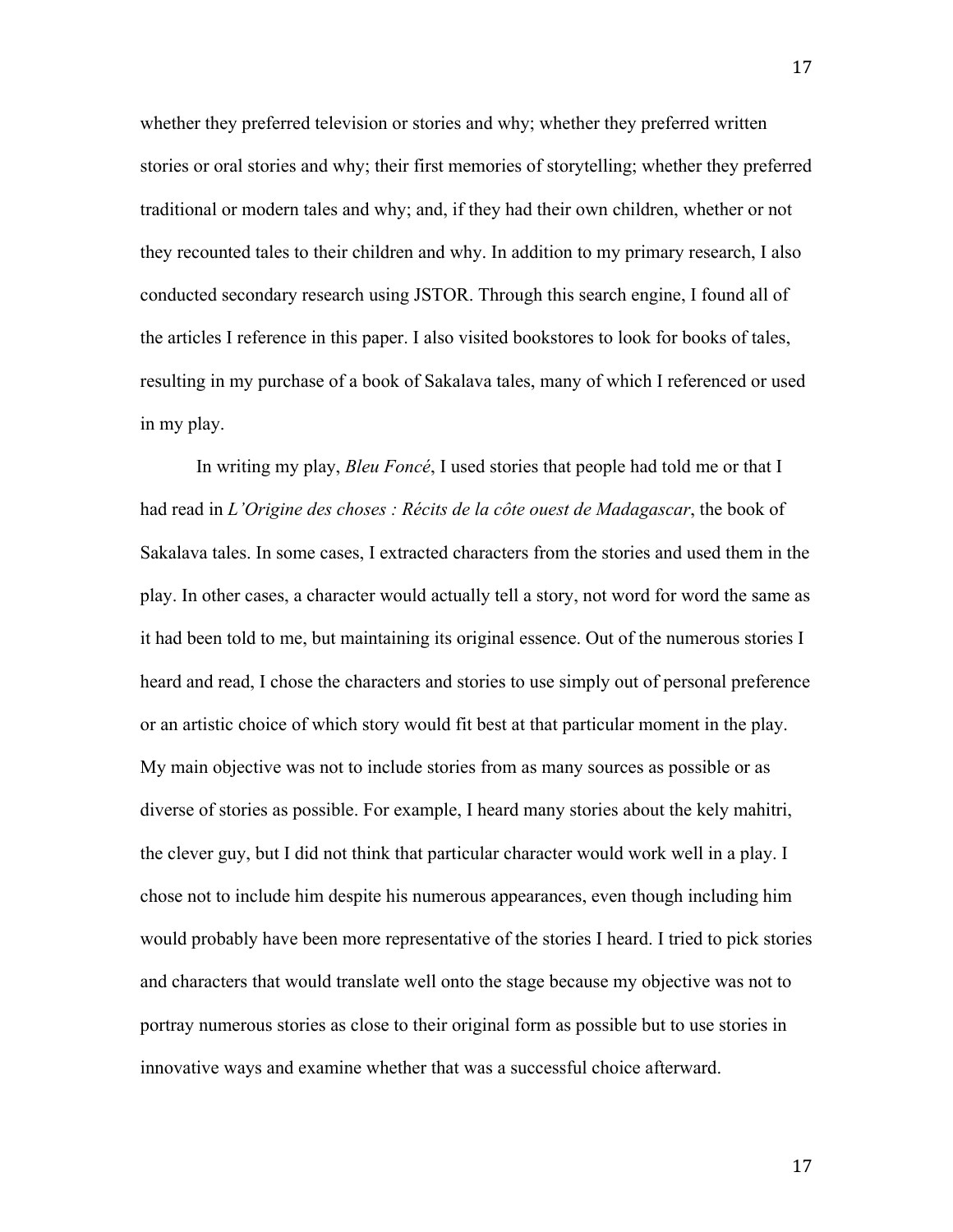In portraying attitudes toward storytelling, however, I tried to include as many facets as possible to bring to light as many issues surrounding storytelling as possible. For example, many of my informants discussed reasons that they thought storytelling was disappearing, such as parents being too tired to tell stories, children preferring things like television, children not wanting to work their imagination because it was too difficult, and so on. I discussed all these facets of the decline of storytelling in the play to give an accurate picture of the issue.

I chose to write the play in French for a couple reasons. First of all, if I had written the play in English, it would have excluded most Malagasy people from a potential audience, and I wanted the target audience, Malagasy people, to have the potential to understand the play. While not all of my informants spoke French, most of them did, so most of them would be able to understand the play. In generally, I would like Malagasy people to be able to understand the play because it is their culture and their stories, so it is more important that they be able to understand the work than any Anglophone person. Secondly, I wanted to examine whether Malagasy tales could work when told in French instead of the usual Malagasy, so French seemed the natural choice for the play.

In the play, I tried as hard as possible to respect intellectual property rights. All of my informants are cited at the end of this paper and are acknowledged in the playscript itself. I could not, however, parse out which general ideas in the play came from which people and cite them within the play. Also, the concept of citing sources in playscripts does not really exist within the playwright community; it is generally accepted that it remains okay to use others words within a playscript without citing them as long as the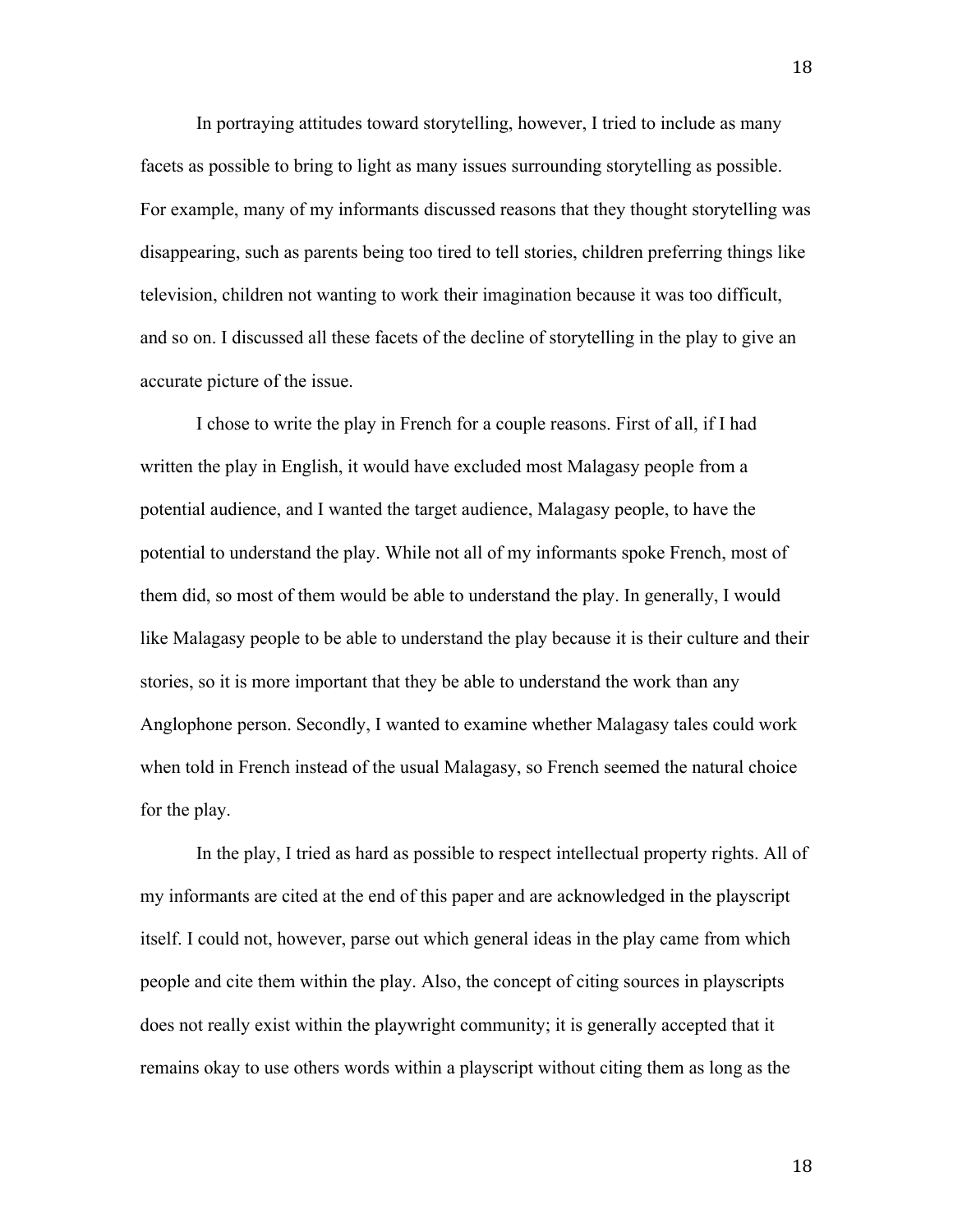borrowing is acknowledged in some way or not intentionally hidden and pretended to be the playwright's own work. With stories, I took stories that people had told me and wrote them in the play from memory so as not to directly plagiarize a person's words. I did, however, take all of the stories from other sources; I did not come up with any stories on my own. This could, in a sense, be seen as plagiarizing. In Madagascar, however, As stories are seen as a sort of community property and no one person usually writes a story or claims authorship of it. There exists a "Malagasy tradition of depersonalization. "I am not the liar," say many Malagasy storytellers, "it's the ancestors who invented the tale."... Thenceforward, the zealous collecting and publishing of island folklore from anonymous informants enacted the "death of the author."<sup>"7</sup> Because stories were essentially written by the lives of the ancestors, no one person today can claim authorship. Despite the fact that I am not Malagasy, as long as I was not directly quoting and was retelling the story myself, I did not see the use as plagiarism because the Malagasy people do not see stories as individual intellectual property. Also, I was very clear about the fact that I would be using the stories in a play, and any storyteller that did not want their story to be retold in the play was free to refrain from telling it to me. In fact, I believe that may be part of the reason so many people were unwilling to tell me stories: they did not want their stories used by an outsider. I tried to use the stories in a responsible way so that if any informant were to see or read the play, they would not be upset at how the story was used.

Another issue that arose around intellectual property was concepts and how to give credit for their origin. The only notable example of this is related to the title of the play: *Bleu Foncé* or "*Dark Blue*." Billy Jhonson Julliano, a storyteller for Radio Fanasina,

<sup>7</sup> Haring, African Folktales and Creolization, 194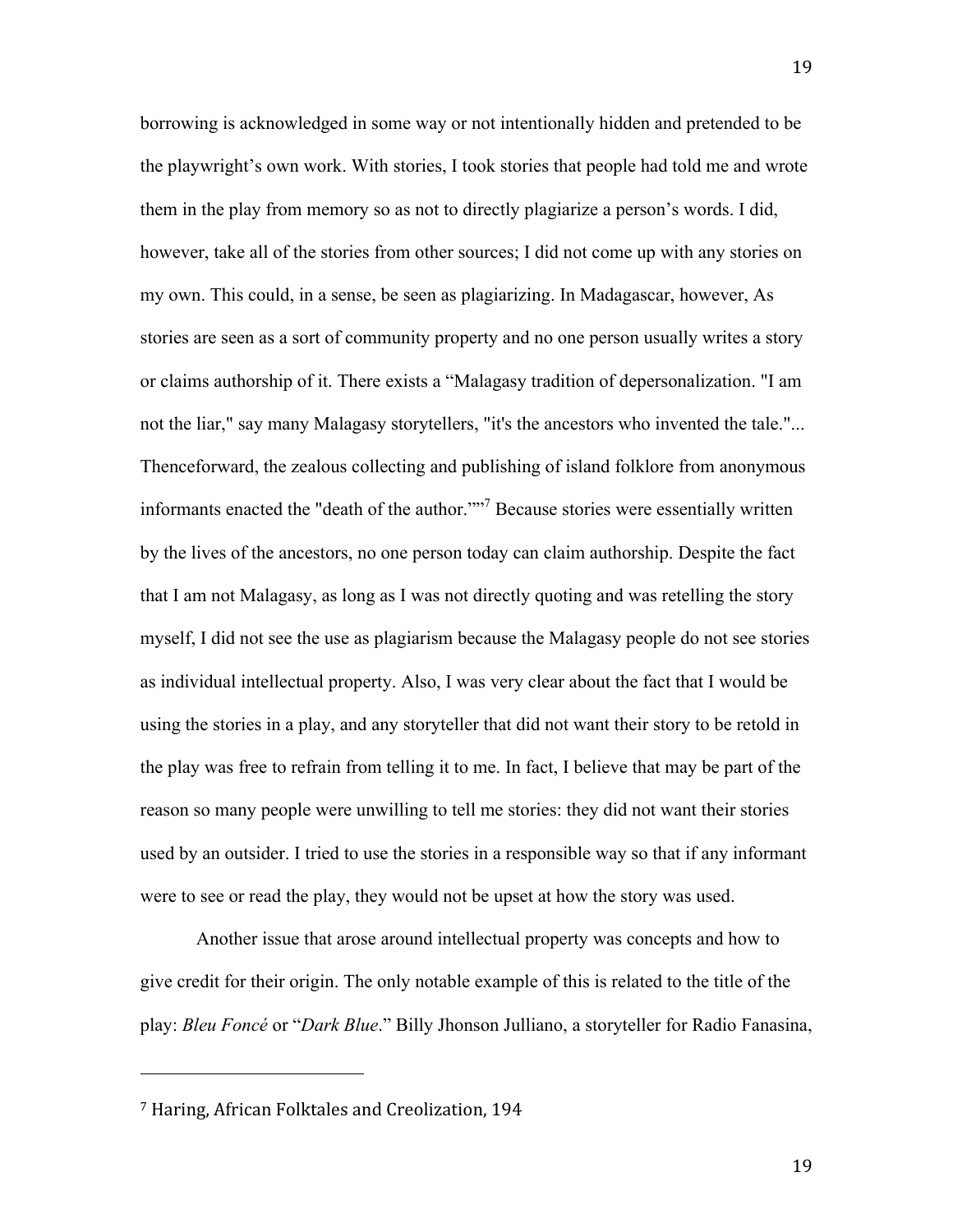said the following: "La couleur du conte, ça commence à s'effacer. Si on parle d'avant, c'est resté avec le bleu foncé. Maintenant, on voit le conte au bleu clair. Le conte commence petit à petit à se disparaitre. » He is essentially saying that the color is beginning to drain from stories, and whereas before stories were seen in dark blue, they are now only seen in light blue. I found that idea beautiful and sad, so I knew I wanted to incorporate that into the play. In *Bleu Foncé*, the chameleon says at one point, « Avant, les *tafasiry* était en bleu foncée. Maintenant, on ne me voit qu'en bleu claaaaaiiir. » Dady also says later on, « Partage moi, partage les autres, donne à nous la vie en bleu foncé. » The idea of tales losing their color as they disappear, however, was originally Billy's, and I did not want to ever suggest otherwise. I resolved this issue by quoting Billy before the start of the play. Overall, I attempted to tailor my research methodology to be as ethical as possible while at the same time being as conducive as possible to finding out whether theater could be an effective form of sustaining Malagasy tales.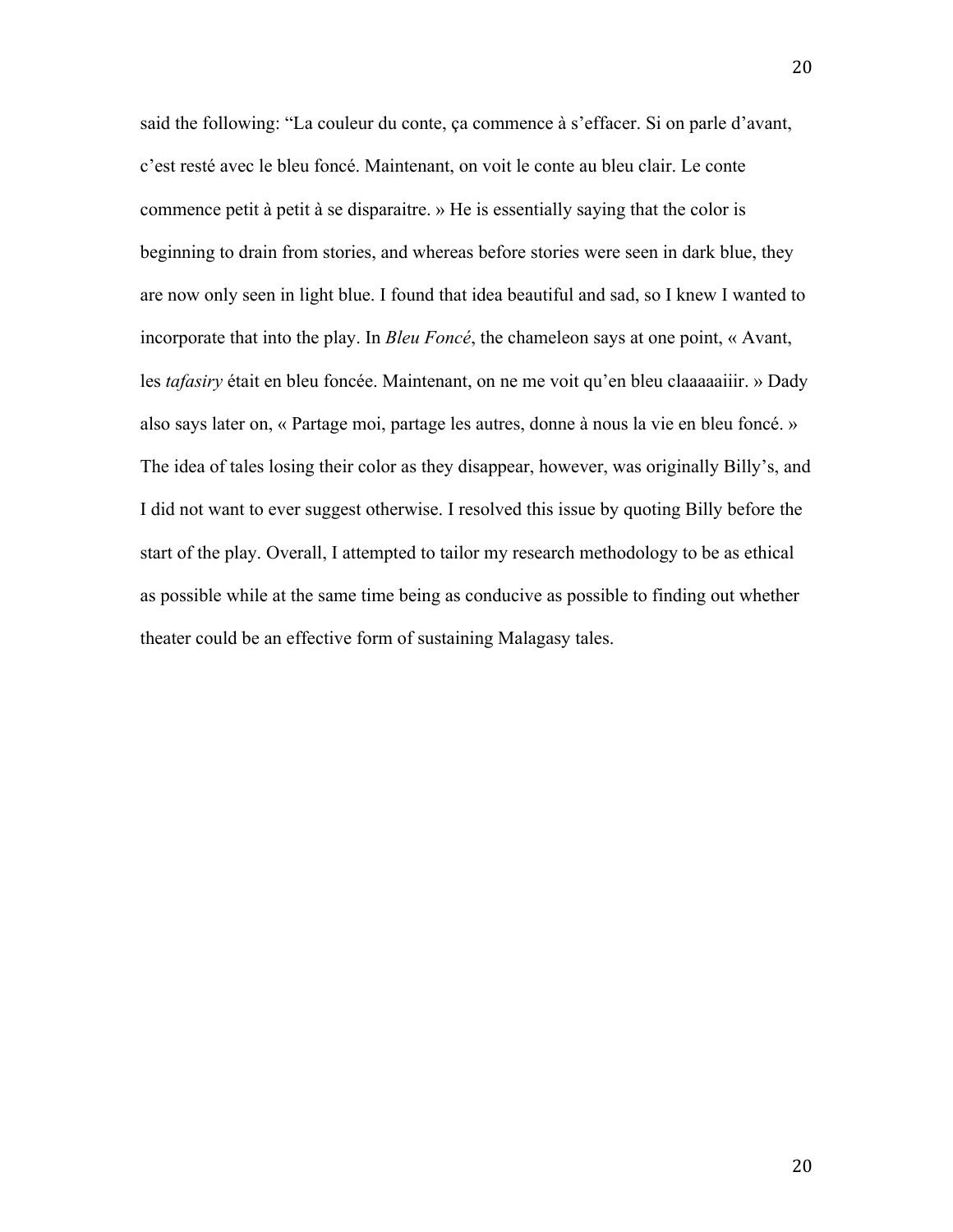#### Tafasiry:

#### Theater as a Tool for the Conservation of Malagasy Oral Tales

Storytelling has a long history in Malagasy culture, and an equally long evolution from its beginning to its current state. As formal schools did not exist in Madagascar until the period of French colonialism beginning in 1895, 8 stories (*angano*, in official Malagasy, or *tafasiry* in the Sakalava dialect)<sup>9</sup> were used as a way to educate Malagasy children. Marthe Rasoanantenaina, a well–known storyteller and an expert on the history of storytelling in Madagascar, explains the origins of the practice:

« À l'époque où on cuit le repas avec le bois de chauffage, le soir on se met en demi–cercle devant le feu. En attendant la cuisant, la grand–mère ou un des parents donnent des contes qui contiennent plusieurs thèmes, sur l'environnement, la sagesse, le respect dans la vie familiale, la joie de vivre, entrer dedans la vie de quotidienne, la croyance en *zanahary*, le tolérance, etcetera. À cause de savoir de la sagesse qu'ils contiennent, le conte améliore la compétence des enfants.  $v^{10}$ 

Essentially, parents, grandparents, or other relatives told children stories, often waiting for dinner in the evenings, that taught children morals, wisdom, and lessons about how to live their daily lives. Billy Jhonson Juliano, a storyteller for Radio Fanasina, a Christian radio station that broadcasts throughout the Menabe region, explains that it was important for family members to teach children these

<sup>8</sup> Marthe

 $9$  As the majority of the research for this project was conducted in Menabe, a primarily Sakalava region, the word *tafasiry* will be used instead of the official *angano* when reference is made to stories using a Malagasy term. 10 Marthe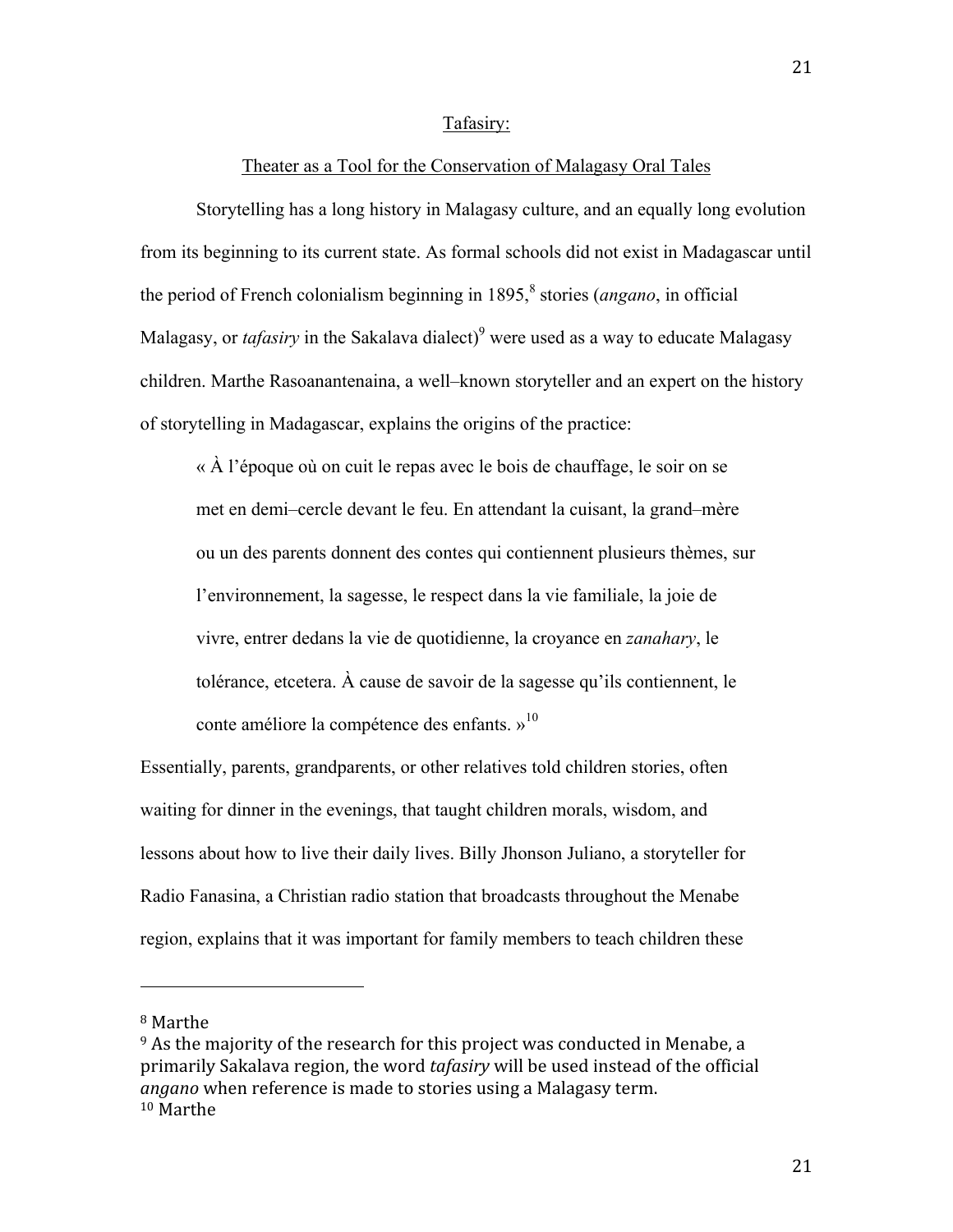lessons before they ever encountered these situations in real life. « Les enfants avant de venir dans un situation de jeunesse… doivent savoir ce qu'ils vont vivre à la période de la jeunesse. »<sup>11</sup> This way, children would not be surprised by the obstacles life sent forth their way and would be prepared in advance to handle any situation with wisdom and morality without first having to make mistakes to learn how to behave properly.

This wisdom for how to live ones life is passed down from generation to generation, originating from the Malagasy ancestors. Robert Namearison, a storyteller for Radio Antsivabe, a station that broadcasts throughout the Menabe region with the objective of promoting local culture, explains that « le conte ici dans la région du Menabe, c'est un moyen d'éducation, de transfère de réalité ancien, de réalité au descendant le jeune. » <sup>12</sup> The *tafasiry* is a way for parents to pass down the wisdom that they themselves learned from their parents and that originated from the ancestors who actually lived out these stories. As such, wisdom accumulates from generation to generation so that a child does not have to start as a blank slate in acquiring knowledge but can begin with a background of wisdom given to him by his ancestors.

In addition to being used as a practical, moral education, *tafasiry* were used to develop children's imagination. « Le conte développe l'imagination et la création d'une ceuvre.  $v^{13}$  When children listen to a story, they must imagine how the characters, look, move, and speak. When children become habituated to listening to words and being able

11 Billy

<sup>12</sup> Robert

<sup>13</sup> Marthe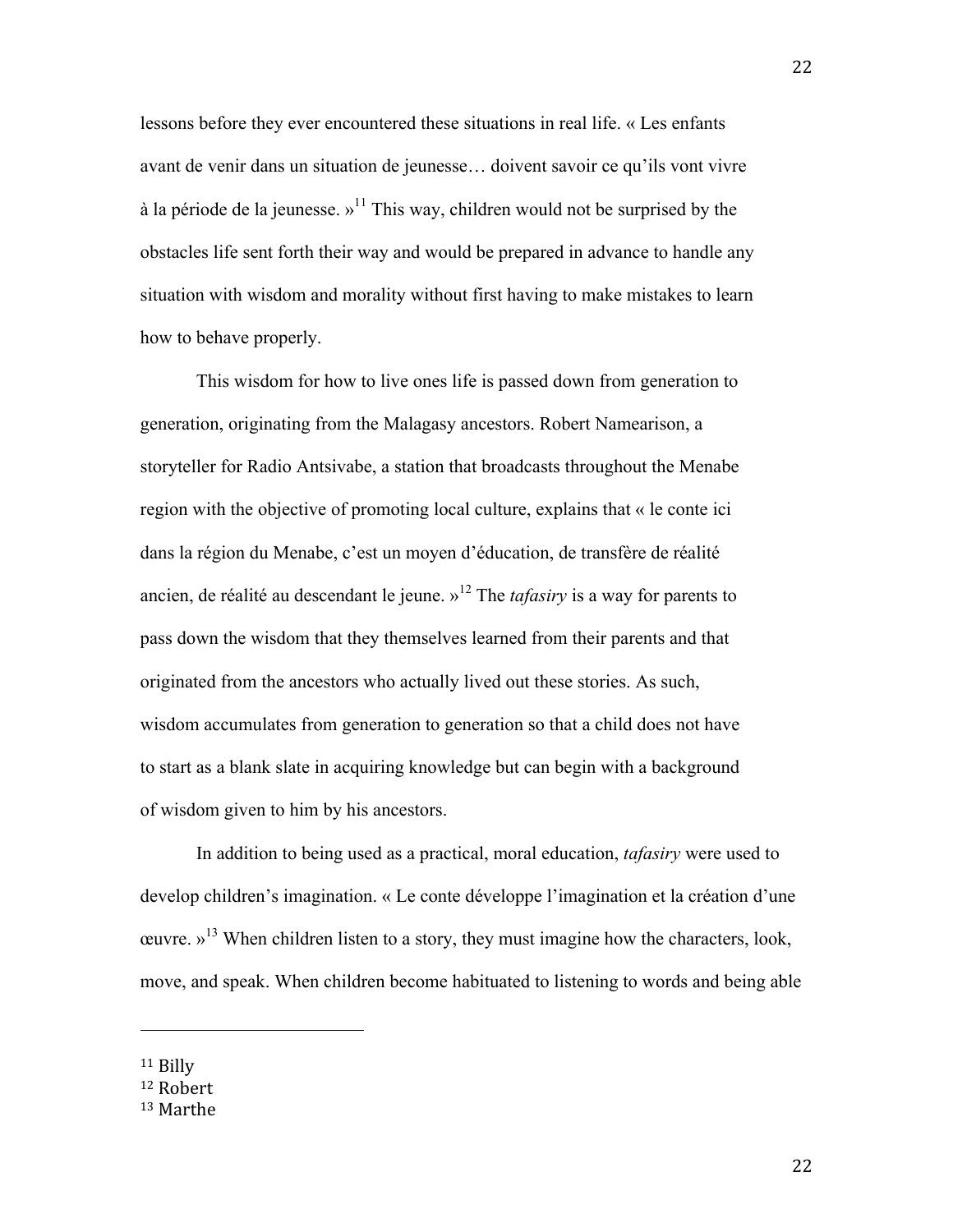to translate them into an entire visual world in their head, it highly develops their imaginative capabilities.

The way of educating children in Madagascar, however, has begun to change. After the introduction of French colonialism in 1865, formal schools were instituted throughout the country. Yet, despite the fact that children were learning how to read, write, and other such conventional academic skills at school, *tafasiry* were still necessary to practically educate children in the home. Recently, however, that has begun to change. Boana Idy, the Sécrétaire Général for the Menabe region, explains what he believes to be the reason for and manifestation of this change:

« Le façon d'éduquer, ça a changé puisqu'avant, vous n'avez dit que les enfants par des billets des contes. Mais maintenant, il y a beaucoup de choses. Il y a des dessins animés, des films… et puis, nous actuellement n'ont plus assez de temps à passer avec les enfants. C'est le monde de

l'audiovisuel qui les éduque... et c'est pas la même valeur. »<sup>14</sup> In the current day and age, stories are not the only way for children to learn. There are movies, television, comic books, books, and radio shows that are all vying for a place in children's after–school education. Since parents are often too busy in the modern world to spend time telling stories to their children, they leave their children to be educated by any number of these media. Boana says that modern–day children are educated by the audiovisual world instead of *tafasiry*. He also acknowledges, however, that while parents are leaving these media to educate their children, they do not have the same worth or

14 Boana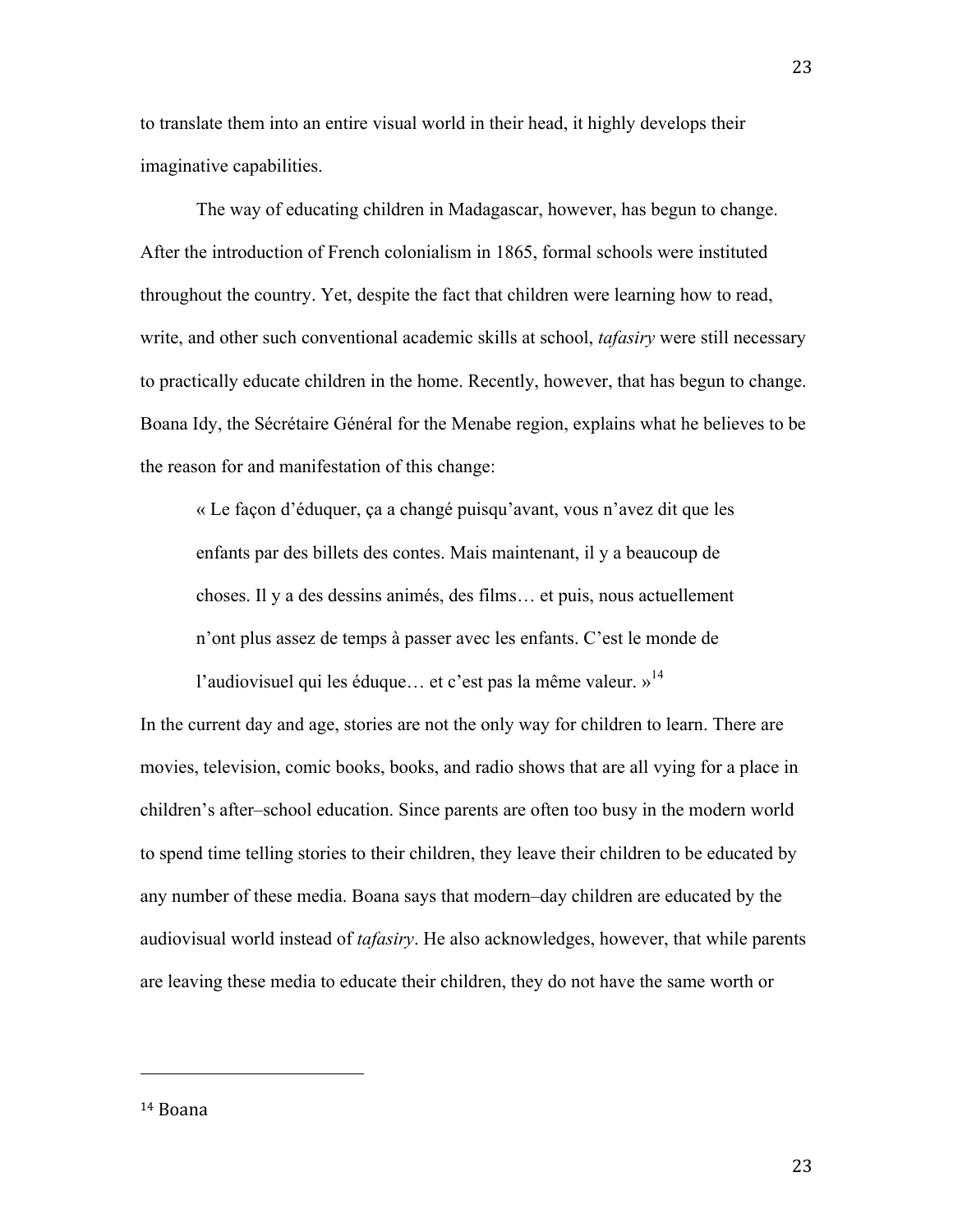lessons as *tafasiry*. In a way, parents are leaving their children to an inferior moral education by letting television teach them.

According to many Malagasy, *tafasiry* are indeed in the process of disappearing from daily life. Billy described the situation as such: « La couleur du conte, ça commence à s'effacer. Si on parle d'avant, c'est resté avec le bleu foncé. Maintenant, on voit le conte au bleu clair. Le conte commence petit à petit à se disparaitre.  $v^{15}$  He describes stories as being of a dark blue, but now, as stories begin to disappear, they are only seen in a light blue. Essentially, with the passage of time, the color is draining out of the *tafasiry*. Many people lament this disappearance greatly. Robert, for example, says that it is alarming that people are starting to forget tales and children are beginning never to learn them at all because « ils ne connaissent pas son identité même. »16 If *tafasiry* disappear, children will never be able to receive the wisdom of the ancestors and will never know their ancestors, their origins, or, as a consequence, their own identity as a Malagasy person.

People express a variety of perspectives on why *tafasiry* are beginning to disappear. First off, "les enfants préfèrent d'être toujours devant la télévision de voir les bandes dessinées. »17 Television has somewhat ousted *tafasiry* as the preferred form of evening education and entertainment. Billy explains why television may be encroaching upon the time given to telling tales:

« On vit aussi dans la mondialisation. On vit aussi dans les trucs plus ou moins avancés, donc les enfants commencent à oublier ce qui doit être

15 Billy

<sup>16</sup> Robert

<sup>17</sup> Marthe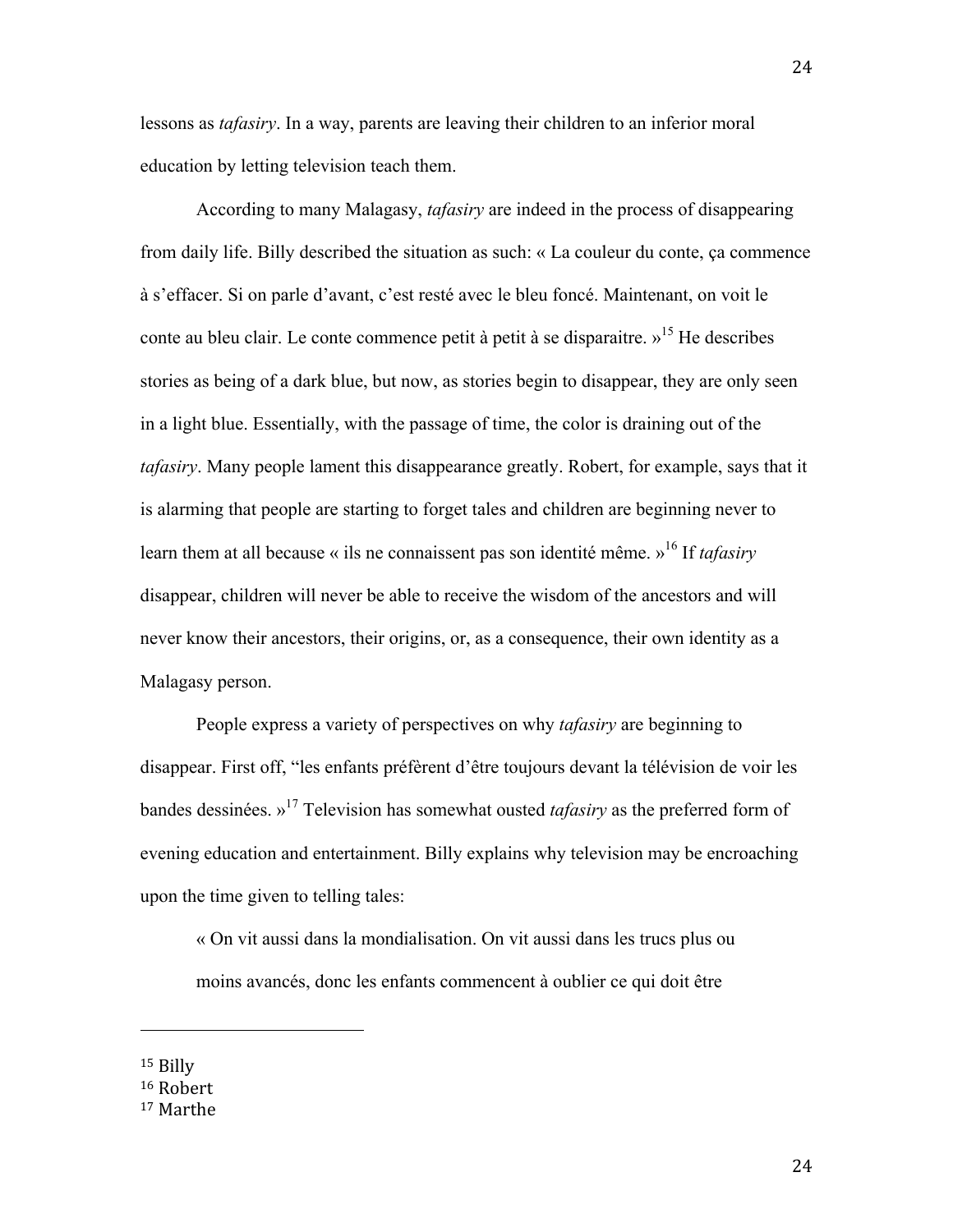important pour eux. Ils sont plus intéressés par rapport aux jeux vidéo, par rapport aux dessins animés. »  $18$ 

Billy says that because of globalization, children in Madagascar are exposed to more technologically advanced media are thus beginning to lose sight of what is truly important within their culture: *tafasiry*. They are more interested in cartoons and video games than in traditional tales.

It is worth noting, however, that while nearly everyone I spoke to said that children preferred television and other forms of technology to *tafasiry*, I did not actually speak to anyone that preferred television to *tafasiry* himself. For example, a nineteen– year–old girl that I spoke with named Olivia Ramananjato expressed the following opinion: « Je préfère le conte. C'est plutôt naturel… La plupart des gens, on ne n'intéresse plus aux contes. On s'intéresse beaucoup à l'ordinateur, à la télévision, etcetera. J'adore très bien le conte puisque ça me donne des expériences dans la vie pour être sage. »<sup>19</sup> There could be several reasons for this finding. Firstly, since I only spoke to persons older than eighteen years of age to avoid ethical issues, I may not have spoken to very many people who grew up with technology. I may have only spoken to people from a generation that grew up with *tafasiry* and thus actually does prefer them to television. A second possibility is that people, seeing as I was researching stories, perceived me as being very attached to them. Thus, they may have said that they preferred *tafasiry* simply not to hurt my feelings. However, despite the fact that no one I spoke to said they preferred television, anyone who expressed an opinion about others preferences said that others preferred television, as did Olivia. Additionally, seeing as television has become

18 Billy

<sup>19</sup> Olivia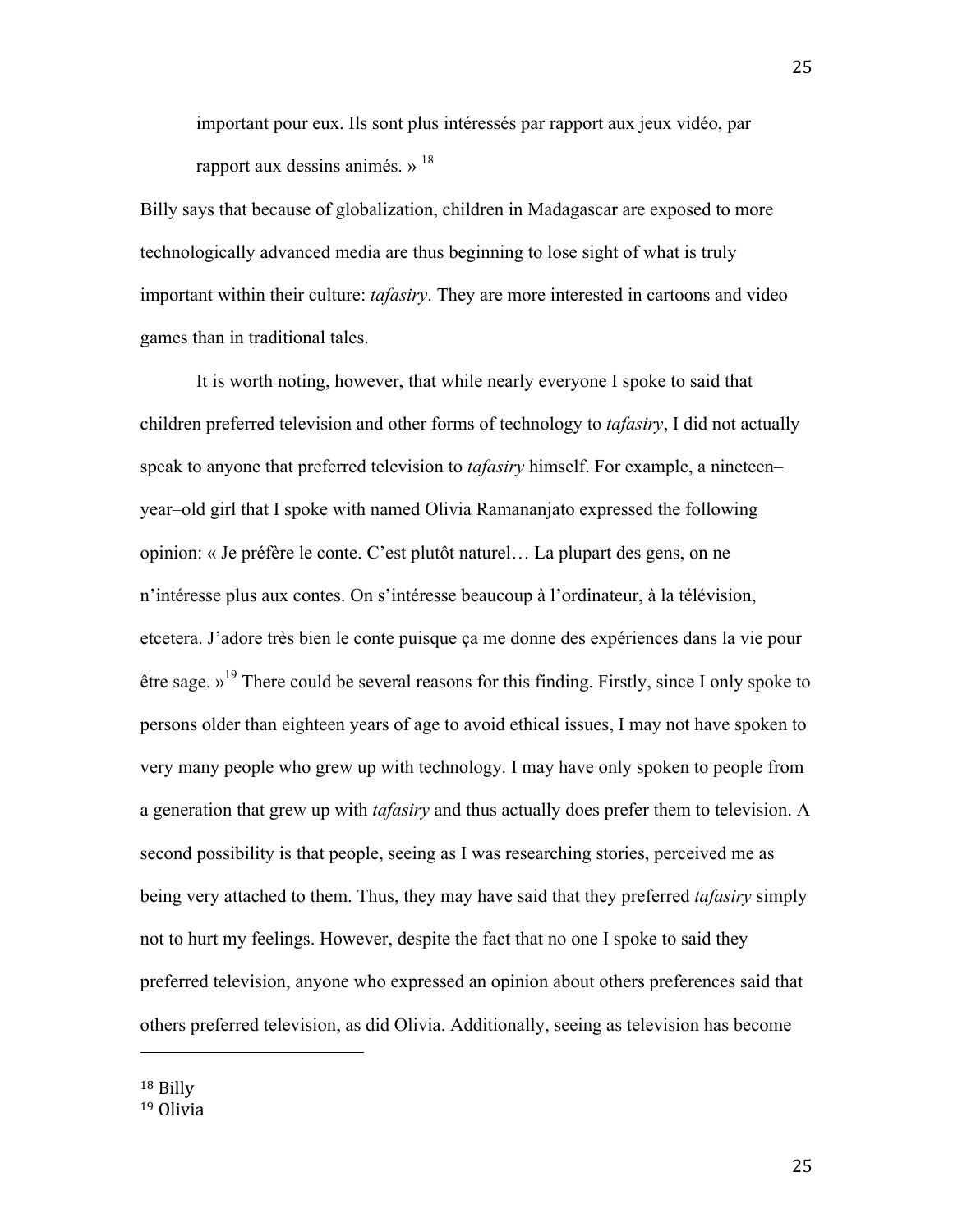more prevalent in Madagascar, and it was difficult for me to find ordinary people who knew how to tell stories, I still find it reasonable to assume that stories are becoming at least somewhat less prevalent in daily life. Regardless of whether or not children prefer *tafasiry* or television, it is likely that they are exposed to more television and that *tafasiry* are fading from their lives.

In addition to the prevalence of television, another reason for the disappearance of *tafasiry* could stem from the changing attitudes towards work. Parents are at the office more than they were in the past and are thus often too busy or tired to tell stories to their children. Robert gives an example of this phenomenon: « Même les *raymandraina*, les pères de famille… n'ont pas le temps de raconter des contes. Si ses enfants demandent à eux de raconter un conte, ils disent, « Non, je n'ai pas le temps, je suis occupé. » »<sup>20</sup> Even when children want to hear a story and ask their parents to tell them one, the parents are often too busy to oblige. Robert says that despite how he values stories, he himself rarely tells stories to his daughter because he does not have the time. Boana expands on this commonplace situation:

« Actuellement, tout le monde est pressé. Dès qu'on se lève le matin, on se hâte… d'aller au bureau, d'aller au travail, à l'usine, et on ne revient que le soir et les enfants s'endorment déjà… Donc, c'est plus possible de faire comme avant… C'est un peu difficile puisque tout le monde n'a plus de temps. On est toujours pressé. »

Immediately after finishing this statement, Boana remembers a phone call he has forgotten to make and picks up his cell phone to dial. After making the phone call, he

20 Robert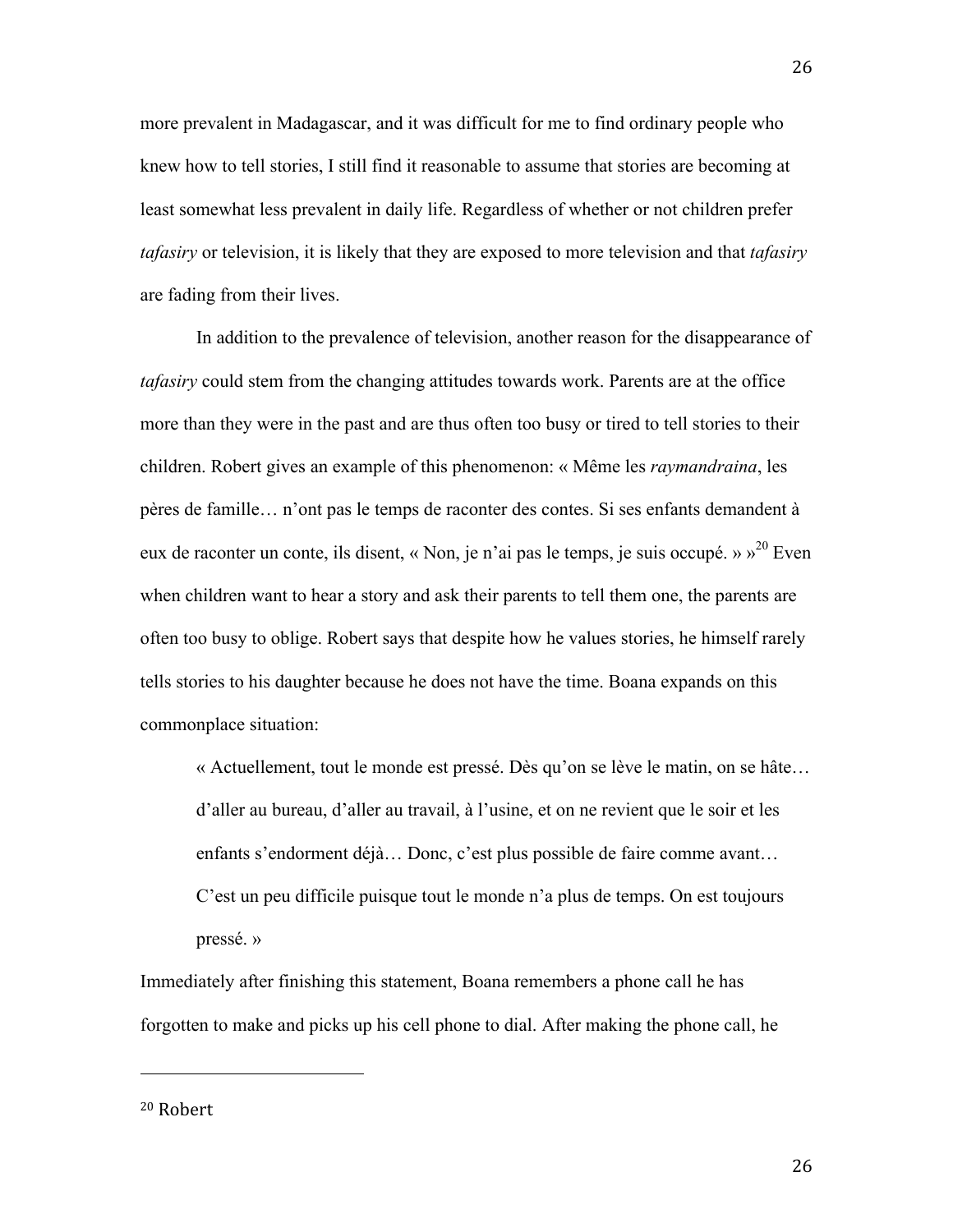admits that he, too, is too busy to tell stories to his children anymore. One could argue that because these men I interviewed live in the city of Morondava and have time– consuming careers, they may not be representative of whether or not all parents, especially in smaller towns, are too busy to tell stories to their children. Rufin Georges, however, a resident of Analaiva, a small village outside Morondava, expresses a similar sentiment: « J'ai pas encore le temps [pour raconter]. Si je serai à l'âge de soixante ans ou soixante cinq, je pourrais le faire.  $v^{21}$  He says that he does not have time to tell stories to his children, either, but that maybe when he is older, he will finally have the time.

This development in work habits of parents may also be tied to the prevalence of television over *tafasiry*: « Les parents n'ont plus de temps à raconter, laissent les enfants devant l'écran. » <sup>22</sup> The preference for *tafasiry* may work in a cycle: parents are usually too tired or busy to tell their children stories and thus leave them in front of the television screen. Children become habituated to the television instead of stories, so when their parents may actually want to tell them a story, they prefer to watch television because it is what they are used to.

Parents are not the only ones too busy for *tafasiry*; it seems that in certain ways, children are too busy for them as well. Hery, another Analaiva resident, said that while children used to be interested in the stories, they are now consumed by many other distractions. As he lives in a village that has not yet been electrified, the things that distract children from his stories are not necessarily only television and other forms of technology. « Ils ont beaucoup d'autres choses à faire comme chasser des papillons et

21 Rufin

<sup>22</sup> Jeanne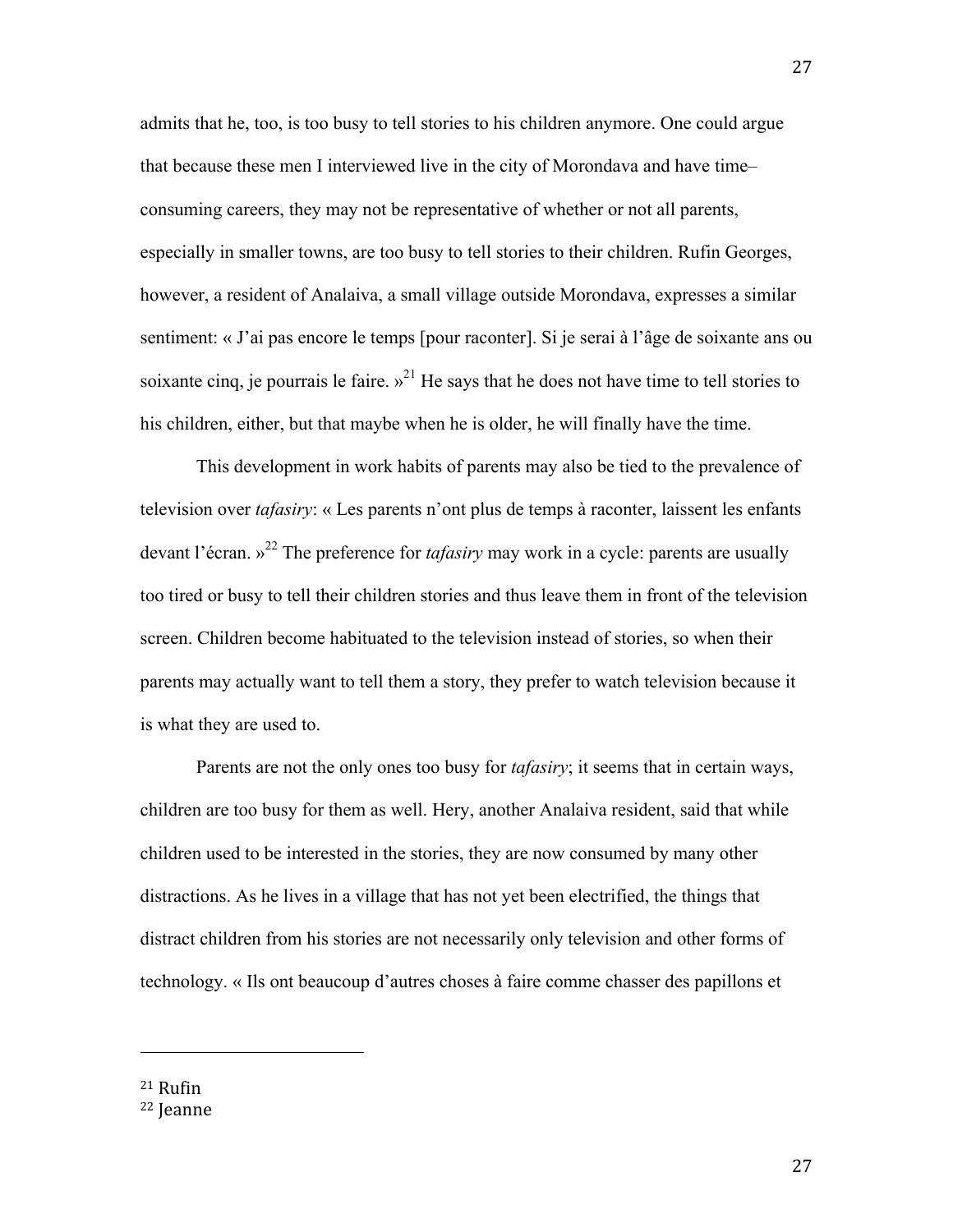jouer de la flute.  $v^{23}$  He uses chasing butterflies and playing the flute as examples of activities than can distract children from *tafasiry*. A recent newspaper article, in *l'Exprès de Madagascar*, "Le Conte améliore le comportement" by Judicaëlle Saraléa, also gives examples of children who are too busy to listen to stories. Antso, a seven–year–old, is too busy to listen to stories at night because by the time she comes home after her busy schedule of school, karate, and basketball, it is already time for bed. $24$ 

The general structure of families in the modern world could also contribute to the disappearance of storytelling in modern family life. Julian Morgan, a middle–aged man, brings up the point that « il y a une vie très très très différente entre maintenant et la vie qu'on a vécu avant. Moi, j'ai vécu avec ma grand–mère, et par contre, malheureusement, mes enfants qui n'a pas pu vivre avec mes parents. »25 Previously, it was very common for many generations of a family to live together in one household, or at least very close to each other. Thus, even if parents were working, the grandparents that were too old to work could take up the responsibility of educating the children with stories. Now, however, while it is still common for many generations to live in the same household in the Malagasy culture, grandparents are less commonly living with their children and grandchildren than before. Attitudes are changing so that it not necessarily seen as desirable to have as many generations as possible in the same household. Also, sometimes families do not even live in the same cities anymore for reasons such as marriage or work. If grandparents do not live in the household, it is solely the parents' responsibility to recount to their children, and parents are often too busy to do so.

<sup>23</sup> Hery

<sup>24</sup> Saraléa, Judicaëlle

<sup>25</sup> Morgan, Julian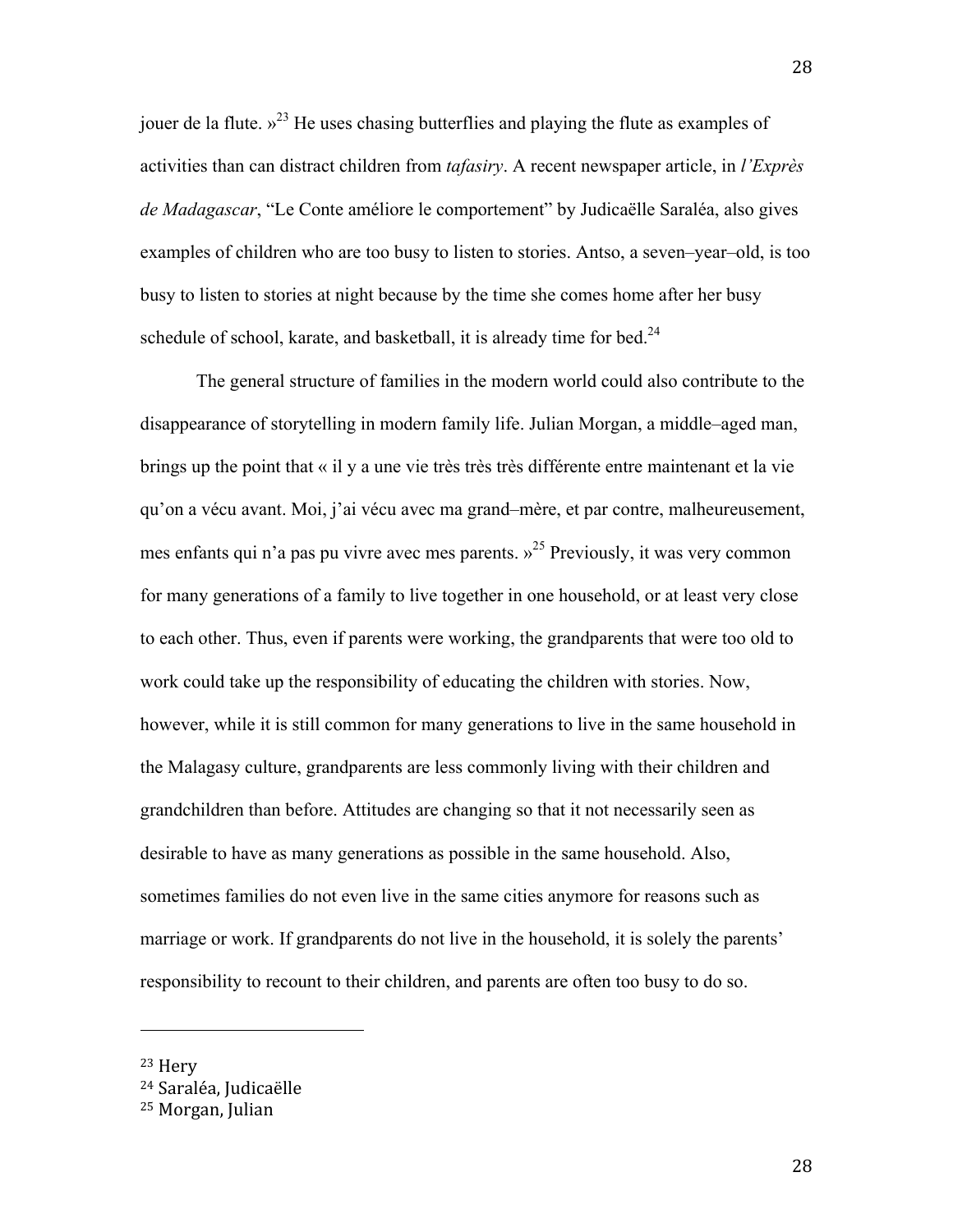While the effects may be slower in appearing and subtler than those of television, the introduction of the written word to Malagasy culture may also have had an effect on the prevalence of *tafasiry*. Jeanne Ralimahenintsoa, the children's librarian at the Centre culturel Albert Camus, was referred to me as a storyteller. When I spoke with her, however, she told me that she was not really a *conteuse* or "storyteller" in the traditional sense of the word. She said, "Je me passe toujours avec un livre. Je n'invente pas… Je raconte, ou bien je lis. Et c'est pour ça que je dis « *conteuse* » et « conteuse. » Parce que moi je suis plus animatrice.  $v^{26}$  She calls herself an animator of stories rather than a storyteller because she always uses a book when telling her stories, whereas she sees a storyteller in the traditional sense of the word as being someone with a repertoire of stories in his memory that can recount them with any reminder by the written word. While the transition from completely oral storytelling to oral storytelling but with a book as the point of origin does not necessarily have to be seen as contributing to the decrease in storytelling, it could be seen as such, depending on ones definition of storytelling. It is possible that tales read from books could be seen as *tafasiry*. If the definition of storytelling, however, truly remains recounting tales from ones memory and being able to adapt stories to ones audience, important facets of storytelling, books of Malagasy tales are also contributing to the diminishing of *tafasiry*. Julian Morgan also said that « à la place du raconter du conte le soir, j'ai pas mal de livres chez moi.  $v^{27}$  He sees storybooks as being an acceptable replacement for oral stories. There are, however, intrinsic differences between written stories as previously mentioned, and while oral stories

26 Jeanne

<sup>27</sup> Julian Morgan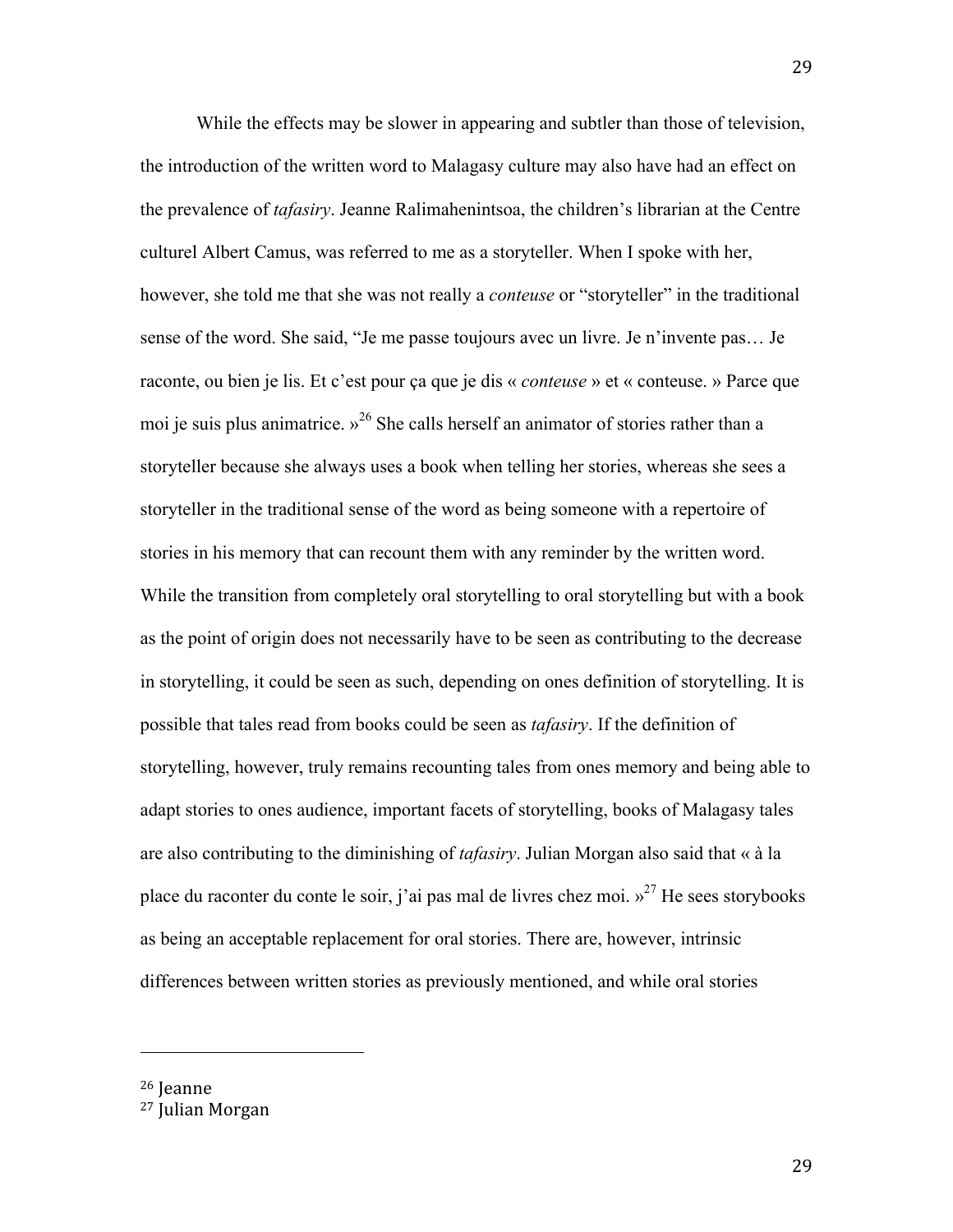continue, they may be contributing to the decline of true oral stories, the traditional Malagasy form in danger of extinction.

One can see the decline of storytelling not only when one looks at the everyday practices of Malagasy families, but also when one looks at the people who consider themselves to be true storytellers, the last safeguards of the dying practice. Even if storytelling is not alive and well in many Malagasy families, one would think that at least it would still be practiced in the families of self–proclaimed storytellers. Fleur Honorée, the director of regional development for the Menabe region, used to tell stories on Radio Antsivabe, the same station as Robert. She was so well–know as a storyteller that she was nicknamed "Dady," a word for grandmother in the Sakalava dialect, playing on the fact that it was often the grandmother's responsibility to tell stories to the children. Now, however, she says, "Il y a pas de temps pour le raconter parce que ça au boulot, peut être je suis fatiguée, ou peut être je fais encore des choses sociales dans notre communauté, je ne rentre trop tôt et les enfants aussi ont leur travail à la maison. Il y avait pas beaucoup de temps pour ça.  $v^{28}$  Even a self proclaimed storyteller who also expressed frustration and sadness that stories are disappearing does not take it upon herself to make sure the practice continues, if only in her own family. I found the same phenomenon within the families of most of the storytellers with whom I spoke. Robert said,

"Je n'ai pas le temps [pour raconter]. Juste directement à la radio. Je travaille… à la radio, je fais quelques travails ailleurs comme consultant.

Même à la maison, on allume l'ordinateur à la maison pour faire quelques

28 Fleur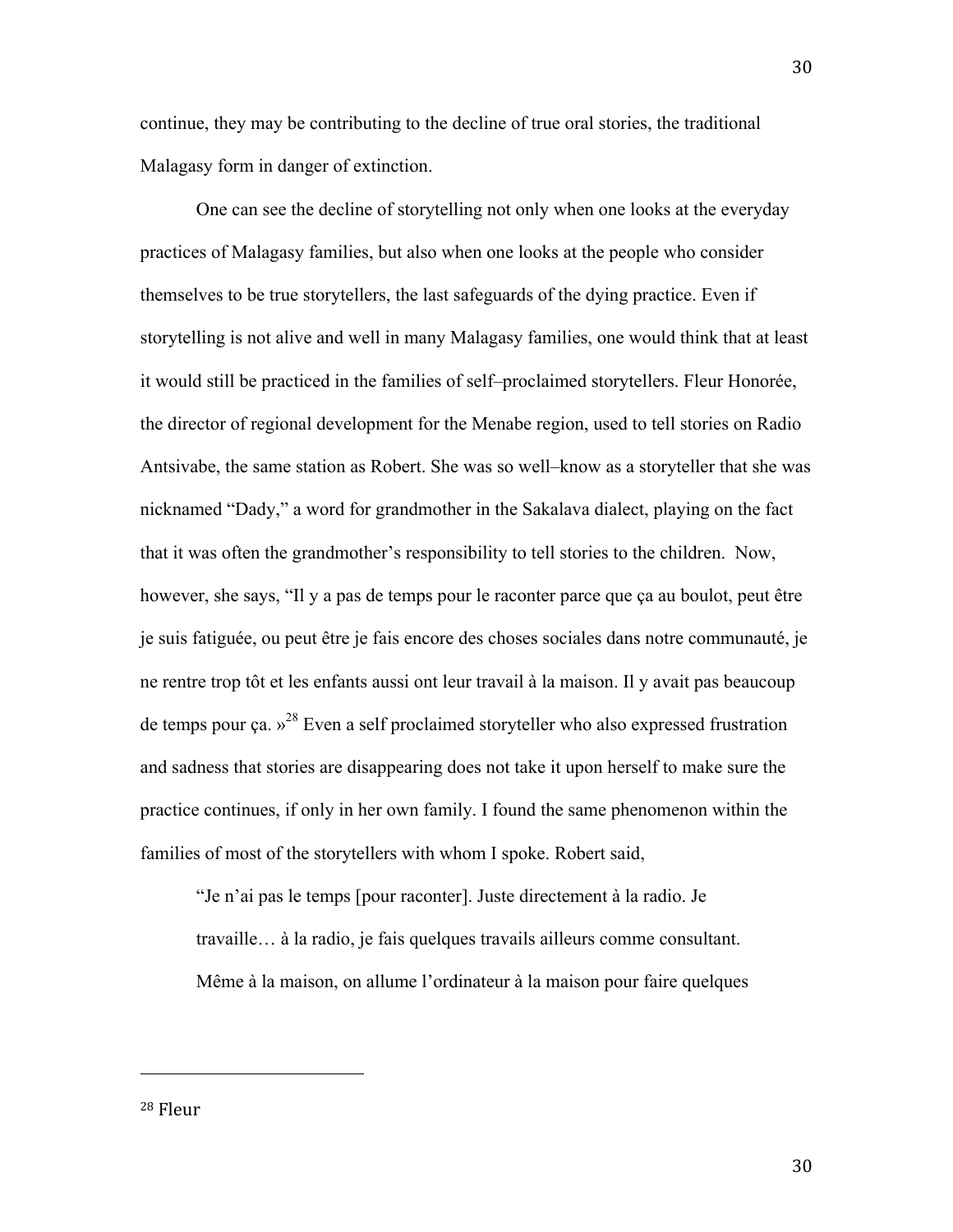choses. [Ma fille] aussi… a ses leçons, devoirs à la maison. Donc il n'y a pas le temps d'écouter tout ça. »<sup>29</sup>

While he expressed that it was important for him to tell stories on the radio to communicate to children the importance of *tafasiry* and to make sure children did not forget them even in the case that their parents were not recounting, he does not tell stories to his own daughter. His daughter could potentially hear him tell stories on the radio but not in her own home.

The reason for this contradiction could be explained in several ways. First, just as other parents are tired from a long day's work when they get home in the evening, the people whose careers are in the field of storytelling could be just as tired when they get home and not feel the desire to recount. Additionally, if they tell stories during the day at work, they could be tired of doing it by the time they get home. Also, just as other children are tired by the time they get home and too busy to listen to stories, so could be the children of storytellers. Even if their storytelling parents are enthusiastic about telling them a story, they could not be enthusiastic to listen to it. There could also be other reasons that storytellers do not recount to their own children that I was not able to observe fully as I did not observe any storytellers at home with their families.

It is also worth noting that while storytelling is declining in cities, it remains debatable how much storytelling has declined in more rural areas. Robert noted this distinction: « La valeur des contes est plus ou moins dégradée ici en ville, mais en brousse, ça tient toujours parce que la bas, il y a pas vraiment une vraie école comme le

29 Robert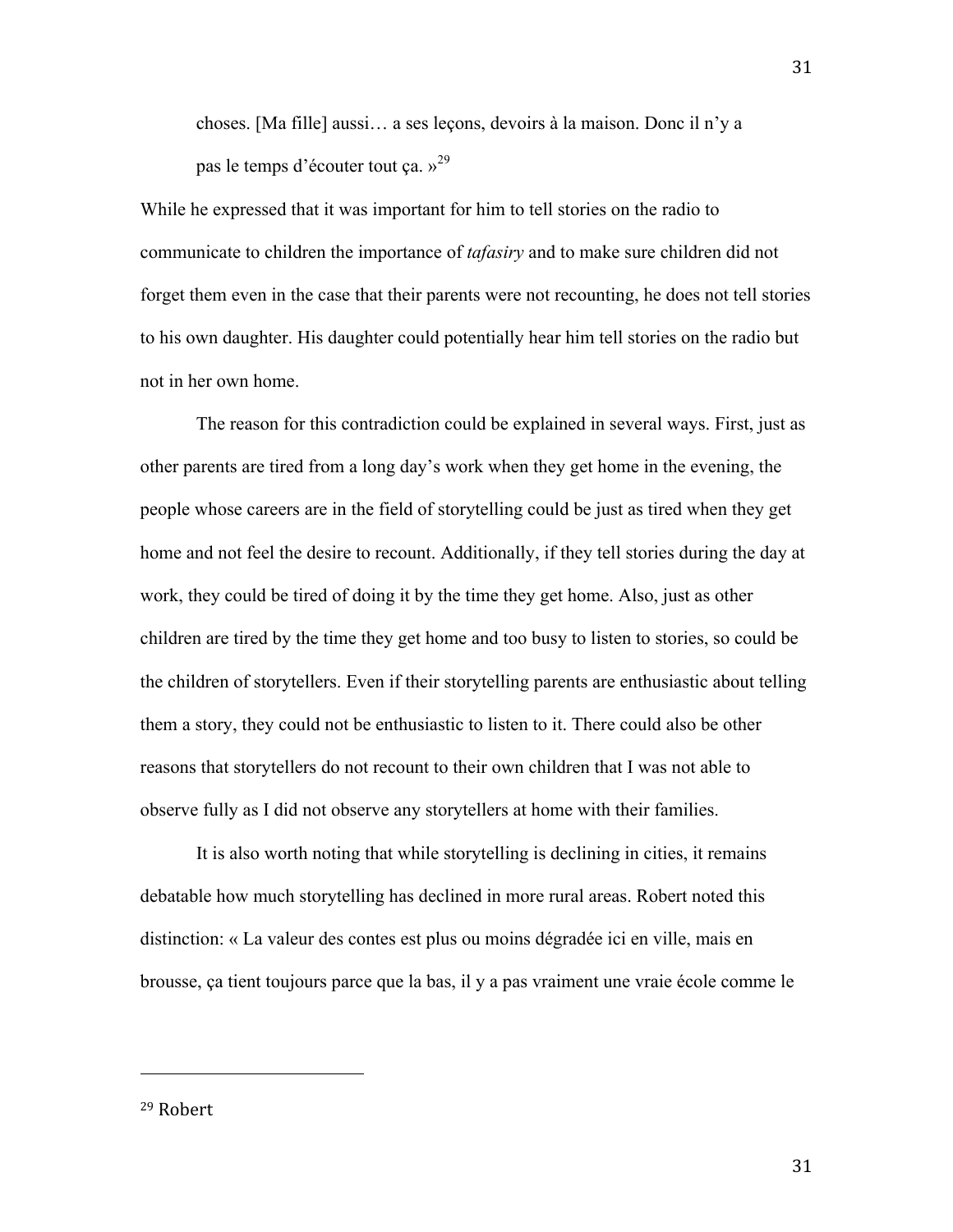notre ici en ville. Là bas, ça fonctionne toujours. »30 Because schools are not as developed as in cities, the education is not necessarily sufficient as an education on its own. Thus, storytelling still has a place in families in the *brousse*. Robert also noted another reason that *tafasiry* are still strong in the *brousse* while they fade in cities:

« Le conte, c'est en train de disparition actuellement surtout ici en ville. Les enfants de ville actuellement n'intéressent pas aux contes même s'il y a quelqu'un qui en volonté de raconter des contes gratuitement périodiquement. Avec eux, ils ne s'intéressent pas. Mais en brousse, il a besoin d'écouter ces contes là. C'est pour ça qu'on exploite le radio comme le notre pour diffuser les contes.  $v^{31}$ 

Children in cities have many other distractions, but in villages where there are fewer distractions and ways for children to entertain themselves, they still strongly desire stories as a form of entertainment. In Analaiva, the village that I visited, I found quite a number of people I found who were able to tell me stories, including ordinary people who did not use storytelling as a profession whereas in the city, I had to look thoroughly for storytellers, and anyone that was not a self–identified storyteller was not able to tell me a story from memory. Thus, it would be reasonable to conclude that stories are indeed still more prevalent in the *brousse* than in cities.

Despite the evidence to the contrary, some people still maintain to varying degrees that stories are not declining. Fleur claims that "tout le monde presque connais les contes. Même maintenant, c'est rare qu'on n'a pas des enfants qui ne font pas des contes. Quand tu demandes, « Est–ce que tu connais des *tafasiry* ? Est–ce que vous

30 Robert

<sup>31</sup> Robert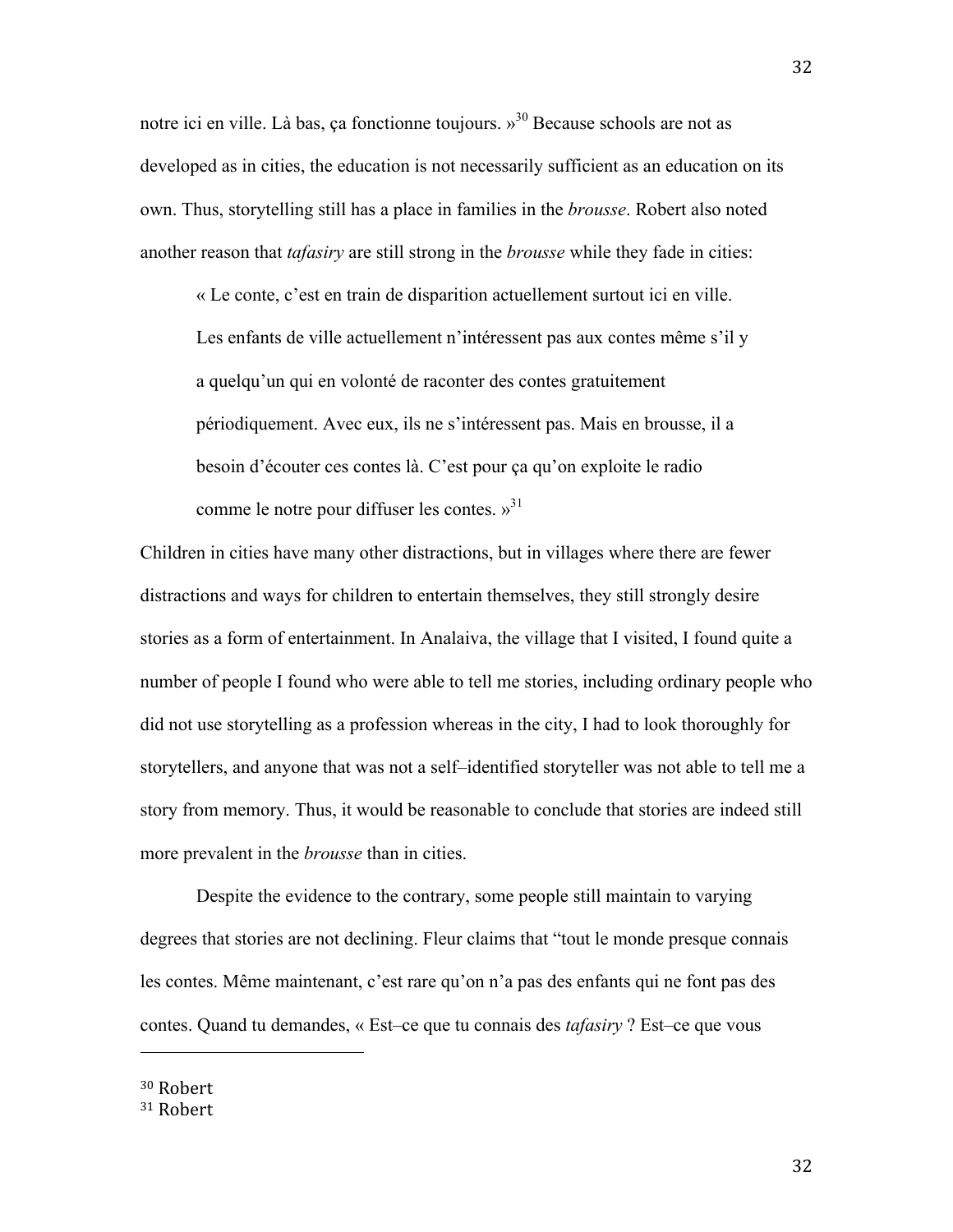pouvez me faire des *tafasiry* ? » « Oui, on peut. » » She says that almost any person would be capable of recounting a story, even a child. In my interviews, however, I found this not to be true, and even Fleur said she did not remember any stories well enough to recount them from memory. It remains possible, however, this may be due to the fact that people are shy or do not want to tell me a story for other reasons even though they may in fact know them. Additionally, the reason for the denial that stories are disappearing could stem from a shame about contributing to a loss of that part of culture. Another reason for the denial that stories are disappearing could be related to the fact that, in some ways, they are indeed not disappearing. Rufin, the Analaiva resident, says that « le conte n'est jamais disparaît. » This statement that stories are not disappearing, however, may be due to that fact that stories are not disappearing very fast where he lives. For example, the eighteen–year–old boy, Julian Raymond, who told me stories is Analaiva stated that « ce n'est pas seulement que les grandes personnes ou des vieux qui racontent des histoires, des contes. Moi, je peux aussi raconter. » He asserts that it is not only older people that can recount tales, but he as a young person can recount. This gives hope for the future of stories and indicates that, to some degree, stories are indeed not completely disappearing.

Despite their persistence in certain circumstances, however, it is still clear that in general, *tafasiry* are beginning to disappear. For the people who do believe that stories are on the decline, the people who wish to ameliorate that decline and preserve the *tafasiry* have employed a number of strategies for this preservation. Many have tried to get young people interested in *tafasiry* so that they will continue in future generations. Marthe urges parents to keep the oral literature of the *tafasiry* alive: « Le conte est une culture pour garder la valeur de la littérature orale, les anciens comme les parents sont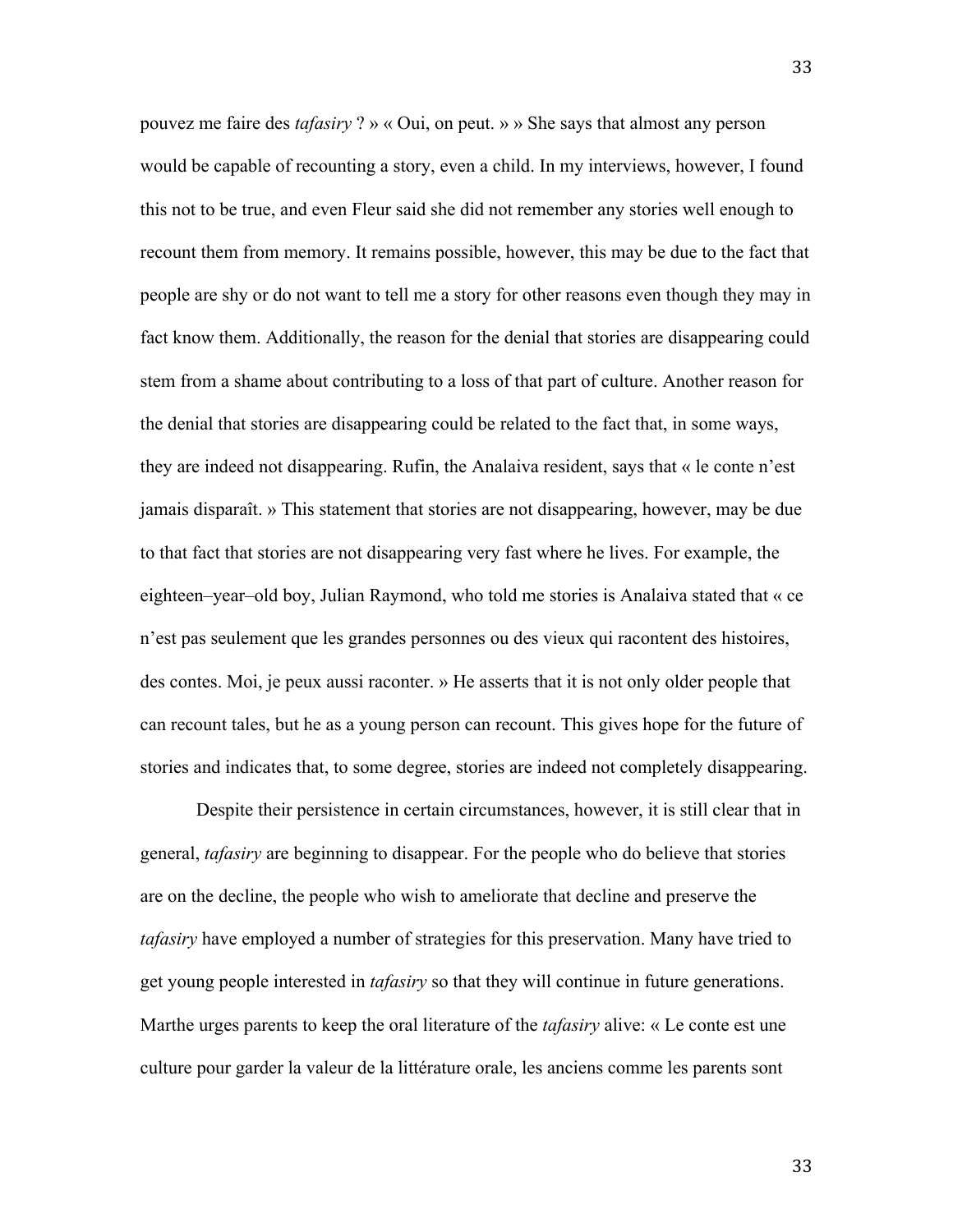priées de faire des efforts pour transmettre cet héritage précieux en racontant le conte. »<sup>32</sup> She expands on this by saying that storytelling will certainly disappear « si les jeunes n'apprécient ce genre de travail, » emphasizing the importance of young people in the struggle to keep storytelling alive.<sup>33</sup> To employ this strategy, she tells stories in schools in the hopes that some of the children will become interested enough to take up the practice. Certain people also implicated the Malagasy government in attempting to preserve *tafasiry*. Boana, the Sécrétaire Général, said, "Il faut que le gouvernement par intermédiaire, soit de Ministère de la Communication, soit de Ministère de la Culture, d'encourager et de développer ca puisque ça a une valeur.  $v^{34}$  He expresses the necessity of the government in helping to preserve this facet of Malagasy culture.

Furthermore, many attempts have been made to preserve storytelling in some way by changing its form. While not technically preserving the *tafasiry* in the strict sense of an older person recounting a story from memory to a younger person, these attempts still hold great weight in a world in the midst of globalization and the evolution of technology. While it remains unclear whether storytelling will remain in its most original form, these attempts to preserve the *tafasiry* in new forms must be given a certain amount of credence. Marthe has created both CDs of stories and comic books to preserve the tales. Jeanne, in turn, has attempted to instill in children a love for storytelling by using books of stories like Marthe's. Robert from Radio Antsivabe, Billy from Radio Fanasina, and Doro Vavaly and Kily Jean–Pierre from Radio Magneva all tell stories on radio programs to attempt to preserve stories as well.

<sup>32</sup> Marthe

<sup>33</sup> Marthe

<sup>34</sup> Boana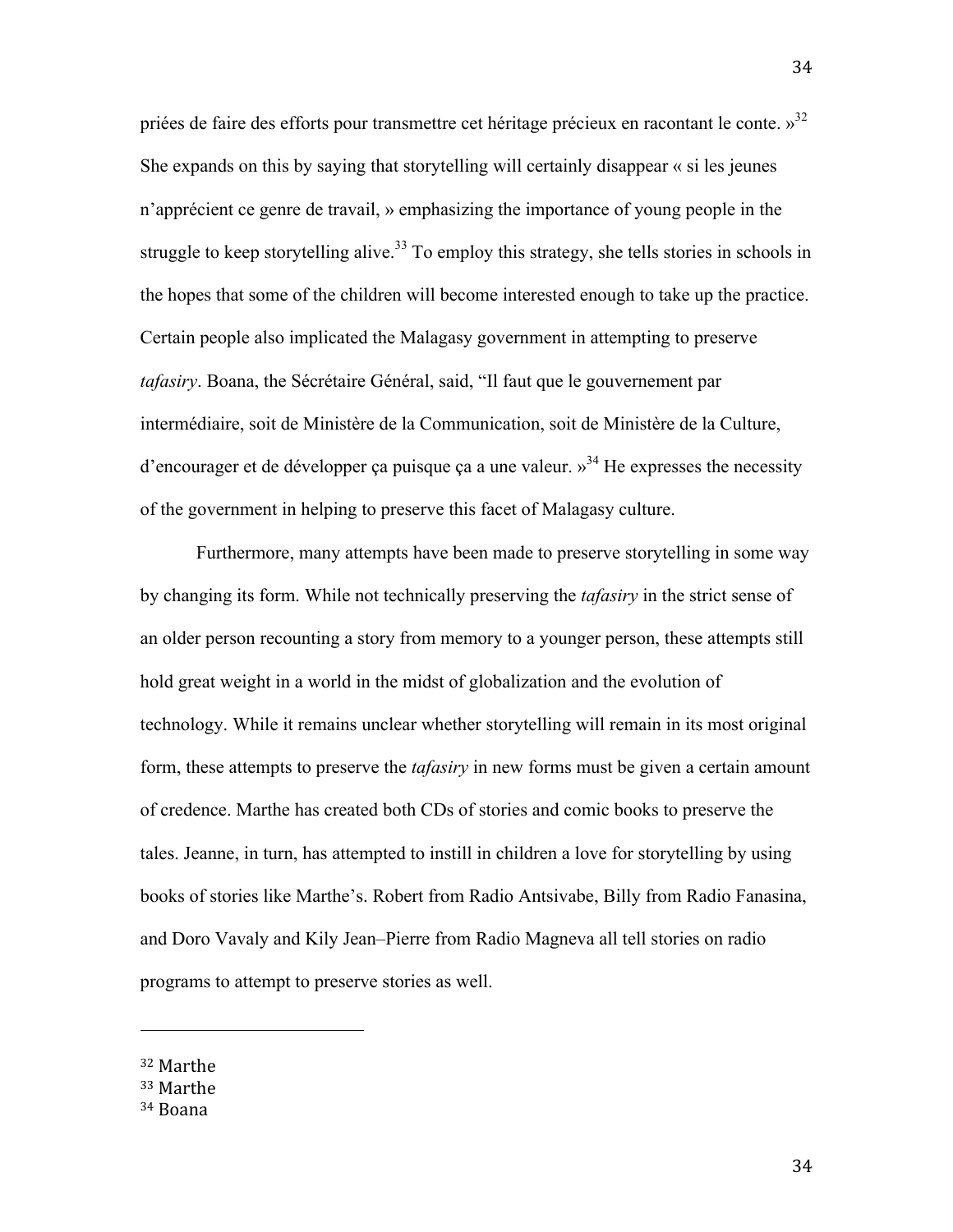The most common method of attempting to conserve stories, however, seems to be simply to write them down. "A great many texts of proverbs, songs, poems, forms of folklore have been recorded, mostly by European investigators."<sup>35</sup> There exist many books full of Malagasy stories collected by foreigners who have come in to try to preserve what they perceive to be a disappearing art. Not only foreigners, however, have come to Madagascar to record these stories. Most of the storytellers I met in the cities admitted that they found most of their material from people in rural areas.<sup>36</sup> They or their researchers will visit villages, listen to people tell them stories, then write them down. Only after this are the stories told over the radio or in their chosen manner. Marthe has often gone into the *brousse* to collect stories: « On demande aux gens, quels sont vos contes ici ? Alors, ils me racontent comme ca et puis je pris notes et après les mette dans mes répertoires… Ils me racontent bien, ils me donnent sur papier et voici, l'histoire de ces contes qui étaient déjà à Madagascar comme ca.  $v^{37}$  She uses these stories for oral storytelling as well as her CDs, comic books, and storybooks. The question remains, however, whether writing these stories down is enough to preserve them and whether an oral practice can truly be conserved using writing.

The transcription of tales is a very effective way of conserving the plot details of each specific story. « Il y en a qui sont écrits quand mêmes, mais ceux qui ne sont pas écrits commencent à disparaître.  $v^{38}$  The tales that are written down have the potential to last forever, but the ones that are not written down are in danger of extinction. Jeanne acknowledges, however, that the form of the tales may change in the future. « Le conte

<sup>35</sup> Haring, The Classification of Malagasy Narrative, 342

<sup>36</sup> Marthe, Robert, Doro, Kily

<sup>37</sup> Mathe

<sup>38</sup> Jeanne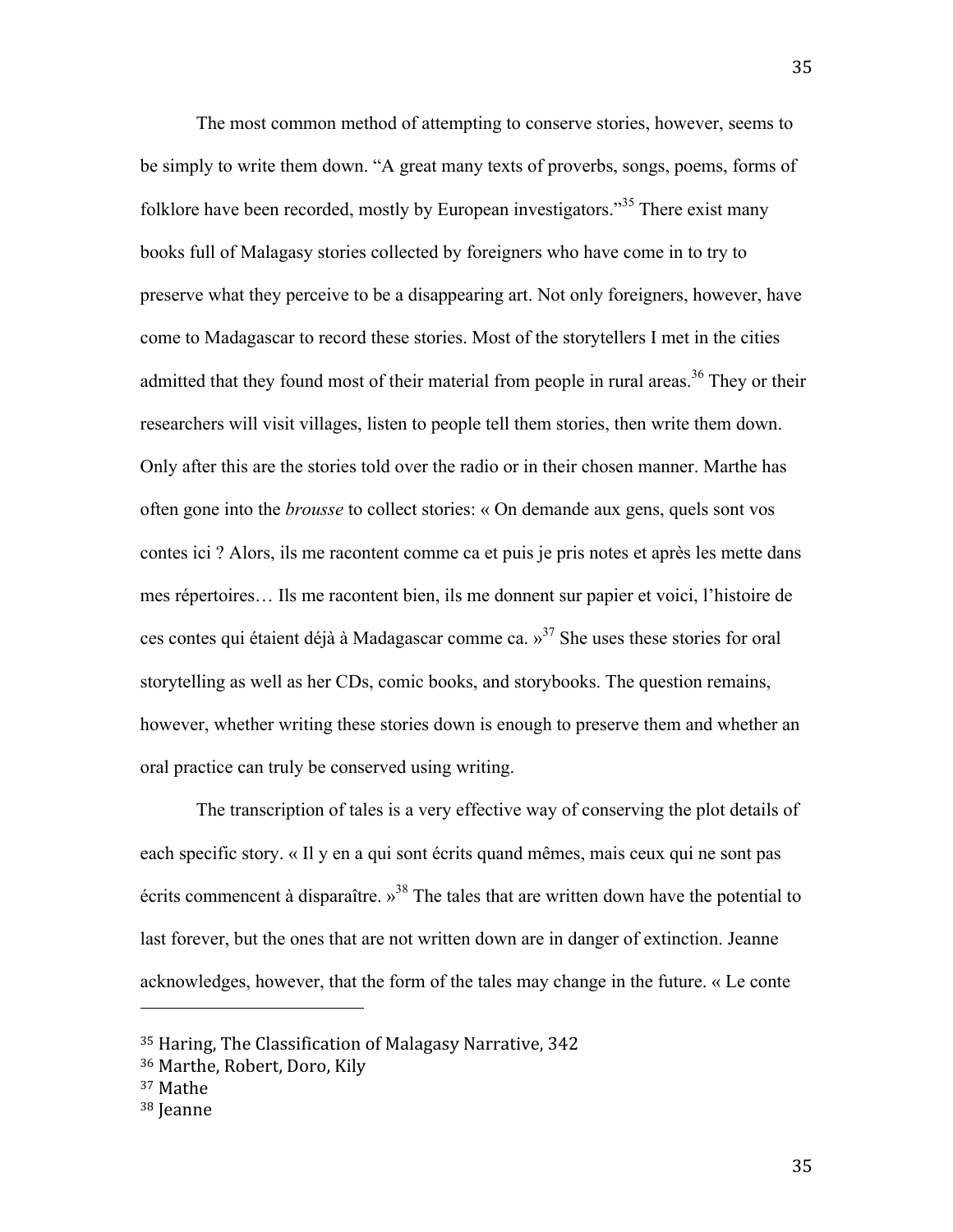va rester, j'en suis sure. Surtout les contes qui sont écrits… Mais seulement la présentation, l'image qui va changer un peu… Les sciences fictions sont des contes. Ça va rester toujours. J'en suis sure.  $v^{39}$  She is sure that stories will stay, but as long as we expand our definition of stories. To her, science fiction books can be considered a *conte* or "story." If one rejects this perspective in favor of conserving the traditional style of Malagasy *tafasiry*, the question of whether or not books can effectively be used to preserve them becomes more complicated.

Despite being the most common method of reformatting tales, storybooks may not necessarily be the most effective method. In the book of Sakalava *tafasiry* by C et M.C. Paes et. al., *L'Origine des choses : Récits de la côte ouest de Madagascar*, the authors have chosen to write the stories down exactly as they were told to them by the numerous storytellers they visited.<sup>40</sup> The stories in the book often include seemingly irrelevant deviations from the storyline, asides to the authors or other people listening to the story, and bits of information that required footnotes to explain them because they were inside information and not something a reader would automatically know. These are all things that a writer would generally avoid, but these stories include all of them. Perhaps these elements are included so that the reader can get a real sense of what the story is like when it is told orally. If someone told a story without any deviations, side notes, or personally relevant information, the story might seem cold, irrelevant, and impersonal. When it is written down this way, however, it reads as disorganized, confusing, and, not very well written. It seems that with books, there may be a conflict between remaining true to the flow of spoken language and creating a piece of good written work, so written works may

39 Jeanne

<sup>40</sup> Paes et. al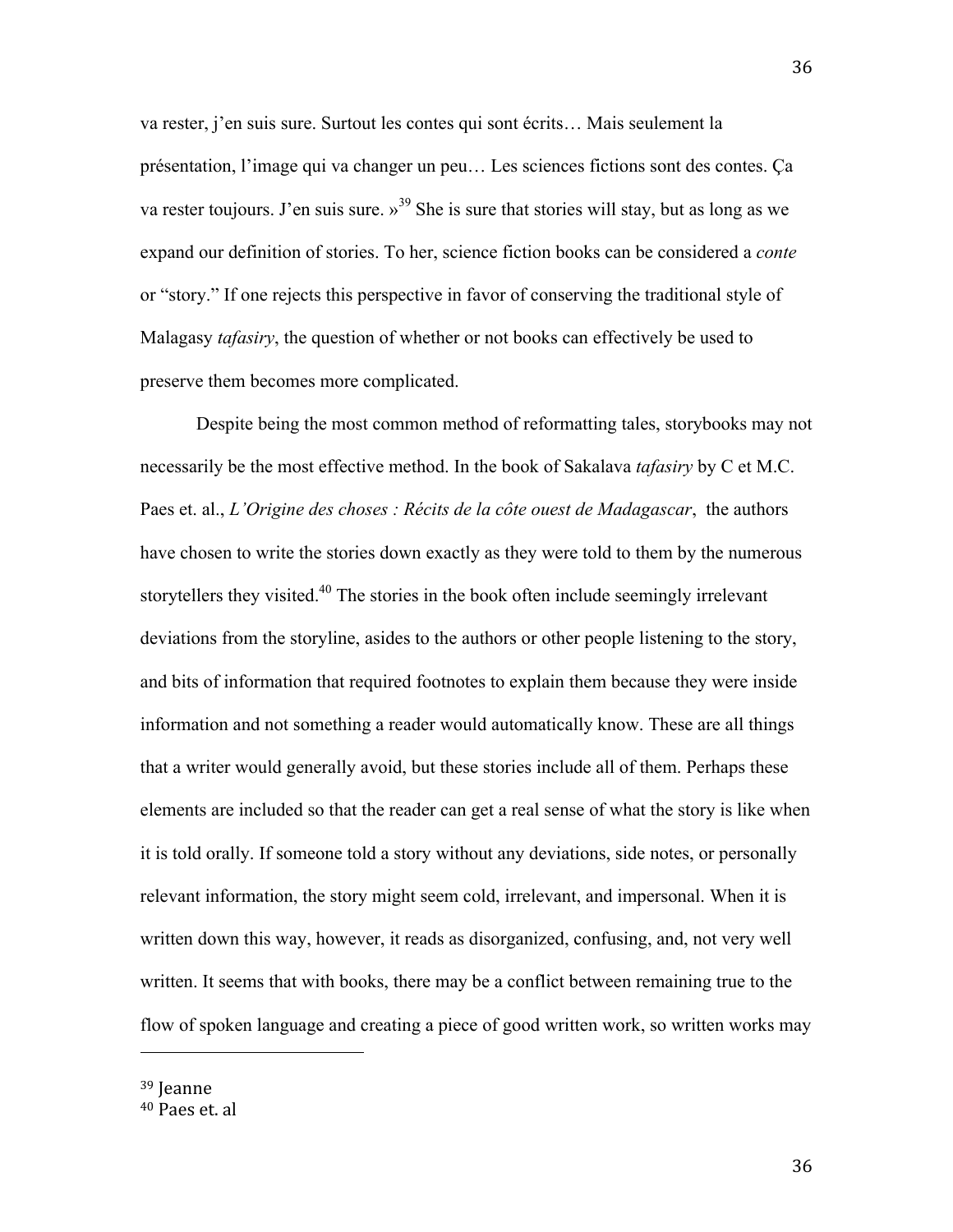never be able to truly capture the feel of orality without compromising the reception of the story. Perhaps while books are successful at capturing the details of each individual story since a book can probably last longer than an oral tale, books are not necessarily useful for capturing the essence of the storytelling form.

There are, of course, other forms of conserving *tafasiry* that could be effective in preserving both the plot details and the essence of traditional Malagasy storytelling. For example, Billy says that radio is a good way to reformulate *tafasiry*, if they must be reformulated to survive. « Ce qu'on fait à la radio est pour mieux s'adapter pour ne pas dire que la il faut rester toujours sous un arbre pour voir passer un conte mais on peut faire ailleurs. »<sup>41</sup> He says that one must adapt the *tafasiry* because if people think that they must be told in exactly the traditional format, the effort will seem futile and people will give up trying to keep them alive; then, the stories truly will die out. There are, however, downsides to making stories into radio broadcasts. Robert explains one of these shortcomings:

« Il faut raconter un conte face à face à quelqu'un. C'est ça l'origine même des contes… La faiblesse des stations comme le notre, on peut pas vérifier que les *zaza* écoutent les contes. On peut pas vérifier leurs réactions en écoutant le conte. Donc, c'est ça la faiblesse de faire les contes à distance. » 42

Because stories are not told face to face, the storyteller can neither make sure the children are listening nor alter the telling of the story based on the children's reactions. Boana explains another shortcoming of the radio:

41 Billy

<sup>42</sup> Robert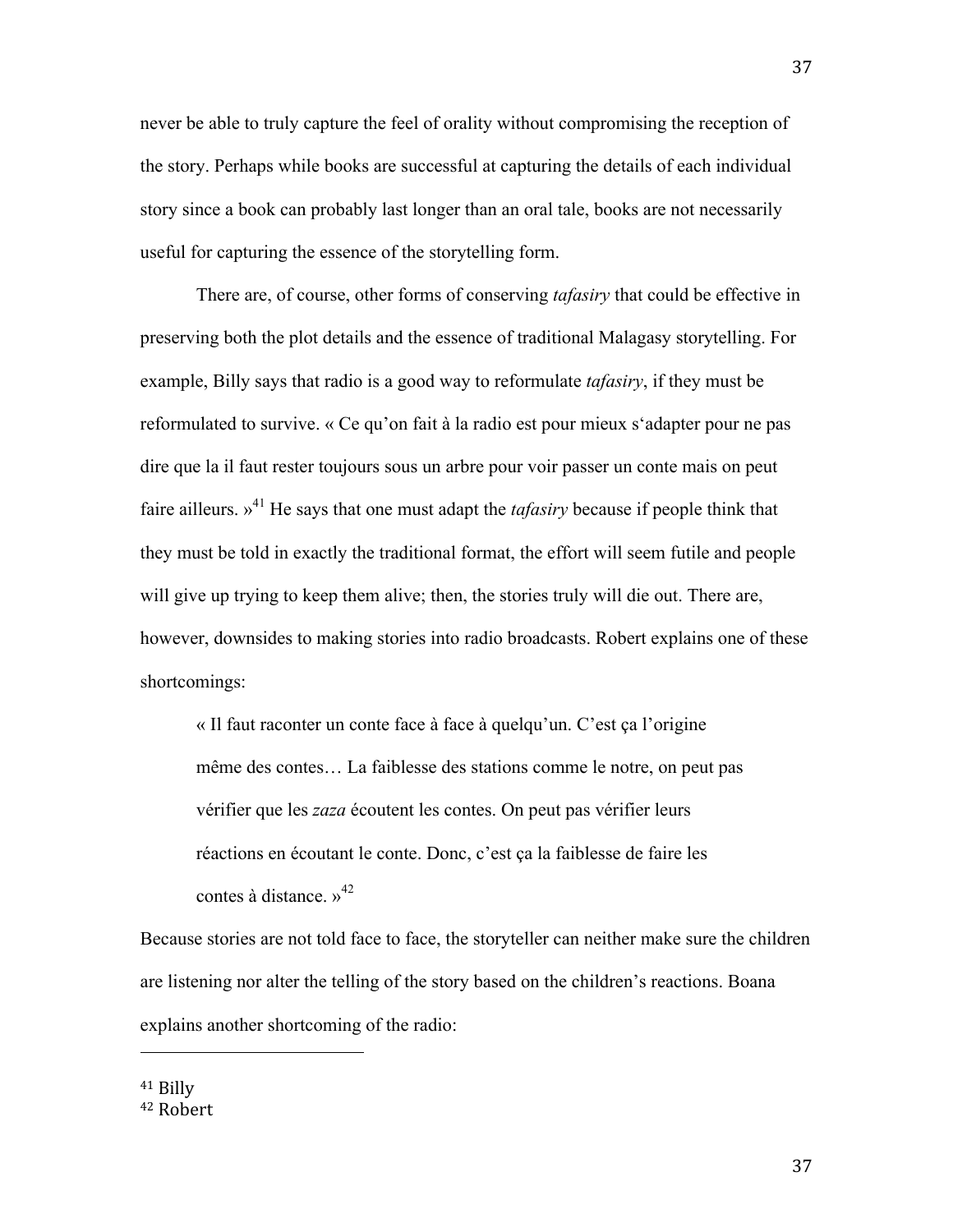« Ça n'a pas exactement la même valeur pour les enfants puis de l'écouter directement de la bouche de ses parents ou de ses grand parents ou de sa tante ou de son oncle. C'est beaucoup plus vivant. C'est plus humain. Puisqu'à la télé, à la radio, on ne voit pas la personne. À la télé, on peut voir l'image de la personne, mais c'a pas la même valeur que de le voir en face  $v^{43}$ 

Telling tales over the radio is also not as effective as telling stories face to face because the messages mean more to children when they come from their own elders' mouths. The messages also mean more when there is any human face and human quality attached to them.

In the face of disappearing *tafasiry*, it could be seen as a luxury to fuss over the exact form the story takes. Any new form will likely have certain drawbacks, so, as Robert says:

« C'est le moment d'exploiter les Canales existant. L'internet, discussion avec le facebook, c'est le moyen actuel de communication… C'est à nous, les raconteurs des contes, d'exploiter ces Canales là. Je pense d'écrire ces contes, d'essayer de diffuser là et de traduire là de langue malagasy et aussi à langue française et anglaise… C'est le moment de diffuser largement l'identité des Malagasy, l'identité des Sakalava, les valeurs– mêmes de cette région et de Madagascar. »<sup>44</sup>

Robert expresses that if no perfect option for preserving the traditional tales exists, it is better to simply use any option to diffuse the stories and not worry too much about what

43 Boana

<sup>44</sup> Robert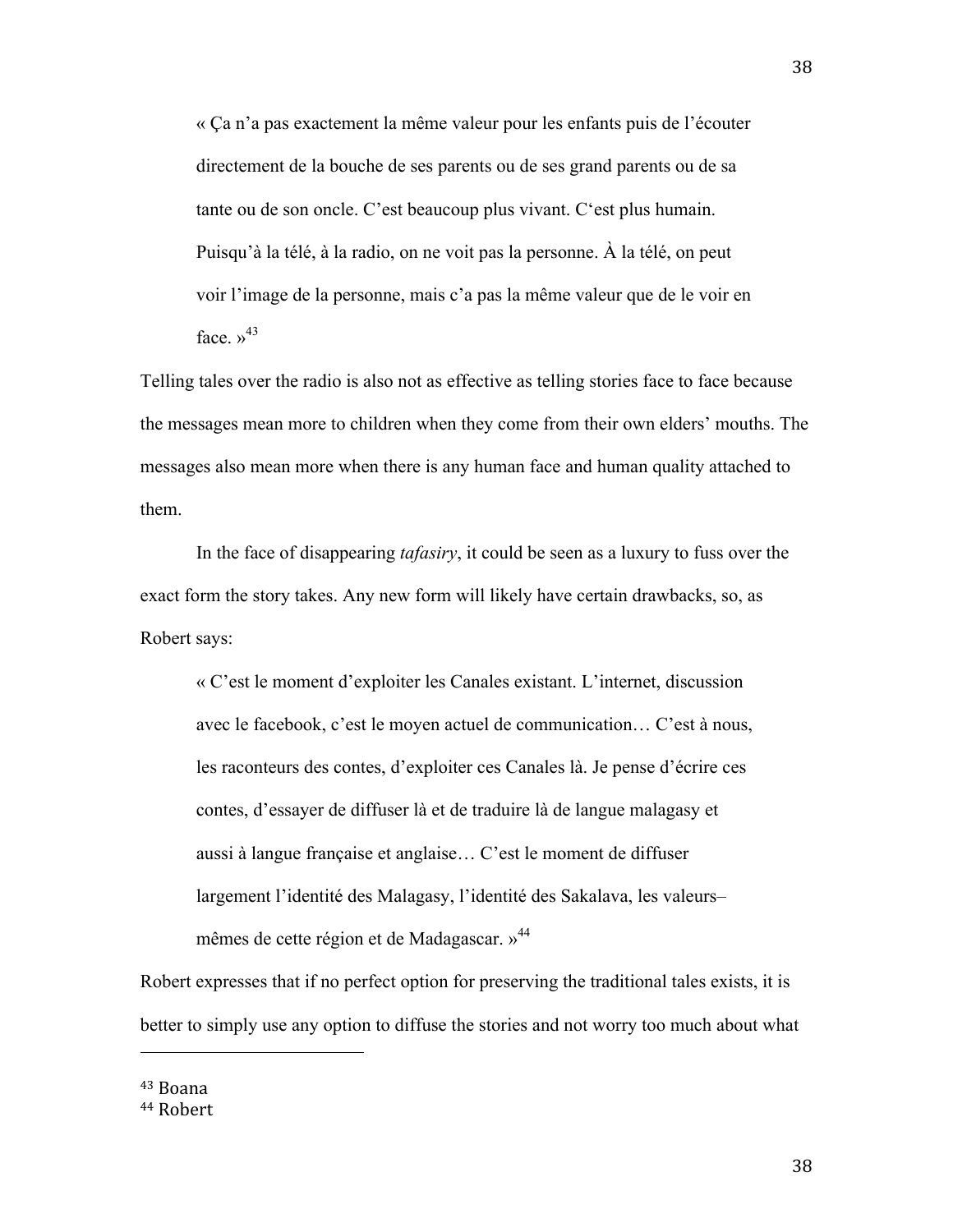form they take. Additionally, the forms do not necessarily have to be separate and definitively ranked in order of which are the best at preserving the essence of the stories. The forms could potentially mélange. For example, Jeanne the librarian says that she uses oral stories "pour donner le gout de lecture aux enfants.»<sup>45</sup> The love of one form, oral stories, leads to a love of the other, written stories. Julian Morgan's intermixing of forms follows a similar path, as he says, « J'aime bien le conte. C'est pour ça que j'aime bien la lecture. »46 Perline Ravaonandrasana, a teacher at a middle school in Morondava, also mixes forms of stories in her Malagasy class: « [L'étudiant] prend dans son cahier le conte que je lis, et après les enfants lis aussi. Après, on travaille sur ce conte, de qu'est– ce qu'il y a dans le conte, quel est le but de ce conte, etcetera. » The story is first presented orally, then written down and analyzed as a written text, and the two forms reciprocally aid in the understanding of the other.

Despite the fact that there has been some success in conserving stories through many forms, a truly successful method of ensuring a story's continuation in the world without compromising some aspect of the essence of the original storytelling form has not been found. One media that exists that does not appear to have been fully exploited in terms of presenting stories is theater. To create a compromise between maintaining a sense of orality and losing the stories forever because they are attached so ephemerally to whether someone retells them or not, the play could be a viable option. While plays do not include some important elements such as the ability to switch the story depending on the context and audience, the play format would still be able to capture such facets of orality such as seemingly irrelevant deviations from the storyline, asides, playing with

<sup>45</sup> Jeanne

<sup>46</sup> Julian Morgan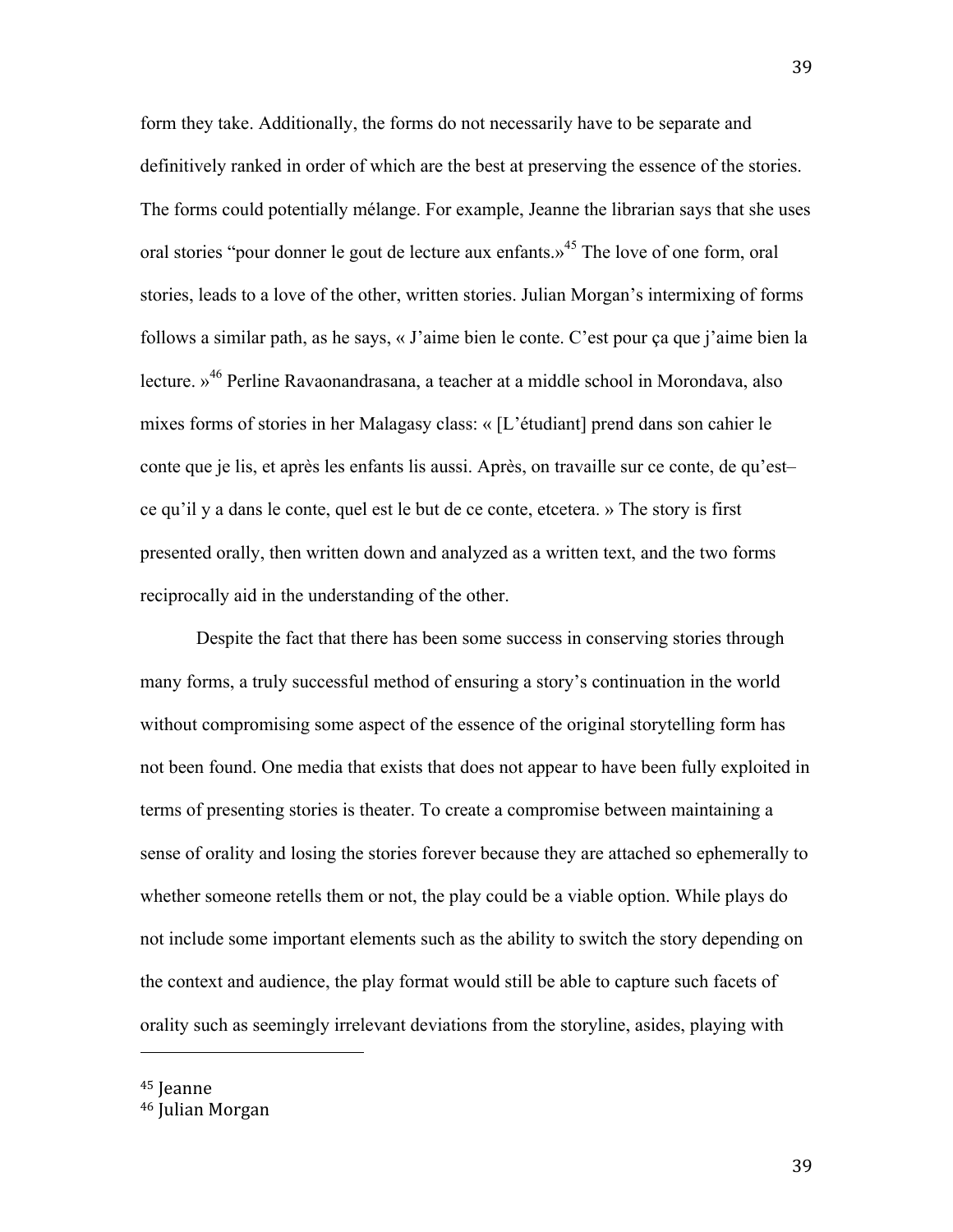voice, and the accompaniment of gestures, all elements that are lost or become ineffective when written into books. Additionally, a strong sense of orality can persist in theatre. Chalaye describes the role of orality in theatre as such:

"Linguistic detours carry breath from writing to utterance, from the page to the stage; a suspended breath, a rhythm carried by the voice of the actor, resonating outside scriptural determinism, reinvesting the rhythms of music, the origins of jazz as a sundry form. The force of orality surges up and is expressed in the parables used in these plays."<sup>47</sup>

Due to this strong potential for orality, theatre seems to be a closer approximation to oral storytelling than most other possible forms.

Theatre in the typical sense does not appear to have a very extensive history in Madagascar in general, let alone in terms of presenting traditional *tafasiry*. In post French colonial Africa in general, "Molière and other classical plays were adapted and performed in Africa and the Antilles throughout the colonial period making theater, along with education, a powerful ideological instrument of indoctrination and brainwashing."<sup>48</sup> As such, theater probably not does have a good reputation of being an art form that could effectively preserve Malagasy culture as it has probably been used to inject French culture into Malagasy society. In the 1930s, there were performances of Malagasy tales that borrowed from the Greek theatre style with mostly singing and dance,  $49$  but dialogue–filled art theater that presents tales is not common, if present at all. Christiane Ramanantsoa, the director of a youth theatre troupe at the Alliance française in

<sup>47</sup> Chalaye 154

<sup>48</sup> Chalaye 146

<sup>49</sup> Marthe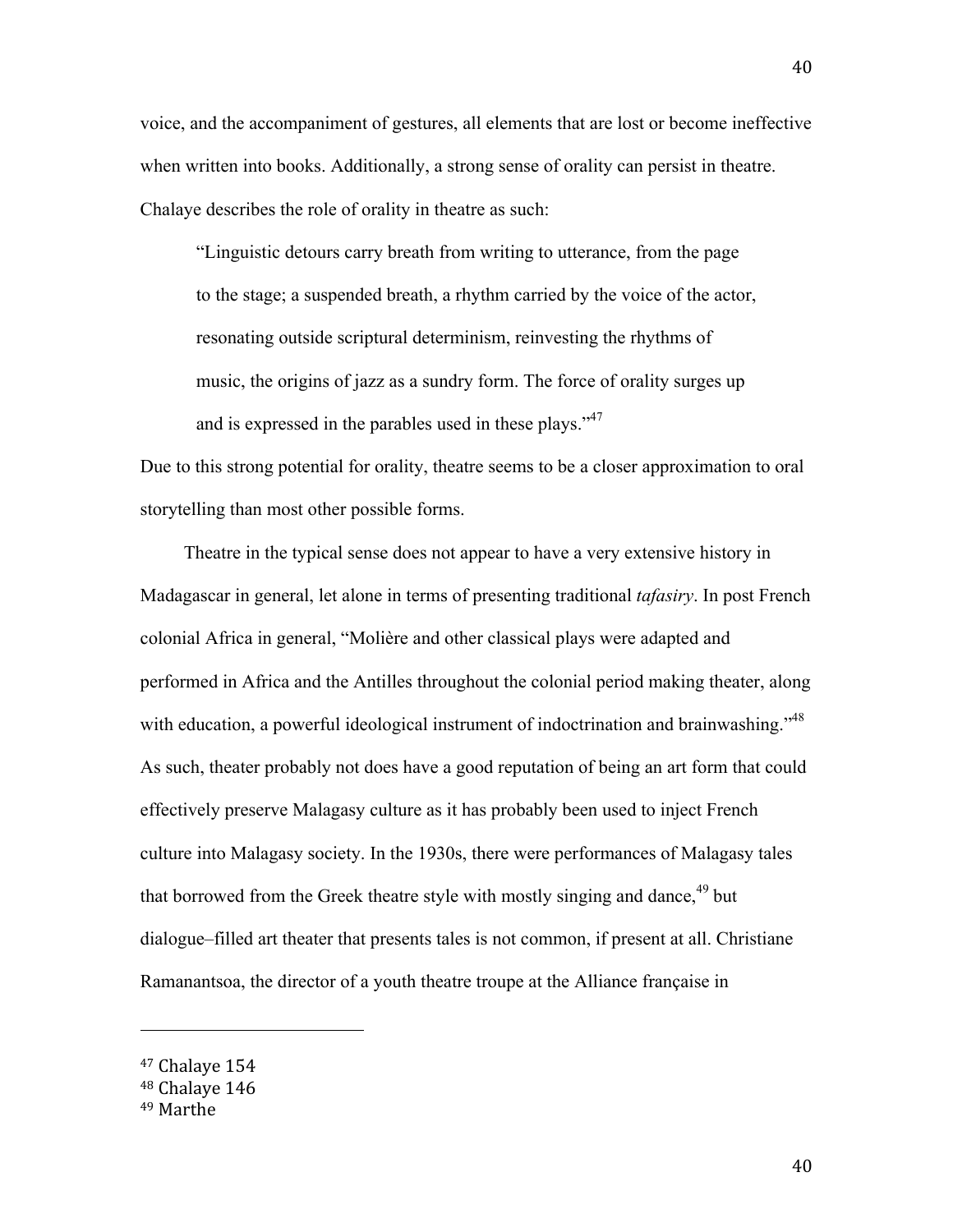Antananarivo, expresses disappointment at the lack of theatre in the area because her young actors have no opportunity to continue their craft.<sup>50</sup> As theatre is relatively absent from Malagasy culture and *tafasiry* are in search of a fitting form to maintain themselves, I decided to listen to storytellers tell Malagasy stories and attempt to create a play that successfully preserves Malagasy *tafasiry* while maintaining the essence of their original oral form.

To begin with, there are indeed still some obstacles to overcome in using the play format because there are a few major differences between storytelling and theatre. First off, Jeanne points out that a play can « demande une préparation d'avance… Je fais quelque chose avec les enfants qui viennent… C'est ça la base du conte : c'est changeable. » One benefit of storytelling is being able to change the story based on the audience one has at the time. While a piece of theater can still do that to an extent if the performers know the audience they will be playing to slightly in advance, it is not as easily changeable as a story. Marthe points out that another drawback of using theatre is that on the stage, mostly everything is portrayed for the viewer.

« Les contes, c'est une façon d'apprendre à écouter et à suivre dans l'imagination ce qu'on raconte. Ce que le conteur disent, les gens gardent dans leur imagination et puis l'histoire suivant l'imagination. Il y a des gens qui prennent les contes pour jouer sur scène, mais ça devient du théâtre, et donc, avec le théâtre, chacun a leur dialogue, et on fait comme deux qui parlent, et donc, ça n'entre pas vraiment dans l'imagination des gens qui écoutent, et c'est ça la spécialité des contes : c'est pour apprendre à écouter

50 Christiane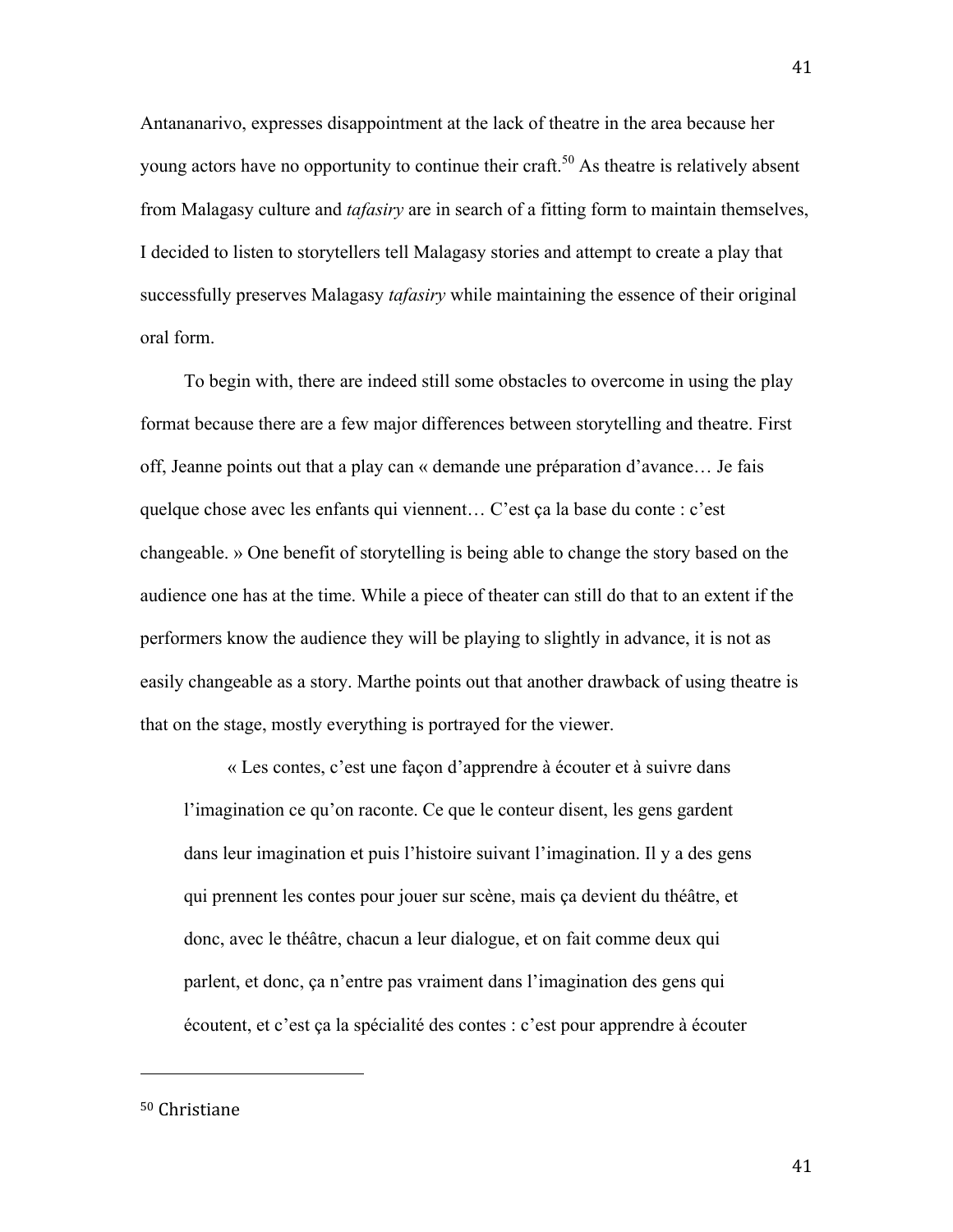et à travailler l'imagination.  $v^{51}$ 

If a child can already see what each character moves, speaks, and looks like, they are not able to practice their imagination, one of the main objectives of storytelling. However, with certain aspects of the theater such as mime and abstractions, children can still practice their imagination when watching a play, even if not in exactly the same way.

Even with the general framework of play as a method for interpreting these stories, there are still many aspects of the play that must be taken into account to most effectively portray these stories, the first of which is language choice. English is clearly not a good language choice as few Malagasy people speak English, so the target audience would not even be able to understand the work. The seeming best choice for a language would be Malagasy. "Narrative, proverb, riddle, folksong, indeed all the verbal arts, are means for a displaced, oppressed people to maintain a threatened language and exercise their capacity for reflexivity."<sup>52</sup> As Malagasy is indeed a threatened language, it would make sense that they would use their native Malagasy tongue for the play and also use the Malagasy play to protect their native tongue. Additionally, using a non–native tongue has the potential to make the play feel foreign. « Si [le conte] va être traduit, peut être que ça va changer un peur de mentalité parce que en français ça va être mentalité en français, en malgache, c'est vraiment malgache.  $v^{53}$  A play written in French may, whether knowingly or unknowingly, transmit a French mentality rather than a Malagasy one. Robert expresses a similar opinion in saying, « Il faut raconter les contes Malagasy en Malagasy. Ça, c'est une transmission de philosophie, transmission de savoir à vivre,

<sup>51</sup> Marthe

<sup>52</sup> Haring, Who Were You Talking To? 166

<sup>53</sup> Jeanne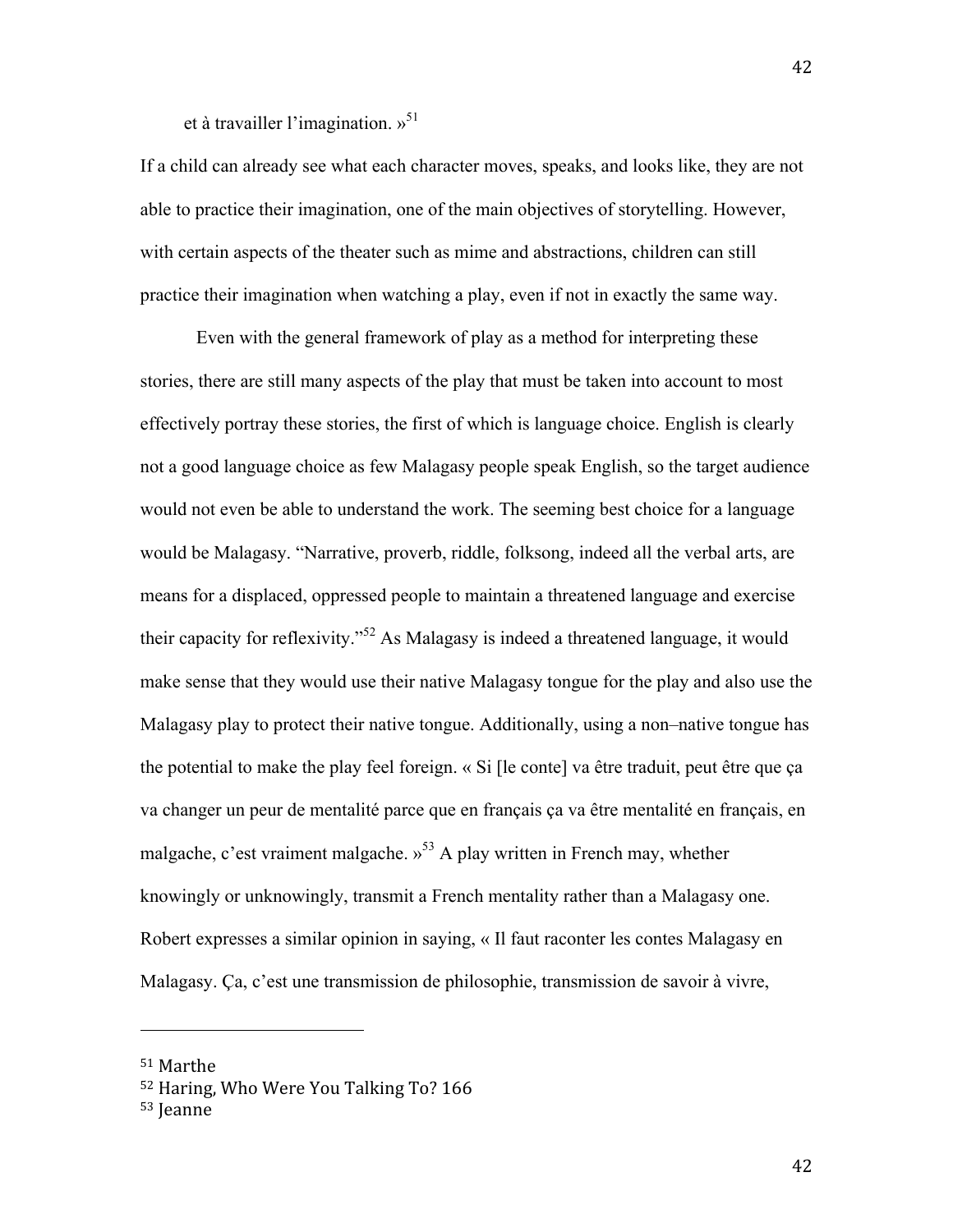transmission de quelques règles de vie. Donc, les règles de vie, c'est réservé pour les malagasy.  $v^{54}$  The use of Malagasy for the Malagasy oral arts is not only used to include the Malagasy but to exclude others from something precious that belongs only to the Malagasy.

Despite the numerous reasons for using Malagasy as the language for writing the play, Malagasy is not an obvious choice. David Kerr addresses the use of colonial versus native languages in postcolonial African countries in the following:

"The struggle for African-language theater is vitally important, but language alone will not create a liberating popular theater. As long ago as the 1920s and 1930s colonial education officers saw the advantage of local-language drama and cinema to promote the African public's assimilation into colonial ideology... Neocolonial educators will also undoubtedly see African-language didactic theater as a useful tool in the cultural pacification of the masses. Cultural and linguistic vernacularism, linked to a highly participatory mode of play production, may provide the most accessible weapons for a liberating popular theater, but if they are pursued for their own sake, there is no guarantee that they will produce progressive results. In fact, political and bureaucratic elites might simply continue to manipulate people by co-opting popular forms of culture. "

Even when plays are written in the local language instead of the colonial language, they can still transmit a foreign cultural agenda instead of a local one. It seems that the language of choice is not so important as the ideology it contains. Several of the

54 Robert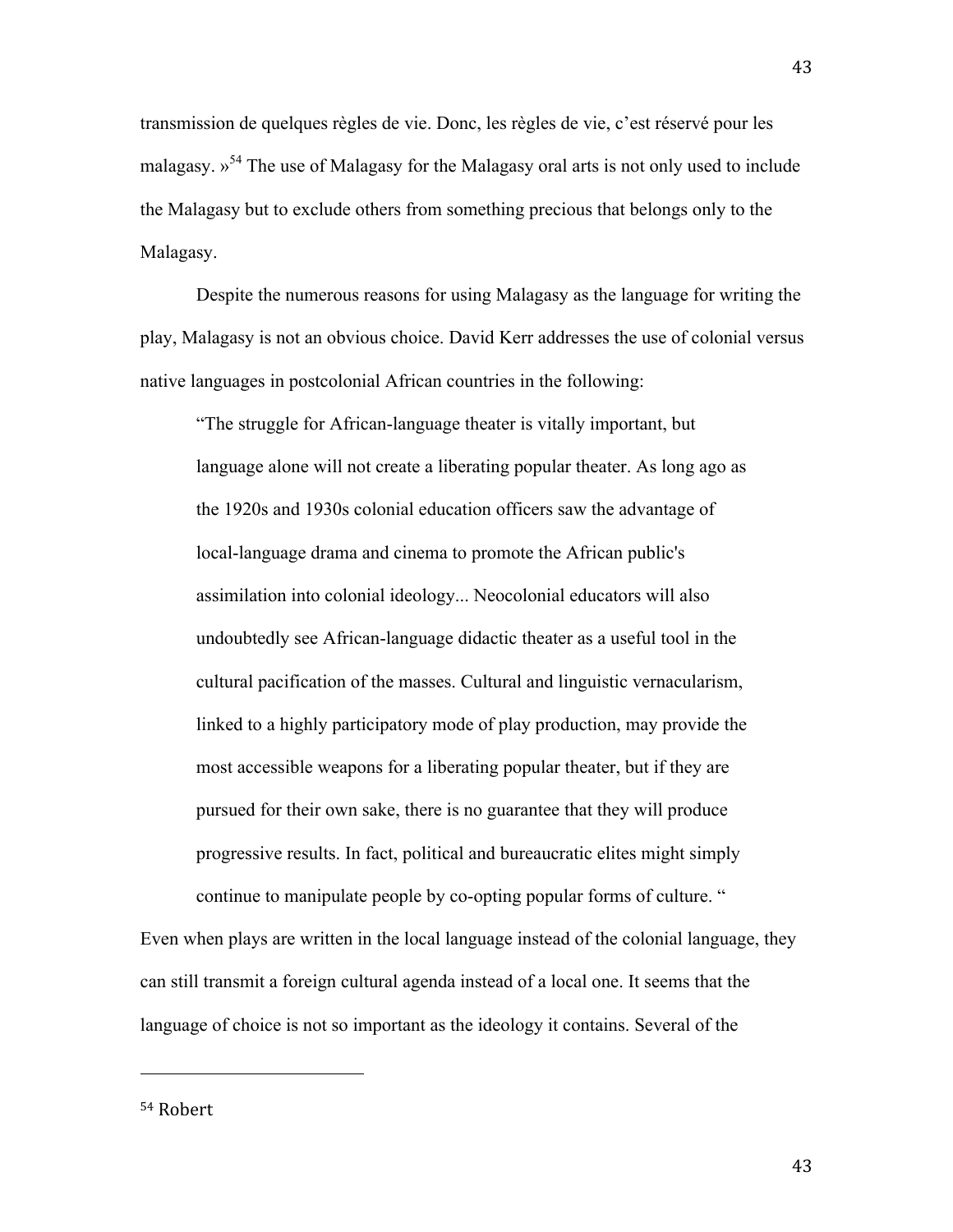storytellers seemed to agree with this point: "le texte n'était pas change mais garde l'esprit Malagasy. »<sup>55</sup> As long as the Malagasy mentality is maintained, French can be used.

Another benefit to using the French language is that it would be easier to get aid, particularly from France, to finance the production. Marthe indicated that when she wants to produce a project, « il y a l'alliance française et le centre Albert Camus qui pourra aider un peu si on fait quelque chose en français, mais si c'est en Malgache seulement, ils n'acceptent pas.»<sup>56</sup> It would be easier to produce a play written in French, even if the spirit of the play were still Malagasy. Additionally, while the objective of the play is not necessarily to share Malagasy culture with anyone else, it would be an added benefit that more people would be able to understand the play as there are more francophone people than Malagasy speakers. One can more easily preserve ones culture through sharing it with other cultures. « [Le conte] traduit en quelle langue ou quelle langue, c'est pas grave. Au contraire. C 'est vraiment partager la culture malgache en le monde.  $v^{57}$  A play written in French could share Malagasy *tafasiry* with the world, potentially ensuring their continued existence even further. Thus, I feel it more appropriate not to pretend the play is something that it is not, a play written by a Malagasy person, and portray it for what it is: a play by a francophone foreigner that, despite not speaking the language or being a member of the culture, is attempting to create a play that in some way accurately preserves some part of Malagasy *tafasiry*.

55 Marthe

<sup>56</sup> Marthe

<sup>57</sup> Jeanne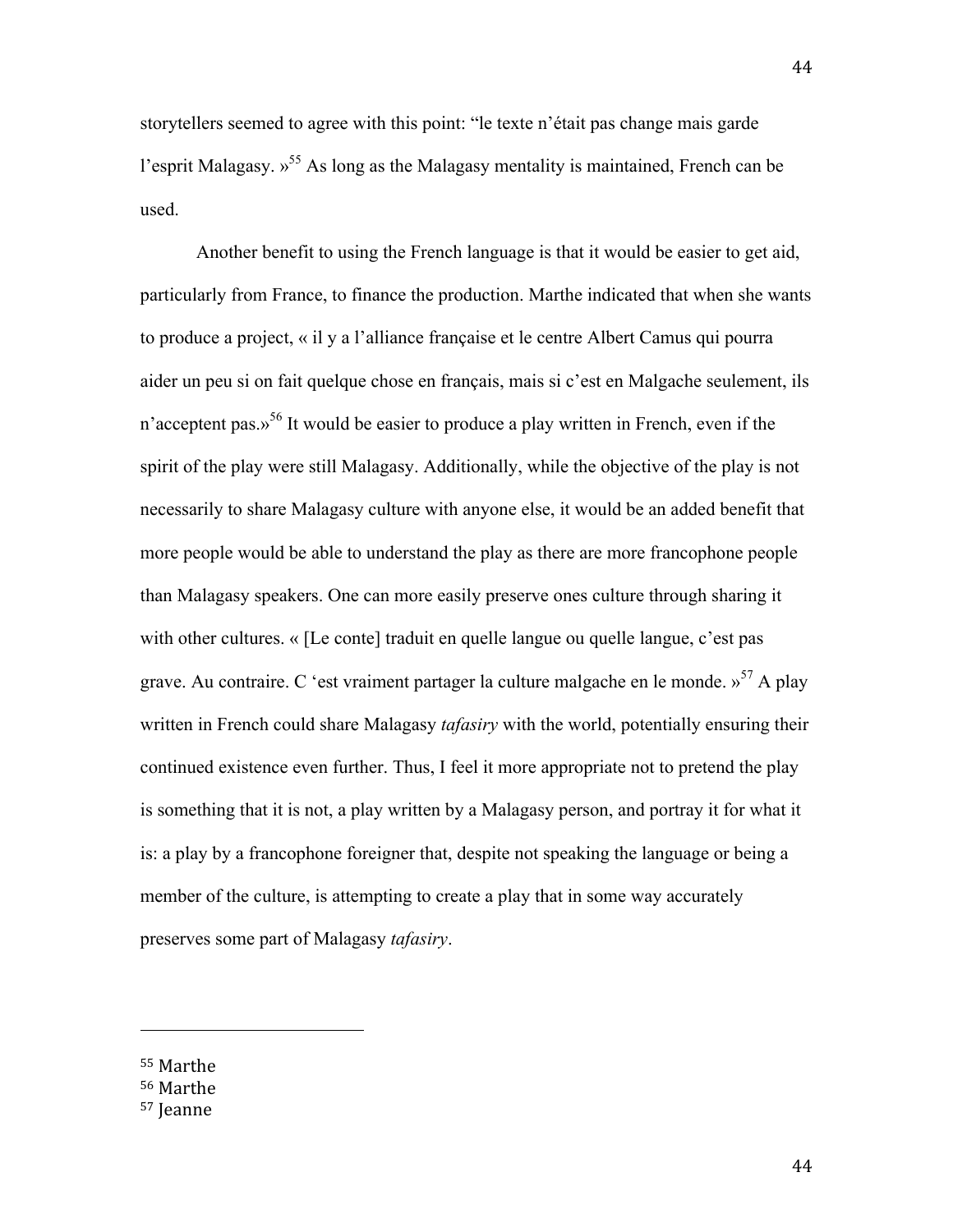Another consideration in writing my play is whether or not to modernize the tales in any way or to try to leave them as close to their original plots and contexts as possible. One fundamental aspect of storytelling is to conserve the way of life passed down from the ancestors, such as *fady* or "taboos," so it makes sense to some degree to leave the stories in their original historical contexts. Billy also chooses this approach for his stories because « on sait bien le moderne. Moi, j'ai choisis le traditionnel. »<sup>58</sup> People already know about the modern because they are living that reality, but the traditional way of life needs to be enforced with the *tafasiry*. Also, many people that tell these stories believe that they do not just happen to be set in outdated contexts, but they are actually true stories that happened in those contexts and thus cannot be changed simply to fit the desires of a playwright. Robert expresses the opinion that « les contes traditionnels doivent être toujours le même. Parce qu'il y a contradiction entre la réalité, vraie réalité actuellement, et la réalité de cet époque là... Il y a une philosophie à conserver... Il y a une mode de vie à conserver.  $v^{59}$  Stories must remain in their traditional context to keep their philosophy intact.

There are, however, benefits to modernizing the tales and putting them in a modern day context. « Les enfants maintenant, ils connaissent tout. Mais avant, on ne connaît pas le téléphone. Donc, pour l'imagination seulement, puisque les enfants aussi adaptent le traditionnel avec la modernisation maintenant, on peut mélanger.  $v^{60}$  Fleur makes the point that children already know all of the technology and modern day situations exist, so it may not be helpful to avoid them. It may make the stories more

<sup>58</sup> Billy

<sup>59</sup> Robert

<sup>60</sup> Fleur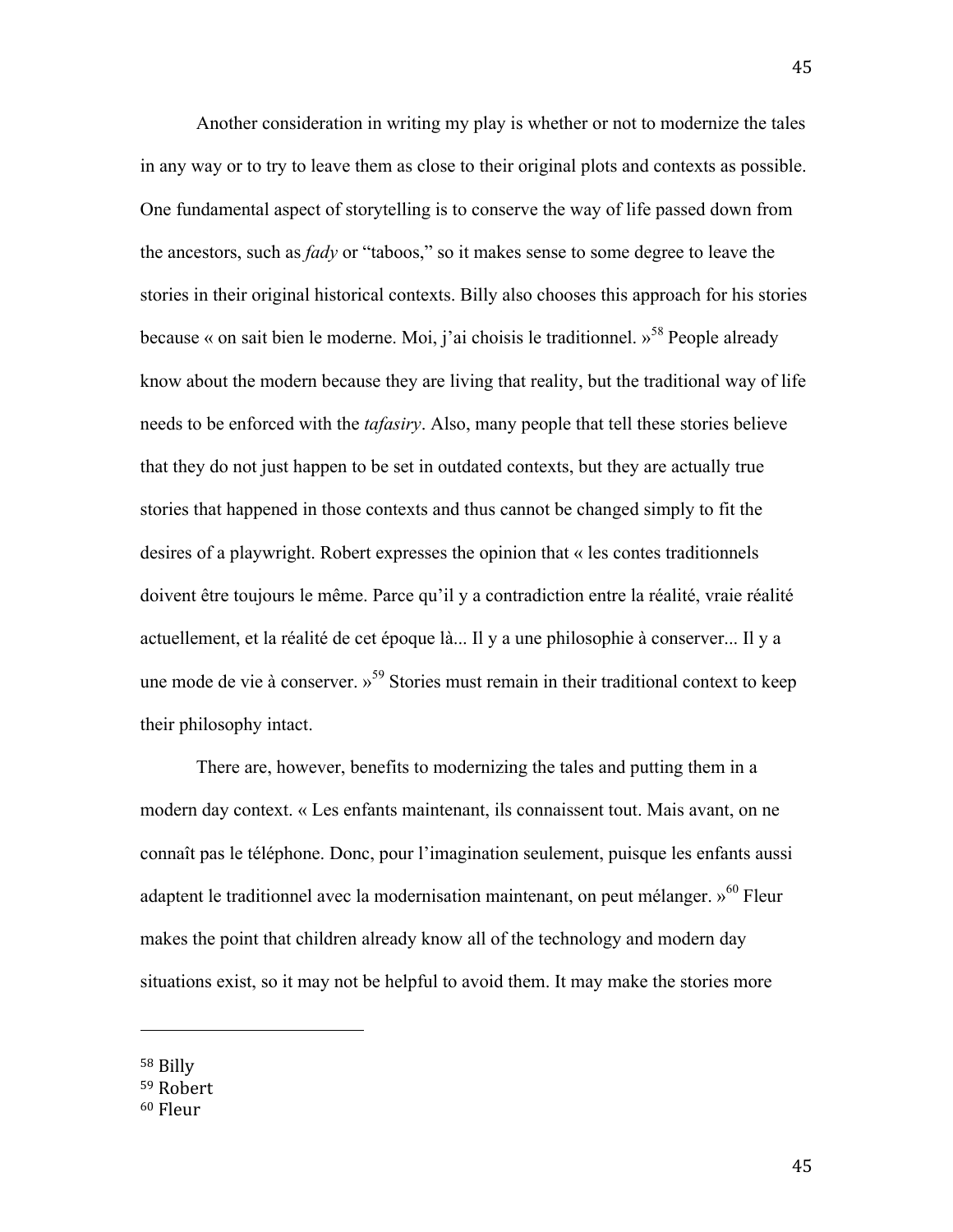relevant to children if they are set in a modern context. Children will thus be able to glean more easily the lessons and morals from the stories because they can see themselves in the same place, not simply see the story as being about ancient people who are irrelevant to their current life. Additionally, the play can then directly address and attempt to combat the disappearance of *tafasiry*. The road of modernization is thus the road I chose to follow.

Another decision in writing the play was whether or not I as a playwright had a right to take artistic liberties with the stories. One side of the argument is that the stories were not written by me but by the ancestors. « L'artiste, c'est lui qui créer, c'est lui qui essaye d'inventer quelque chose plus ou moins fixé effectif. Mais le conte, il y a une transmission des vielles aux jeunes, des jeunes aux vieux. »61 Telling Malagasy *tafasiry* is to many not an act of creation but simply an act of transmission of something written long ago. « On peut écrire sur les livres, mais l'auteur, ce n'est pas d'après moi, d'après Mme Hanta, puisque c'est pas moi qui l'a écrit. »<sup>62</sup> Authorship is not given to the storyteller or, in this case, the playwright, but again to the ancestors. Without the right of authorship, it remains questionable whether artistic liberties to use certain pieces of stories and not others or to change parts of stories entirely is within my rights. Additionally, I am not Malagasy, so it is debatable whether or not I have the right to change a Malagasy tale even less than a Malagasy person.

There are, however, equally as many people who hold the somewhat contrary opinion that storytelling is indeed an act of artistic creation and that storytellers are indeed artists with rights to change things as they see fit. Marthe declares vehemently, "Je

61 Robert

<sup>62</sup> Hanta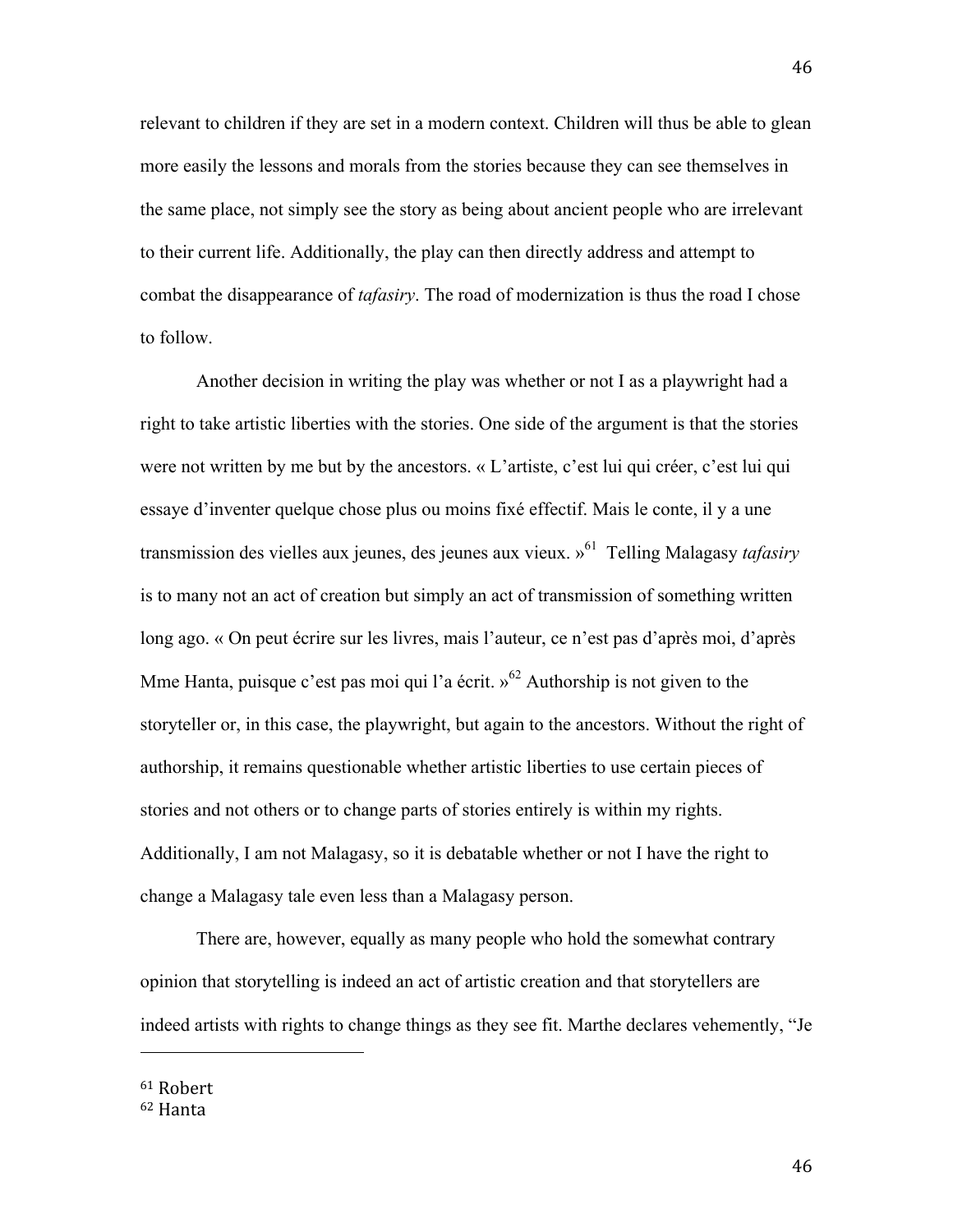suis artiste,"<sup>63</sup> Fleur says, « Je me pense comme une artiste quand je raconte,  $\gamma^{64}$  and Billy says that he improvises on his storytelling show, and « quelqu'un qui fait des créations, c'est un artiste pour moi.  $v^{65}$  Thus, I decided that, within bounds, I could take some artistic liberties. Thus, with the major choices regarding the play decided upon, I wrote a play that attempted to interpret and preserve a number of Malagasy *tafasiry*.

The play, entitled *Bleu Foncé* after the quote previously discussed from Billy Jhonson Julliano, is about a granddaughter losing her love for the *tafasiry* her grandmother tells her every night in the face of new technology such as the television she keeps in her bedroom. The grandmother is named Dady after the name for grandmother in the Sakalava dialect, a name often associated with storytellers. The granddaughter has a French name, Aurélie, and a Malagasy name, Njara. She struggles with which name and thus which culture to embrace, so she is simply referred to as "Fille" or "Girl" until the very end. The play begins when the girl is ten years old, and the grandmother refuses to let her watch television instead of listening to a *tafasiry*. The girl impulsively tells her grandmother that she wishes her dead; the grandmother simply tells her that if she puts her toes on the walls, the house will fall over. In the middle of the night, the house falls over, and the girls is visited successively by three characters from her grandmother's stories: the chameleon, the *biby fitoloha* (the beast with seven heads), and the queen with the red hat. The characters all implore her to remember them because she is the last one who knows the *tafasiry* because they have nearly died out with the introduction of technology and parents' and children's busy schedules. They tell the girl that she is the

<sup>63</sup> Marthe

<sup>64</sup> Fleur

<sup>65</sup> Billy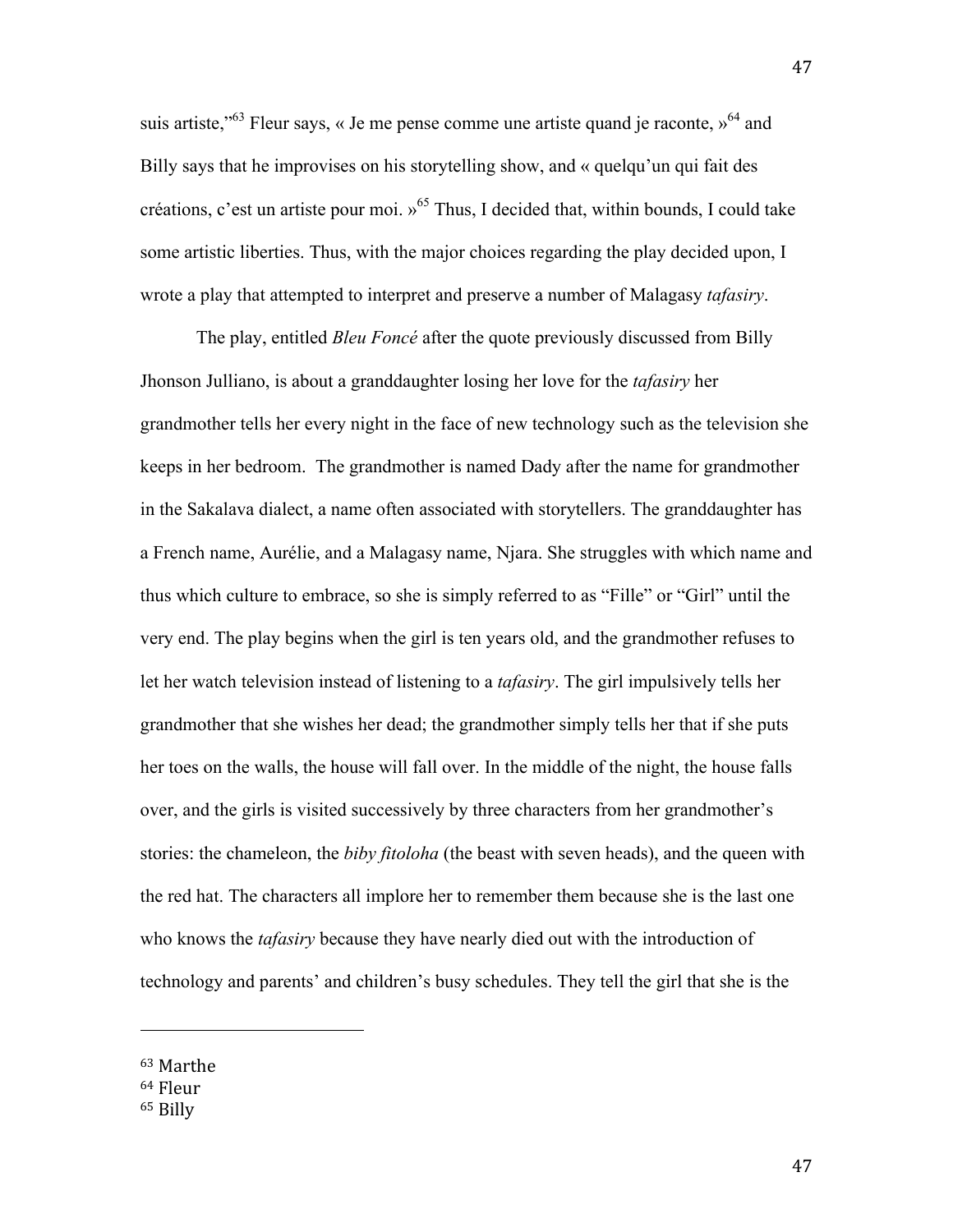last one who can save their lives by keeping them in her memory, and the girl eventually figures out that the reason she is literally the one person that still remembers the stories is because the only other person who knows them, her grandmother, has fallen so ill she will not be able to tell stories anymore and may potentially die. Knowing this news, the girl reevaluates her perspective on *tafasiry* and concludes the play by telling a story, implying that she will continue telling stories, effectively keeping the characters she encountered alive in her memory and the memory of others. She finally accepts her Malagasy of Njara, meaning "destiny."

The play was written in French with some Malagasy words and phrases interspersed. Most of the stories told by the grandmother retain their original context, but the context of the play in general is modern. I took a great deal of artistic liberties in choosing only certain characters; a good number of stories were told to me, and I chose only a few to use with no particular justification other than that they appealed to me and would work well onstage. I also took the artistic liberty of using the characters outside of the context of their stories. The characters are not simply there to act out their stories the way they were told to me but actually speak to the modern–day girl. The characters are also aware of their condition as characters in *tafasiry*.

As stated previously, my motives in creating this play were to try using a new format to preserve *tafasiry* without losing their original sense as an oral art. Various aspects of the play were successful in this regard, but others were not so successful. I believe the use of French with Malagasy interspersed was successful; it communicates the message to the largest number of people possible while still suggesting the Malagasy context. The following except is an example of this mélange of languages: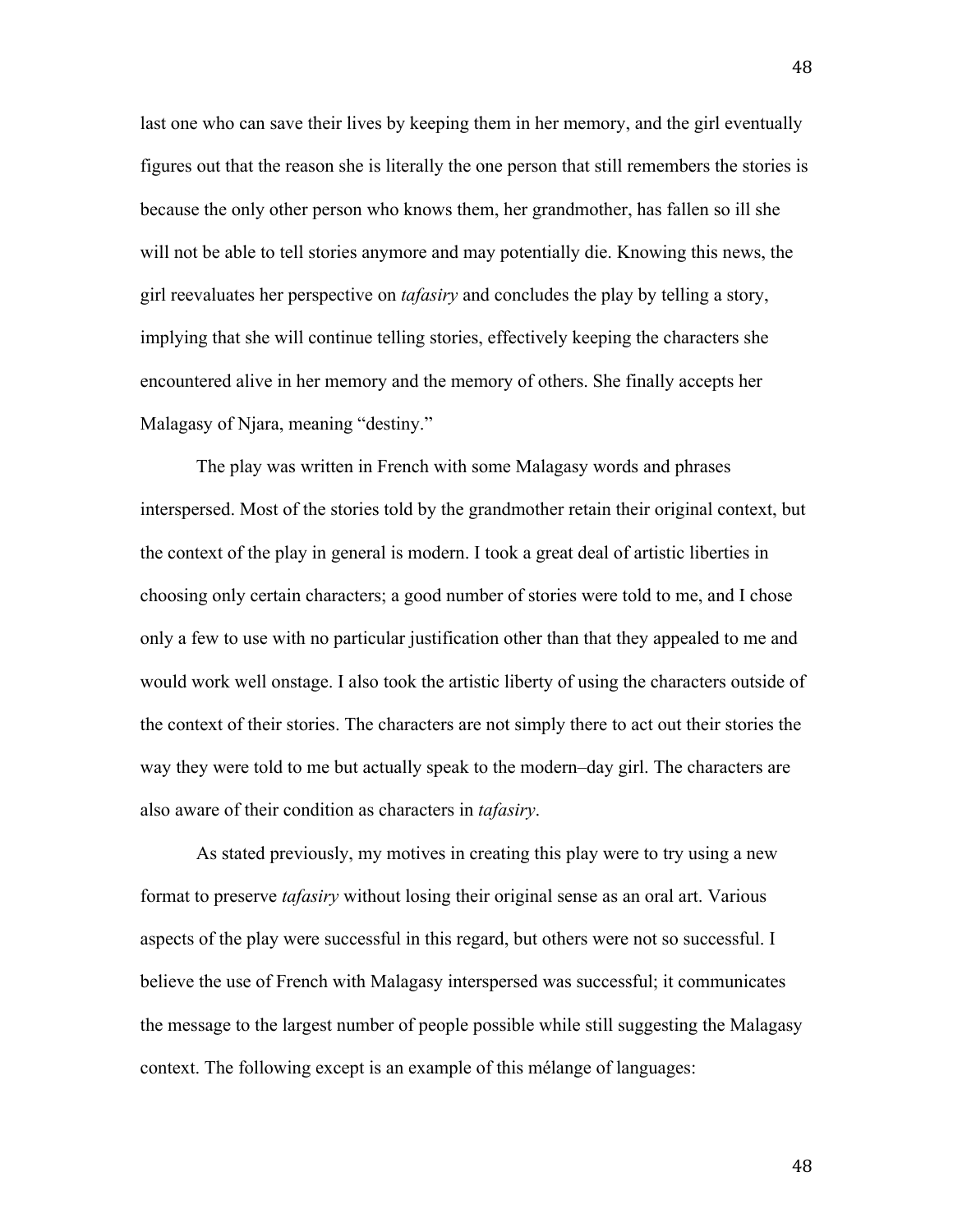- DADY (En secouant la tête) Les enfants ne respect plus jamais les fady. Tenenina faona fa eh eh eh !
- FILLE Il n'y a plus de fady ici. Maman me laisse à faire comme je veux.

DADY Les fady restent même si on ne les respecte plus.

Also, I attempted to portray not only Malagasy words but a Malagasy mentality as well.

The previously discussed problem with the play format remained that a play cannot take into account the specific audience of a play each time it is performed. Certain alterations can be made, but the play is not entirely changeable like a story told aloud. I tried to make my play accessible to children, the usual target audience of *tafasiry*, without necessarily making it a children's play. There are some scary aspects of the play, but nothing that would scare a child too much. The play is also not so infantile that older children would be bored. Thus, while the play is not completely moldable to each audience like a story, it could still be relevant to most audiences.

Another drawback of the play format that remained in my play was the lack of opportunity for children to use their imagination. For example, the *biby fitoloha* will be onstage in a costume that portrays him as the beast with seven heads. In a story, children would be able to imagine him in any way that they chose, but in the play, how a beast with seven heads looks will be decided for them. I did, however, try to choose characters that would push the bounds of children's imagination. For example, even if the *biby fitoloha* is already portrayed for them, it pushes their limits of reality and pushes them to imagine a world in which things like a *biby fitoloha* exist. Additionally, the abstractions that are always present in theatre will continue to push the viewer's imagination. For example, even though the chameleon is a man in a costume, it is still clear that he is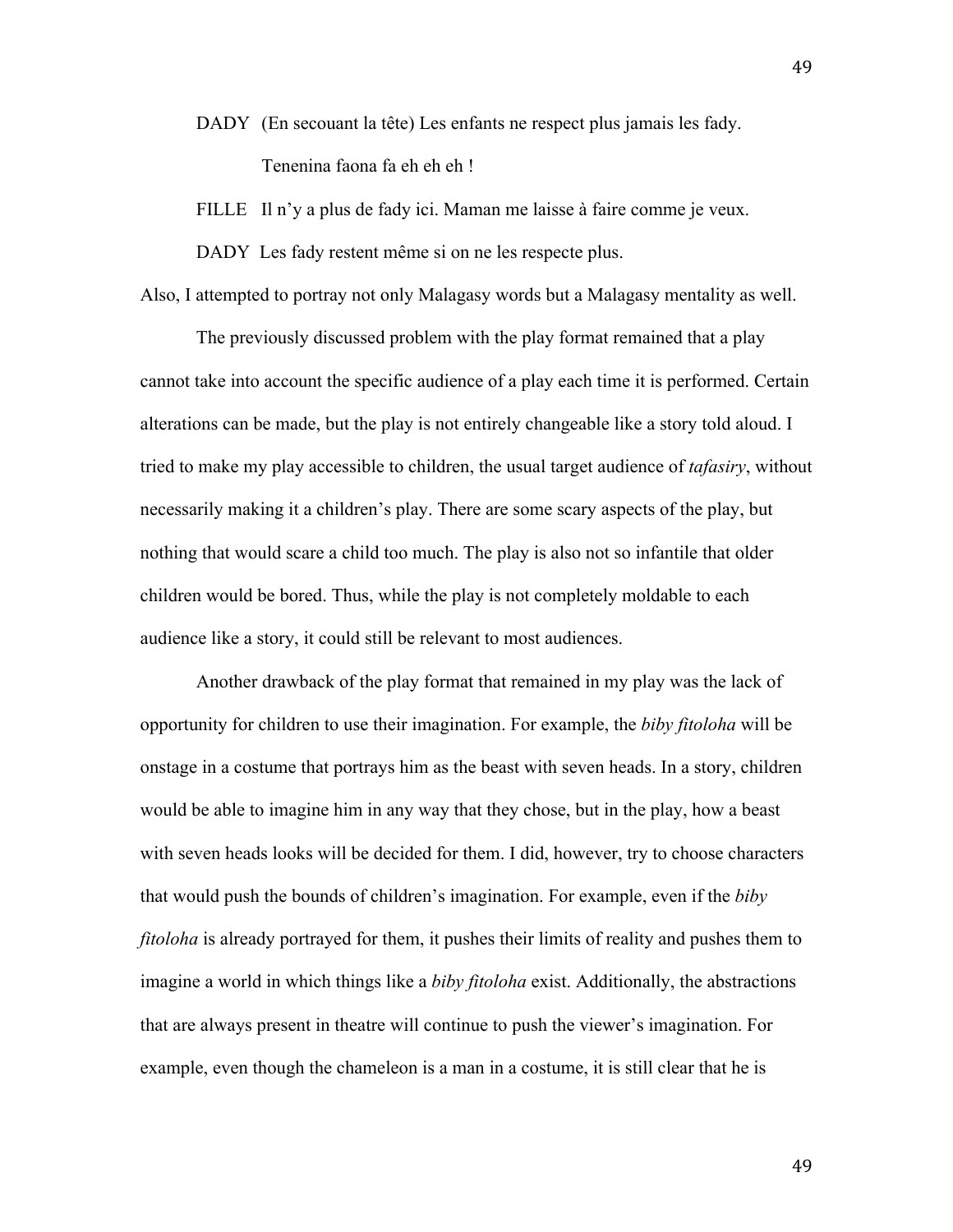supposed to be a chameleon. Thus, children are still forced to take this man in front of them and imagine him as a chameleon. Another example would be the lightning in the play. Instead of actual lightning onstage, there would likely be a lighting effect that resembled lightning but was not entirely realistic. This would challenge children to imagine the real thunderstorm even if they are only given certain hints as to what the lightning storm must look like. Thus, while not all aspects of the *tafasiry* must be imagined when within a play the same way they would need to be imagined in an oral tale, the play still encourages and develops children's imagination in general.

One aspect of *tafasiry* that the play seemed to maintain fairly well was orality. I tried to leave suggestions of spoken word in lieu of the written word throughout. For example, I often used "j'suis" instead of "je suis." While in themselves these indications do not necessarily encourage orality but simply convey a certain style of written dialogue, I believe that these instances encourage the actor to play with the words as they see fit; the lines are not intended to be in perfect grammatical format, and they can be spoken not as if one were reading from a book but as one would speak them in true conversation. I also emphasized the question and answer format that is common in Malagasy tales.<sup>66</sup> For example, Dady and her granddaughter often engage in back–and–forth banter reminiscent of this facet of oral storytelling. The following excerpt illustrates this concept:

FILLE Ne partez pas, Dady !

DADY C'est presque le matin. Je dois partir bientôt. (Pause) Vonona ?

FILLE TSY vonona !

DADY Tu ne te sentiras jamais prête. Vonona ?

<sup>66</sup> Haring, Malagasy Ridling, 163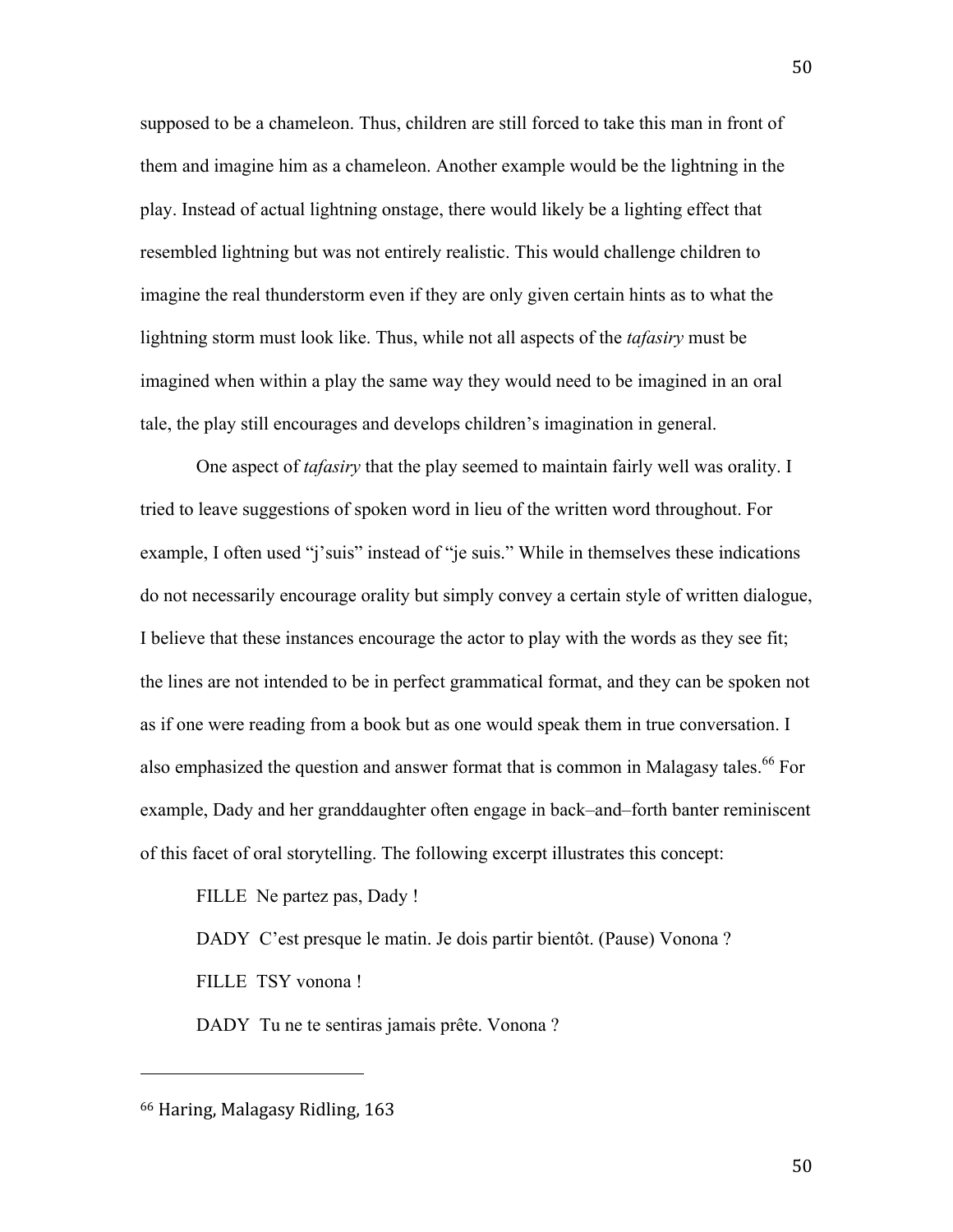FILLE Seulement un de plus

DADY Tu peux toujours te souvenir des contes toi–même. Quand tu veux un tafasiry, seulement penses–y. Tu les connais tous. (Pause) Vonona ? (Silence)

FILLE (Sombrement, mais déterminée) Vonona.

Another way the play maintains certain features of orality is that characters within the play actually recount *tafasiry*. The stories are written down with certain sequences of events and words, but a note at the beginning of the play gives the actors the liberty to play with the stories as they wish. There are five stories within the play: the story of the chameleon, the *biby fitoloha*, the queen with the red hat, the origin of thunder and lightning, and the man who gives six years of his life to his wife. Each story within the play has the potential to conserve that *tafasiry* because the major plot points are maintained, maintaining the details of the story, and the story will still be told aloud differently each time, more accurately conserving the form of the story. Perhaps writing stories down but with the intention of telling them aloud in lieu of silently reading them is indeed the most realistic way of conserving *tafasiry*.

In terms of modernization, I feel that the play was reasonably successful. There are indeed certain aspects of modernity in the play, such as television: The girl in the play always wants to watch television instead of listening to her grandmother's *tafasiry*. Also, the girl's mother works long hours away from the home, a fairly modern concept. The emotions and themes, however, remain timeless. For example, themes included grief over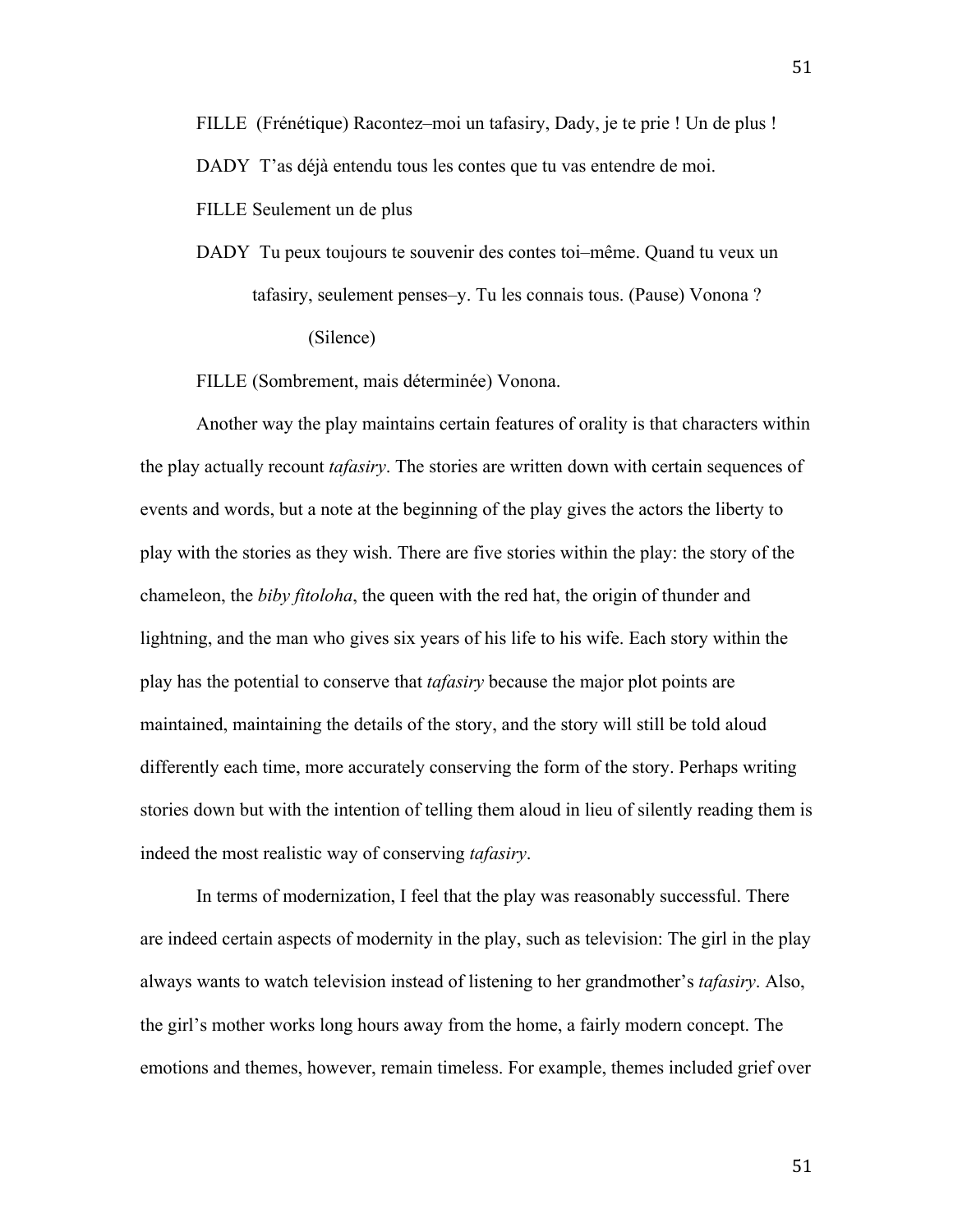the illness or death of a loved one, loving someone who does not love you back, jealousy, and regret. In addition, these themes were used in the same way: to communicate moral lessons and information about how to deal with troubles life throws your way. Regardless of the insertion of aspects of the modern world, the emotions and lessons remain the same, so the modernization of the play could be considered a success.

A final aspect of the play that remains unclear as a success or a failure is the great artistic liberties I took in interpreting the stories, such as using whichever *tafasiry*  appealed to me, using characters out of their original *tafasiry*, and mixing multiple *tafasiry* into a single work. Regardless of whether the piece works aesthetically as a whole, it cannot truly be considered a success without being accepted by a Malagasy audience. The artistic liberties I took all change the *tafasiry*, and it remains unclear whether the *tafasiry* should be changed, and, furthermore, whether someone from outside the Malagasy culture should be allowed to change them. While the assessment of the use of artistic liberty is the predominant aspect of the play whose success must be determined by the successful reception of a performance by a Malagasy audience, the success of all of the other aspects would likely be further illuminated by a performance as well.

A performance of the play would certainly be the most useful recommendation for future progress in the area of research on the preservation of *tafasiry*. This performance could lead to further knowledge about what does and does not work in translating a *tafasiry* to the stage and how best to create future plays of *tafasiry*. After a performance of the play by Malagasy actors for a Malagasy audience, it would be useful to interview both the actors and audience members about what they did and did not like about the play both for simple entertainment purposes and for the purposes of sustaining *tafasiry*. A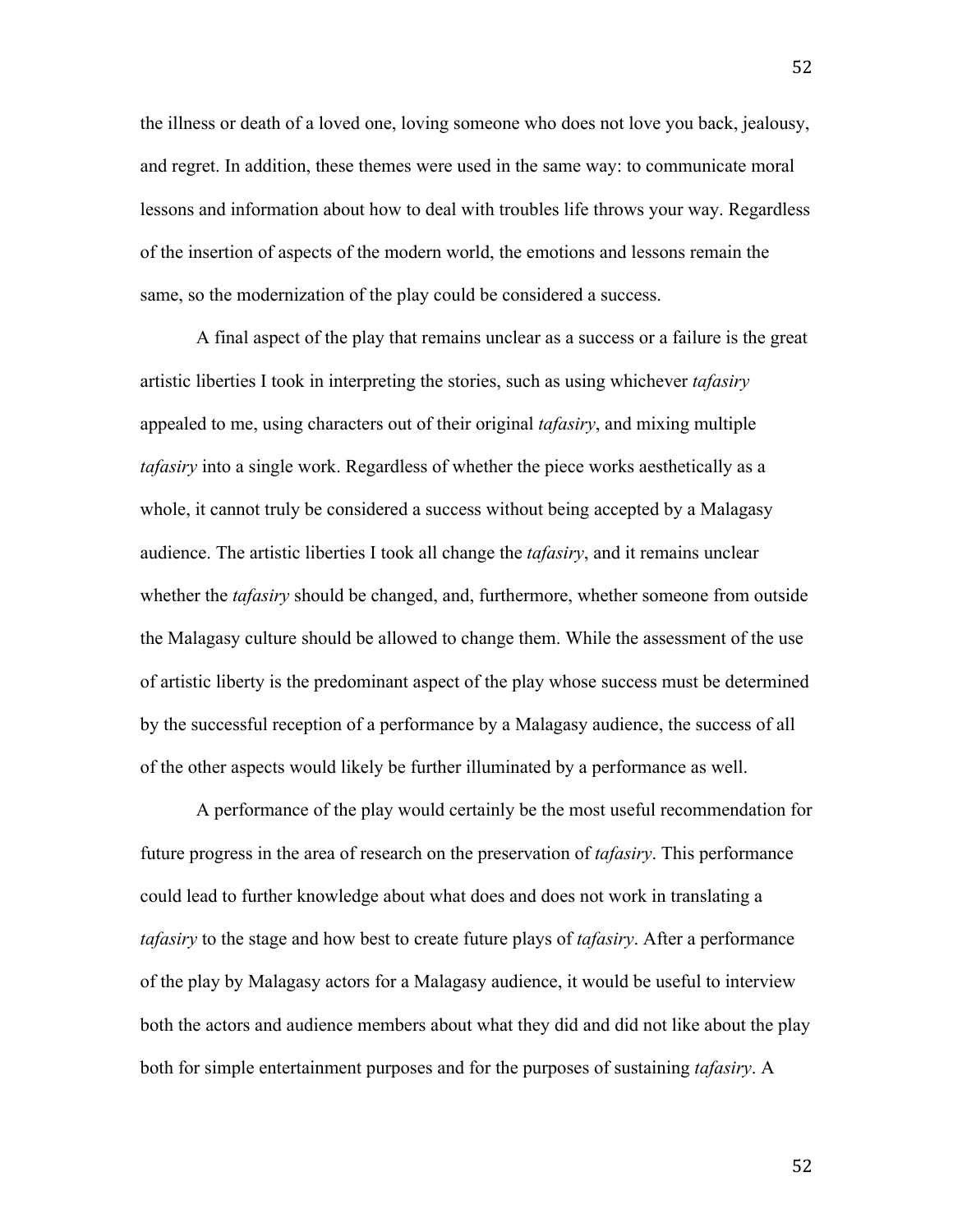Malagasy critic may have new perspectives on how the play did not successfully capture the essence of the *tafasiry*, and their commentaries would possibly lead to a refinement of the play so it more effectively achieves its goals. They could suggest changes that would make them feel like the play more accurately captured their longstanding oral practice, and I could rewrite the play in line with these changes. This process could be repeated until a satisfactory play was created. Not only would the opinions of Malagasy actors and audience members be useful for *Bleu Foncé* but for the entire future model of *tafasiry* plays. Using this one play as a starting point, a model could potentially be created that would help future playwrights, or any person who wanted to write a *tafasiry* play, to effectively capture the *tafasiry* form. If the model were to become widespread enough, many *tafasiry* that are currently in danger of being lost could be conserved forever.

One important aspect of these recommendations for the future is the involvement of Malagasy people as actors, audience members, and playwrights themselves. I made every effort to write the play in line with Malagasy culture, but it is entirely possible and even likely that in some ways I inserted some ideas or perspectives from my own culture that are not particularly Malagasy. If the objective is to conserve the *tafasiry* in as close to their original form as possible, that not only includes aspects such as orality but the actual cultural content of the play as well. I do not want to impose my own cultural perspectives on a play that is supposed to be representative of Malagasy culture, so I believe that it is imperative that Malagasy people take an active role in the revision of this play and the creation of future plays.

One obstacle could be a perception that I am trying to introduce an art form that is in itself not authentically Malagasy. I could be seen as an outsider coming in to create a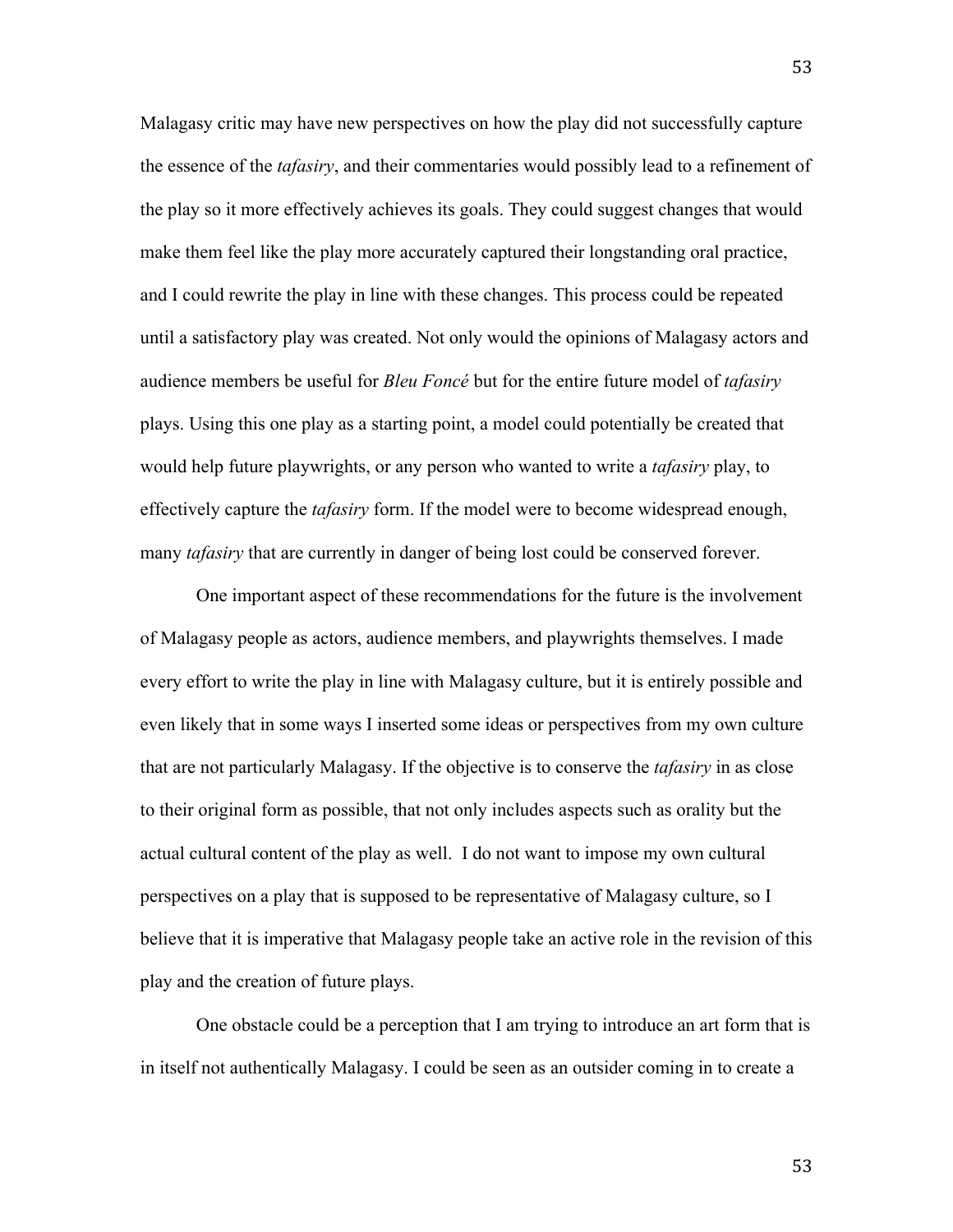model, then trying to impose it on the Malagasy and telling them it is the best way to preserve their culture. It is, of course, their own culture, so in creating this model, I would have to acknowledge that the Malagasy might not accept this model as representative of their culture and might not adopt it for themselves. Even in making the best efforts to create a model that preserves the Malagasy *tafasiry*, if the Malagasy do not at a certain point take over the creation of these plays themselves, it cannot truly be said to be an effective or way of preserving the Malagasy *tafasiry*.

Despite the slow disappearance of *tafasiry* from daily Malagasy life due to technology, busy schedules, and changing family structures, efforts are still being made to slow or stop this disappearance. The form of *tafasiry* has been changed to books, radio shows, and CDs as a part of this effort, but all of these new forms have shown to be in certain ways ineffective at replicating the unique structure of the oral Malagasy tale. Through interviewing Malagasy storytellers and citizens about their beliefs about Malagasy *tafasiry*, I was able to create a play that fell in line with those beliefs to replicate relatively well the *tafasiry*. The play format was successful in maintaining certain aspects of the tales such as orality and communication of moral lessons, and somewhat less successful in others such as changeability based on audience. In time, however, with the appropriation of the form by Malagasy playwrights and actors, theatre could be an effective method for preserving the disappearing Malagasy *tafasiry*.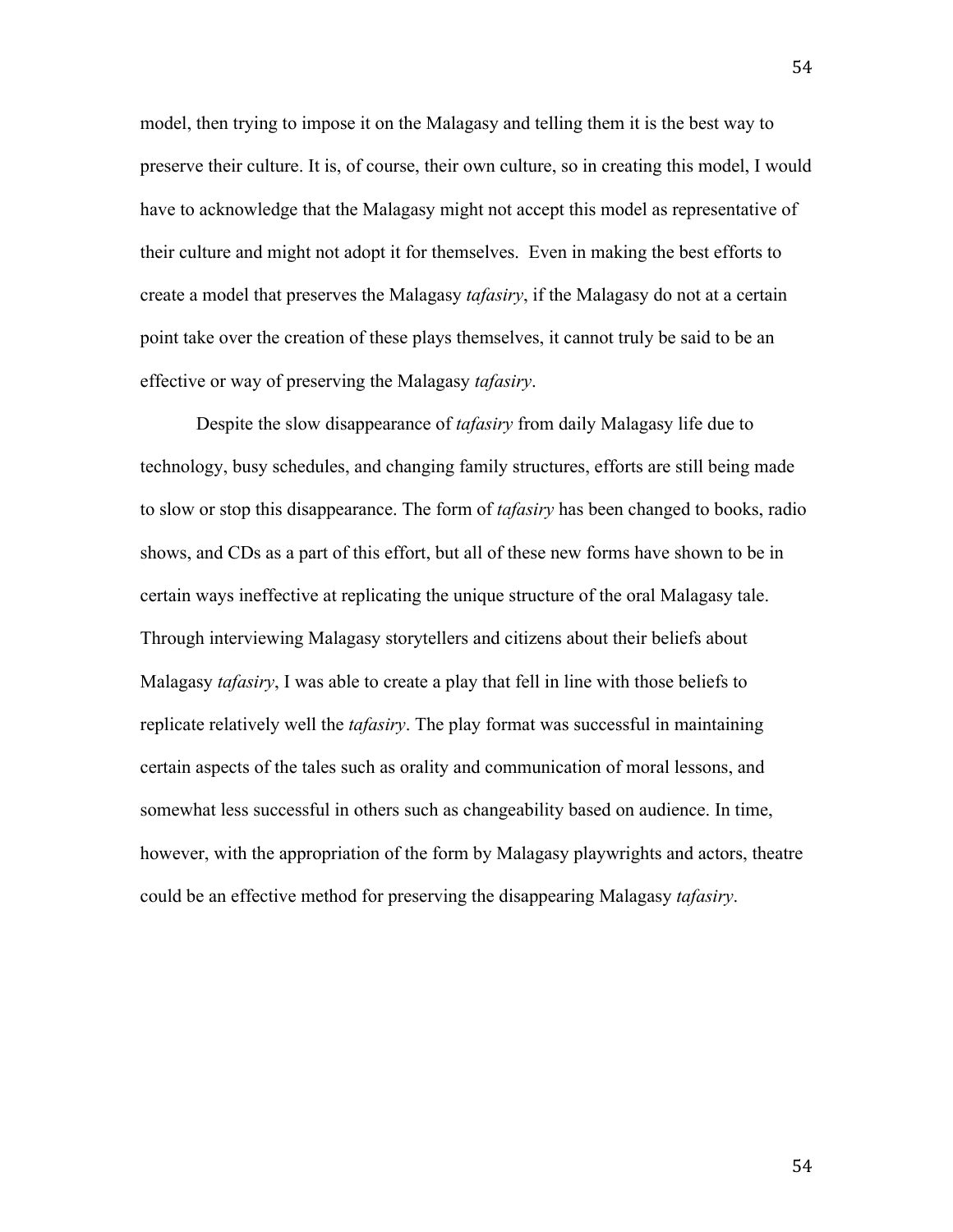# **Glossary**

Angano: A Malagasy tale typically told to children for both moral education and entertainment

Biby fitoloha: Beast with seven heads

Borosy: The Malagasy equivalent of the French "brousse"

- Brousse: The rural areas of Madagascar, known for having relatively little outside or urban influence and relatively little urban structure such as retail or electricity. Here, storytelling is known for being alive and well compared to bigger cities in Madagascar. Directly translated into English, the word means "brush," but there is truly no English equivalent as "brousse" and "brush" have slightly different connotations.
- Conte: Story, in French
- Conteuse: Storyteller, in French
- Fady: Taboo, in Malagasy
- Tafasiry: A Sakalava dialect synonym for "angano" or "story"
- Zanahary: God, or one of a number of gods, in Malagasy
- Zaza: Child or children, in Malagasy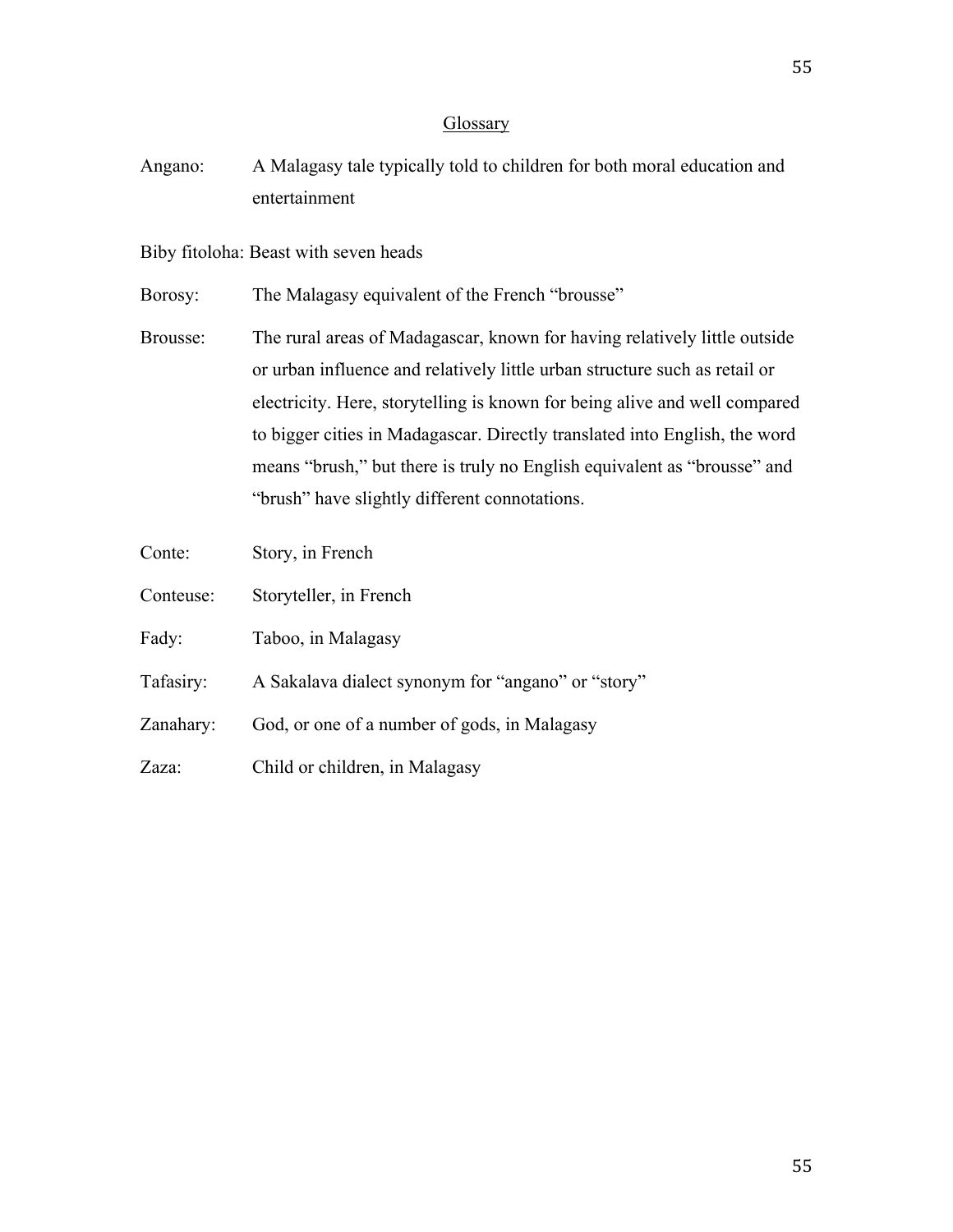# References

- Georges, Rufin. Directeur du C.E.G. Analaiva. Personal Interview. Analaiva. 13:00 13:45. Apr. 16, 1011.
- C et M.C. Paes et. al. *L'Origine des choses : Récits de la côte ouest de Madagascar*. Société Malgache d'Édition. Antananarivo. Oct. 14, 2002.
- Chalaye, Sylvie et. al. "Contemporary Francophone Drama : Between Detours and Deviations." Yale French Studies. No. 112. pp. 145–156. 2007.
- Haring, Lee. "African Folktales and Creolization in the Indian Ocean Islands." Research in African Literatures. Vol. 33, No. 3. Autumn 2002. pp. 182–199.
- Haring, Lee. "The Classification of Malagasy Narrative." Research in African Literatures. Vol. 11, No. 3. Autumn 1980. pp. 342–355.
- Haring, Lee. "Malagasy Riddling." The Journal of American Folklore. American Folklore Society. Vol. 98, No. 388. Apr.–Jun. 1985. pp. 163–190.
- Haring, Lee. ""Who Were You Taling To?" Diasporic Folktales." Journal of Folklore Research. Indiana University Press. Vol. 40, No. 2. May–Aug. 2003. pp. 149– 173.
- Hery. Personal Interview. Analaiva. 11:15–11:45. Apr. 16, 2011
- Honorée, Fleur Ngado "Dady." Directeur du développement régional du région du Menabe. Personal Interview. Bureau du Région Menabe, Morondava. 15:30 16:00. Apr. 12, 2011.
- Idy, Boana. Sécrétaire Général du Région Menabe. Personal Interview. Bureau du Région Menabe, Morondava. 10:00–10:15. Apr. 13, 2011.
- Japet, Stephan. Owner of the Renala Hotel. Personal Interview conducted by Ethan Shapiro. Renala Hotel, Morondava. Apr. 28, 2011.
- Jean–Pierre, Kily "Dady Lahy." Conteur du Radio Magneva. Personal Interview. Radio Magneva, Morondava. 16:15–16:30. Apr. 18, 2011.
- Jhonson Julliano, Billy. Conteur de Radio Fanasina. Personal Interview. Radio Fanasina, Morondava. 10:00–11:00. Apr. 12, 2011.
- Kerr, David. "Participatory Popular Theater: The Highest Stage of Cultural Under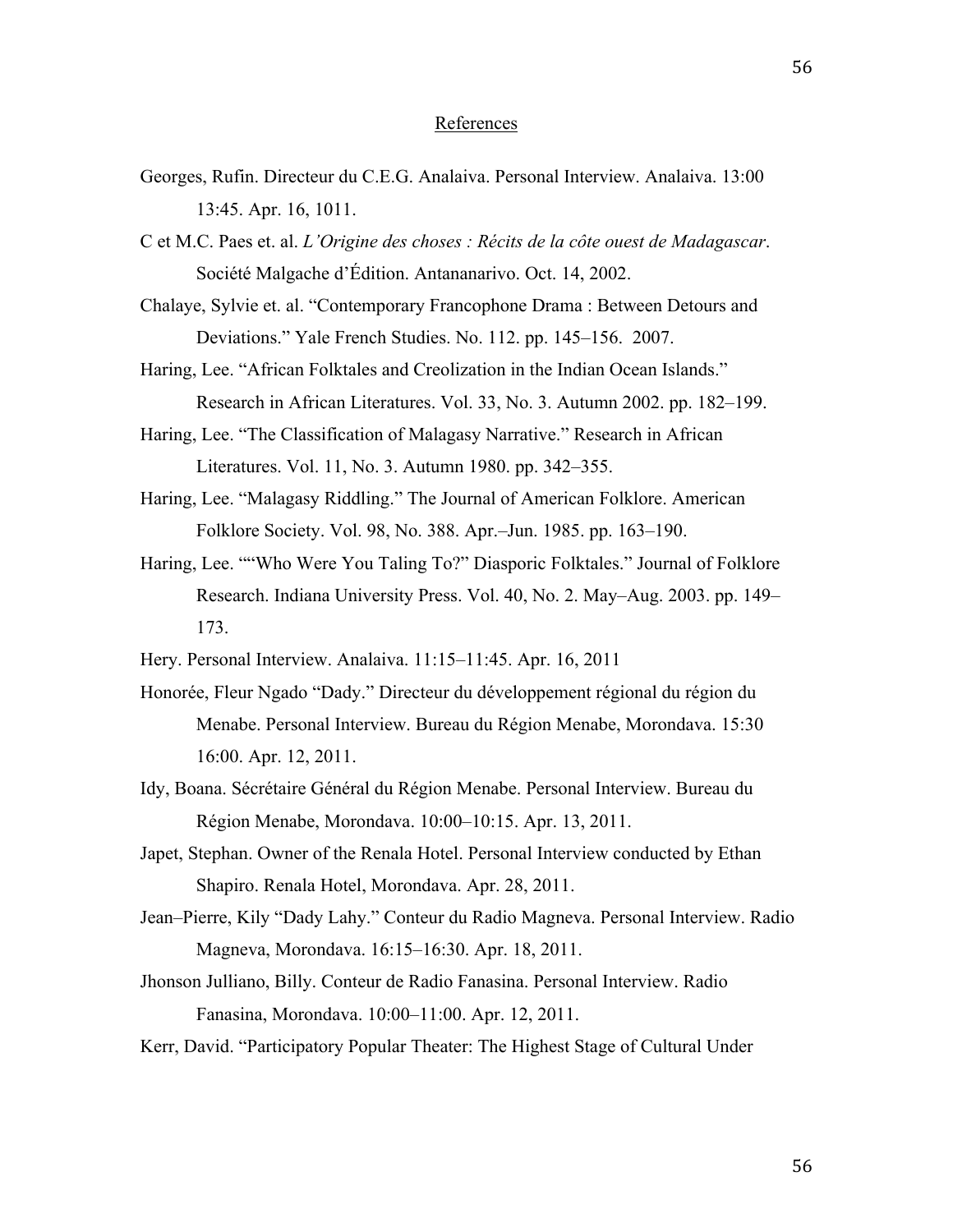Development?" Research in African Literatures. Vol. 22, No. 3. Autumn 1991. pp. 55–75.

- Morgan, Julian. Personal Interview. Hotel le Batellage, Morondava. 14:00–14:45. Apr. 14, 2011.
- Nadena. Personal Interview. Conteuse de Radio Magneva. Radio Magneva, Morondava. 16:45–16:55. Apr. 14, 2011.
- Namearison, Robert. Conteur de Radio Antsivabe. Personal Interview. Radio Antsivabe, Morondava. 16:45–17:30. Apr. 12, 2011.
- Namearison, Robert. Conteur de Radio Antsivabe. Personal Interview. Radio Antsivabe, Morondava. 11:15–11:30. Apr. 13, 2011.

Nirina, Hanta. Personal Interview. Analaiva. 11:00–11:15. Apr. 16, 2011.

- Ralimahenintsoa, Jeanne. Responsable de la section jeunesse à la Bibliothèque du Centre culturel Albert Camus. Personal Interview. Centre culturel Albert Camus. Antananarivo. 09:30–10:00. Apr. 6, 2011.
- Ramananjato, Anjaonaina Olivia. Personal Interview. Morondava. 13:30–13:45. Apr. 14, 2011.
- Ramanantsoa, Christiane. Director of youth theatre at the Alliance française. Informal Personal Interview. Alliance française, Antananarivo. 18:00–19:30. Mar. 14, 2011.
- Randrianantenaina, Fredrick. Personal Interview. Hotel les Philaos, Morondava. 11:30–12:00. Apr. 28, 2011.
- Randrianantenaina, Fredrick. "The Dragonfly find ways to escape death." Apr. 28, 2011.
- Rasoanantenaina, Marthe. Conteuse de l'Ancien Troupe "Odéam RAKOTO." Personal Interview. Alliance Française. Antananarivo. 14:45–16:00, Apr. 5, 2011.
- Rasoanantenaina, Marthe. "Le Angano est plus éducatif." L'Exprès de Madagascar. pp13. Mar. 9, 2011.
- Rasoanantenaina, Marthe. *Angano Malagasy: Contes de Madagascar*. Compagnie Malagasy Mandihy. Compagnie les toupies.
- Ravaonandrasana, Perline. Professeur de Malagasy à C.E.G. Tsimahavaokely.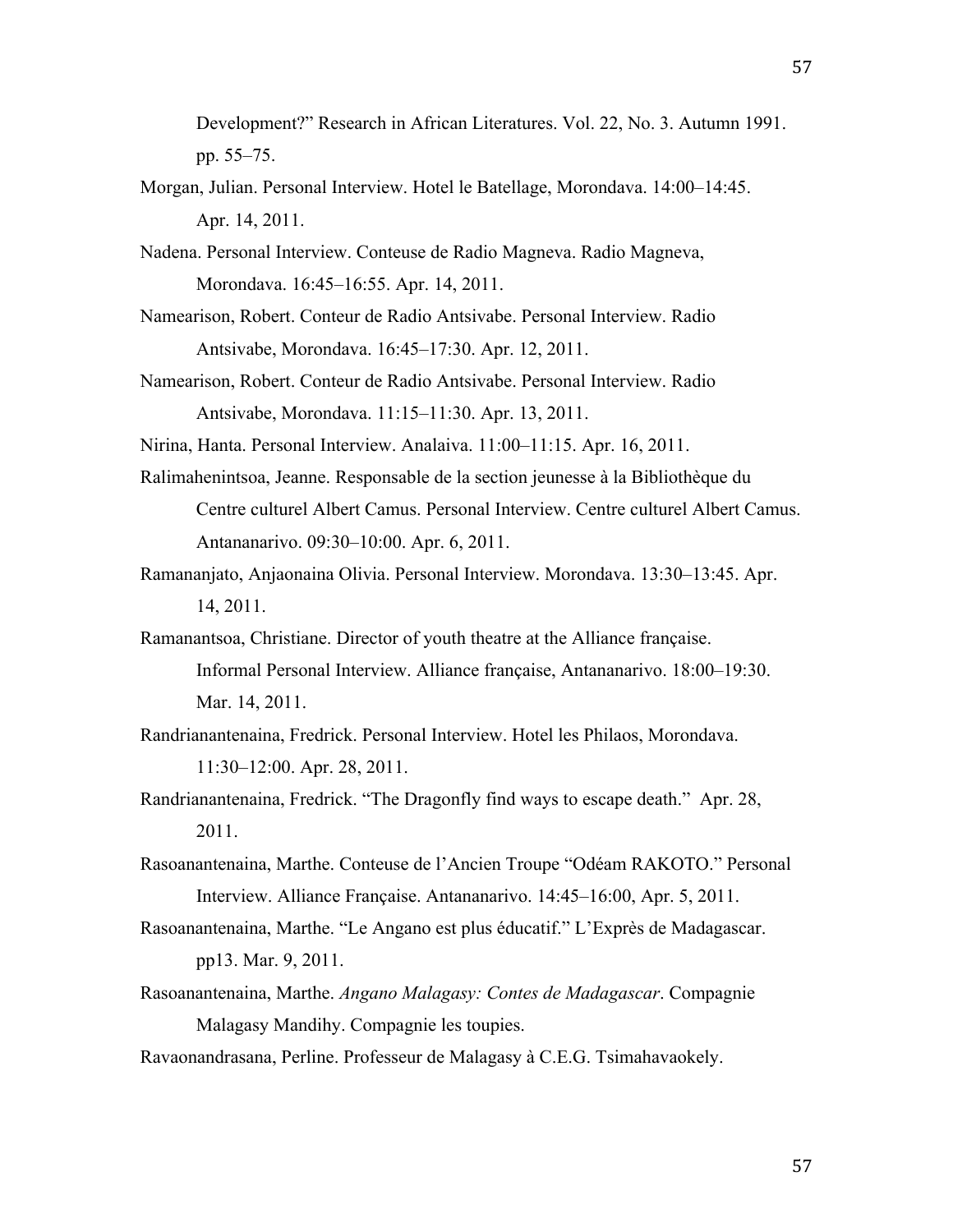Personal Interview. C.E.G. Tsimahavaokely, Tsimahavaokely. 10:00–10:30. Apr. 14, 2011.

Raymond, Julian. Personal Interview. Analaiva. 12:15–12:45. Apr. 16, 2011.

- Saraléa, Judicaëlle. "Le Conte améliore le comportement." L'Exprès de Madagascar. pp12–3. Mar. 9, 2011.
- Unnamed source. Personal Interview. Hotel Renala, Nosy Kely, Morondava. 19:30– 19:35. Apr. 14, 2011.
- Vavaly, Doro. Personal Interview. Conteur du Radio Magneva. Radio Magneva, Morondava. 16:15–16:30. Apr. 14, 2011.
- Vavaly, Doro. Personal Interview. Conteur du Radio Magneva. Radio Magneva, Morondava. 16:00–16:15. Apr. 18, 2011.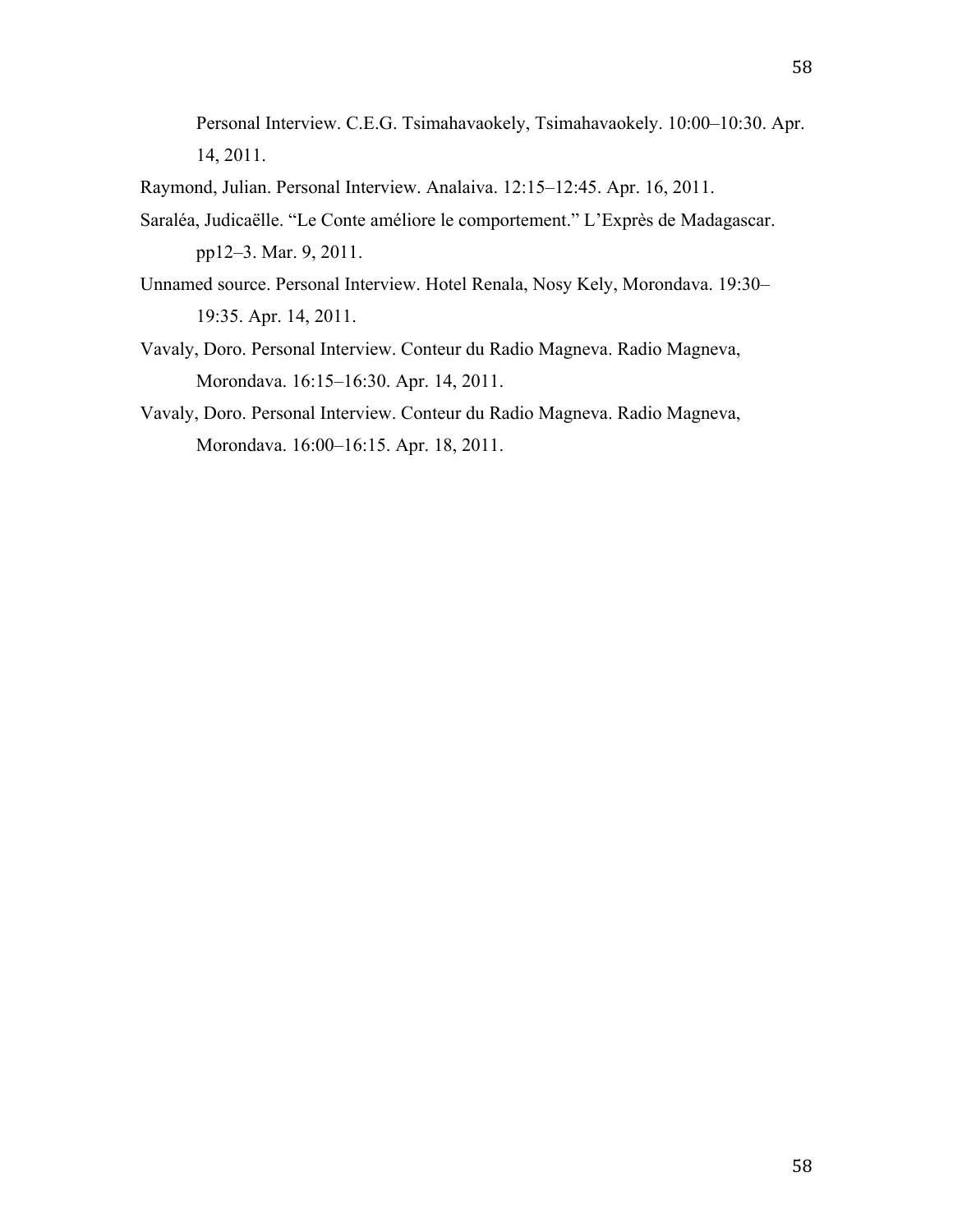# BLEU FONCÉ

 $\mathcal{L}$  . The set of the set of the set of the set of the set of the set of the set of the set of the set of the set of the set of the set of the set of the set of the set of the set of the set of the set of the set of t

Une pièce qui aide à se souvenir

par

Cassandra Adair

6444 Altschul Barnard College New York, NY 10027 (720) 839-0330 cassandradrasadair@gmail.com Draft: 04/28/11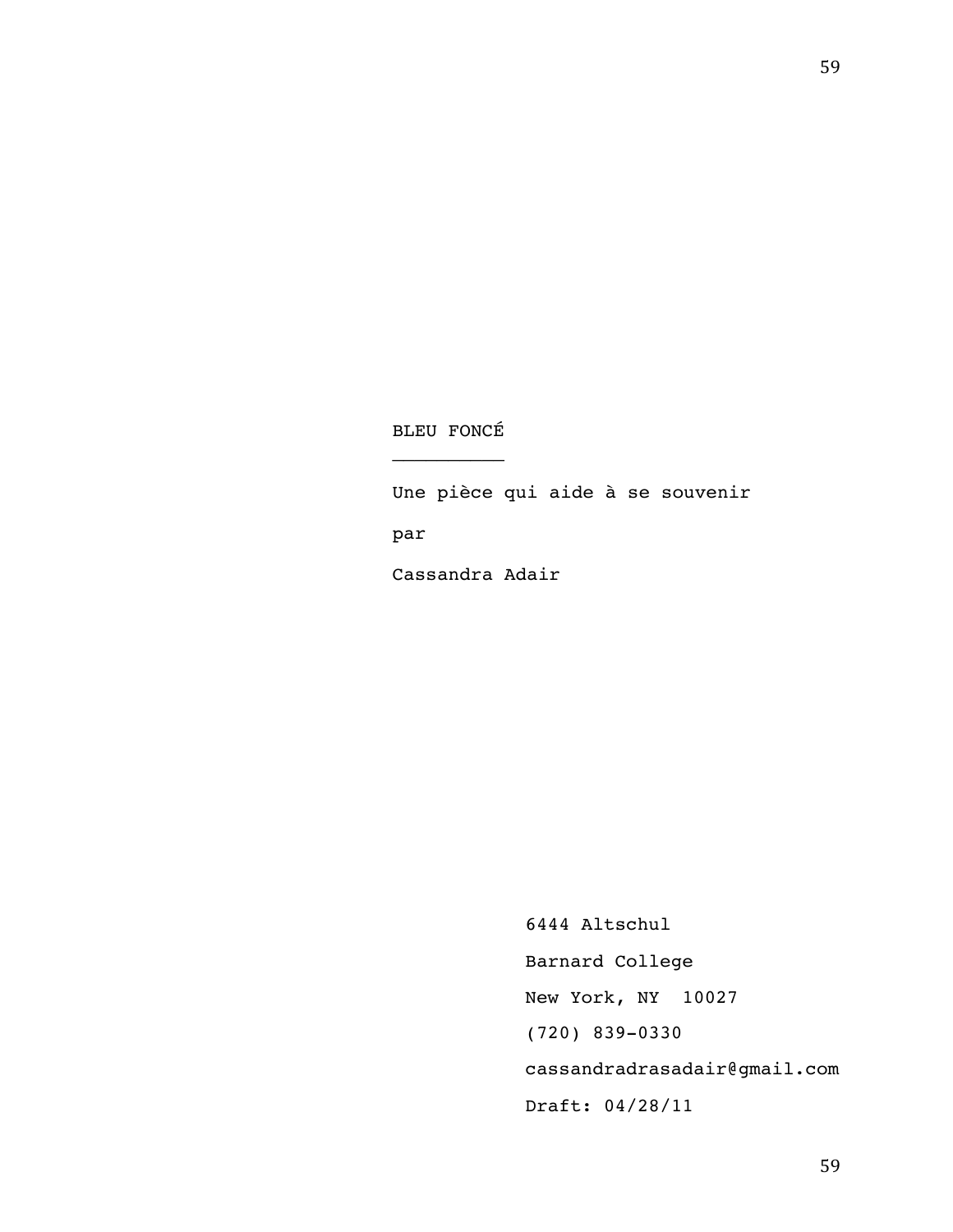"La couleur du conte, ça commence à s'effacer. Si on parle d'avant, c'est resté avec le bleu foncé. Maintenant, on voit le conte au bleu clair. Le conte commence petit à petit à se disparaitre. »

> – – Billy Jhonson Julliano, Radio Fanasina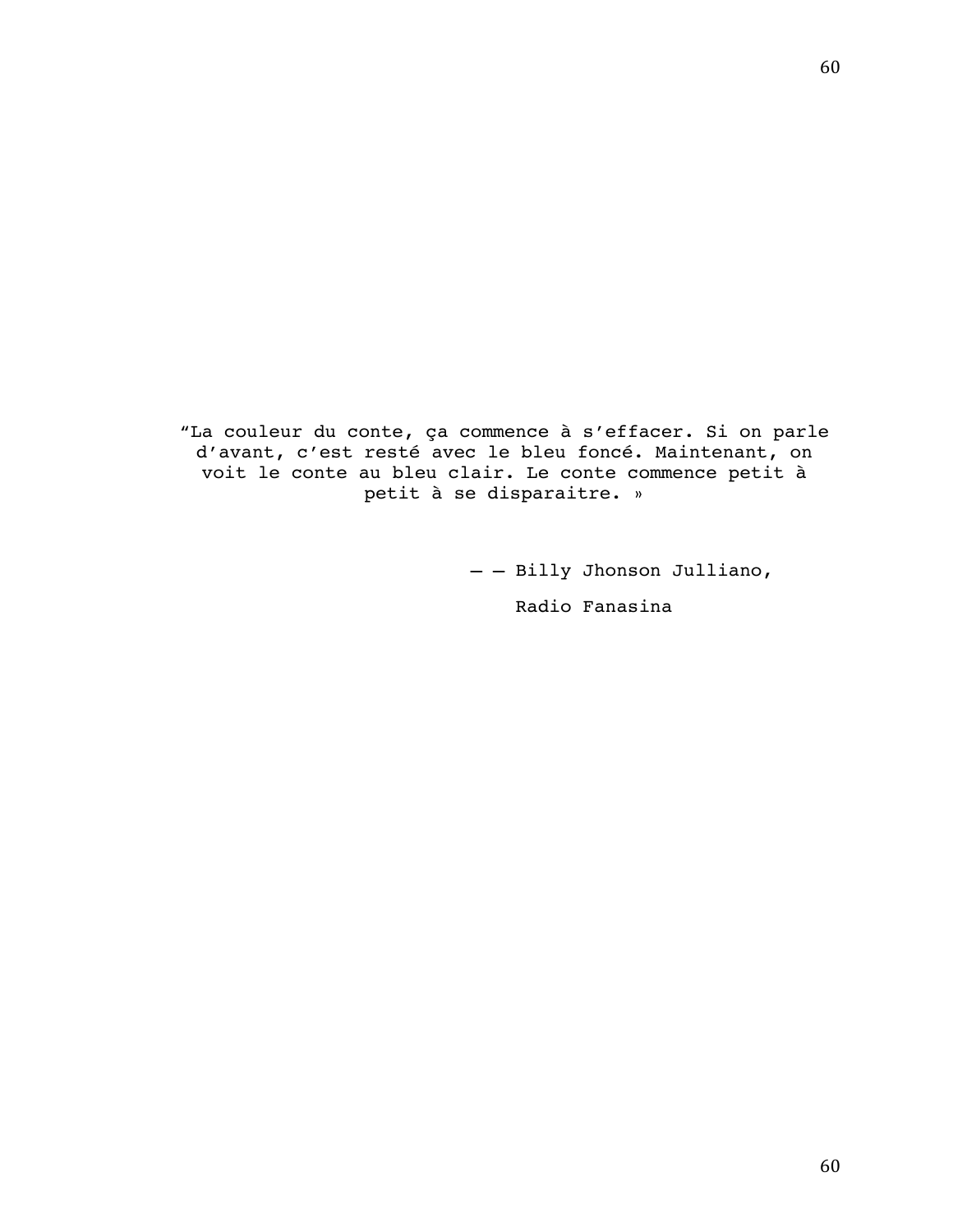# Remerciements

Rufin Georges

Hery

Fleur Ngado "Dady" Honorée

Boana Idy

Kily "Dady Lahy" Jean–Pierre

Billy Jhonson Julliano

Julian Morgan

Nadena

Robert Namearison

Hanta Nirina

Jeanne Ralimahenintsoa

Anjaonaina Olivia Ramananjato

Fredrick Randrianantenaina

Marthe Rasoanantenaina

Perline Ravaonandrasana

Julian Raymond

Doro Vavaly

C et M.C. Paes et. al. *L'Origine des choses : Récits de la côte ouest de Madagascar*.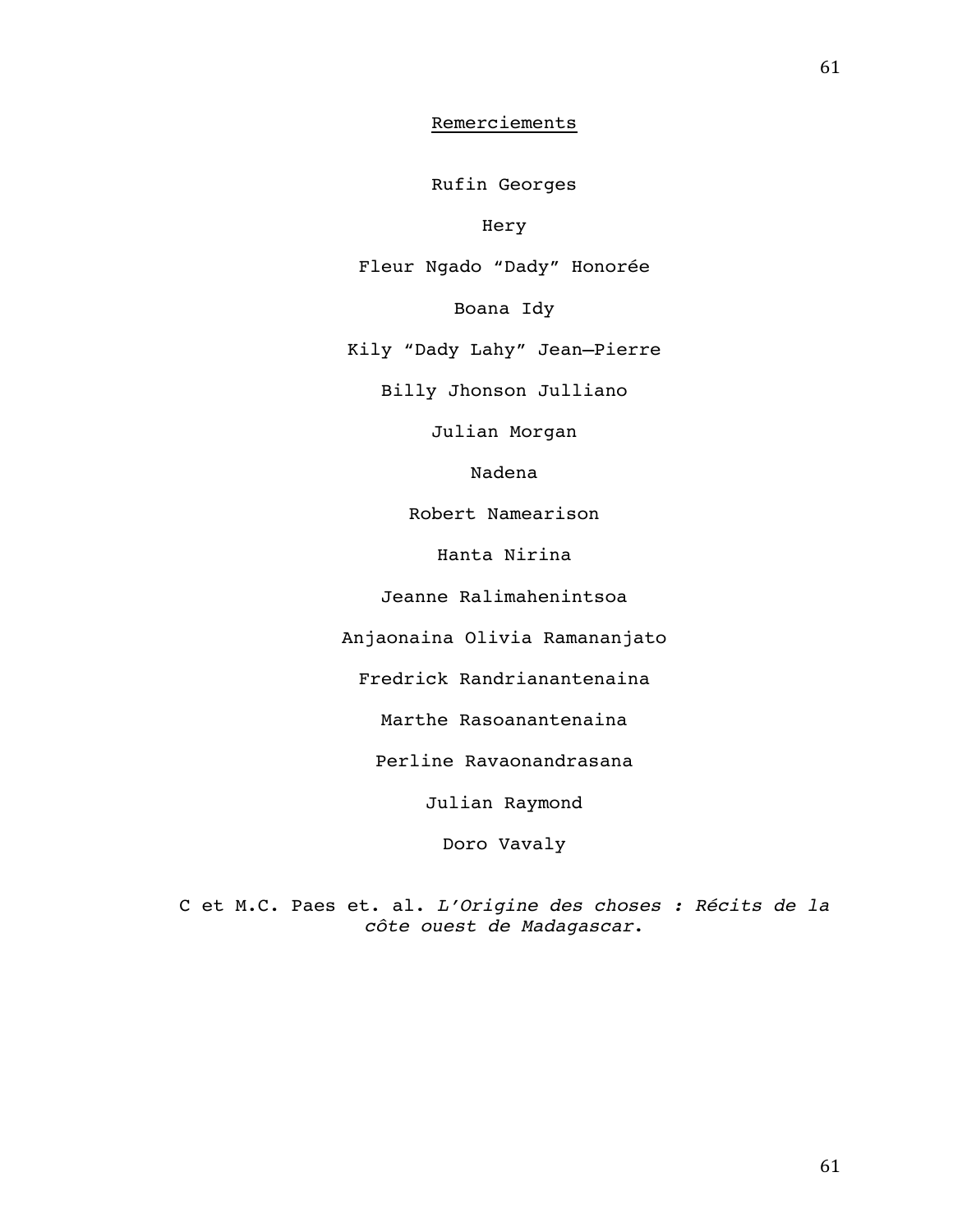#### Personnages

- FILLE : Elle veut être appelée Aurélie, son nom français, mais sa grande mère l'appelle par son nom malagasy Njara qui signifie « Destin. »
- DADY : La grand–mère de la FILLE.
- CAMÉLÉON : Un caméléon qui ressemble à un homme ou peut–être un homme qui ressemble à un caméléon.
- BIBY FITOLOHA: Il s'appelle aussi « Bête à Sept Têtes. » Il a sept visages qui couvrent sa poitrine. Cependant, il n'est pas complètement une bête parce qu'il ressemble beaucoup à un homme.
- MENA : Une reine qui porte un chapeau rouge.

### Scène

Madagasikara : La chambre de la petite fille. C'est simple avec un dallage en ciment et où il n' y a pas beaucoup de jouets. Par contre, il y a des éléments de l'occident comme une télévision dans un coin.

#### Temps

Le présent, le passé et le futur en même temps.

#### Notes

Les personnages animals ne doivent pas ressembler trop aux animaux. Ils sont plutôt comme les hommes avec les caractéristiques animales.

Quand les actrices racontent les *tafasiry*, ils peuvent le faire comme elles veulent. Elles peuvent changer les mots comme ils veulent.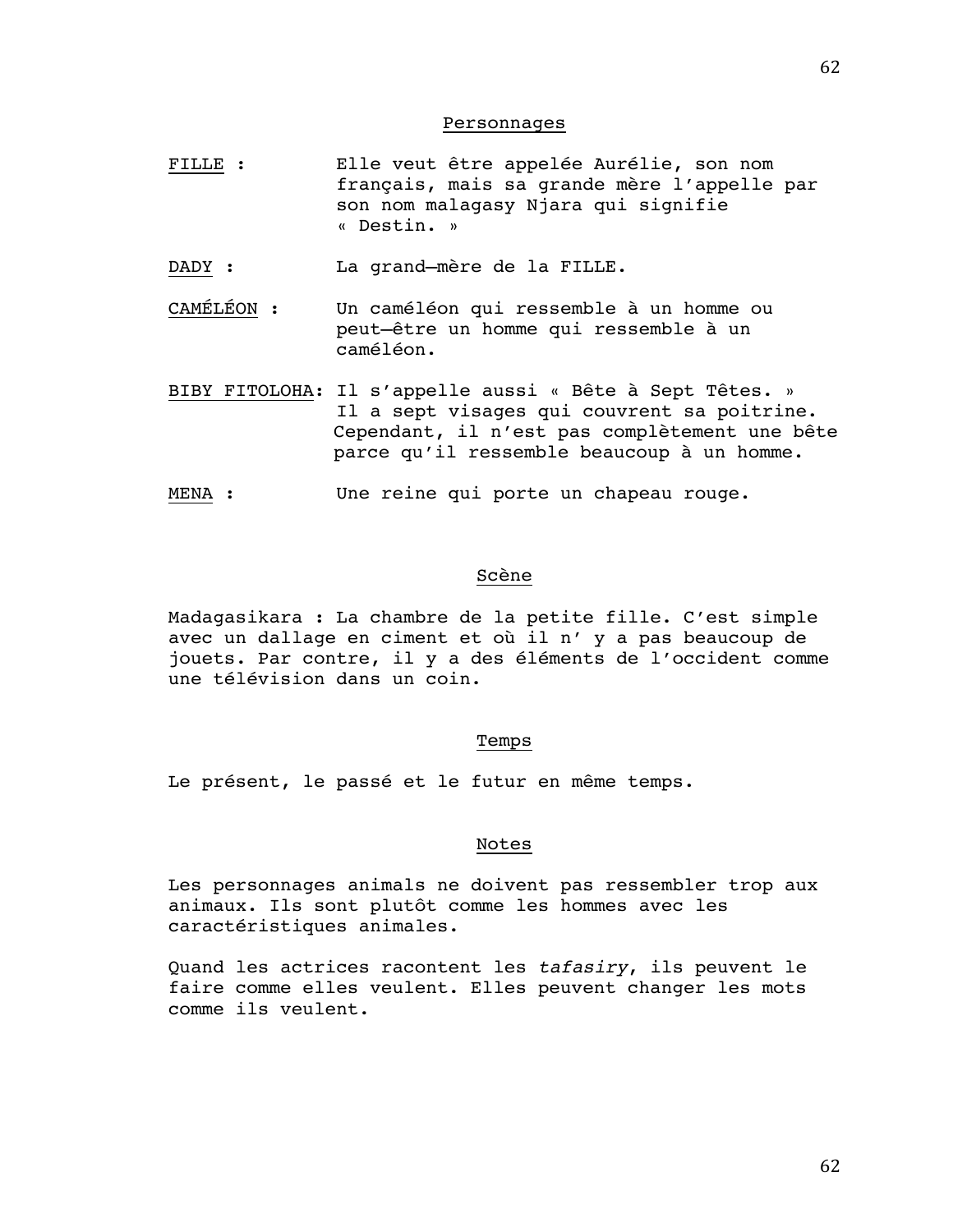## ACT I

## Scène 1

AT RISE : La chambre de la petite fille.

(Une FILLE de dix ans, avec ses cheveux mouillés, qui vient de se doucher, entre bruyamment vêtue de petites culottes. Sa grand–mère, DADY, entre après, en essayant de brosser les cheveux de sa petite fille. La FILLE se tient debout sur le lit.)

#### DADY

(Indiquant les pieds de la FILLE sur le lit)

Eh !

(La FILLE s'affale sur le lit, ses pieds se balançant au bord du lit.)

DADY

(Secouant sa tête) Les enfants ne respectent plus jamais les fady. Tenenina foana fa eh eh eh !

#### FILLE

Il n'y a plus de fady ici. Maman me laisse faire ce que je veux.

DADY

Les fady restent toujours même si on ne les respecte plus. Bon, on commence. Tes cheveux pourront être comme un nid si tu les aimes comme ça.

(DADY met le peigne sur la table.)

FILLE

Je ne les aime pas comme ça. Ils aiment être comme ça.

DADY

(Rigolant) Les cheveux avec personnalité. Peut être demain ils vont choisir d'obéir ?

FILLE

Je doute.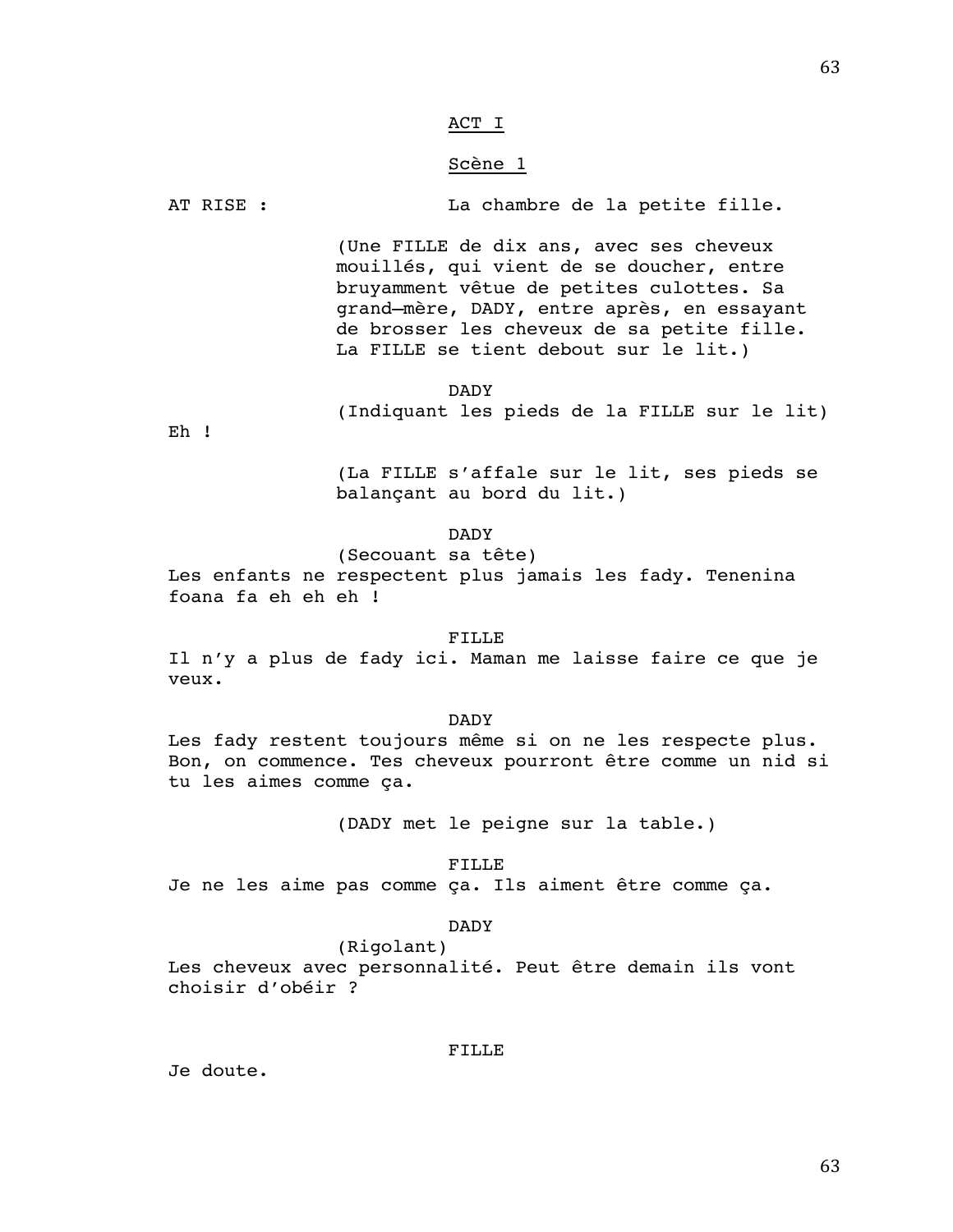DADY

Si t'étais un animal, tu serais un katsatsaka toujours en train de courir.

## FILLE

Je ne serais pas un lézard ! Ils font la même chose chaque jour, toujours les mêmes murs où ils restent, les mêmes feuilles sur les mêmes arbres.

# DADY

Mais quel animal serais–tu ?

#### FILLE

Une fille. Je serais toujours une fille.

#### DADY

Mais ça c'est pas un animal !

## FILLE

Oui, bien sûr c'est un animal ! On nous a dit à l'école que les humains sont aussi des animaux, l'animal humain. J'suis déjà un animal.

> (La FILLE montre ses dents à sa grand–mère et grogne après elle.)

> > DADY

Quelquefois, j'suis d'accord. Mais comme d'habitude, t'es mon ange, Njara.

FILLE

Je préfère Aurélie comme nom, grand–mère. Vous le savez bien.

#### DADY

(Brusquement) À l'école, tu peux être Aurélie. Mais ici tu es toujours ma Njara.

> (La FILLE pose sa tête sur les jambes de sa DADY, et la grand–mère commence à caresser les cheveux de son ange. La FILLE ferme ses yeux. Pause.)

> > DADY

Bon, vonona ?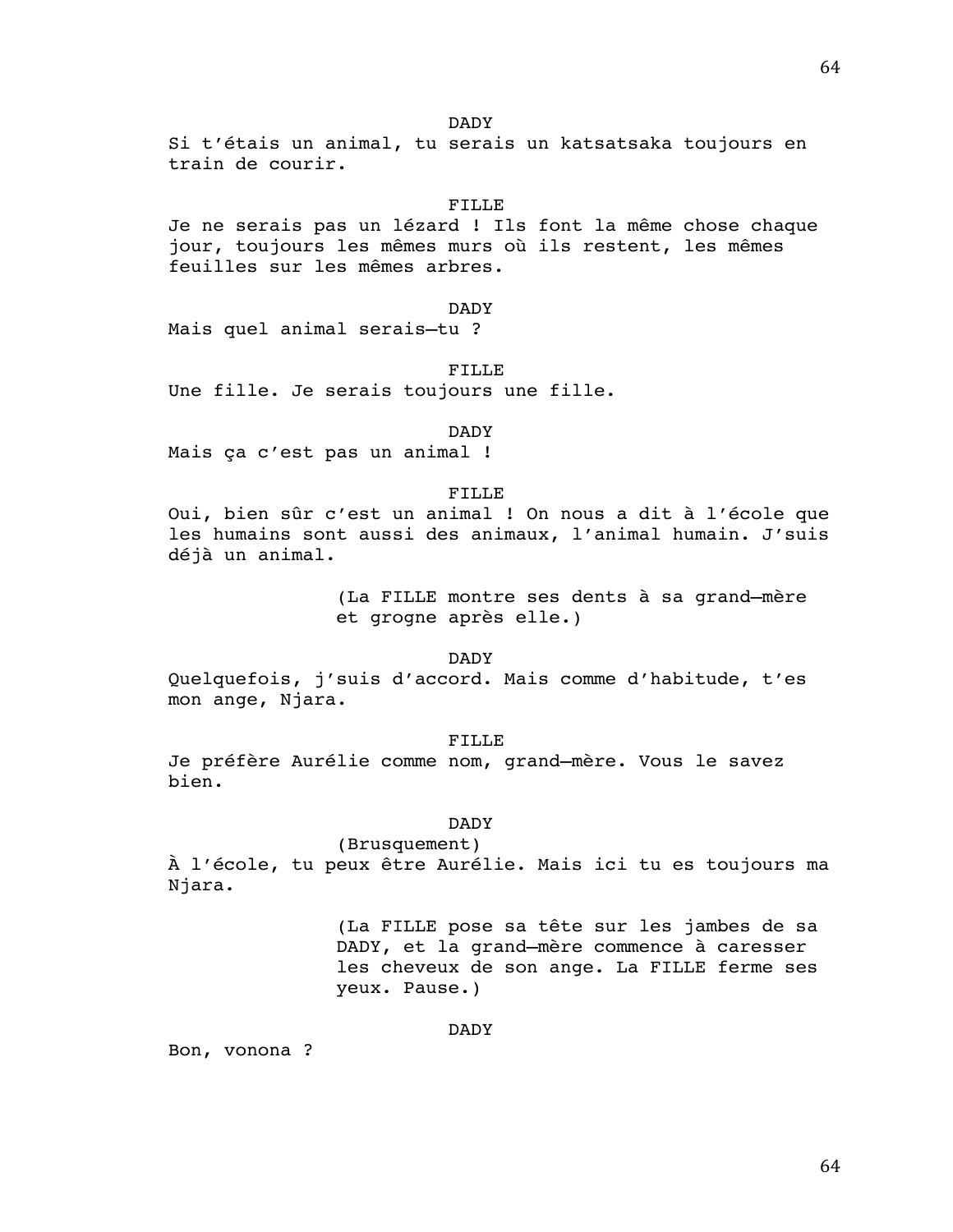## FILLE

(Ronchonnant)

Grand–mère ! Avons-nous besoin de le faire *chaque* soir ?

#### DADY

Vonona ?

## FILLE

TSY vonona !

# DADY

Pourquoi ça doit être une bataille chaque soir ? Quand j'étais petite, tous les enfants aimaient écouter les tafasiry. Ceux à qui les grand–mères ont raconté chaque soir étaient les chanceux.

#### FILLE

Je ne me sens pas trop chanceux. Tous les autres enfants dans ma classe peuvent faire ce qu'ils veulent avant de dormir ! C'est pas que je n'aime pas tes contes, grand– mère, mais c'est seulement que je veux faire quelque chose d'amusante avant de dormir.

### DADY

Comme j'ai déjà dit, je ne comprends pas pourquoi tu les traites comme une punition. J'aimais gagner les morales, les leçons.

(La FILLE rit.)

FILLE Les leçons ? J'suis déjà allée à l'école aujourd'hui !

DADY

(Irritée) C'est une éducation différente, ma petite fille. C'est une éducation différente, Njara.

### FILLE

Aurélie ! Et j'suis déjà la meilleure dans ma classe, Dady… Troisième sur quarante six, au moins. J'ai plus besoin d'être éduquée.

# DADY

(Rigolant sinistrement) Ma petite fille, si tu pouvais entendre…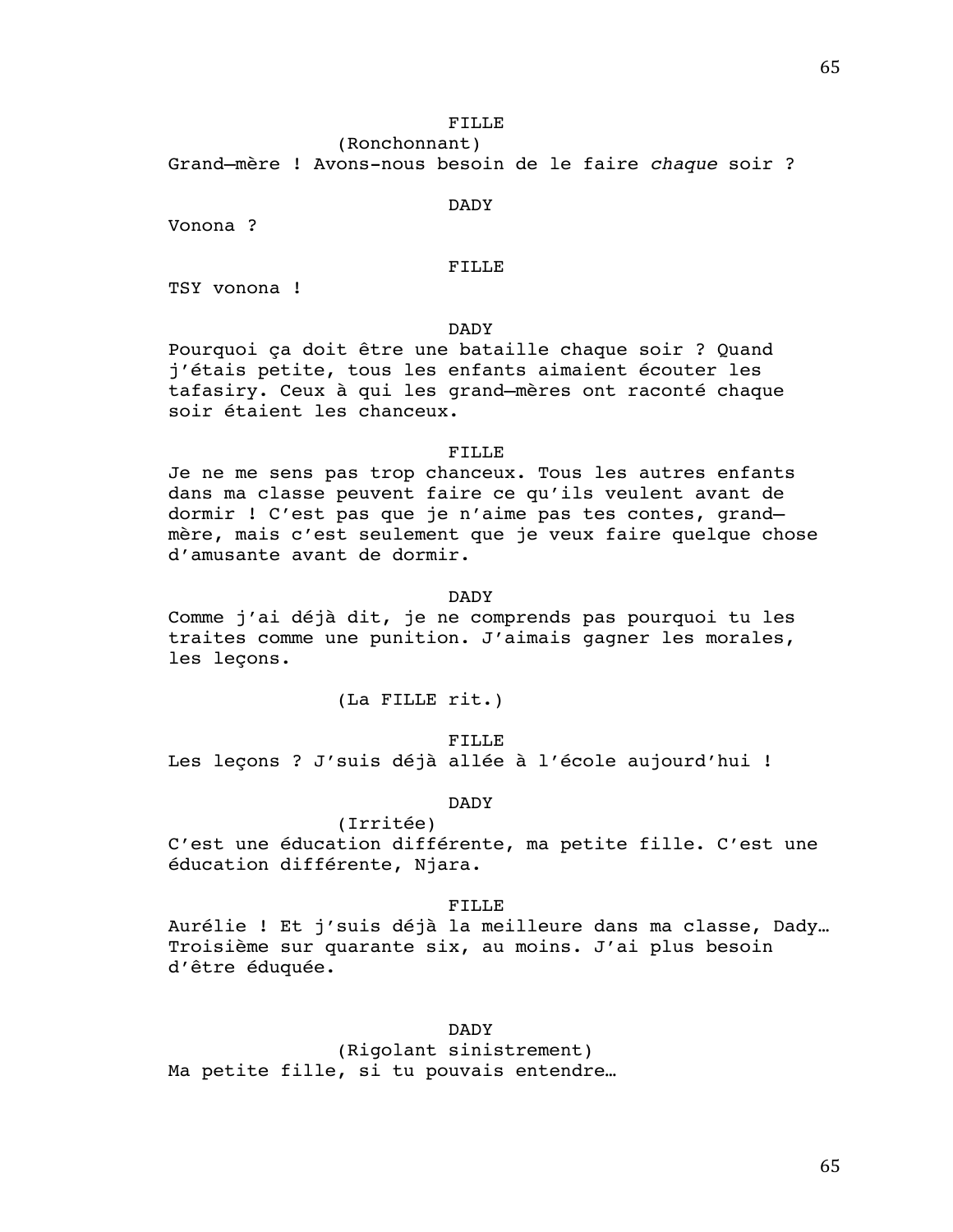#### FILLE

Ce n'était pas ce que j'ai voulu dire. Seulement que j'ai déjà appris mes leçons aujourd'hui, ainsi puis–je regarder un peu la télévision avant de dormir ? J'suis fatiguée, et je ne veux pas vraiment écouter un conte ce soir… S'il vous plaît ?

#### DADY

Tu n'es pas si astucieuse que tu penses.

## FILLE

T'es méchante !

(Elle saisit la télécommande sur la table, mais avant d'allumer la télé, DADY frappe sa main, et la FILLE laisse tomber la télécommande. Elle essaie de la ressaisir, mais DADY essaie aussi de la saisir, et les deux luttent pour avoir la télécommande.)

#### FILLE

Si ma mère ne travaillait si tard, je serais autorisée à regarder la télévision !

DADY

Ta mère est ingrate comme toi !

(La FILLE la laisse. Pause. La FILLE se tourne pour s'allonger sur le lit, en évitant de regarder sa grand–mère.)

#### DADY

Il était une fois un roi. Ce roi n'avait qu'un seul enfant, sa fille. Mais parce qu'il l'aimait trop, elle n'avait pas la permission de quitter le palais. Elle n'avait jamais vu la terre. Un jour, elle est tombée malade, très malade, elle n'était pas autorisée à quitter sa maison. Sa fièvre montait, montait… Le roi a décidé alors d'envoyer quelqu'un pour chercher un guérisseur. Il a choisi un cheval, mais il savait que si le cheval trouve de l'herbe sur la route, il va s'arrêter près de l'herbe et ne va pas chercher le guérisseur. Il a choisi donc un oiseau, mais il savait aussi que si l'oiseau trouve les arbres avec les noix, il va y rester. Il choisit finalement le caméléon, son grand conseiller, parce que le caméléon ne mange presque rien et il savait que le caméléon ne va pas s'arrêter sur la route. Le caméléon commence à marcher vers le guérisseur. Mais comme il marche si lentement, il n'y est arrivé que trois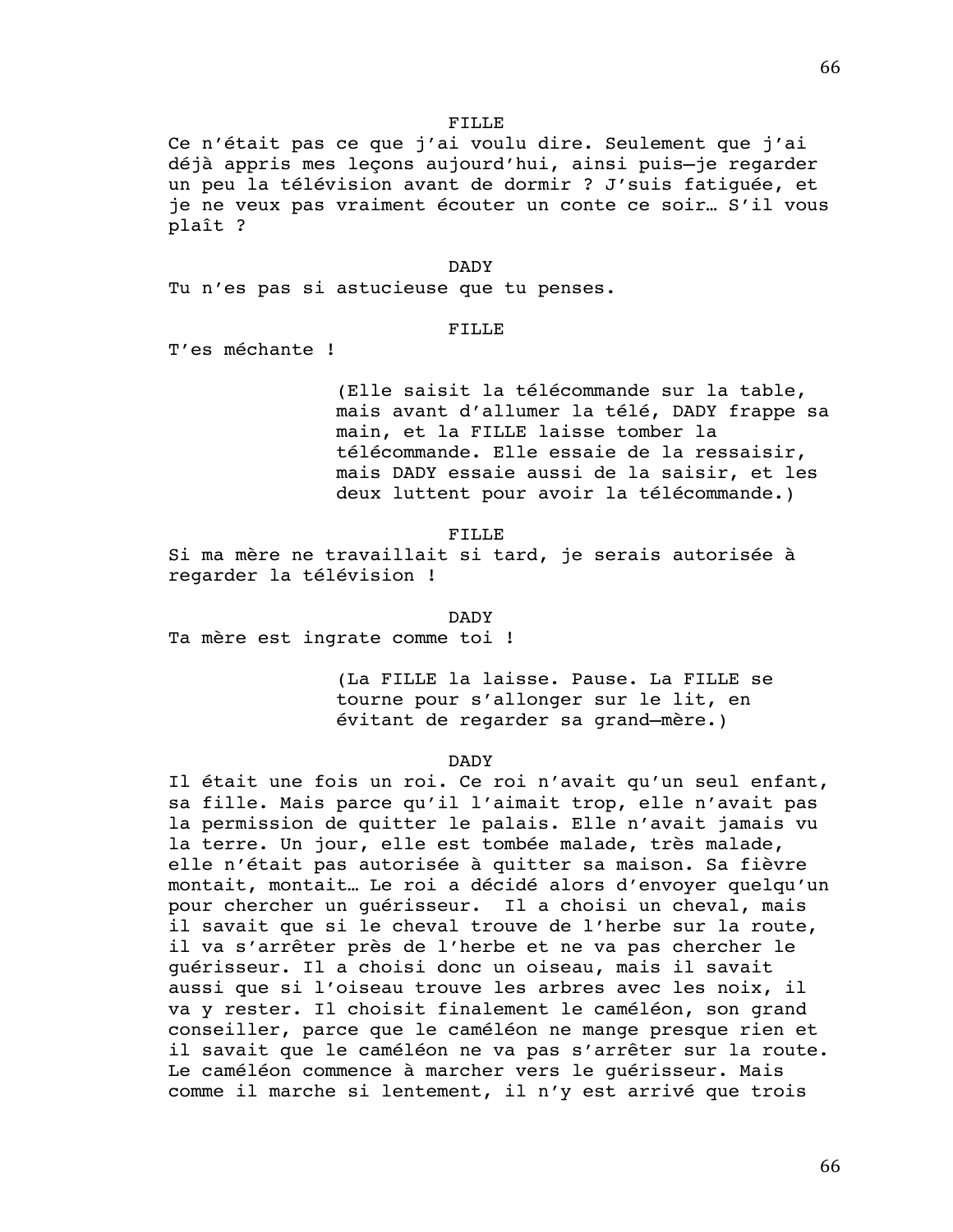ans plus tard. Arrivé chez le guérisseur, il a essayé d'expliquer que la fille du roi était malade : « L'eeeeeenfaaaaaaaant du roooooooiii vaaaaa mooouuuuuriiiiir. » Il parlait de la même manière qu'il marchait : très, très, très lentement. Mais le problème était que le guérisseur ne pouvait pas le comprendre quand il parlait si lentement ! Heureusement que le fils du guérisseur était là. Il pouvait comprendre ce que le caméléon disait parce qu'il avait le don d'entendre et de comprendre. Ils sont donc revenus au palais, et le guérisseur a pu soigner la fille de sa fièvre. Angano angano…

> (Pause. DADY attend la réponse de la FILLE. Rien.)

#### DADY

Angano angano… ?

(Pause.)

#### FILLE

Je te déteste ! J'espère que tu vas mourir, et pas paisiblement !

> (Pause. DADY se lève calmement et commence à quitter la chambre.)

> > DADY

Tu n'as pas besoin de leçons ? Tu as besoin d'apprendre le pouvoir des mots. Ça, c'est sûr.

> (La FILLE se jette furieusement sur le lit, enfonce sa tête dans le lit et pose ses pieds sur le mur.)

> > DADY

Si tu mets les doigts de tes pieds sur les murs, la maison tombera.

> (Regardant sa grand–mère dans les yeux, la FILLE traîne ses pieds vers le bas, laissant des traces de terre rouge sur le mur. DADY quitte la chambre. La FILLE saisit la télécommande et la regarde. Elle la jette sur la table, s'enfile sous les draps et éteint la lumière. Pause. Le temps passe. Un grand bruit. Elle se réveille.)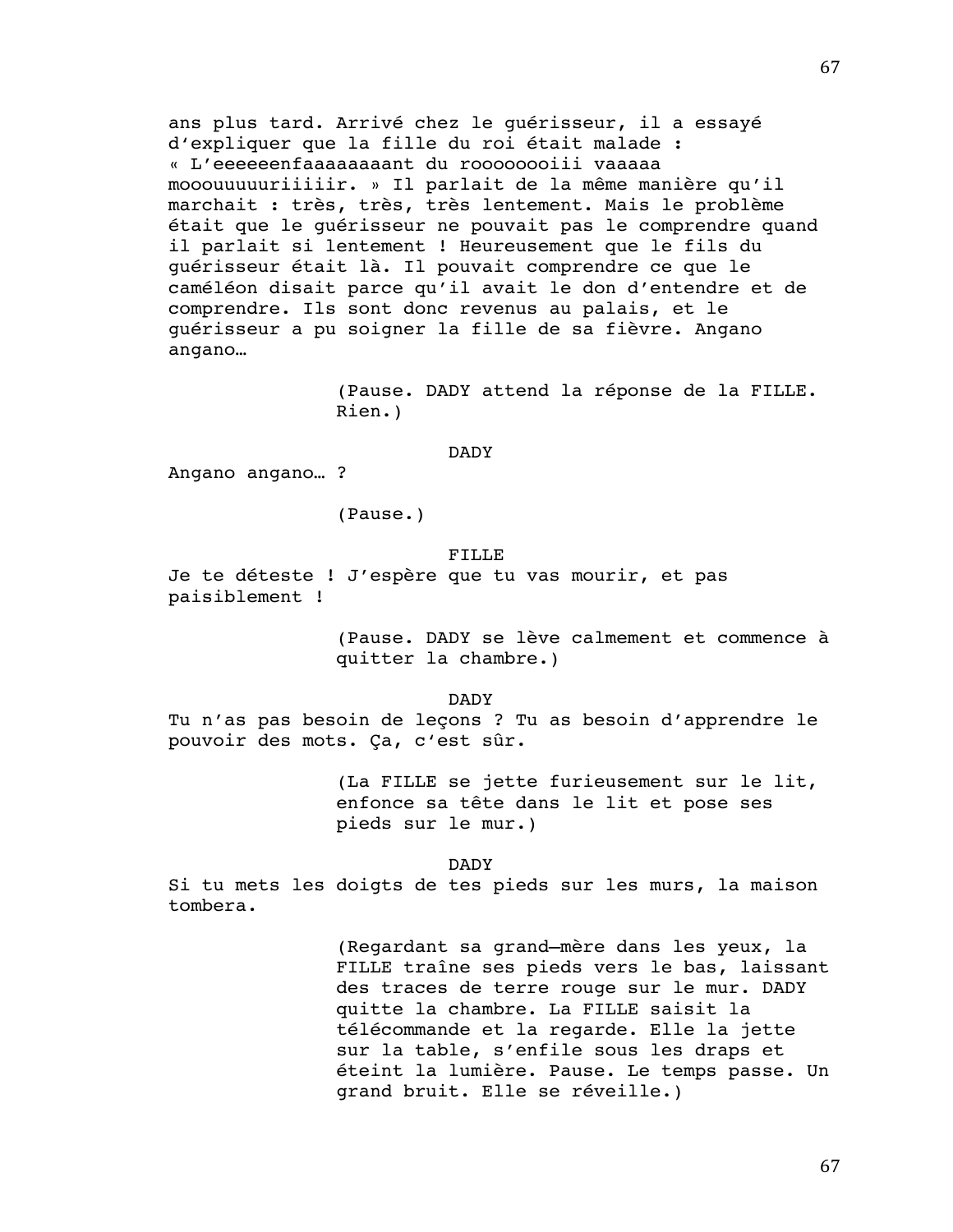#### FILLE

(Peureuse)

Maman ! Maman !

(Le son d'une allumette frottée contre une boîte, répété. Finalement, l'allumette s'allume, et il y a le visage rugueux d'un homme. La FILLE crie. L'allumette s'éteint.)

#### FILLE

|  | Maman ! Maman ! |  |                          |  |
|--|-----------------|--|--------------------------|--|
|  |                 |  | (Pas de réponse. Pause.) |  |

Dady?

# CAMÉLÉON

(Très lentement) Eeeelle ne peuuuut paaaas t'eeeenteeeendre.

> (Le son de l'allumette encore. L'allumette s'allume. On peut voir le visage de l'homme, les chevrons sur la terre, et un nuage de poussière qui commence à s'accrocher dans la chambre. L'allumette s'éteint.)

#### FILLE

Qui êtes–vous ?!

(L'allumette s'allume.)

# CAMÉLÉON

Le caaaaméééélééééooon.

(L'allumette s'éteint. L'allumette s'allume et enflamme la mèche d'une bougie.)

FILLE (Indiquant la chambre) C'est toi qui l'as fait ?!

# CAMÉLÉON

Non. C'était toiiiii.

## FILLE

Moi ?! Je dormais !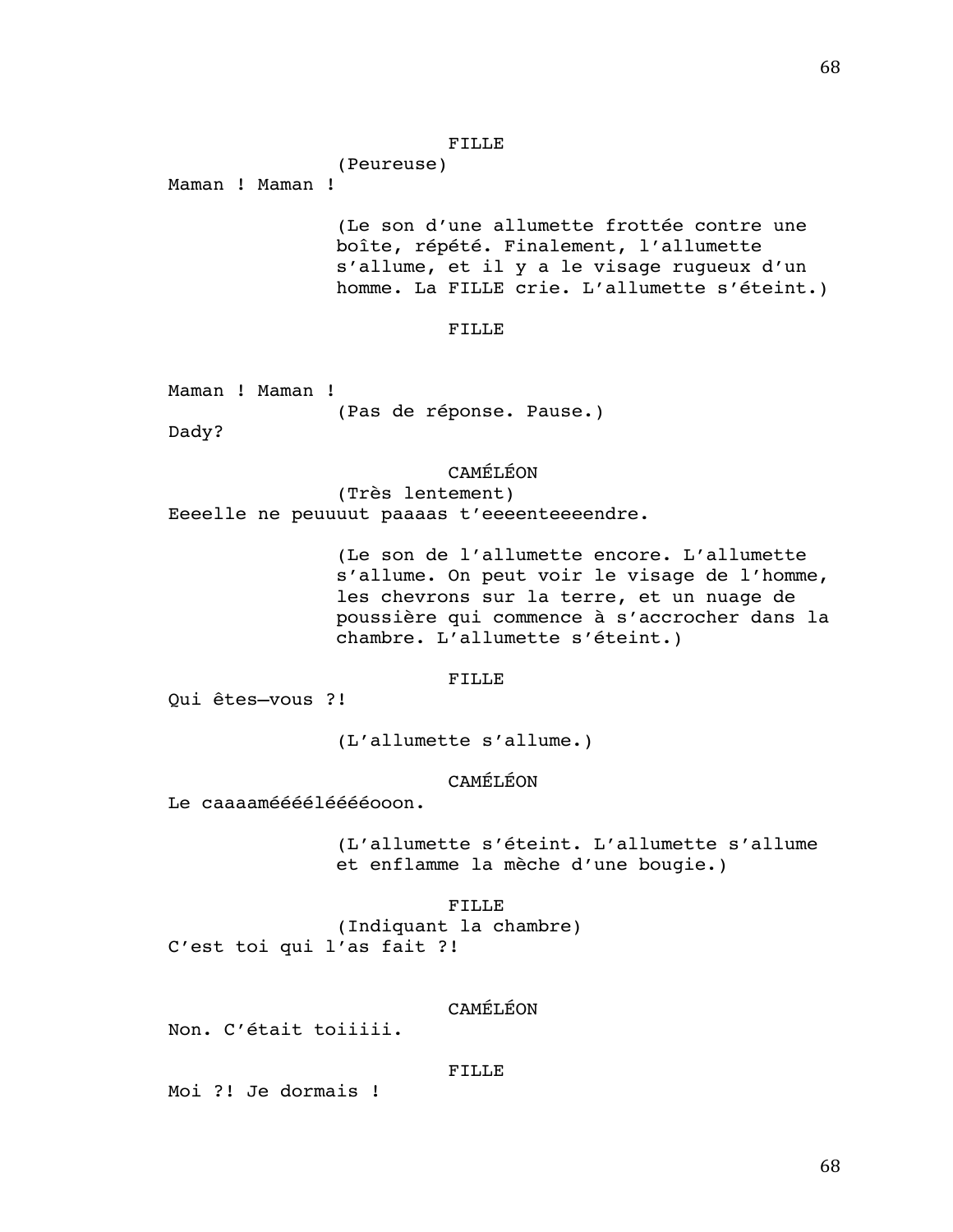CAMÉLÉON Ta graaand–mèèère t'a déééééjàààà prééévenu.

# FILLE

Quoi ?

# CAMÉLÉON

(Immitant la voix de la grand–mère) « Si tu mets les doigts de tes pieds sur les murs, la maison tombera. » (Reprenant sa propre voix) La maaaison est tooombée.

#### FILLE

Qui êtes–vous ? Répond-moi !

CAMÉLÉON

Je t'aaaai dééééjà dit : j'suis le caaaaaaméléon.

#### FILLE

Mais comment savez-vous ce que ma grand–mère viens de me le dire ?

## CAMÉLÉON

C'est ta graaaand–mère qui m'a eeeeenvoyé. Elle m'aaaaa envoyé il y a trooooois ans mais comme je marche siiiiiiii leeeeeeeentemeeeeeeeeeeeent, je viens d'aaaaarriver seulement maintenant, trois aaaaaans plus tard.

## FILLE

Mpandainga ! Elle est si particulière avec les murs. Elle n'aurait jamais envoyé quelqu'un qu'ira les salir.

CAMÉLÉON

Comme j'ai dit, c'est tooooooooi qui les as fait tomber.

## FILLE

Je ne peux pas vous comprendre quand vous parlez si lentement !

# CAMÉLÉON

Eeeeeeenteeeeend.

(Longue pause)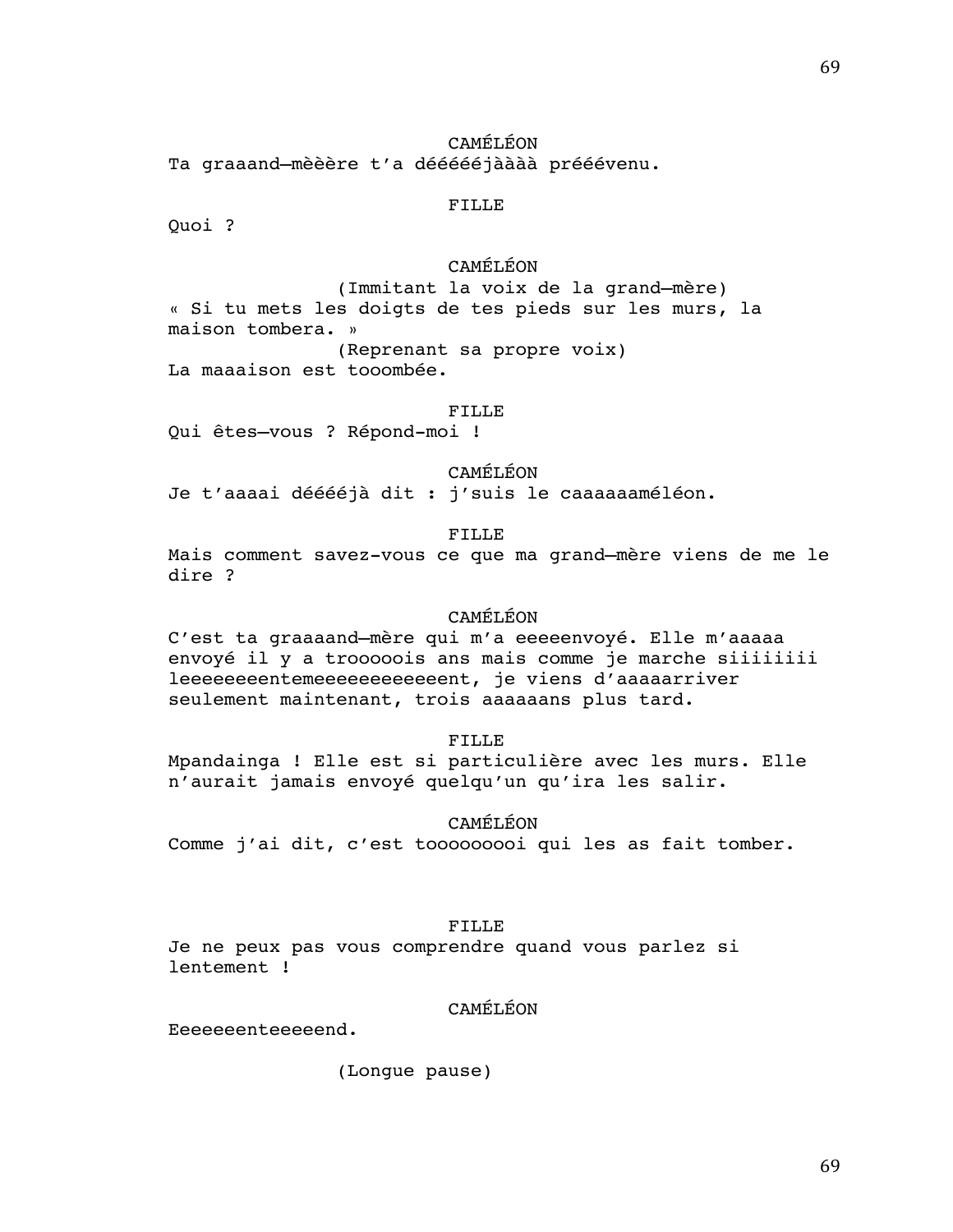FILLE

Pourquoi elle aurait envoyé un caméléon ici ?

CAMÉLÉON

Pooooouuur te guéééérir.

## FILLE

Mais je ne suis pas malade ! Où est ma mère ? Pourquoi elle ne peut pas m'entendre ?

# CAMÉLÉON

Elle aaaaauuuurait pu t'entendre siiiii tu avais criiiiié.

FILLE J'ai déjà crié plusieurs fois.

#### CAMÉLÉON

Dans tes rêêêêves.

#### FILLE

Quoi ?

(Elle regarde la chambre et le caméléon.) C'est pas réel ?!

# CAMÉLÉON

Non, non, c'est réééééeeeel. C'est seulement que c'est un rêêêêve en même temps.

FILLE C'est impossible qu'un rêve puisse être réel*.*

## CAMÉLÉON

(Rigolant) Queeeeelle fiiiille naïïïïve !

### FILLE

J'suis pas naïve ! Je suis la première de ma classe ! Troisieme au moins !

# CAMÉLÉON

La connaissaaaaaance n'est pas comme les nooooootes à l'écoooooole.

#### FILLE

Les autres enfants vous ont taquiné à l'école à cause de votre visage et votre voix ?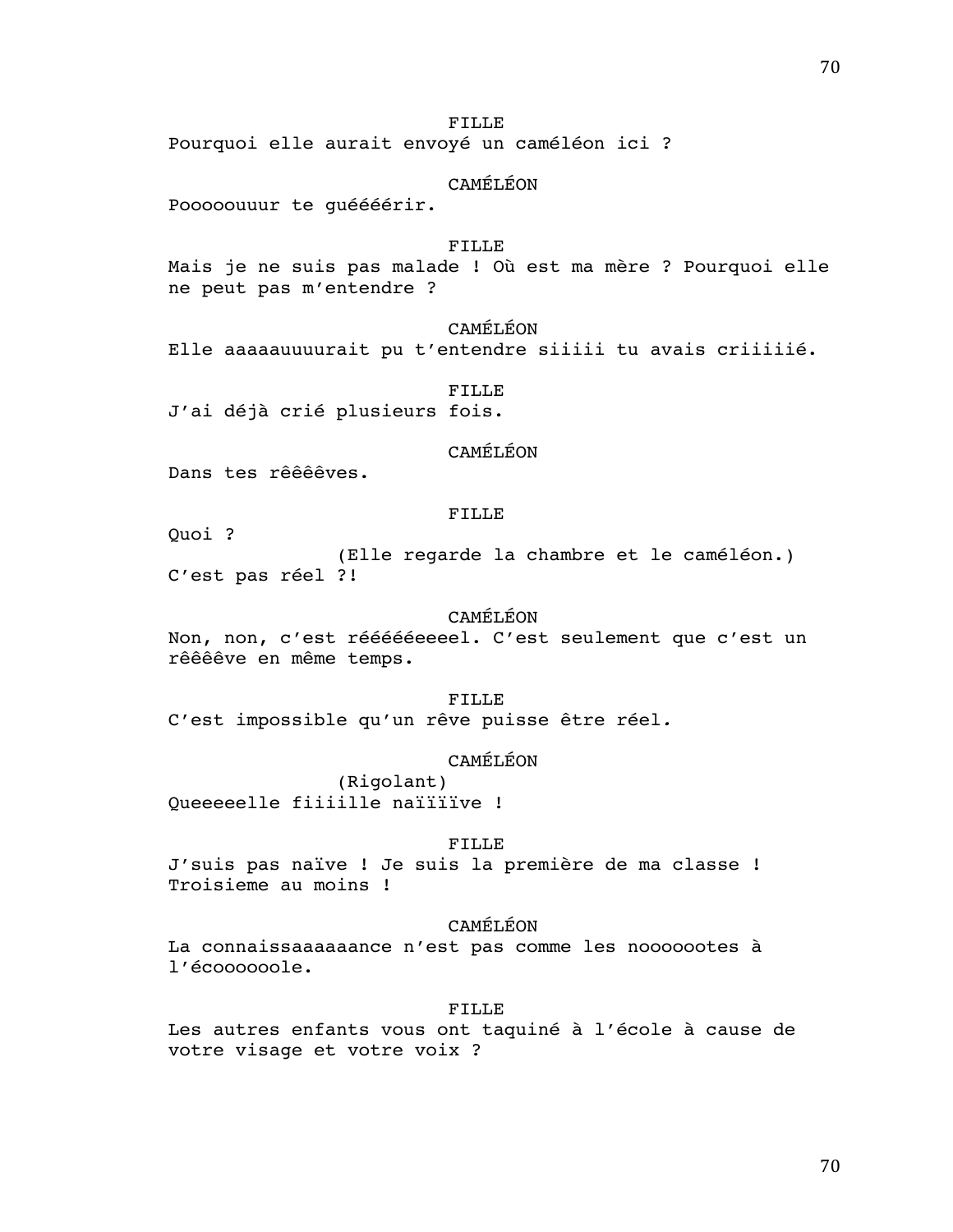# CAMÉLÉON

(Un peu blessé) Vous avez besoooooiiiin d'apprendre le pouvoir des moooooots. Ça, c'est sûûûûûr.

#### FILLE

Vous êtes exactement comme ma grand–mère ! Je sais pourquoi vous êtes amis ! Et comment est–ce que vous avez connu ma grand–mère ?

#### CAMÉLÉON

Nous nous sommes rencontrééééés quand elle était très peeeetiiiite.

## FILLE

Et vous aussi ?

# CAMÉLÉON

J'étais déjà vieuuuuuux. J'suis touuuuujouuuurs vieuuuux. Comme tu as dis, regarde–moooi.

(Il met la bougie près de son visage.)

Voilàààà.

### FILLE

Est–ce que vous allez me tuer ?

(Le caméléon rigole si lentement que ça ne semble pas naturel.)

## CAMÉLÉON

Je ne pouvais pas te tuuuuuer même si je le voulais ; je ne peux pas couriiiiir. En tout cas, je ne veuuuuux pas te tuer.

#### FILLE

Mais pourquoi êtes–vous ici ? Vous avez dit que Dady vous a envoyé ?

### CAMÉLÉON

Et ça te fait penseeeeer que j'étais envoyé pour te tuuuuuuer ?

## FILLE

Dady et vous, vous n'êtes pas vraiment amis si vous ne savez pas qu'elle me déteste. Elle déteste toutes les choses concernant les jeunes. Elle veut que tout le monde vive comme les anciens dans le village. Elle ne veut pas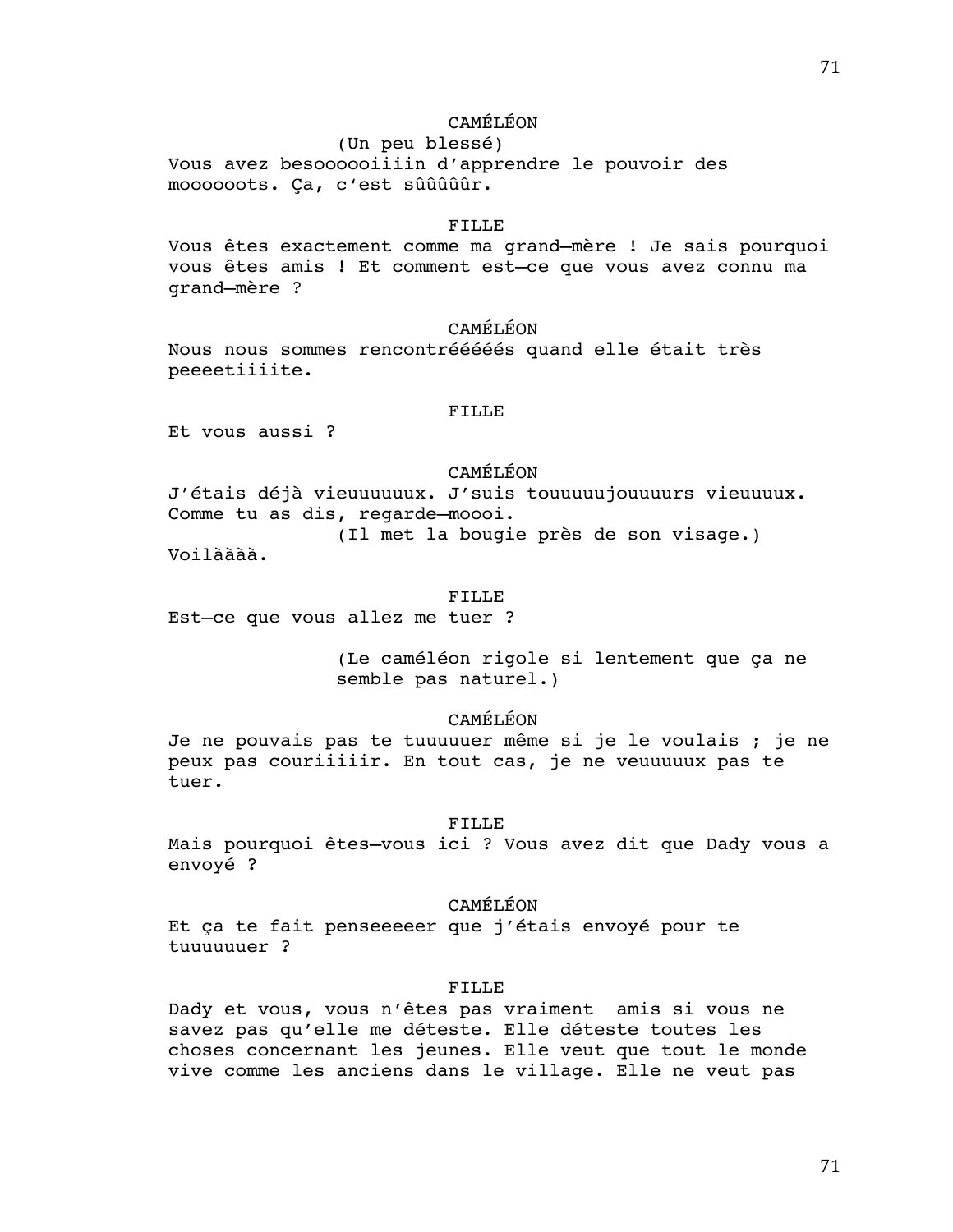que ses petits enfants aient des choses qu'elle ne possédait pas quand elle était petite.

# CAMÉLÉON

Ta graaaaaand–mère et toooooooooooi, vous n'êtes pas vraiment amiiiiies si c'est comme ça que tu penses d'eeelle. Je sais que votre grand–mère t'aaaaaaime beaucoooouuup. Je peux dire qu'elle t'aime trooooop au lieu de dire pas asseeeeez.

FILLE

Vous ne voyez pas comment elle me traite chaque jour.

# CAMÉLÉON

Je vois pluuuus que toi.

## FILLE

Comment ?

(Courte pause) Qu'est–ce vous savez ? Vous êtes un caméléon !

# CAMÉLÉON

Je ne suis qu'un caaaaméééléééon. C'est la raison pour laquelle je suis iiiiciiii pour te guérir.

## FILLE

Je t'ai déjà dit, je ne suis pas malade du tout ! Je ne tousse pas, j'ai pas de rougeurs, pas de nez qui coule… (Elle montre ses narines au caméléon, et il les examine.)

Voyez ! En bonne santé !

# CAMÉLÉON

Je vois, tes narines sont très roooooses, très saaaaiiiines. Mais ce ne sont pas tes narines qui m'intééééreeeessent. Laisse–moi expliquer : Je suis un caaaaméééléééon. Le caaaméééléééon habitait ici depuis le début du temps, et il habitera toujoooouurs ici. Les gens connaîtront toujours ce que c'est un caaaméééléééon . Mais moi… Je ne suis qu'un caaaméééléééon. Et si tout le monde m'oublie… Je n'habiterai nulle part. Je n'exiiiisteraaaii pluuuus.

## FILLE

Mais je ne comprends pas…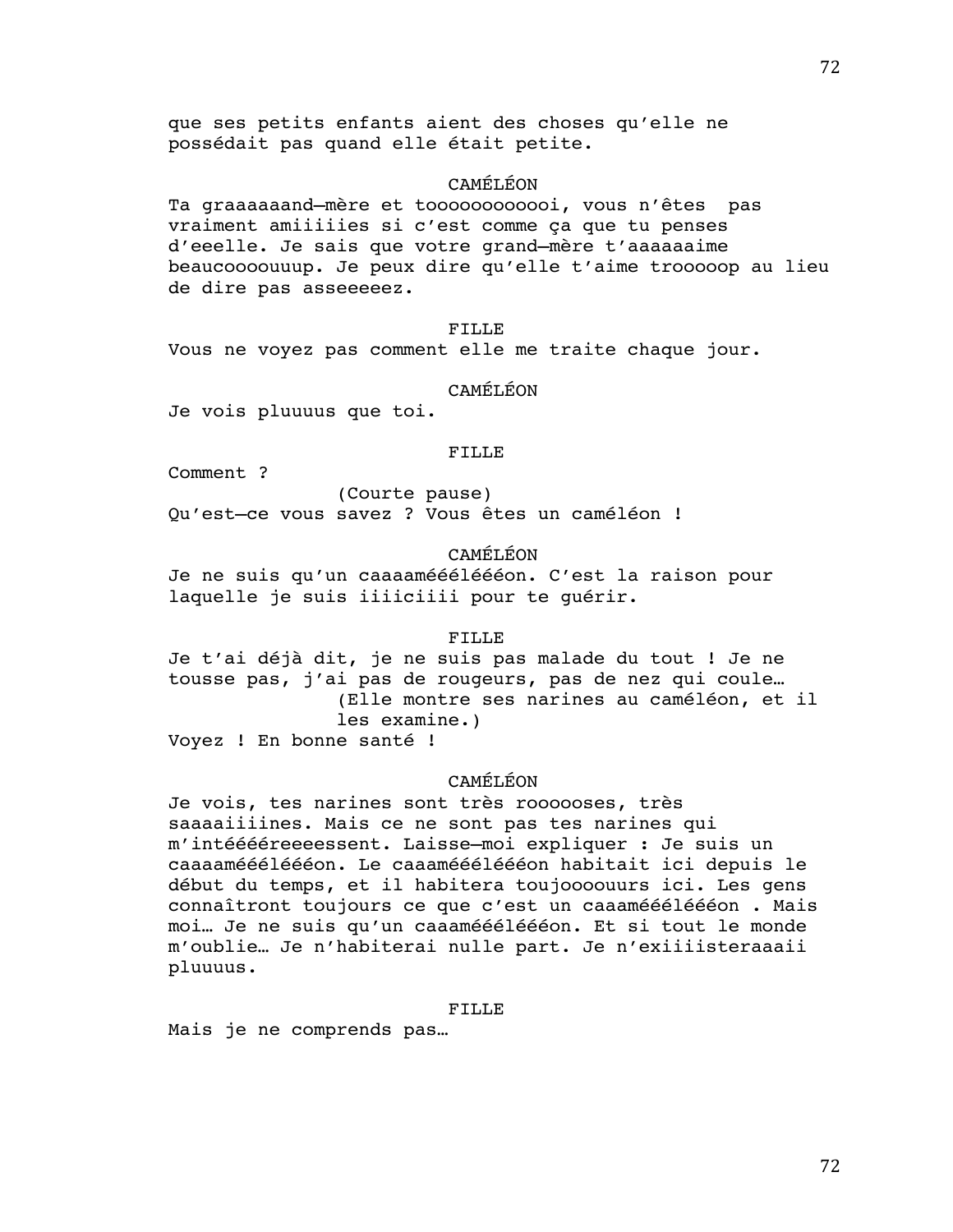# CAMÉLÉON

Je suis une histoooiire, une histoire qui existait toujooours. Après ma vie en tant que caaaméééléééon, les gens ont raconté mon histoire pour que je ne cesse de vivre. J'étais vivant dans les imaginatiooons des enfants de pluuuusieurs, pluuuusieurs générations. Chaque parent m'a rencontré pendant leur enfance et m'a raconté à leurs enfants, et à leurs tours les enfants m'ont raconté à leurs enfants, et c'est ainsi que je continuais à vivre comme ça. Je multipliais à la puissance exponentieeeeelle, et presque tous les enfants, à un certain point, ont entendu les tafasiry qui composaient ma vie. J'étais vraaaaiiiment foooort parce que tout le monde me connaissait. Ta grand– mère était une des enfants qui a entendu le conte de ma vie. Mais au moment où elle a entendu parler de moi, j'étais déjà sur le point de disparaître. Premièrement, il y avait des liiiiiivres. Avant, les parents m'ont utilisé pour éduquer les enfants. Mais avec l'invention des livres, je n'étais plus nécessaire comme une école. Mais au moins, j'étais encore utile pour éduquer les enfants à la maison et en même temps j'étais quelque chose d'amusante pour les enfants avant de dormir. Mais maintenant, avec les fiiiiiilms, la tééélééévision… les gens pensent qu'ils n'ont pas besooooin de moi parce que la télévision peut éééduquer leurs enfants à la maison. On pense qu'on n'a plus besoin de moi…

(Courte Pause) Regarde-moi. Je suis presque humain parce que maintenant les enfants ne veulent pas faire l'effoooort pour faire travailler leurs imaginations. Ils pensent à moi brièvement, ils me laissent tomber et m'oublient. Ils ont l'idée d'un caméléon et me complètent avec les choses qui sont faciiiiiles pour eux : les pièces huuumaaaiines. Donc, je suis fait comme une esquisse. Avant, les tafasiry étaientt bleu foncés. Maintenant, on ne me voit qu'en bleu claaaaaiiir.

## FILLE

Mais qu'est–ce qui va se passer à vous ?

# CAMÉLÉON

Rien. Je ne vais pas mooouuriiiir parce que je suis déjà mort depuis longtemps. Mais je vais cesser de vivre parce que on ne se sooooooouviendrai plus de moi.

#### FILLE

Mais pourquoi vous–êtes ici ?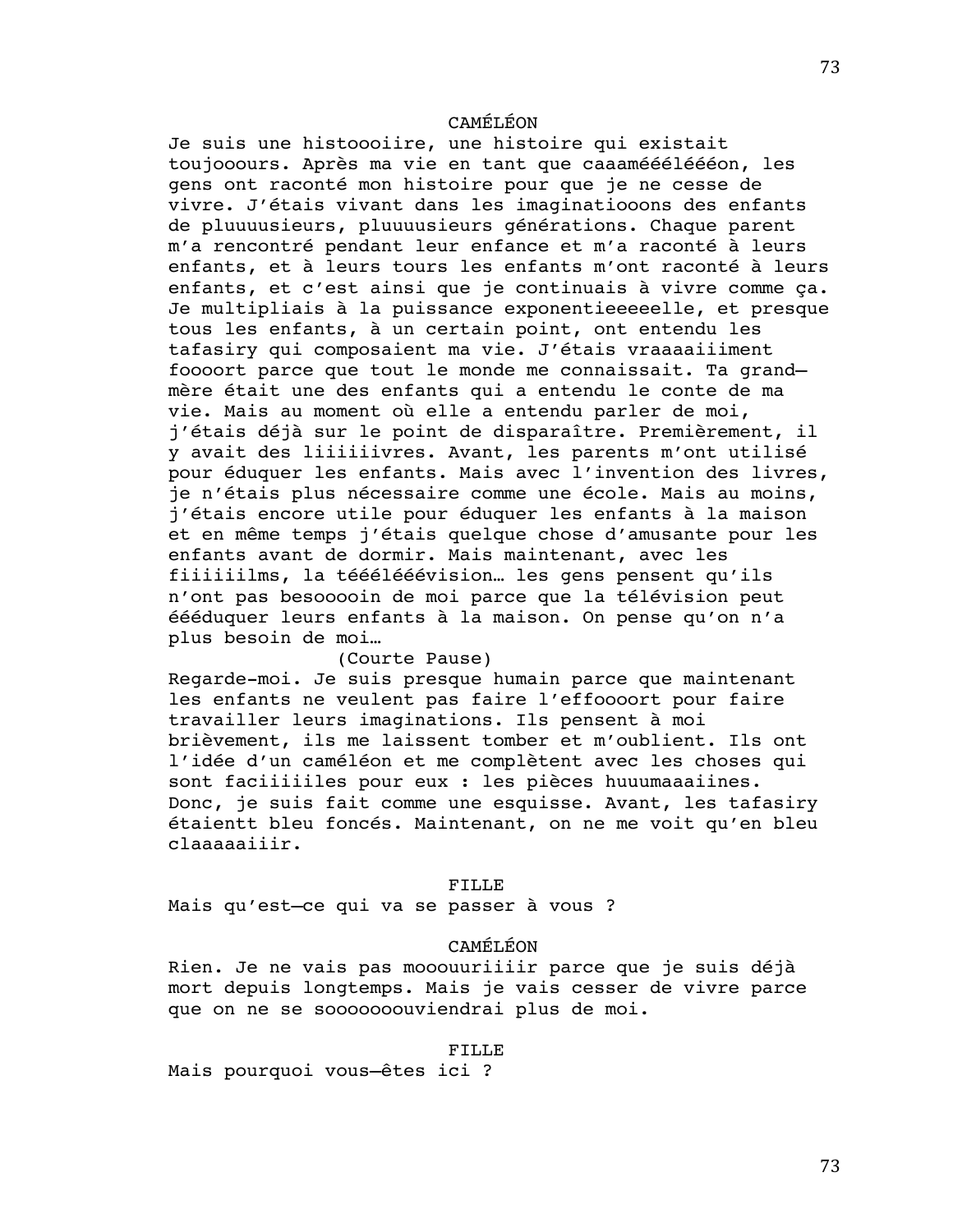# CAMÉLÉON

Pour te guééérir.

# FILLE

Mais comment est–ce que ma santé est pertinente à votre vie en bleu clair ?

# CAMÉLÉON

C'est à toi de me saaauuver.

## FILLE

Moi ? Mais je ne suis qu'une seule fille !

# CAMÉLÉON

Pas si enthousiaste d'exhiber ta sagesse, heeeeeiiiin ?

(La FILLE se renfrogne de ses mots.)

# CAMÉLÉON

Azafady, je ne veux pas être iiiiiiinjuste, je ne te connais pas vraaaaaiment.

(Indiquant son corps presque humain) C'est pourquoi j'apparaaaiis comme ça.

(Pause) J'ai besoin de tooooi.

# FILLE

Et si je ne veux pas aider quelqu'un qui a fait tomber ma maison et qui entre dans ma chambre pendant la nuit ?

(Le CAMÉLÉON ouvre sa bouche lentement.)

## FILLE

Je sais, à votre avis, c'est moi qui ai fait tomber la maison . Mais qu'est–ce qui se passera si je ne vous aide pas ? Vous serez un peu moins bleu foncé, un peu plus humain ?

# CAMÉLÉON

Non, je n'existerai pas du tout. T'es la seeeeuule qui peut m'aider parce que t'es la seeeeuule qui te rappelle de moi.

## FILLE

Mais vous avez dit que vous avez multiplié à la puissance exponentielle ! C'est sûr qu'il y a beaucoup de personnes qui vous connaissent encore.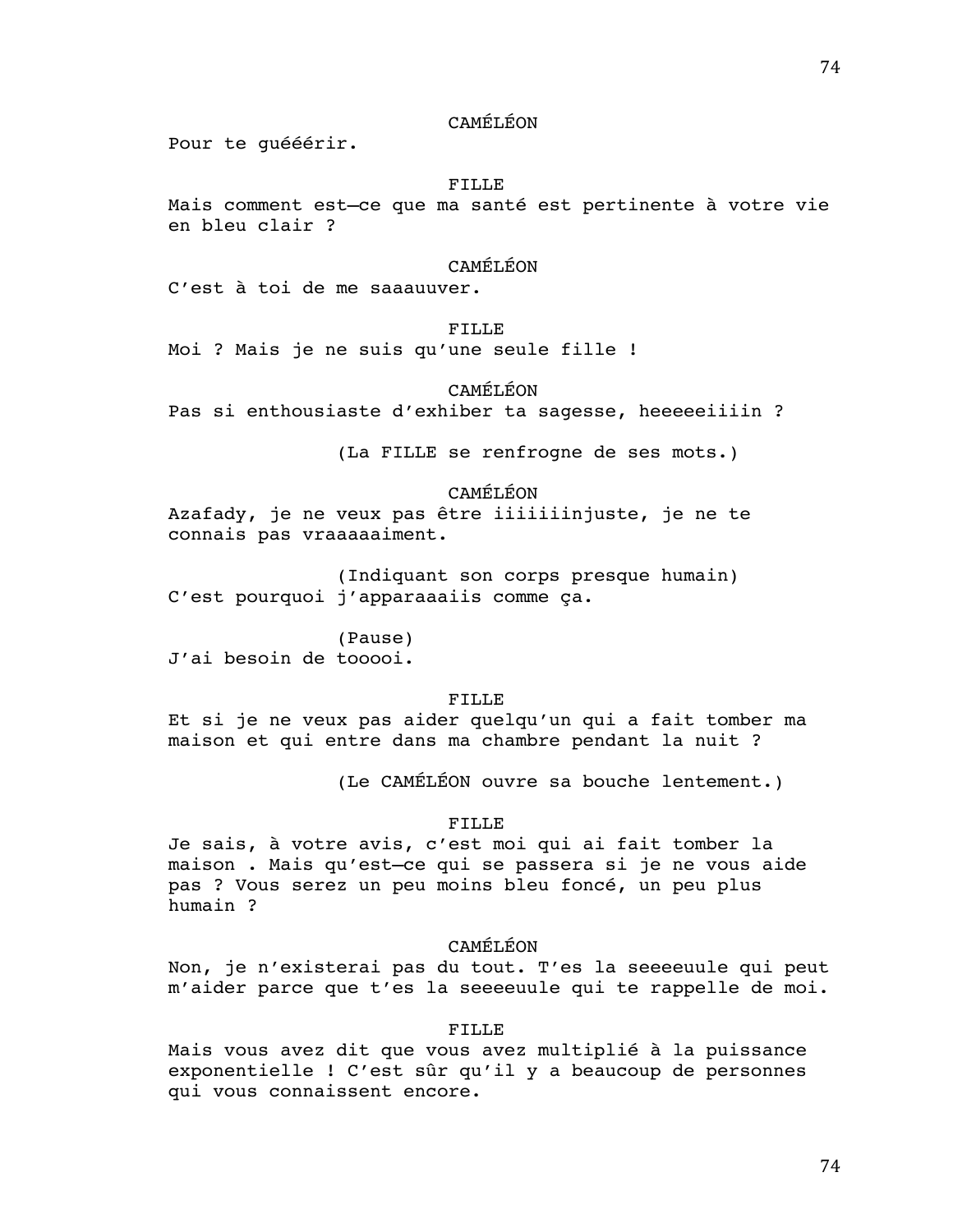# CAMÉLÉON

C'est toi seule. Les autres familles m'ont ooooouuublié il y a une, deux, trooooois générations. Peut–être une famille ne peut pas avoir d'enfants auxquels ils peuvent raconter mes histoires ; là je suis moooooort . Peut–être une famille achète une télé ; et dans ce cas aussi je suis mooooort. La mère de famille est peut-être trop occupée pour raconter les histoires au retour à la maison parce qu'elle travaille trop ; moooooort. Dans toutes les familles où j'existais avant, je suis maintenant diiiisparuuuuu. Grâce à ta grand–mère et sa passion, les tafasiry ont persévéré un peu plus ici. Fais confiance en moi : t'es la seeeeuuule.

## FILLE

Mais qu'est–ce que je peux faire ? Je ne peux pas vous sauver moi–même, moi seule. Si je suis la seule qui vous connaîs, qu'est ce qui va se passer quand je suis morte ?

# CAMÉLÉON

Si tu ne racontes pas mes histooooiiires ?

## FILLE

La même chose se passera, n'est-ce pas ? Mais seulement un peu plus tard.

# CAMÉLÉON

Mais chaque momeeeent… Tout est iiimportaaant. Je ne veux pas être complètement oublié. Je serai comme le jouet préféré d'un enfant après qu'il a grandi : c'est comme il n'a jaaaamaiiiis existéééé. Même si je sais que je suis en train de disparaître et ça se passera éventuellement… je ne veeeuux pas disparaître maintenant.

# FILLE

Mais moi… Je ne me rappelle non plus, pas vraiment. Je ne me souviens pas du tout d'un caméléon dans les contes de ma grand–mère !

# CAMÉLÉON

Mais j'ééééétaiiiis ici ! Même quand tu éééétaiiiis en train de reeeegaaaardeeeer la téééléééé, ou tu étais préooooccupée avec ta fureur parce que ta grand–mère ne t'a pas permis de regarder la téééléeé. Mais au moins un soir, probablement pluuuusieurs soirs, ta grand–mère t'a raconté mon coooonte, et çaaaaa reeeest quelque part dans ta tête,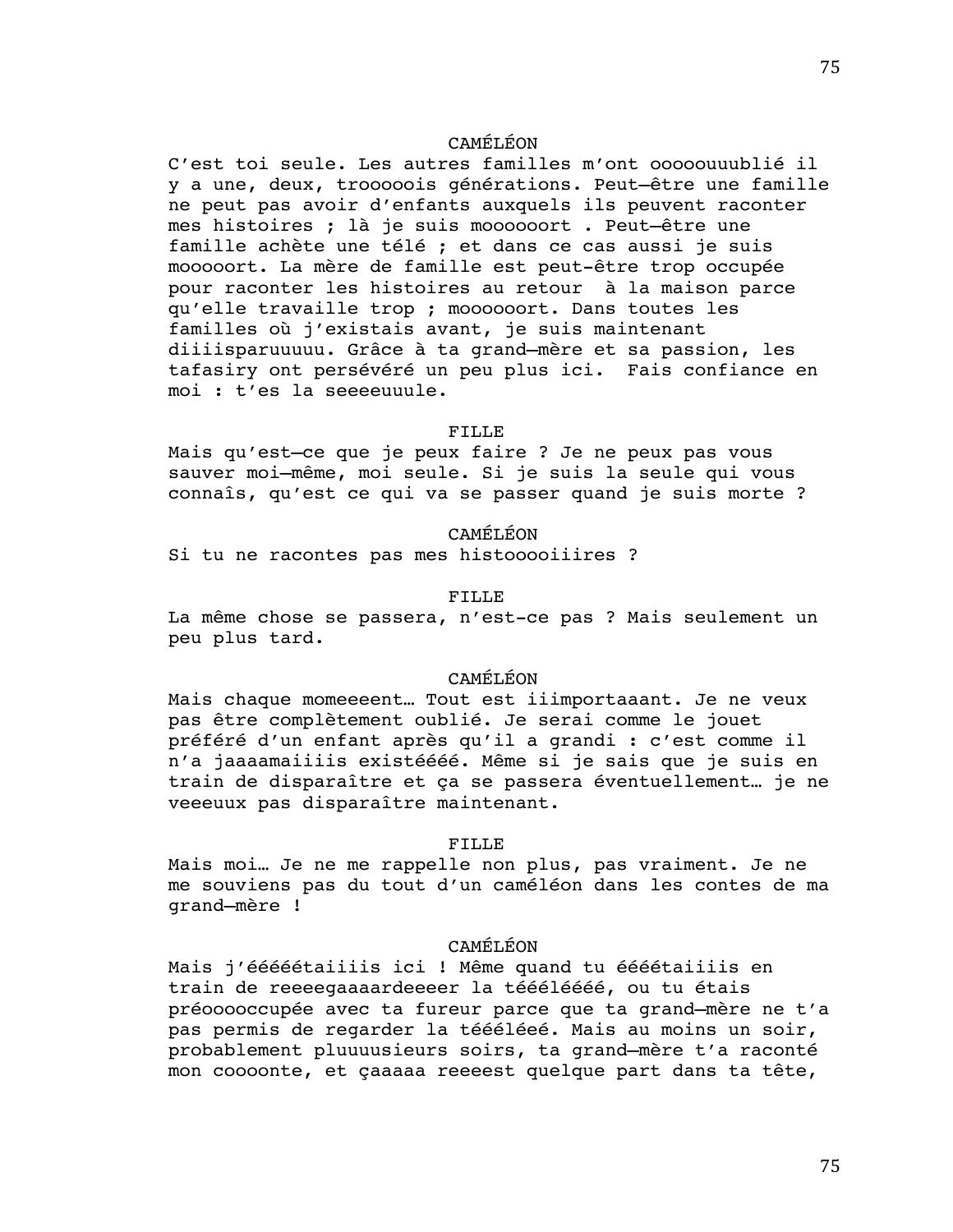t'as eeeenteeeenduuu. Quelque part, tu te soooouuviens du tafasiry sur un caaaméééléééon… même un tout petit peu.

# FILLE

Qu'est–ce que vous me demandez ?

## CAMÉLÉON

Simplement de te souvenir de moi.

# FILLE

Mais pourquoi serez-vous complètement oublié sans moi ? Ma grand–mère se souvient encore de vous. Peut–être qu'elle va raconter les contes à quelqu'un d'autre qui s'y intéresse plus que moi et vous persisterez encore.

# CAMÉLÉON

(Avec regret) Ah, voilà… C'est pluuuuuuus possible.

# FILLE

Pourquoi ?

# (Pause)

# CAMÉLÉON

Je suis dééésoléééé de te dire… Votre grand–mère ne peut pluuuus raconter.

### FILLE

(Avec suspicion)

Pourquoi ?

(Pause)

Pourquoi ?

# (Pause)

CAMÉLÉON

Se souvenir, c'est ça le pluuuuus important pour nous garder tous les deux.

> (Le CAMÉLÉON disparaît par le trou dans le toit, lentement. Après son départ, la FILLE parle.)

# FILLE

(Chouchoutant avec peur) Pourquoi elle ne peut plus raconter ?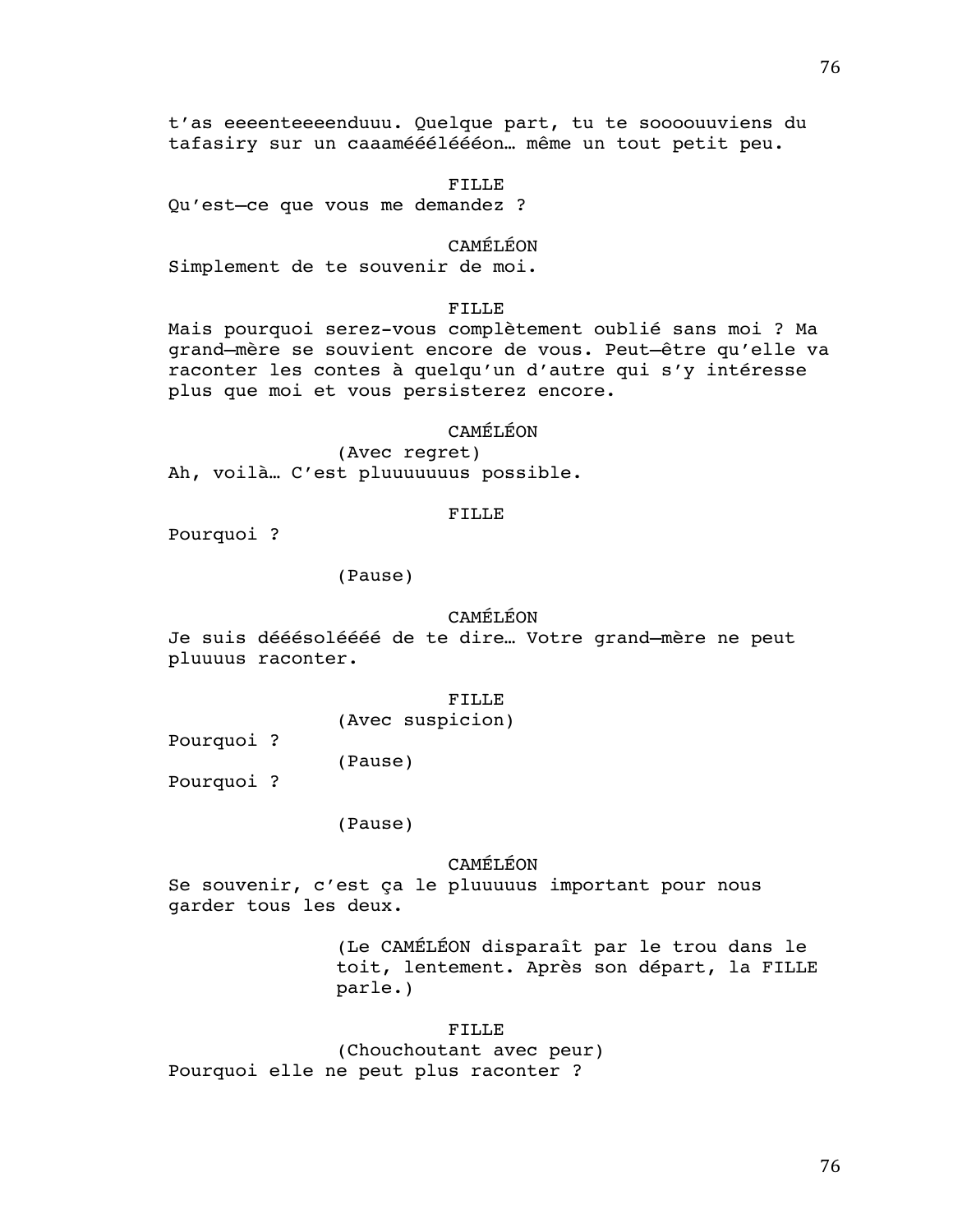(La fille s'endormit et la voix de sa grand– mère pénètre ses rêves.)

# DADY (voix)

Il était une fois une femme très âgée. Elle a dépassé l'âge d'enfanter depuis une dizaine d'années. Mais un jour, elle est tombée enceinte. Quand son fils était né, il n'avait pas besoin de téter. Pendant toute sa vie, il n'avait besoin de ni manger ni de boire parce qu'il n'était pas comme les autres. Le fils a pensé qu'il n'était pas crée par Dieu comme les autres hommes. Donc, il a décidé de se marier avec la fille de Dieu. Dieu lui a dit qu'il doit se battre avec plusieurs forces très fortes avant de se marier avec sa fille et le fils a survécu à toutes les épreuves. Dieu a dit alors qu'il pouvait se marier avec sa fille, mais avec une autre condition : « Quand elle est morte, il ne doit pas l'enterrer comme les autres humains. Il doit la mettre sur une plate–forme sur une colline très haute pour que Dieu puisse la trouver et emmener le corps avec lui au Ciel ». Après quelques années, la fille de Dieu est morte. Mais son mari l'aimait trop pour redonner son corps à Dieu. Donc, il l'a enterré sans rien dire à Dieu où il l'a mis. Quand Dieu s'est rendu compte que sa fille est morte et enterrée, il était très fâché. Il a fait éclater des foudres en cherchant sa fille. Les doigts électriques de Dieu ratissent la terre pour pouvoir toucher le corps de sa fille et l'emmener avec lui pour l'éternité. Mais Dieu n'a jamais rien trouvé, et il a crié avec les grondements de tonnerre chaque fois qu'il la cherche en vain. Même après la mort de son gendre , Dieu ne cesse jamais de chercher sa fille, et c'est pourquoi qu'il y a la foudre et le tonnerre. Angano, angano…

> (La foudre s'éclate, et le corps de DADY est allumé sur une plate–forme. Dans le noir, le tonnerre gronde et la FILLE se réveille et se lève brusquement de son lit. En l'espace d'un éclair, la FILLE voit le corps de DADY sur la plate–forme. Au moment où le tonnerre gronde, la FILLE crie fortement.)

# FILLE

Dady !

(Elle court vers DADY, montant les escaliers qui mène vers la plate–forme. Elle se jette sur le corps de sa grand–mère. Elle soulève doucement la tête de DADY.)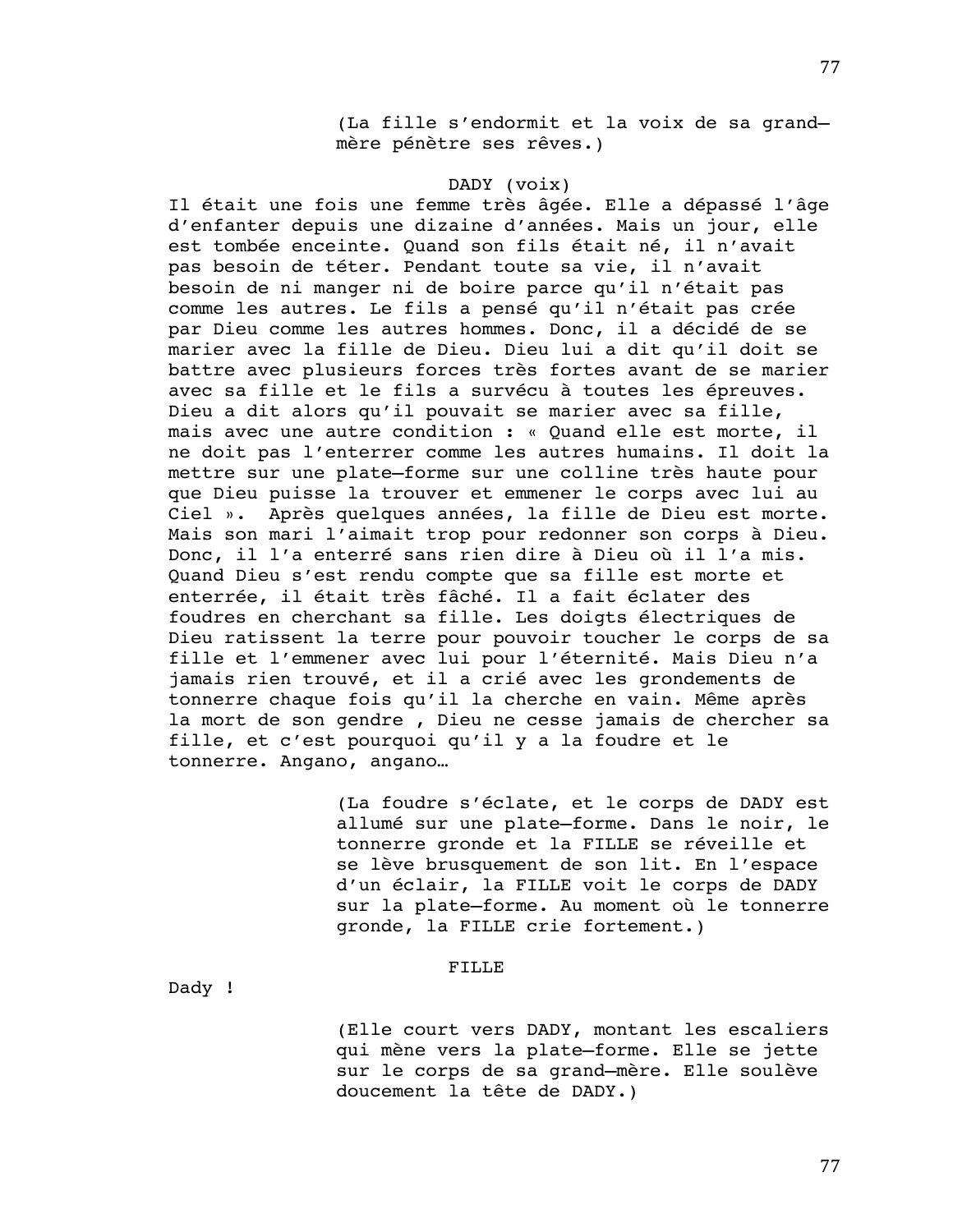FILLE Dady ? Dady ? Pourquoi êtes–vous ici… comme ça ?! Pourquoi ? Qu'est–ce que je dois faire… Dady ?

> (La foudre et le tonnerre encore. La FILLE se panique. Elle saisit le corps et l'attire vers elle en descendant les escaliers. La foudre et le tonnerre continuent. Elle pousse le corps sous son lit et le couvre avec les draps. DADY est complètement cachée. La FILLE s'assoit sur le lit, respirant profondément. La foudre et le tonnerre diminuent un peu et semblent avoir bouger un peu plus loin. La FILLE ferme ses yeux et commence à se bercer. Les lumières et la musique changent. On est dans un temps différent : le passé. La FILLE a à peu près 8 ans. DADY entre et s'assoit près de la FILLE. Elle commence à peigner les cheveux de sa petite fille.)

## DADY

Il était une fois trois rahavavy. Les trois sœurs ont eu trois jolis oiseaux qui étaient leurs meilleurs amis. Chaque jour, elles ont chanté pour que les oiseaux reviennent pour prendre leur repas. Leur mère était enceinte, et un jour elle a voulu manger un oiseau. Comme les femmes enceintes sont les reines, le père était obligé de chanter pour faire revenir les oiseaux, et il a tué une des trois jolis oiseaux. Quand le repas était servi, les filles avaient de la suspicion, et quand elles ont chanté et que seulement deux oiseaux sont revenus, elles ont su la vérité. Ils ont quitté la maison et leurs parents pour chercher un autre village. Sur la route–

### FILLE

Est–ce que c'est un long conte , Dady ?

### DADY

Tafasiry lava, iee. Sur la route, les trois filles ont rencontré un homme. Il a dit que les filles vont entendre de la musique derrière leurs dos, et quand elles l'entendent, elles ne doivent pas tourner pour voir ce qui fait la musique. Les deux aînées écoutent les conseils de l'homme, mais la troisième ne les écoute pas. Ainsi quand elle a entendu la musique, elle se tourne et elle est transformée en un mouton.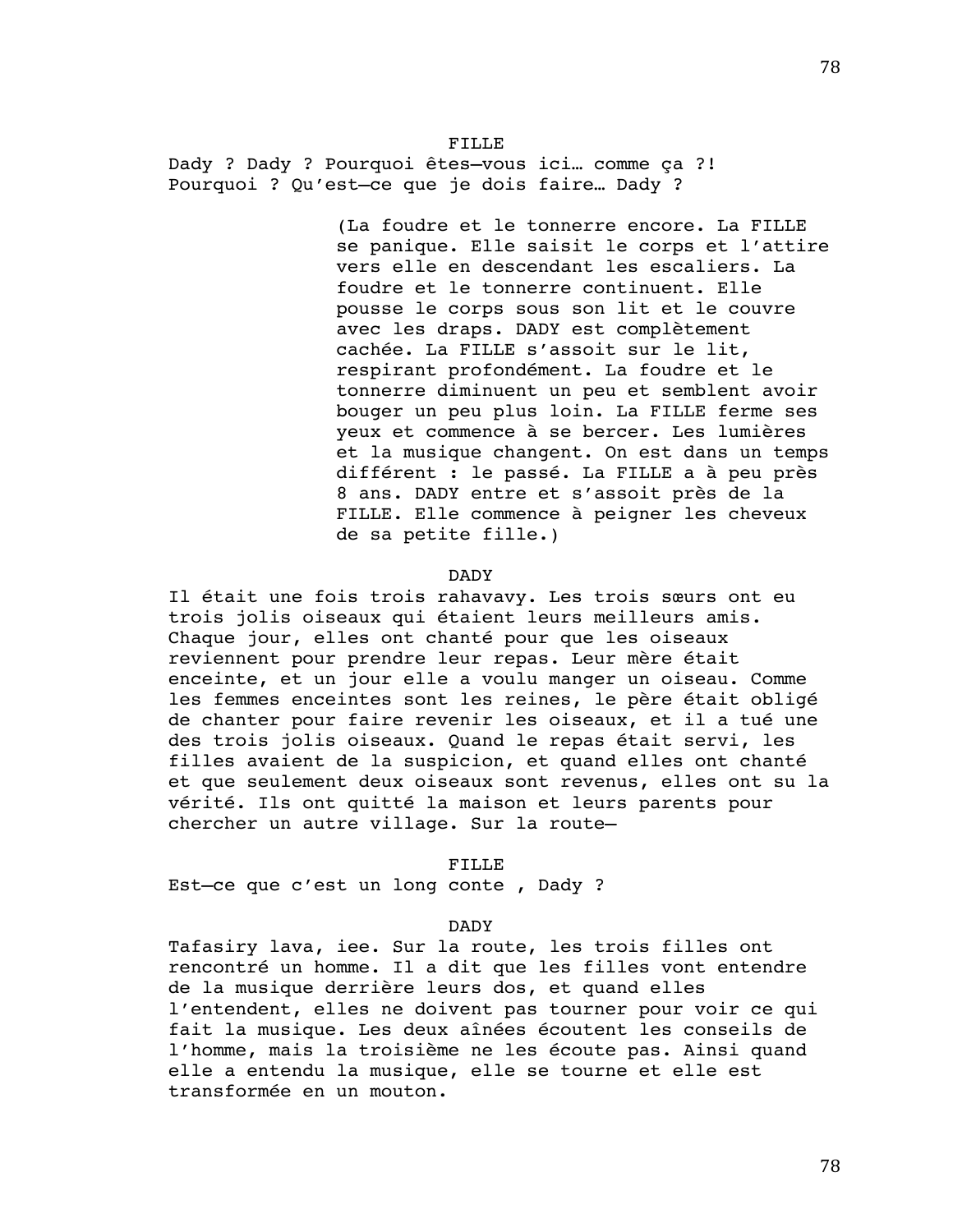# (La FILLE baille.)

## DADY

Les deux autres filles l'ont attrapé et l'ont emmené avec elles jusqu'au prochain village : le village du roi. Le roi a entendu parler de leur arrivé et quand il les a vu, les ampela soa, il les a demandé de l'épouser. Les deux filles ont consenti, et ils se sont mariés. Mais le roi avait–

## FILLE

Dady, le conte est presque fini ?

### DADY

Non, pas vraiment. Le roi avait une première femme qui était très jalouse. Elle détestait les deux autres femmes parce–qu'elles étaient les préférées du roi. Un jour, les deux sœurs voulaient nager. Il y avait un lac avec un biby fitoloha, une bête avec sept têtes et sept bouches, qui mange toutce qui touchent à son eau. Donc, le roi dit à son esclave d'emmener les filles à un autre lac. Mais la femme du roi a donné de l'argent à l'esclave pour emmener les filles au lac de biby fitoloha.

> (La Fille commence à être passionnée par l'histoire. Elle baille encore une fois.)

Dès que les filles ont mis leurs pieds dans l'eau, la bête à sept têtes les a mangé. Quand le roi s'est rendu compte de ce qui s'est passé, il a tué l'esclave et sa première femme. Le roi a dit à ses esclaves de tuer le biby fitoloha et de regarder les filles dans son ventre. Quand–

## FILLE

Grand–mère, peut–être vous pouvez raconter un tafasiry un peu plus court ?

## DADY

Pourquoi ?

#### FILLE

J'ai envie de dormir. J'suis trop fatiguée pour entendre.

## DADY

Mais le conte avant de dormir est la partie préférée de ton jour !

#### FILLE

Pas maintenant, vraiment…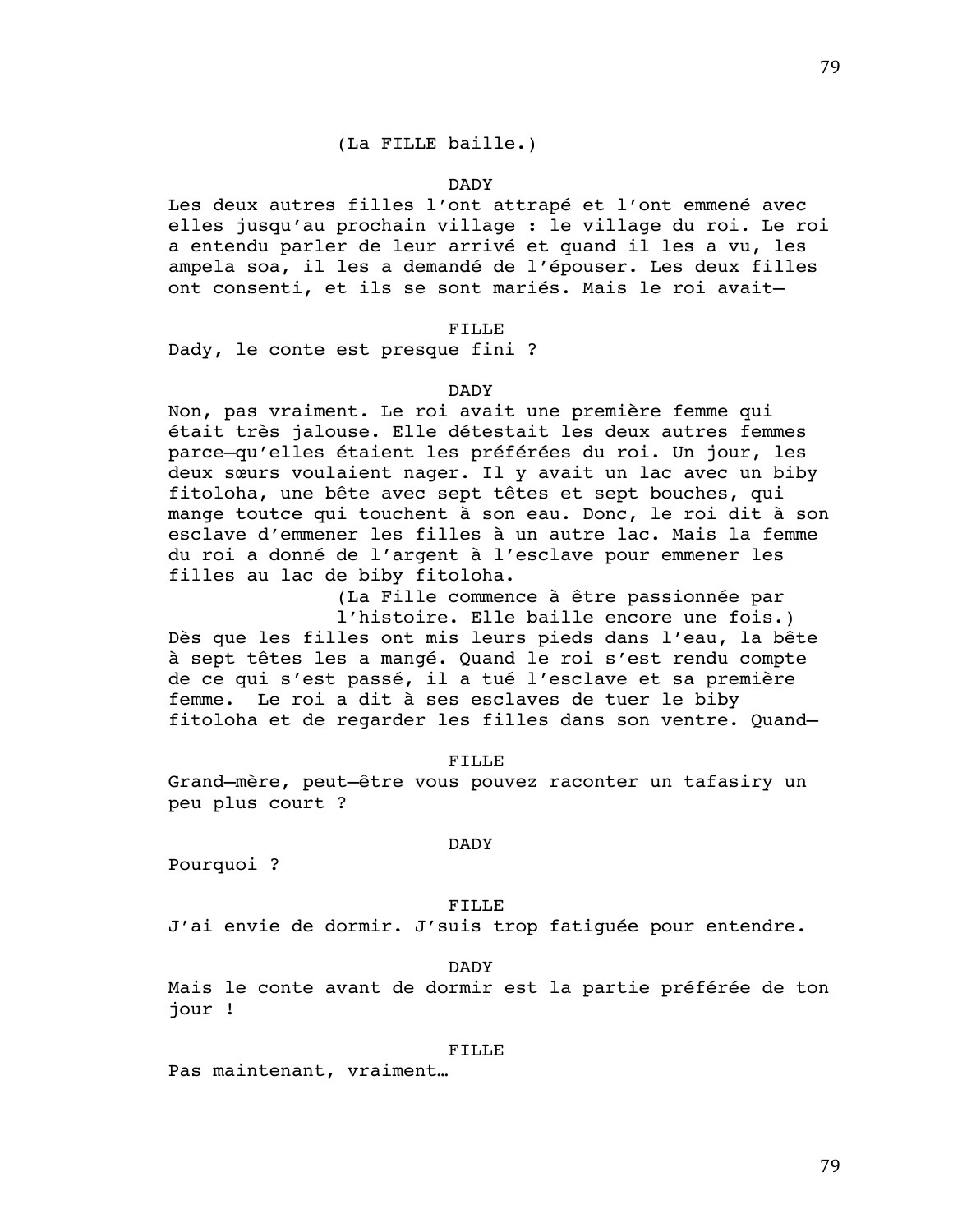DADY

Tu n'aimes plus le tafasiry ? Pourquoi ?

## FILLE

On nous raconte des contes à l'école. Mais ils sont plus intéressants. Avec les filles comme moi. Pas comme les vôtres avec toutes les choses anciennes.

DADY Tu n'aimes pas les histoires des ancêtres ?

## FILLE

Pas vraiment.

(La FILLE voit que son grand–mère est un peu triste.)

### FILLE

Ne soyez pas triste, grand–mère ! Vous n'avez pas besoin de raconter chaque soir maintenant !

(Elle caresse la tête de sa grand–mère.)

# DADY

Iee, iee, je sais. (Elle se lève et marche vers la porte, mais elle se tourne avant de quitter.) Je ne vais pas finir le tafasiry de ce soir, mais demain, je vais raconter un autre. Je ne vais pas te permettre de les laisser comme de vieilles choses dont tu n'as pas encore besoin, Njara.

# FILLE

Dady, je pense que vous devez m'appeler Aurélie. C'est ce que tous les autres à l'école m'appellent maintenant.

DADY

Je ne vais pas permettre les tafasiry de disparaître, Njara.

> (Elle quitte. La FILLE s'allonge sur le lit, pas face à la porte. Dès que DADY quitte, le BIBY FITOLOHA entre.)

#### FILLE

(Un peu gênée) Vous allez encore raconter ?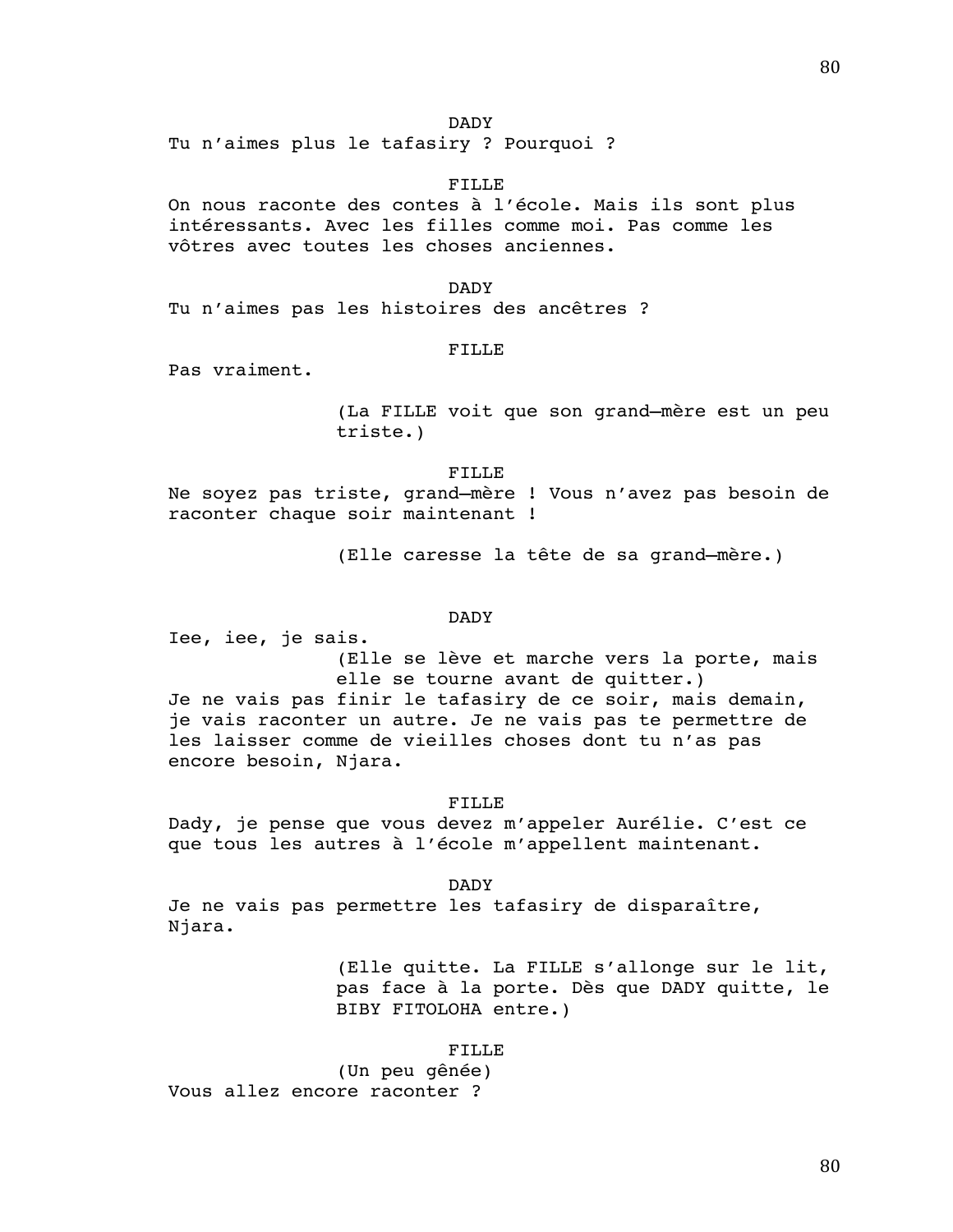## (Elle se tourne vers le BIBY FITOLOHA.)

## BIBY FITOLOHA

Salama !

(La fille crie.)

#### FILLE

Qu'est–ce que vous faites ici ?! Je ne dors pas ; on ne peut pas rêver quand on n'est pas encore endormi !

# BIBY FITOLOHA

Mais la conversation que tu viens d'avoir avec ta grand– mère… C'est la dernière conversation que vous avez eue ?

(La FILLE réfléchit. Pause.)

## FILLE

Non… La dernière conversation, elle m'a dit que je vais faire tomber la maison si je mets les doigts de mes pieds sur les murs. Et j'lui ai lancé des paroles méchantes.

## BIBY FITOLOHA

Donc, qu'est–ce que c'est, le tafasiry sur moi, le biby fitoloha, et la conversation avec Dady ?

#### FILLE

Un souvenir ? Un rêve ? Un rêve d'un souvenir ?

## BIBY FITOLOHA

Voilà. Et parce que tu ne t'es jamais réveillé, qu'est–ce que c'est maintenant ?

# FILLE

Aussi un rêve ?

# BIBY FITOLOHA

Mahay.

# FILLE

Pourquoi les cauchemars ne cessent pas ! Pourquoi est–ce que je ne peux penser que de ces choses horribles !

# BIBY FITOLOHA

Les cauchemars sont des choses que l'esprit crée lui–même. Maintenant ? C'est pas un cauchemar parce que c'est pas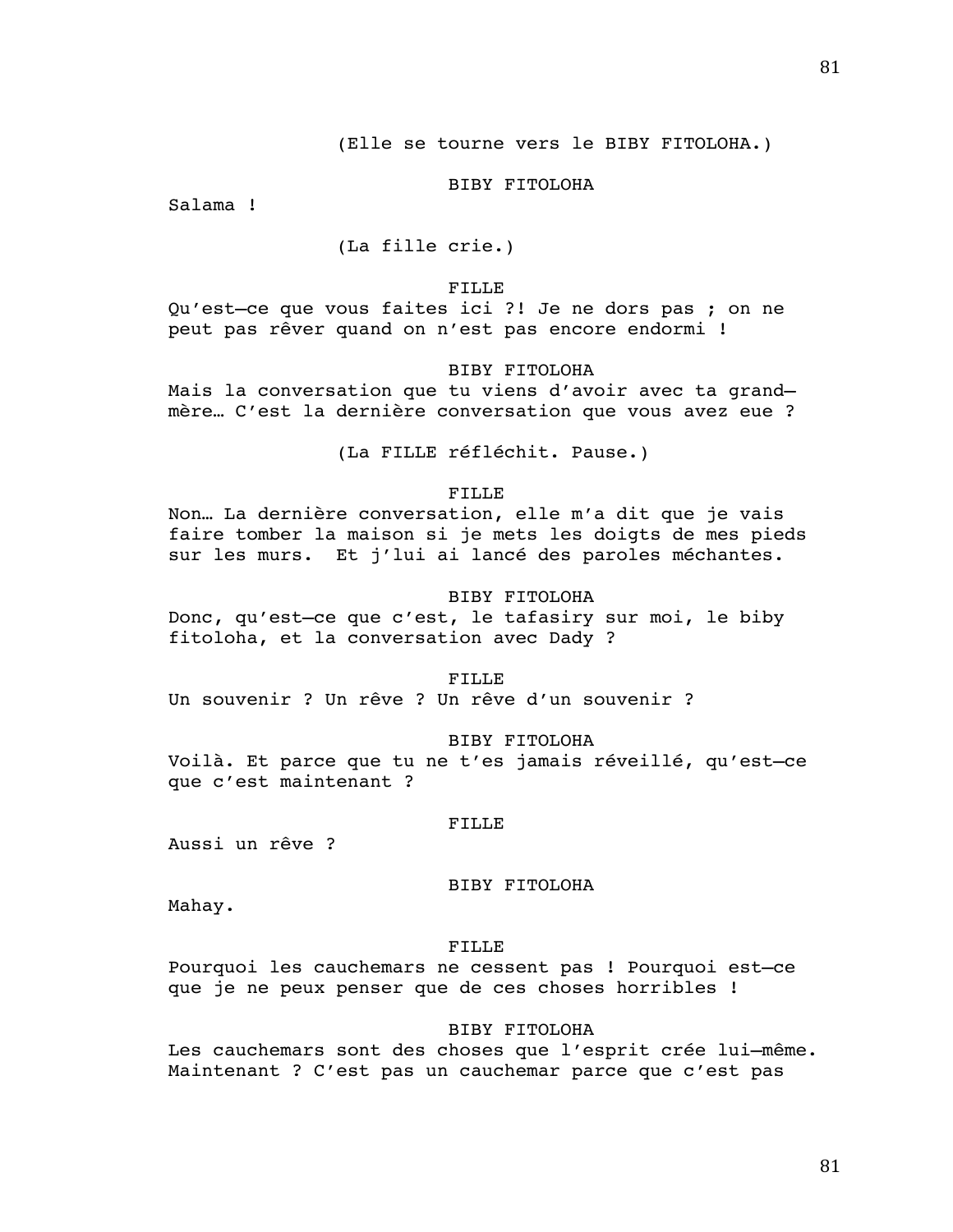toi, le créateur de nous les tafasiry. Ce n'est pas ton esprit qui ait menti mais celui des gens d'autrefois.

FILLE

Mais ça sent pas comme un mensonge, ça c'est réel maintenant."

BIBY FITOLOHA

Voilà.

(En souriant)

Mahay.

# FILLE

Mais comment est–ce que je peux avoir des cauchemars, me souvenir de vous les tafasiry, si je ne m'en souviens pas ? Je n'ai jamais écouté les contes de mon grand–mère, ainsi ils ne restent pas dans ma tête.

## BIBY FITOLOHA

Ça suppose que nous ne sommes pas réelles, que nous avons besoin de tes pensées pour nous vivifier, que nous n'étions jamais vivants nous–mêmes.

## FILLE

Mais c'est vrai ! Vous n'êtes pas réelles. Vous composez seulement une partie de mon imagination. Et pas une grande partie quand même. Si je le voulais, je pouvais vous faire pousser dans mes pensées. Considérez–vous comme chanceux.

# BIBY FITOLOHA

Si tu peux le faire, pourquoi tu ne l'as pas déjà fait ?

(Silence)

# BIBY FITOLOHA

C'est ce que je pensais.

#### FILLE

Vous n'êtes pas réelles ! Vous n'étiez jamais réelles ! Ma grand–mère veut croire que toutes ses histoires sont réelles, se sont vraiment passées, mais c'est pas vrai ! Tous les tapasiry sont de la fantaisie ! Une bête à sept têtes n'a jamais existé !

## BIBY FITOLOHA

T'es sûre ?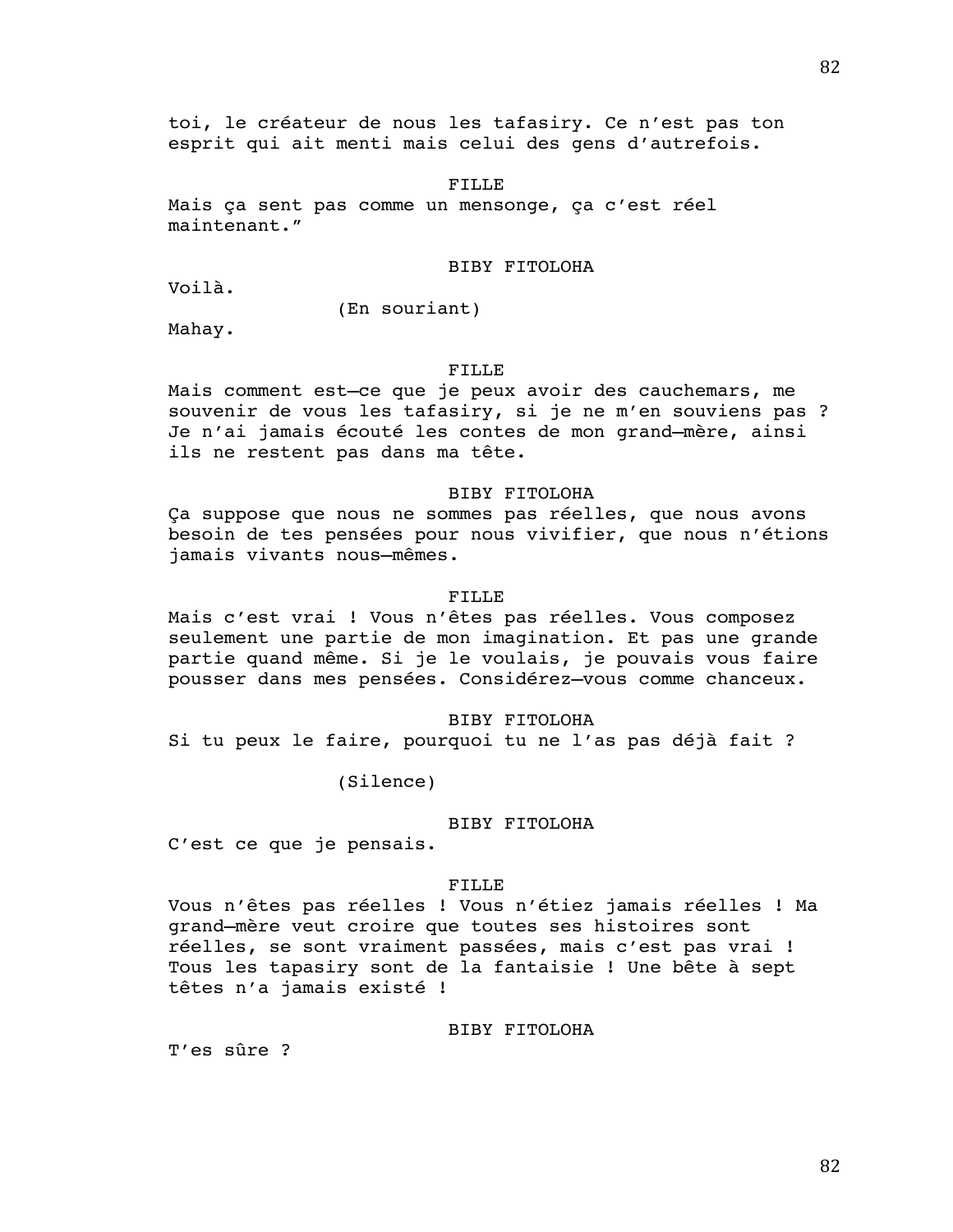Bien sûr.

# (Pause)

# BIBY FITOLOHA

Bon, tu as un peu raison. C'est vrai que je n'habite que dans tes pensées.

## FILLE

Ha !

BIBY FITOLOHA Mais je suis en même temps réelle.

# FILLE

C'est contradictoire !

BIBY FITOLOHA

C'est pas.

## FILLE

Une chose ne peut être qu'un souvenir et aussi réelle en même temps.

BIBY FITOLOHA Quel est le plus vivant qu'un souvenir ?

## FILLE

Le présent ? Les choses réelles ?

# BIBY FITOLOHA

Si je te dis que je veux te manger, vas-tu me donner la permission ? Parce que je ne suis pas réelle, n'est pas ?

#### FILLE

(Hésitant)

Oui…

## BIBY FITOLOHA

Je vais te manger.

FILLE Je voudrais le voir, Monsieur Souvenir !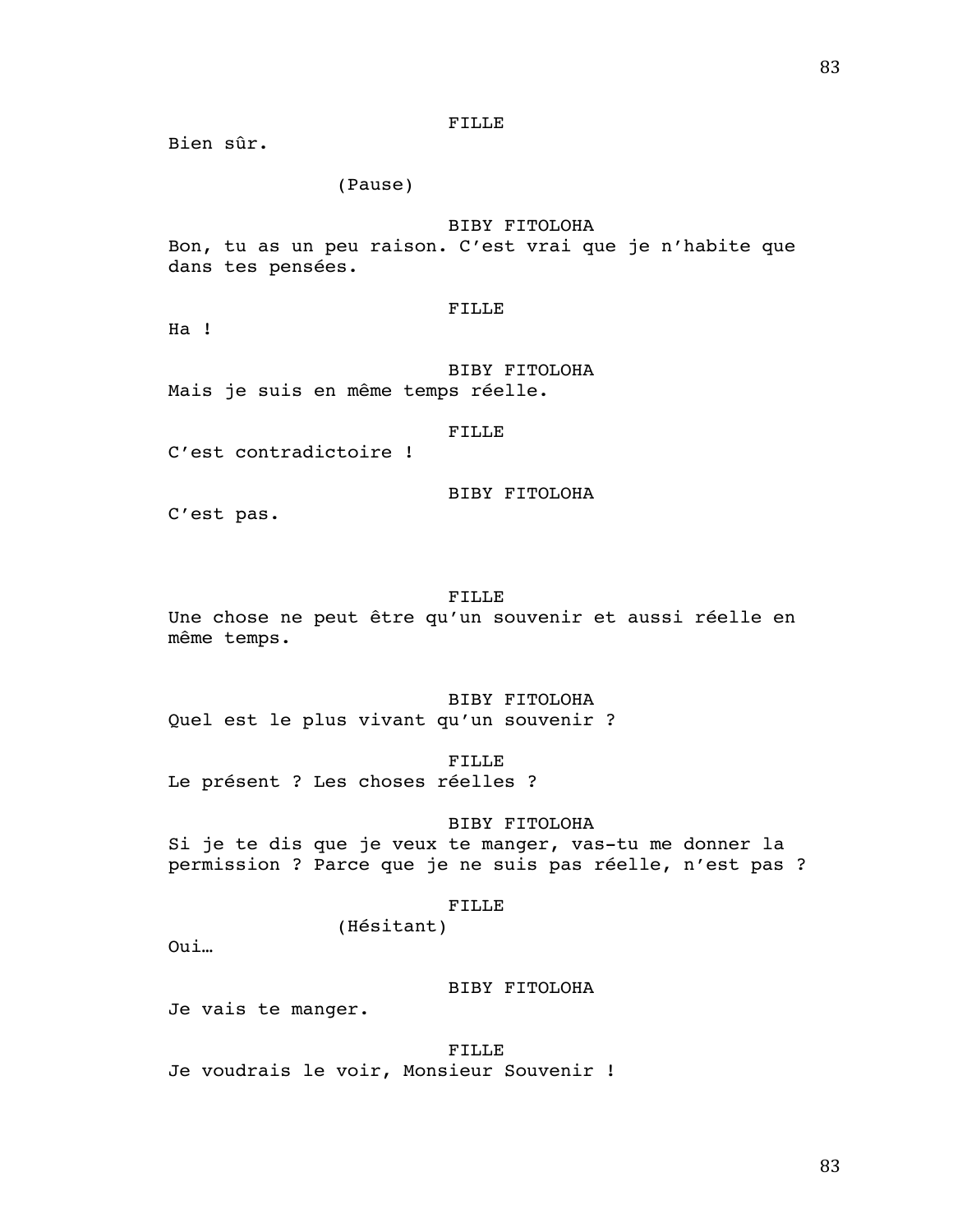(Le BIBY FITOLOHA s'approche d'elle, pas à pas. La FILLE court en sens inverse vers le mur. Elle se presse sur le mur, essayant d'éviter le BIBY FITOLOHA.)

# BIBY FITOLOHA

J'suis très impatiente.

(Il lèche toutes ses sept lèvres.) Je pense que tu seras plus délicieuse que les deux filles du roi. La chair des très jeunes est toujours meilleure. Plus… *salée*.

> (Il est si près de la FILLE qu'elle peut sentir sa respiration sur son cou. Il lèche son cou. La FILLE frissonne.)

### FILLE

(Chuchotant)

S'il vous plaît…

# BIBY FITOLOHA

Pardon, petite fille ?

#### FILLE

S'il vous plaît, arrêtez.

# BIBY FITOLOHA

Mais pourquoi ? Je ne suis qu'une fantaisie, ainsi qu'est– ce que je peux faire à toi… ton corps salée ?

## FILLE

Vous êtes plus qu'une fantaisie ! Je le crois, je le crois !

(Le BIBY FITOLOHA se retire.)

# BIBY FITOLOHA

Trop mal. Oh, que j'aime faire des points comme ça!… Bon. Si tu choisis de m'oublier, je n'existerai plus. Je ne serai plus vivante parce que personne ne se souviendra de moi. Tu es la dernière, la seule fille de tes ancêtres.

#### FILLE

Je sais, je sais, tout le monde me le dit ! Qu'est–ce que vous voulez de moi ? La même chose que le caméléon, pour moi de me souvenir de vous ?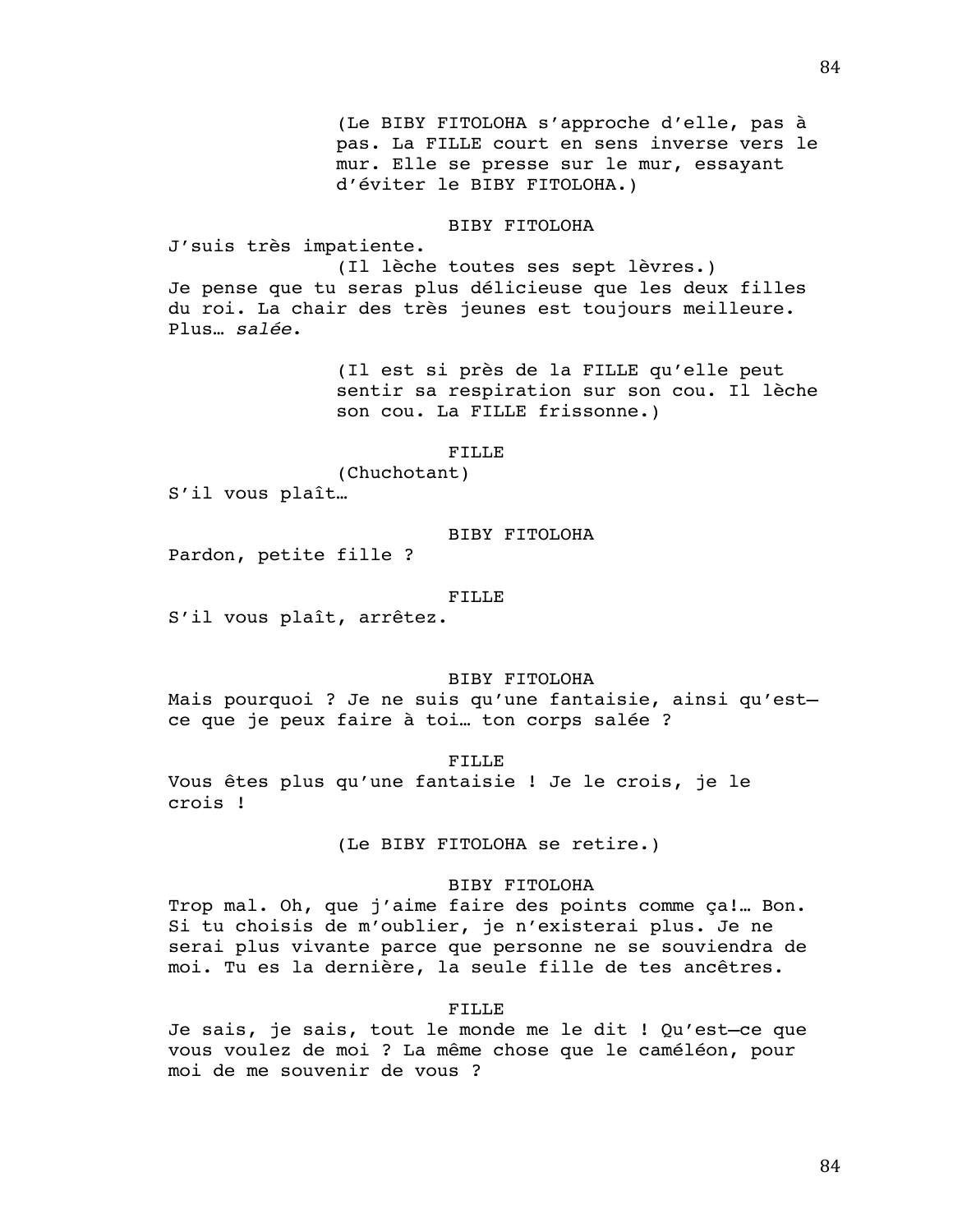### BIBY FITOLOHA

C'est simple, n'est pas ?

## FILLE

Oui, je suppose, mais–

# BIBY FITOLOHA

Et aussi de perpétuer le souvenir.

## FILLE

C'est ça la mise en garde ! Vous voulez que je raconte les contes à d'autres, à mes enfants quand je serai grande, même si je n'aime pas les contes moi–même ?

# BIBY FITOLOHA

Si, tu aimes les contes !

# FILLE

Si je les aimais, je me souviendrais plus de vous. Vous serez plus comme le vrai biby fitoloha et pas comme un homme. Vous êtes une esquisse dans ma tête. N'est–ce pas ?

# BIBY FITOLOHA

Ah, mahay, t'as appris beaucoup de choses du caméléon ! Oui, je ne suis qu'une esquisse dans ta tête, mais c'est pas parce que tu n'aimes pas les tafasiry. Tu les aimes tellement. C'est seulement que c'est plus facile d'aimer les autres choses. Avec la télévision, on n'a pas besoin de travailler. On peut laisser les images flotter devant nos yeux sans avoir besoin de penser du tout. On n'a pas besoin de créer vraiment la couleur, la forme, la voix des personnages dans nos pensées parce qu'ils sont déjà faits pour nous sur l'écran. Avec moi, tu dois imaginer pour me voir dans toute ma gloire. Et c'est vraiment de la gloire, tu sais… Une bête avec sept têtes ? C'est vraiment quelque chose à remarquer. C'est trop mal que tu ne veuilles pas faire travailler ton imagination.

#### FILLE

C'est injuste ! Je ne suis qu'une fille, et c'est pas juste de dire que c'est ma responsabilité de sauver tous les contes. Je n'ai jamais choisi d'être votre sauveur. Qui vous a donné le droit de prendre ma vie pour les vôtres ? Pourquoi dois–je être obligée de m'assoir dans ma chambre, pensant toujours aux contes ? Pourquoi je ne peux pas être comme tous les autres enfants qui peuvent faire ce qu'ils veulent après l'école ? Je travaille beaucoup à l'école, je gagne de bonnes notes… Je ne veux que regarder un peu la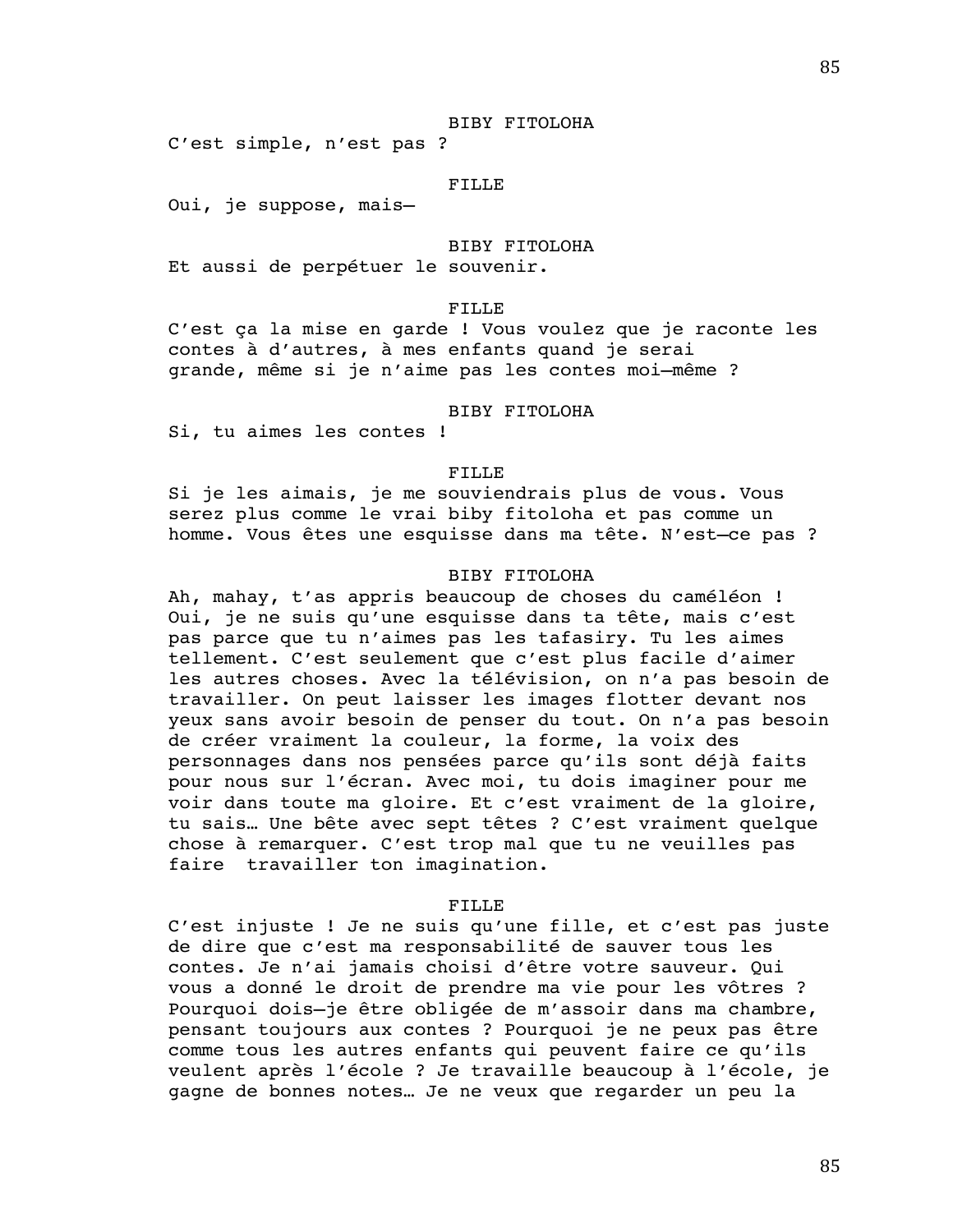télévision au retour à la maison ! De plus, comment est–ce que je peux sauver quelque chose qui est presque déjà morte ? Si je suis la seule qui me souvient des tafasiry, même si je les raconte à mes enfants, ça fait seulement quelques personnes, et on ne peut pas garantir que mes enfants vont aimer les contes et ils vont se souvenir assez pour les raconter à mes petits enfants !

#### BIBY FITOLOHA

Même un souvenir terrifiant dans les esprits des enfants est suffisant pour moi. Les souvenirs effrayants me rendent plus forte que les souvenirs neutres.

## FILLE

De plus, de plus, qu'est–ce qui vous fait penser que je me préoccupe de vos soucis ? Rien ne va se passer si vous cessez d'exister ! Et je ne *veux* pas vous aider à vivre ; vous me dégoûtez !

## BIBY FITOLOHA

Et c'est pourquoi que tu te souviendras de moi pendant toute. ta. vie.

> (Le BIBY FITOLOHA mord la FILLE. Elle saute.)

# BIBY FITOLOHA

Tu ne l'as jamais écouté la fin de mon histoire, et tu n'écouteras jamais la fin de mon histoire. Comment est-ce que je vais fifnir ?

> (Elle sourit, et elle quitte. La FILLE reste collée au mur pour un moment, et après, elle marche furieusement vers lit et se met dedans.)

#### FILLE

Je veux me réveiller ! Je *vais* me réveiller !

(Elle se redresse.)

#### FILLE

Dady ?

(Pause. Elle attend une réponse. Rien.)

Dady ?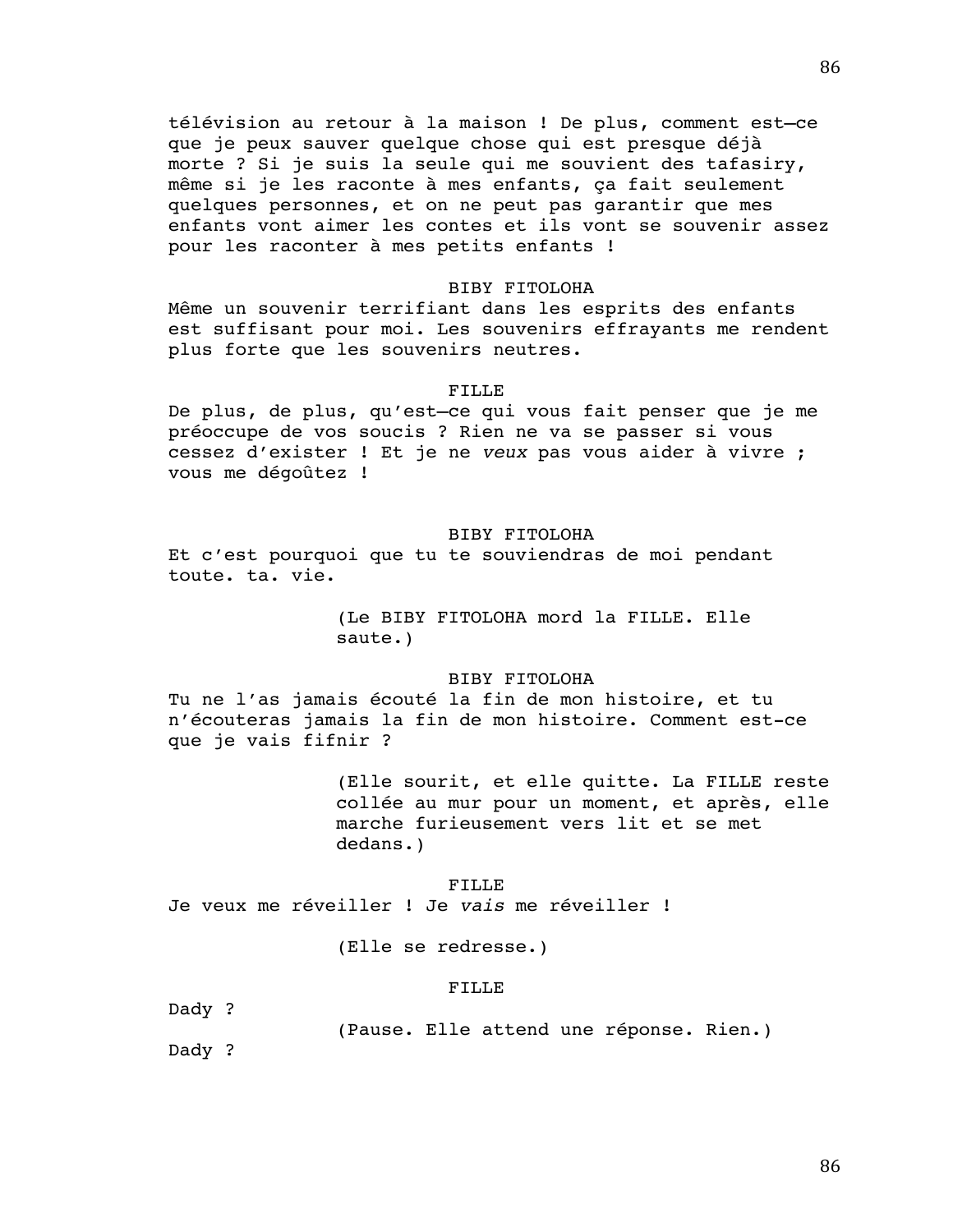(Pause. Rien. Elle décide de ne pas la réveiller.)

## FILLE

Je veux me réveiller ! Je veux me réveiller ! Je veux me réveiller !

> (Ses mots se retardent jusqu'à leur arrêt. Sa respiration se retarde aussi. Les lumières s'éteignent lentement. Après quelque moment, dans le noir, le son de quelqu'un qui pleure. Le son dure quelques minutes avant que la FILLE commence à bouger. La FILLE se réveille dans le noir, assise dans son lit.)

## FILLE

Maman ?

Dady ?

(Pause)

(Pause) Zut. Encore dormant… (Pause) Pourquoi est–ce que tu pleures ? (Longue pause )

Allo ?

(La FILLE cherche quelque chose sur sa table, et elle prend une lampe de poche. Elle la braque vers le son du pleurnicheur et l'allume. Un cercle de lumière attrape une jeune fille plus âgée que la FILLE. Elle ressemble beaucoup à la FILLE. Elle est immobile et regarde la lumière. La fille triste, MENA, porte un chapeau rouge, et son visage est couvert des raies de larmes. Pause. MENA essaie brusquement d'effacer les larmes coulant sur son visage.)

FILLE

Tsy maninona, tsy maninona !

(MENA arrête de pleurer. Pause. Elle recommence à pleurer.)

FILLE

Qu'est–ce qui se passe ? (Pause)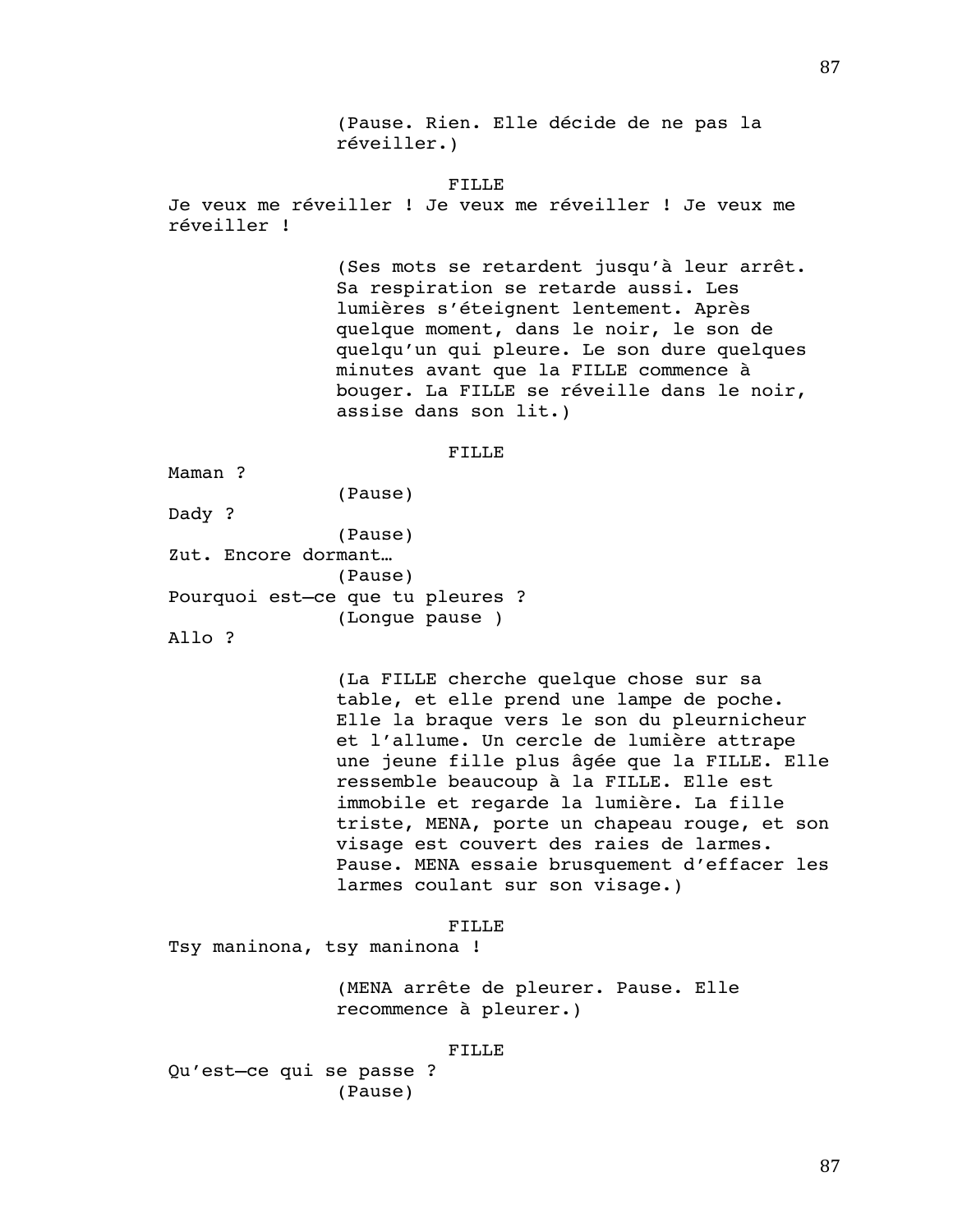Est–ce que tu es triste ?

(MENA fait un signe de la tête avec son visage caché entre ses genoux. Pause.)

FILLE

Pourquoi ?

(MENA lève sa tête.)

MENA

(Chuchotant)

J'ai peur.

FILLE

T'as peur ? Peur de quoi ?

MENA

(Chuchotant)

Mourir.

#### FILLE

Oh… T'es aussi un tafasiry ?

(MENA fait un signe de la tête.)

FILLE

Mais tu ne sembles pas comme un cauchemar comme les autres. T'es trop belle pour être un cauchemar… T'es pas vraiment réelle ?

MENA

Nous sommes tous réelles.

FILLE Oui, je sais, mais– Là laisse tomber. (Délicatement) Mais… t'es déjà morte, n'est–ce pas ?

MENA

Oui, je suis morte il y a des centaines d'années. Mais j'étais toujours vivante dans les histoires de ma vie. Mais maintenant, t'es la seule qui te souvient de nous. Et tu vas oublier, je le sais. C'est vrai, n'est pas ? Tu as dit que tu ne nous aimes pas les tafasiry et tu veux nous oublier, n'est-ce pas ?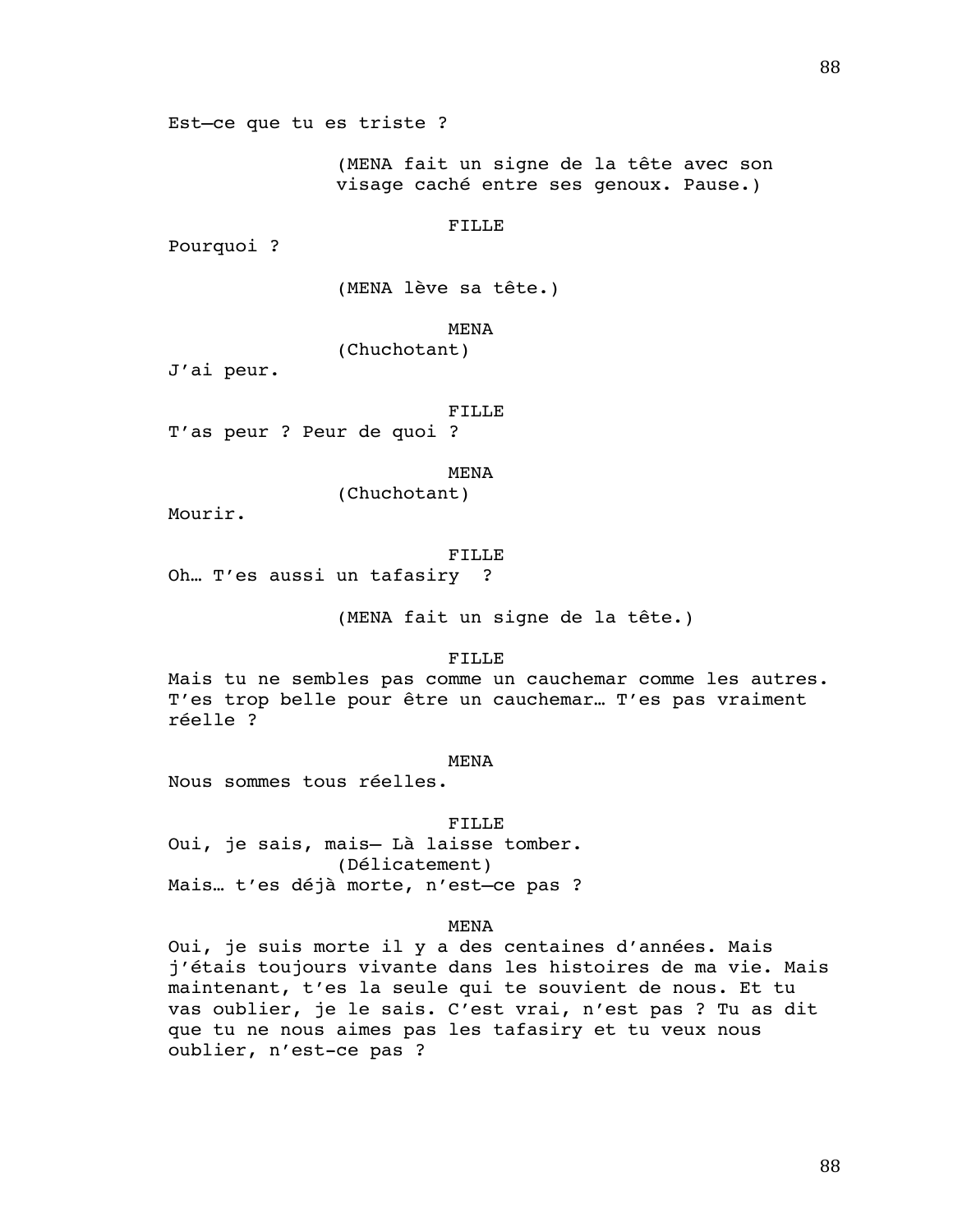C'est pas vrai ! Je ne veux pas t'oublier !

## MENA

T'as dit : « Vous voulez que je raconte les contes à d' autres, à mes enfants quand je se serai grande, même si je n'aime pas les contes moi–même ? » N'est–ce pas ?

(Pause)

# FILLE

Je ne me souviens pas de toi. Je pense que je me souviendrai d'une fille si… comme moi. Tu ne sembles pas comme toutes les histoires de ma grand–mère, comme un « ancêtre. »

#### MENA

Peut–être tu as décidé de ne les imaginer que comme des ancêtres. Je suis encore humaine.

# FILLE

Oui, oui, je sais…

# MENA

Si je suis ici, c'est sûr que tu as entendu mon histoire. Parce que ta grand–mère ne peut plus raconter, c'est à toi de le faire, toute ma vie est dans ta tête.

FILLE

Pourquoi est–ce que Dady ne peut plus raconter ?

## MENA

Je suis sûre que tu peux te souvenir de moi. Je suis sûre que tu peux te souvenir pour me raconter et me garder vivante.

(La FILLE réfléchit. Pause.)

# FILLE

Non…

## MENA

Non ! Non ! Je porte un chapeau rouge maintenant ! Je porte un chapeau rouge, ainsi c'est sûr que tu te souviens même un peu. C'est ton imagination qui a choisi ce chapeau–ci ! Tu te souviens ! Essaie !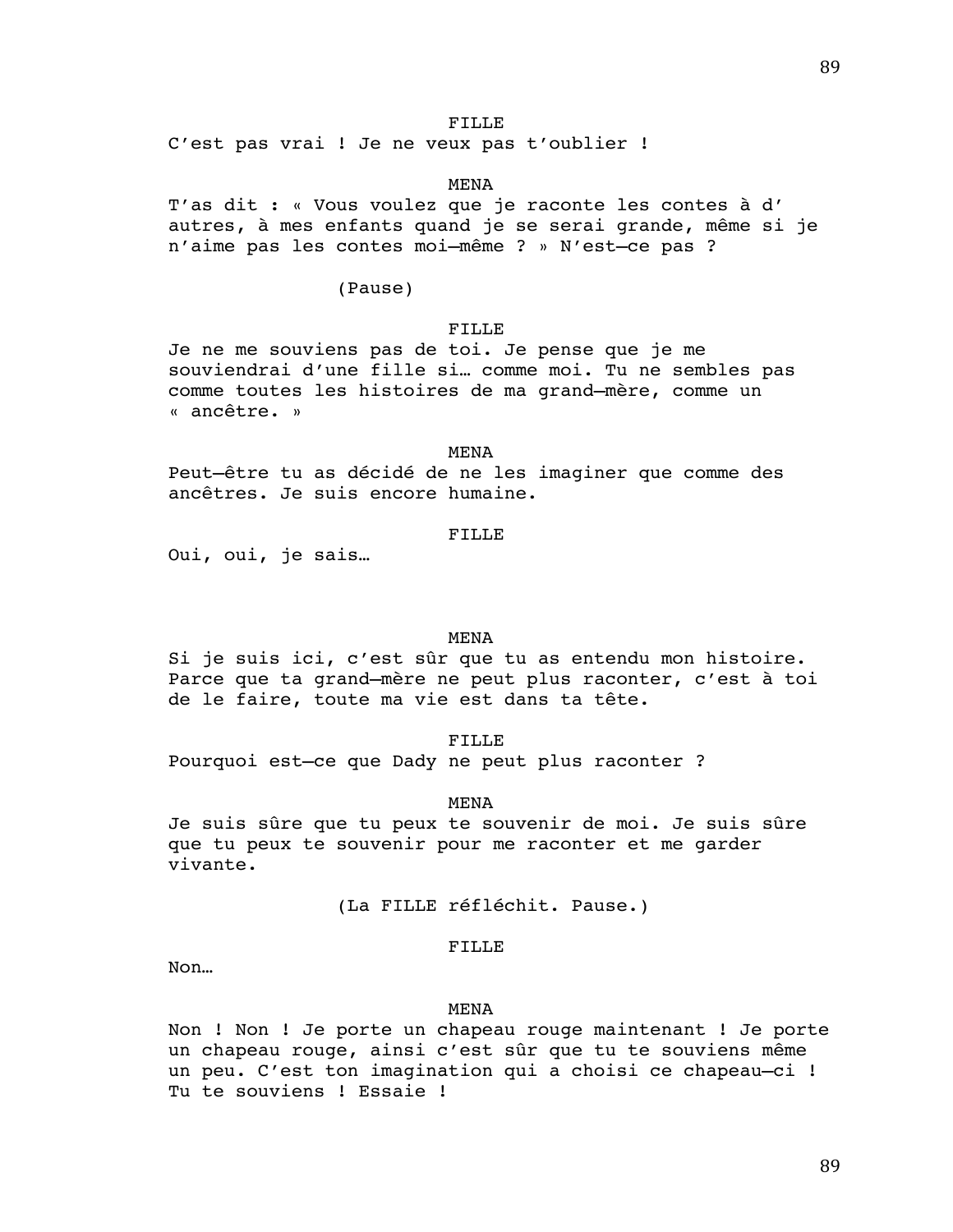J'essaie ! J'essaie ! Je ne sais pas !

# MENA

(Hurlant) Pourquoi est–ce que tu es si égoïste ? C'est ma vie, ma vie, tu sais ? Je sais que tu as entendu mon conte, mais pourquoi tu refuses de te le rappeler ?

FILLE

Je–

#### MENA

Pourquoi ? Pourquoi ? Tu n'as pas des excuses !

(MENA éclate en larmes encore une fois.)

#### MENA

Si tu souviendras de moi, je pourrais t'apprendre que tu ne dois jamais prendre pour acquis ceux qui t'aiment. Même si tu es fâchée avec eux, même si au temps où tu ne les apprécies pas, ou pense que tu as trouvé quelque chose meilleure et tu n'as plus besoin d'eux. N'oublie jamais ceux qui t'aiment vraiment. Mais parce que tu refuses de te souvenir de moi….

> (La FILLE se lève du lit et s'approche de MENA. Elle s'assoit sur la terre juste devant MENA.)

#### FILLE

Mais si tu viens de me dire ces choses–là… Est–ce que je m'en souviens ?

(MENA cesse de pleurer.)

#### MENA

S'il te plaît, s'il te plaît essayer de te souvenir de moi.

#### FILLE

Je ne me souviens pas maintenant de ton histoire, mais peut être elle reste encore quelque part dans ma tête. Comme tu viens de dire, tu es ici. Et tu portes le chapeau rouge que j'ai choisi une fois il y a très longtemps. Ainsi le tafasiry *doit* perdurer. Je suis sûre aussi.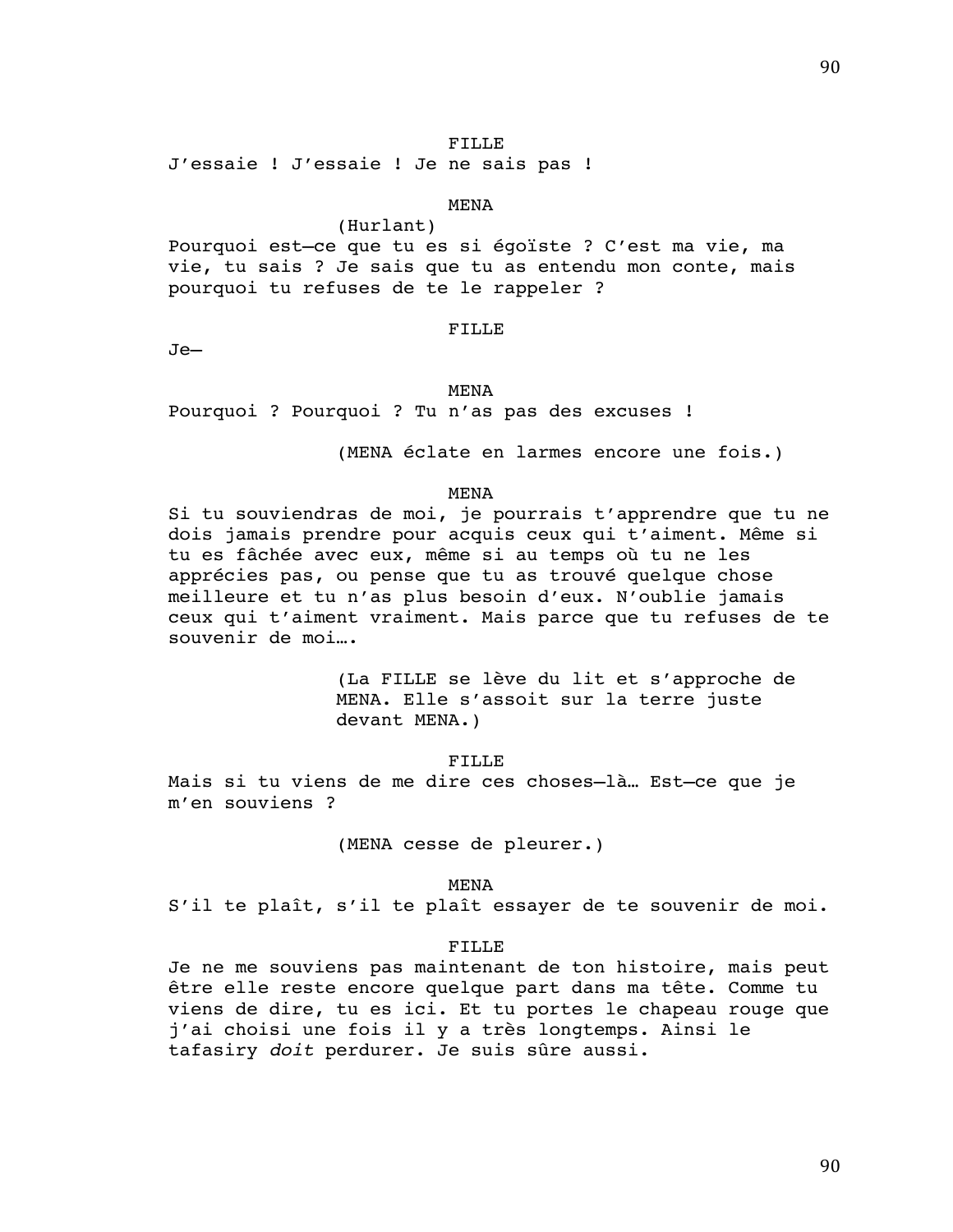(MENA prend la FILLE dans ses bras et la serre.)

MENA

(Chuchotant)

Merci.

(Les deux filles se séparent.)

MENA

Je m'appelle–

FILLE Mena. Je vais t'appeler Mena.

(Mena sourit.)

## MENA

Ça suffit !

### FILLE

Je m'appelle Aurélie.

MENA Aurélie… Mais ta grand–mère / m'a dit–

## FILLE

Njara. Mon nom, c'est Njara.

# MENA

Njara.

(Pause) Tu es ma vie, Njara. Mon destin reste en toi.

> (Elle donne une bise au front de la FILLE. Le FILLE donne une bise au retour.)

#### FILLE

Je ne vais jamais t'oublier. Je te promets.

(Les filles se regardent. Après quelques moments, MENA se lève de la terre, se tourne, et quitte. La FILLE s'allonge sur la terre avec un air triste.)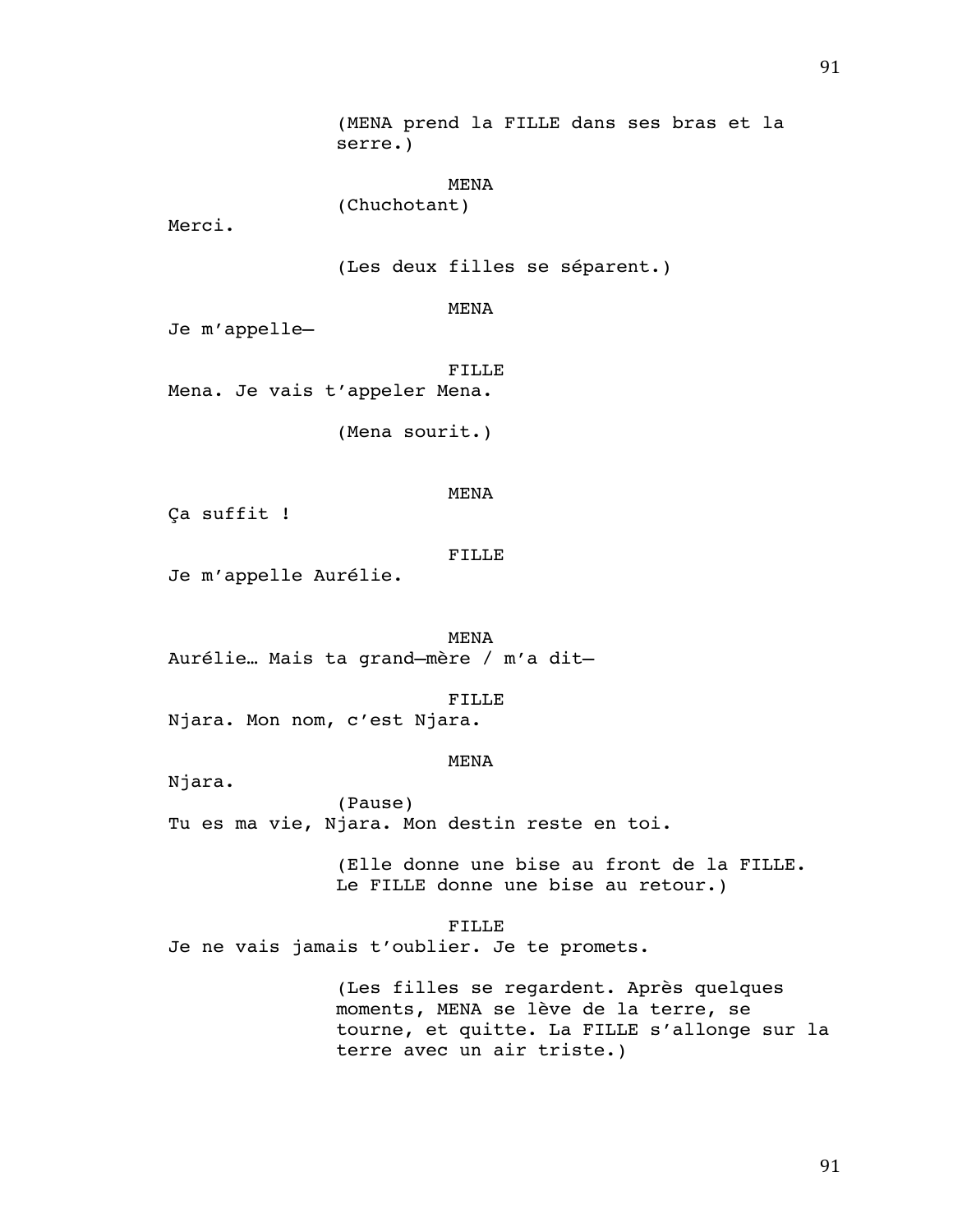Je ne veux pas que tu meures non plus.

(Les lumières et la musique changent. C'est le passé encore une fois. L'attitude de la FILLE change aussi. Elle est encore sur la terre, mais avec énergie. La FILLE a à peu près 6 ans maintenant. DADY entre.)

DADY

Pourquoi est–ce que tu es collée à la terre comme ça ?

# FILLE

(Chuchotant) Je suis un katsatsaka ! Njara le katsatsaka ! Vous ne pouvez pas me voir !

DADY Oh, vraiment ? Si je ne peux pas te voir, pourquoi est–ce que je peux faire comme… ça !

> (DADY se jette sur la FILLE, la chatouillant. La FILLE rigole.)

## DADY

Les lézards peuvent rigoler ? Les lézards peuvent rigoler ?

(La FILLE continue à rigoler. DADY prend la FILLE et la dépose sur le lit avec une bise sur le front.)

## FILLE

Raconte–moi un tafasiry, Dady.

#### DADY

Toujours avec plaisir, mon ange, mon Njara.

(La FILLE fixe ses yeux sur sa grand–mère avec anticipation.)

## DADY

Il était une fois une reine. Elle était fâchée contre son mari, si fâchée qu'elle l'a quitté.

# FILLE

Dady ?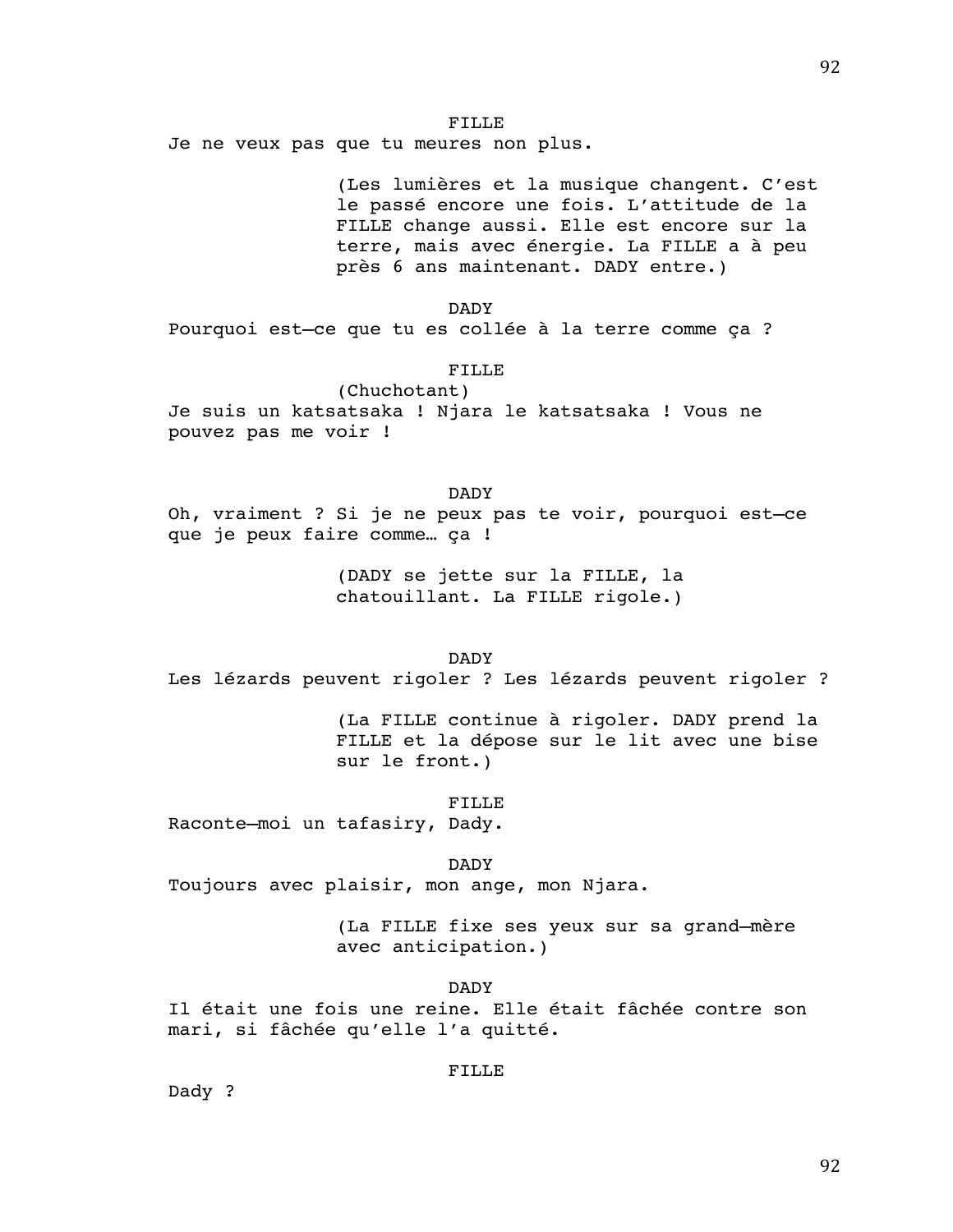## DADY

Oui, Njara ?

## FILLE

Pourquoi elle était si fâchée ?

# DADY

Je ne sais pas. Je ne sais pas si elle savait. Quelquefois les adultes font des choses qu'ils ne comprennent pas eux– mêmes, ou qui n'ont aucun sens par rapport à la logique. Elle est partie très tôt le matin quand les moustiques bourdonnaient encore en bas du ciel. Parce qu'elle voulait partir secrètement, elle n'a apporté que sa robe de nuit et son chapeau rouge.

## FILLE

Dady ?

DADY

Oui, Njara ?

## FILLE

Quel type de chapeau ?

#### DADY

Dis–moi : quel type de chapeau ? Tu peux choisir ; c'est à toi d'imaginer.

## FILLE

Je pense…

### DADY

Tu n'as pas besoin de me le dire. Tu peux garder seulement toujours dans ta tête.

> (La FILLE fait un signe de la tête tout en souriant.)

# DADY

Elle est partie avec un homme dans un bateau, et ils ont suivi la côte de l'île vers le nord. Quand son mari s'est levé le matin, il s'est rendu compte de ce qui s'est passé. Même si sa femme et lui se bagarraient toujours, il la connaissait très bien, mieux que n'importe quelle autre personne. Il savait qu'elle est partie pour le nord avec l'homme dans le bateau.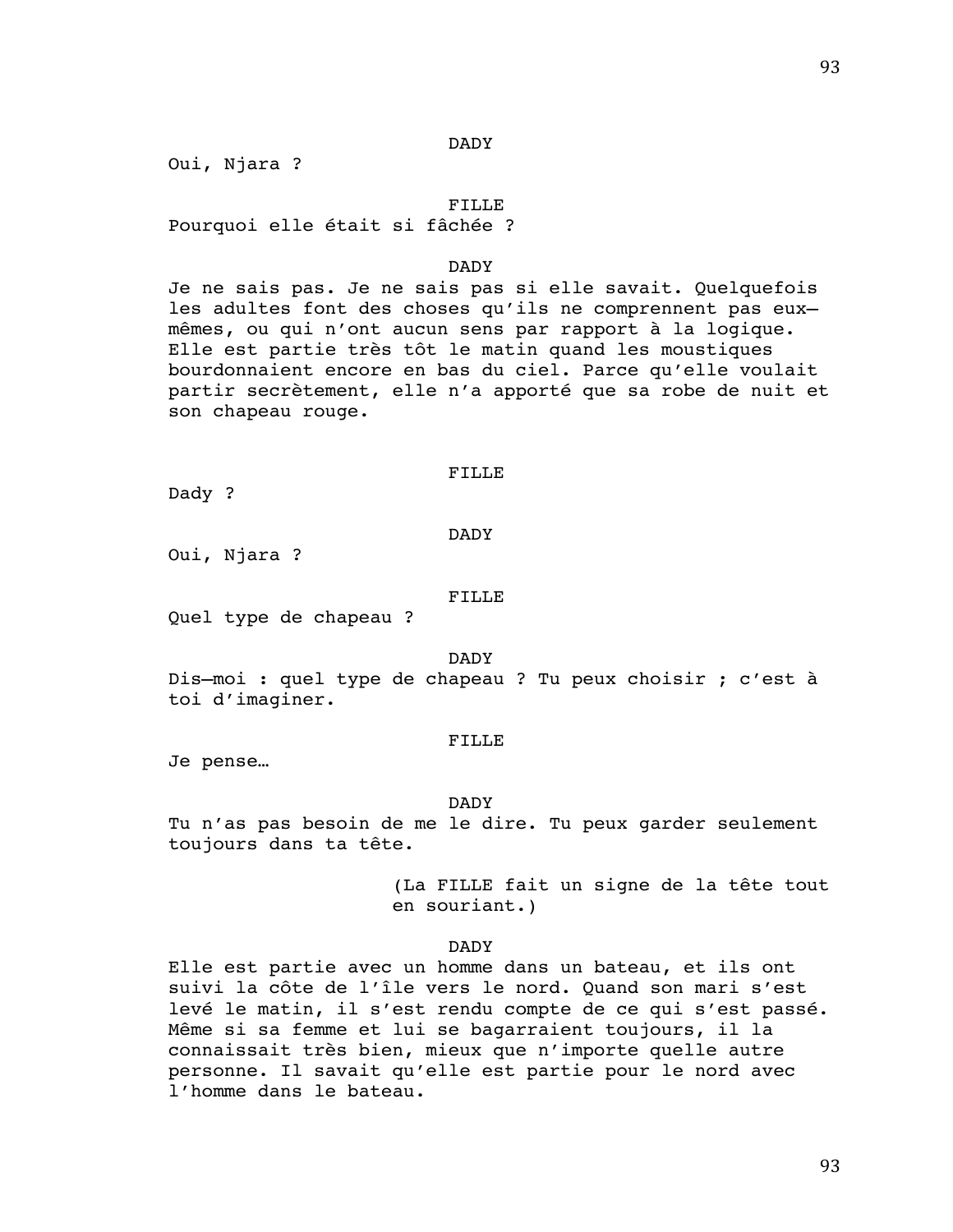Dady ?

DADY

Oui, Njara ?

FILLE

Qui est l'homme dans le bateau ?

DADY

Écoute et rappelle-toi seulement de l'histoire. Quand tu seras un peu plus âgée et quand tu seras dans la même situation, tu vas savoir qui est l'homme dans le bateau. Et tu vas savoir quoi faire.

> (La FILLE fait un signe de la tête, même si elle ne comprend pas vraiment.)

### DADY

La fille, qu'on va appeler « Mena » à cause de son satroka mena, et l'homme se sont arrêtés à un port pour chercher de l'eau. Immédiatement après, ils repartent. A peine qu'ils sont partis, le mari de Mena arrive. Il demande aux villageois s'ils ont vu une femme avec un chapeau rouge. Ils répondent immédiatement que c'est difficile d'oublier une très jolie femme avec un chapeau d'un rouge vibrant. Les villageois lui ont dit qu'elle était là, mais elle était partie avec l'homme dans le bateau. Il est parti aussi. Mena et l'homme s'arrêtent pour l'eau plusieurs fois de plus, et chaque fois, le mari de Mena arrive seulement un peu un peu trop tard. Finalement, Mena et l'homme pensent que le mari est assez loin d'eux, et ils arrêtent leur échappe. Mais ils ne savaient pas que le mari de Mena l'aimait trop qu'il n'arrêterait jamais de les suivre. Il les a trouvés dans un village très petit sur la côte nord– ouest. Mena avait vraiment peur de la furie de son mari, mais il n'était pas furieux du tout. Il voulait seulement dire au revoir. Il dit à sa femme : « Je sais que tu n'étais pas heureuse avec moi. Je t'aime encore, et je t'aimerai toujours, mais je vais te laisser vivre ici. Et je déclare que tu dois porter toujours son chapeau rouge pour que tous les gens sachent que vous êtes une reine, que tu sois toujours une reine. » Puis il est partie sans argument, sans essayer de la convaincre à revenir avec lui. Le cœur de Mena a commencé a sentir la douleur dès qu'il est parti, mais elle ne l'avait jamais revu. Angano angano…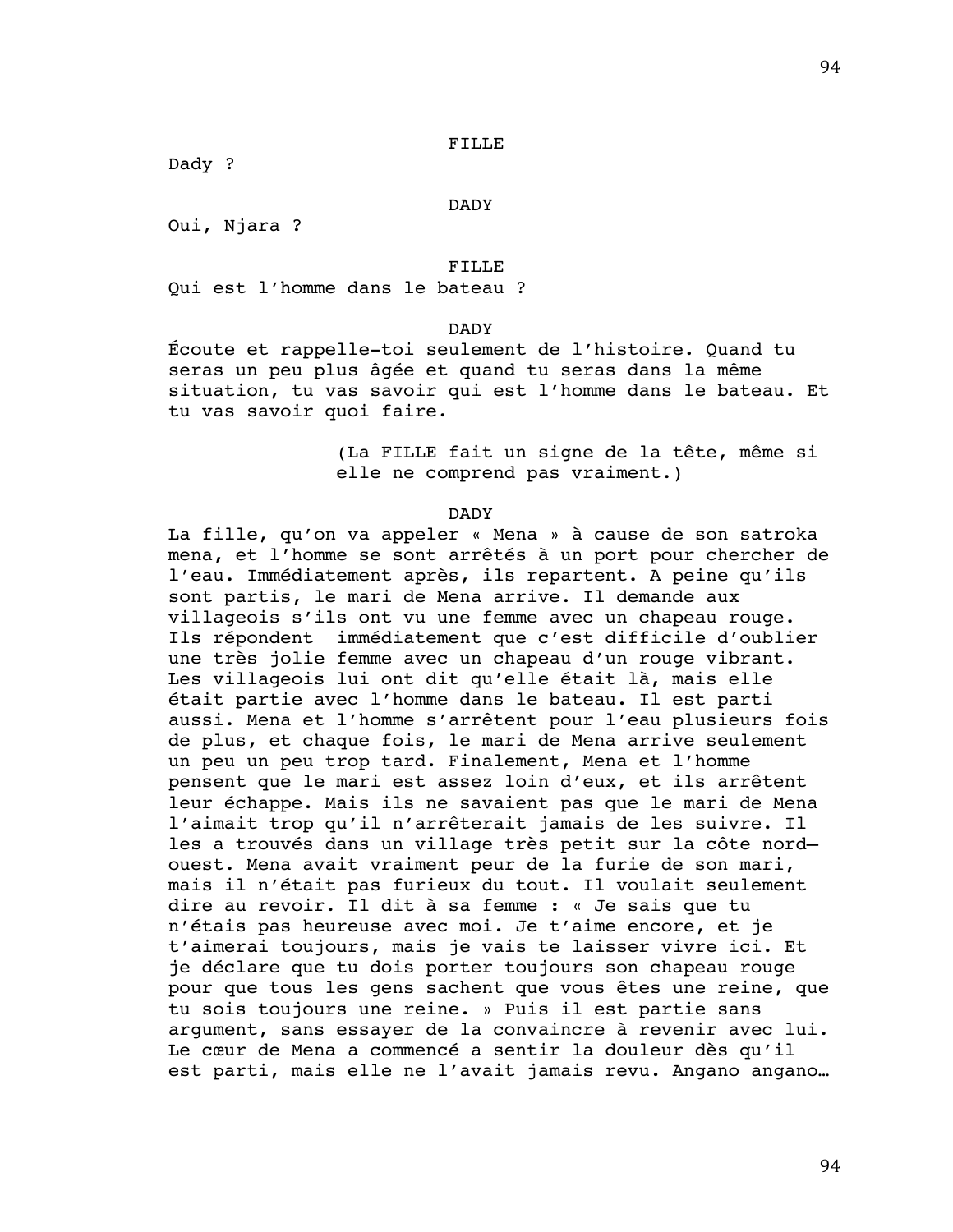…Arira arira.

(Pause) C'est un triste tafasiry !

## DADY

Oui.

(Pause) Les tafasiry ne sont pas toujours amusants et doux parce que la vie n'est pas comme ça.

#### FILLE

Dady…

# DADY

Oui, Njara ?

FILLE Je sens comme je reconnaissais l'histoire.

DADY

Oui, c'est possible.

FILLE

Dady…

DADY

Oui, Njara ?

FILLE

Dady… Pourquoi est–ce que vous ne pouvez pas raconter encore ?

### DADY

Je viens d'en raconter un !

# FILLE

Mais ça, c'était seulement un souvenir de mon enfance. Le caméléon que vous avez envoyé, le biby fitoloha qui s'est invité lui–même et Mena aussi m'ont dit que vous ne pouvez plus raconter.

## DADY

Bein… Je suis un peu malade maintenant. Mais ne t'inquiète pas. Cependant, quand tu te lèves maintenant, c'est probable que je ne serai plus capable de parler, de raconter. C'est possible que je ne me souviendrai plus des contes du tout, mais au moins j'ai pu les raconter à toi,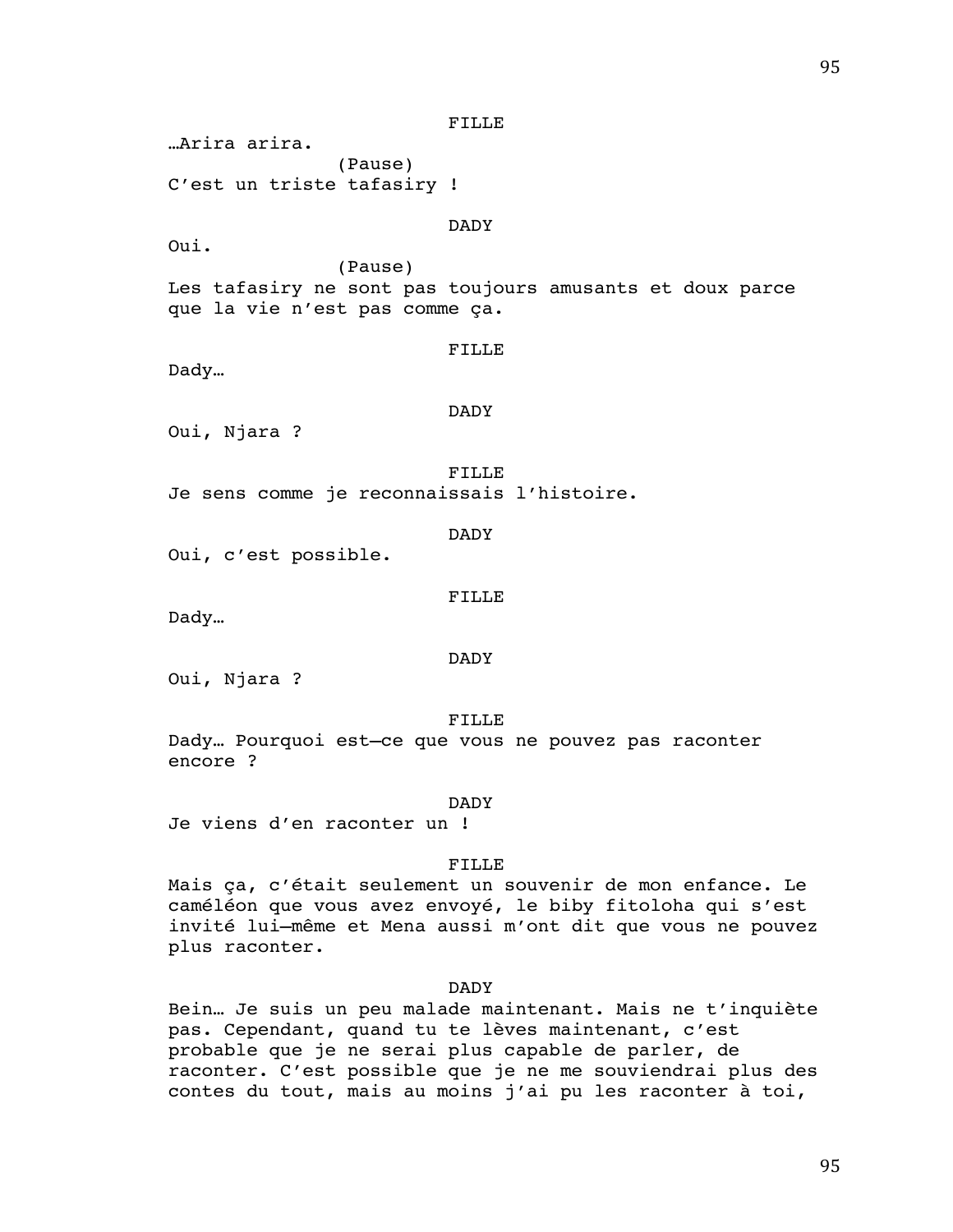aux autres. Donc, tout ce tu as entendu jusqu'à maintenant, tu vas t'en souvenir et c'est tout ce qui va persévérer. J'espère que vous avez bien entendu les tafasiry de nos ancêtres jusqu'à maintenant, c'est tout ce qui tu connaîtras.

### FILLE

Je ne sais pas si j'ai assez bien écouté !

## DADY

Je fais confiance en toi.

# FILLE

Mais je ne me souviens du tout dans le présent des contes du caméléon, du biby fitoloha, deMena…

DADY

Si tu connais les noms, tu les connais. Tu connais plus que tu penses, si tu veux travailler de te le rappeler.

### FILLE

J'ai peur, Dady !

DADY Je sais, ma Njara. J'ai peur aussi.

#### FILLE

Dady…

#### DADY

Oui ?

(Pause)

#### FILLE

Est–ce que tu vas mourir ?

# (Pause)

DADY

Je veux te dire non… Mais la vérité… Je ne sais pas. J'espère que non, mais je ne sais pas.

FILLE

Je dois me réveiller pour vous aider !

DADY

Tu ne peux pas, et tu ne peux rien faire quand même.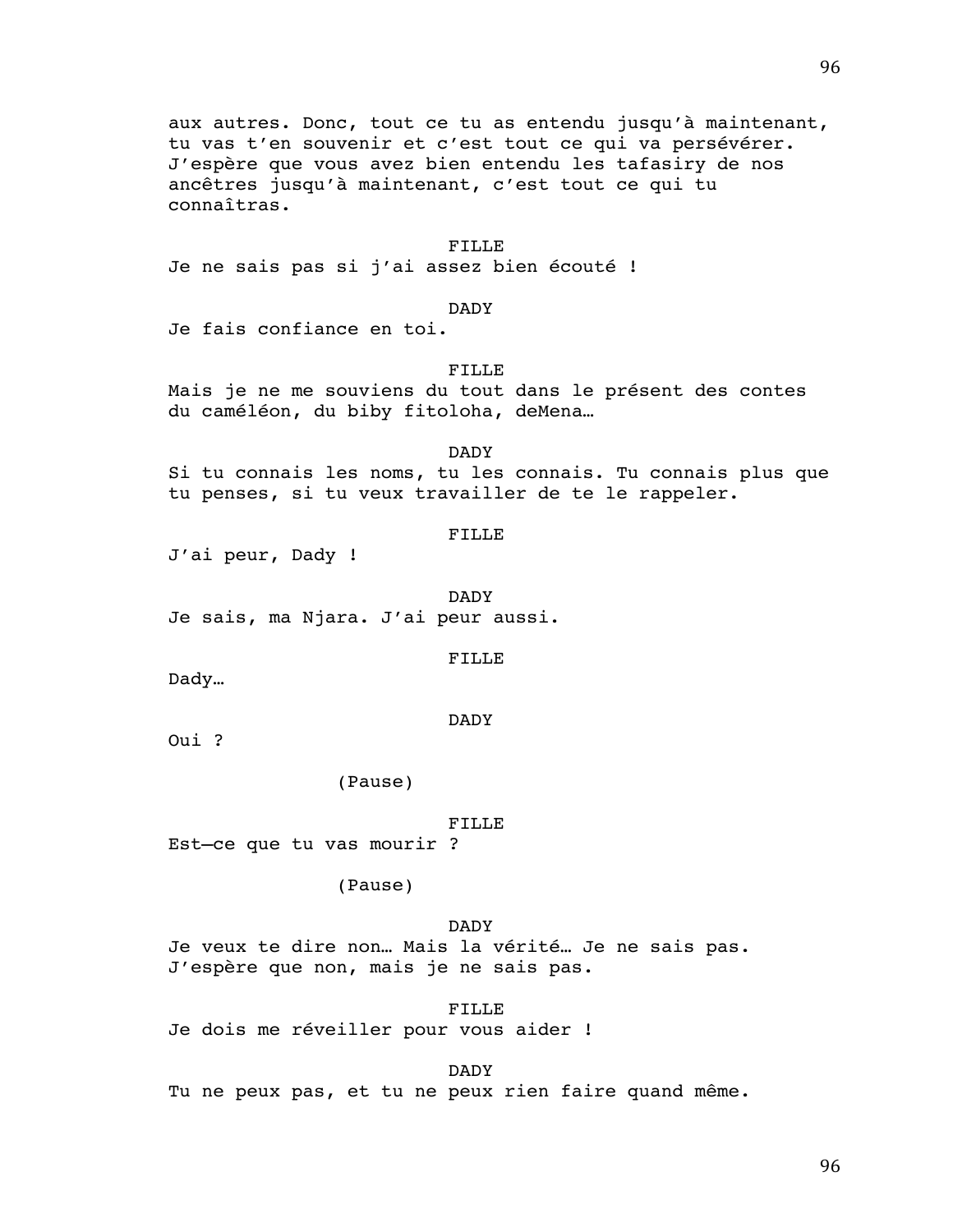Mais je ne veux pas que tu meures !

#### DADY

Moi non plus, mais… est–ce que tu te souviens de l'histoire de la fille de Dieu ?

# FILLE

(En panique) Non ! Je ne m'en souviens pas !

#### DADY

Ma fille, tu t'en souviens. C'est l'histoire de l'origine de la foudre. Un homme très égoïste voulait se marier avec la fille de Dieu. Dieu a consenti, mais avec une condition : quand la fille meurt, l'homme doit mettre le corps de la fille sur une plate–forme sur la plus haute colline / pour que Dieu puisse–

#### FILLE

Pour que Dieu puisse retrouver le corps de sa seule fille et l'emmener avec lui au Ciel.

(DADY sourit. Courte pause.)

## DADY

Voilà. Et est–ce que tu te souviens de la leçon sur le tafasiry ?

#### FILLE

Il n'y avait pas une leçon. Il n'y avait pas vraiment une fin non plus. Dieu n'a jamais trouvé sa fille. Il n'y a jusqu'à ce moment une fin de l'histoire.

## DADY

Oui, les histoires de la vraie vie n'ont jamais de fin. Mais qu'est–ce qu'on peut gagner de l'histoire, de l'homme qui essaie de garder quelque chose qui est déjà partie ?

(Pause)

## FILLE

Même si vous ne pouvez plus racontez, même si vous ne pouvez plus parler, même si vous ne pouvez plus vivre, je ne dois pas être égoïste pour vous garder.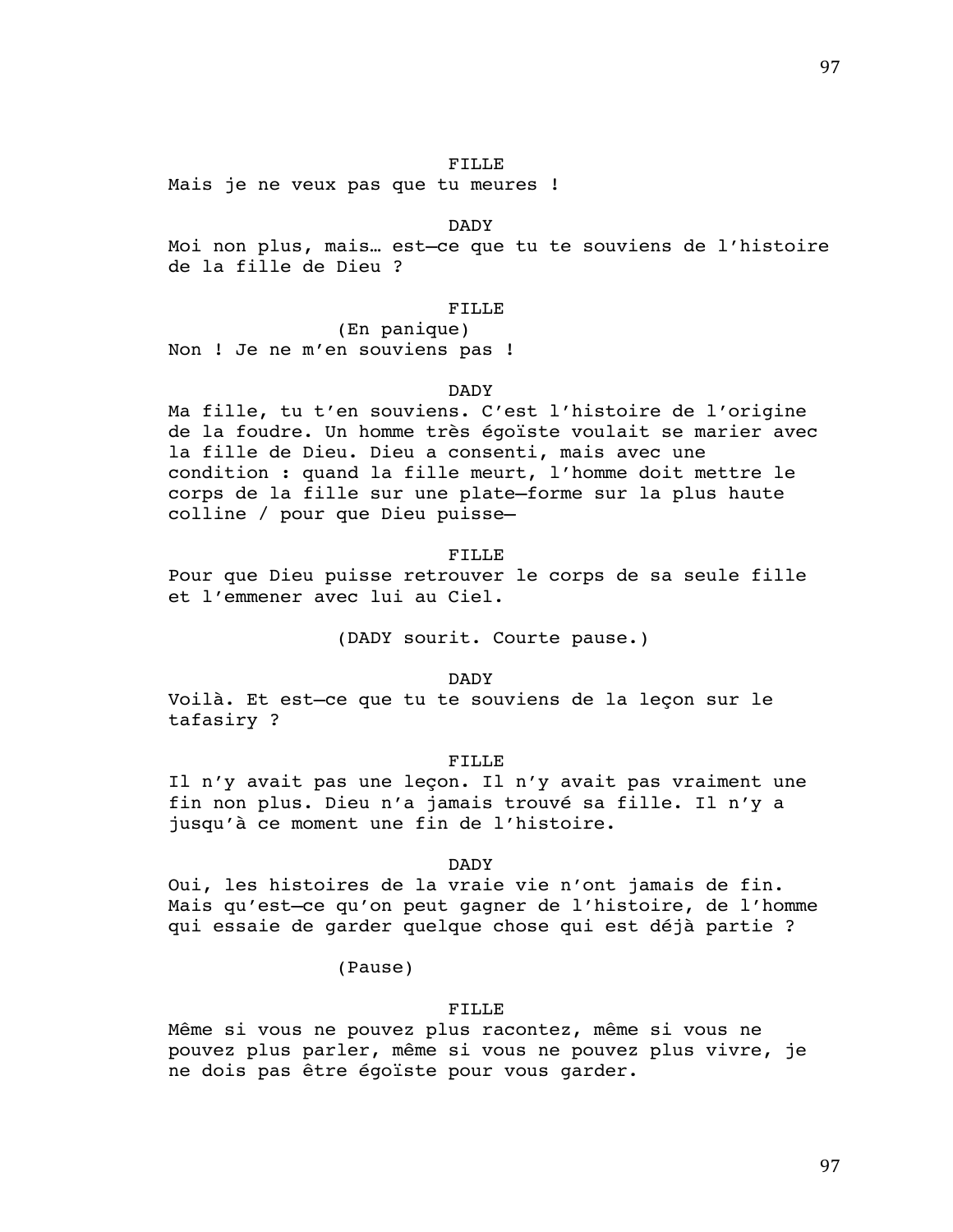### DADY

Oui.

# FILLE

Et comme le caméléon m'a dit, la meilleure façon de vous garder est de se souvenir de vous.

# DADY

Et aussi de ne me garder pas pour toi–même comme égoïste. Partage–moi, partage ma vie avec autant de personnes possibles. Partage-moi, partage aux autres, donne -nous la vie en bleu foncé.

#### FILLE

Mais pas le biby fitoloha.

#### DADY

Même le biby fitoloha. Il appartient aussi à l'histoire de tes ancêtres.

#### FILLE

Même le biby fitoloha… Dady ?

#### DADY

Oui, Njara ?

#### FILLE

J'ai menti quand j'ai dit la chose… la chose… la dernière fois que je vous ai vu…

DADY

Tu n'as pas besoin de le dire. Je sais ce que tu veux dire.

(Pause)

# FILLE

Je te promets que je ne vais jamais plus mettre les doigts de mes pieds sur les murs.

> (DADY sourit et se lève. La FILLE saisit les bras de sa grand–mère.)

#### FILLE

Ne partez pas, Dady !

DADY C'est presque le matin. Je dois partir bientôt. (Pause)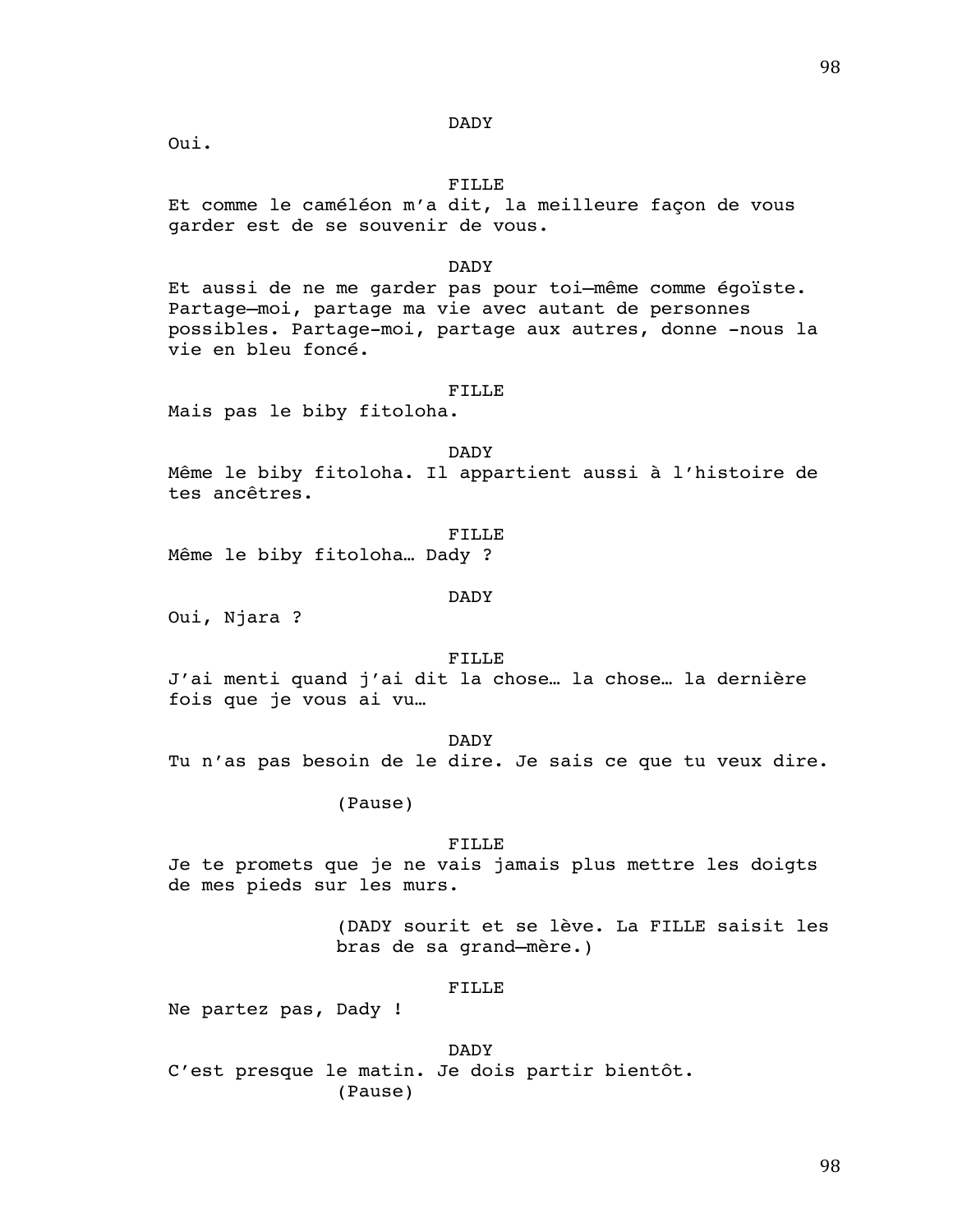Vonona ?

# FILLE

TSY vonona !

DADY

Tu ne me sentiras jamais prête. Vonona ?

# FILLE

(Frénétique) Racontez–moi un tafasiry, Dady, je t'en prie ! Un de plus !

DADY

T'as déjà entendu tous les contes que tu peux entendre de moi.

## FILLE

Seulement un de plus

DADY

Tu peux toujours te souvenir des contes toi–même. Quand tu veux un tafasiry, seulement penses. Tu les connais tous. (Pause)

Vonona ?

(Pause)

FILLE (Sombrement, mais déterminé)

Vonona.

(DADY marche vers la porte. Elle l'ouvre. Elle se tourne vers sa petite fille.)

FILLE

Je ne vous oublierai jamais.

(DADY fait un signe de la tête, quitte, et ferme la porte derrière elle. Pause. La FILLE se lève et marche vers le public. Elle commence à parler fortement.)

# NJARA

Il était une fois un roi et une reine. (Pause) La reine était si jeune et si belle. Mais un jour, la reine est morte. Le roi était si triste qu'il refusait de